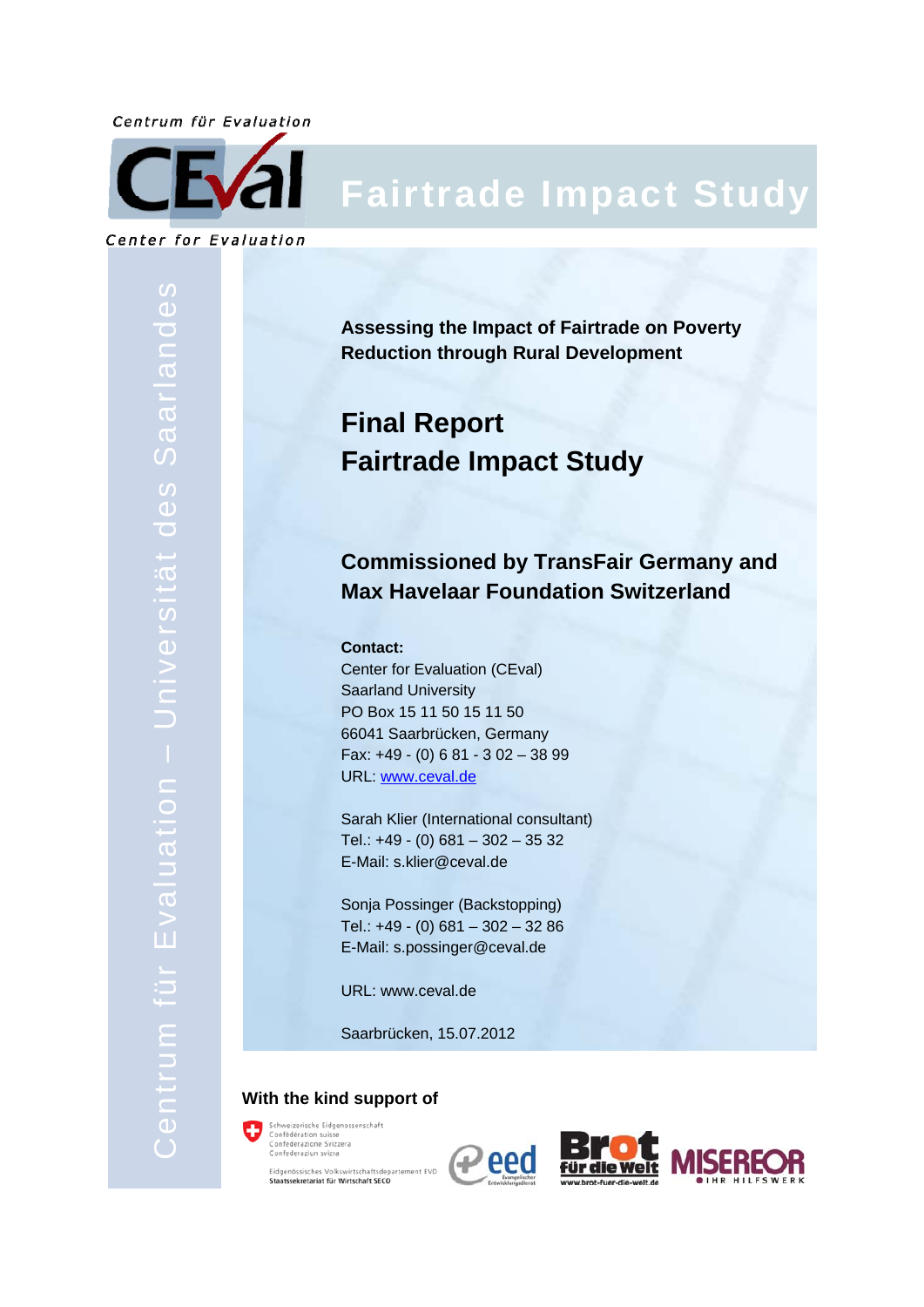# **Table of Contents**

| 0.            |     |                                                                                       |  |
|---------------|-----|---------------------------------------------------------------------------------------|--|
| $\mathbf 1$ . |     |                                                                                       |  |
| 2.            |     |                                                                                       |  |
|               | 2.1 |                                                                                       |  |
|               | 2.2 |                                                                                       |  |
| 3.            |     |                                                                                       |  |
| 4.            |     |                                                                                       |  |
|               | 4.1 |                                                                                       |  |
|               | 4.2 |                                                                                       |  |
|               | 4.3 |                                                                                       |  |
| 5.            |     | Results: Changes in the socio-economic situation of farmers/workers and their         |  |
|               |     |                                                                                       |  |
|               |     |                                                                                       |  |
|               | 5.1 |                                                                                       |  |
|               | 5.2 |                                                                                       |  |
|               | 5.3 |                                                                                       |  |
| 6.            |     | Results: Changes in the organization of rural zones/work places52                     |  |
|               | 6.1 |                                                                                       |  |
|               | 6.2 |                                                                                       |  |
| 7.            |     |                                                                                       |  |
|               | 7.1 |                                                                                       |  |
| 8.            |     |                                                                                       |  |
| 9.            |     |                                                                                       |  |
| 10.           |     |                                                                                       |  |
| 11.           |     |                                                                                       |  |
|               |     | Addendum: Comments from several producer organizations which have participated in the |  |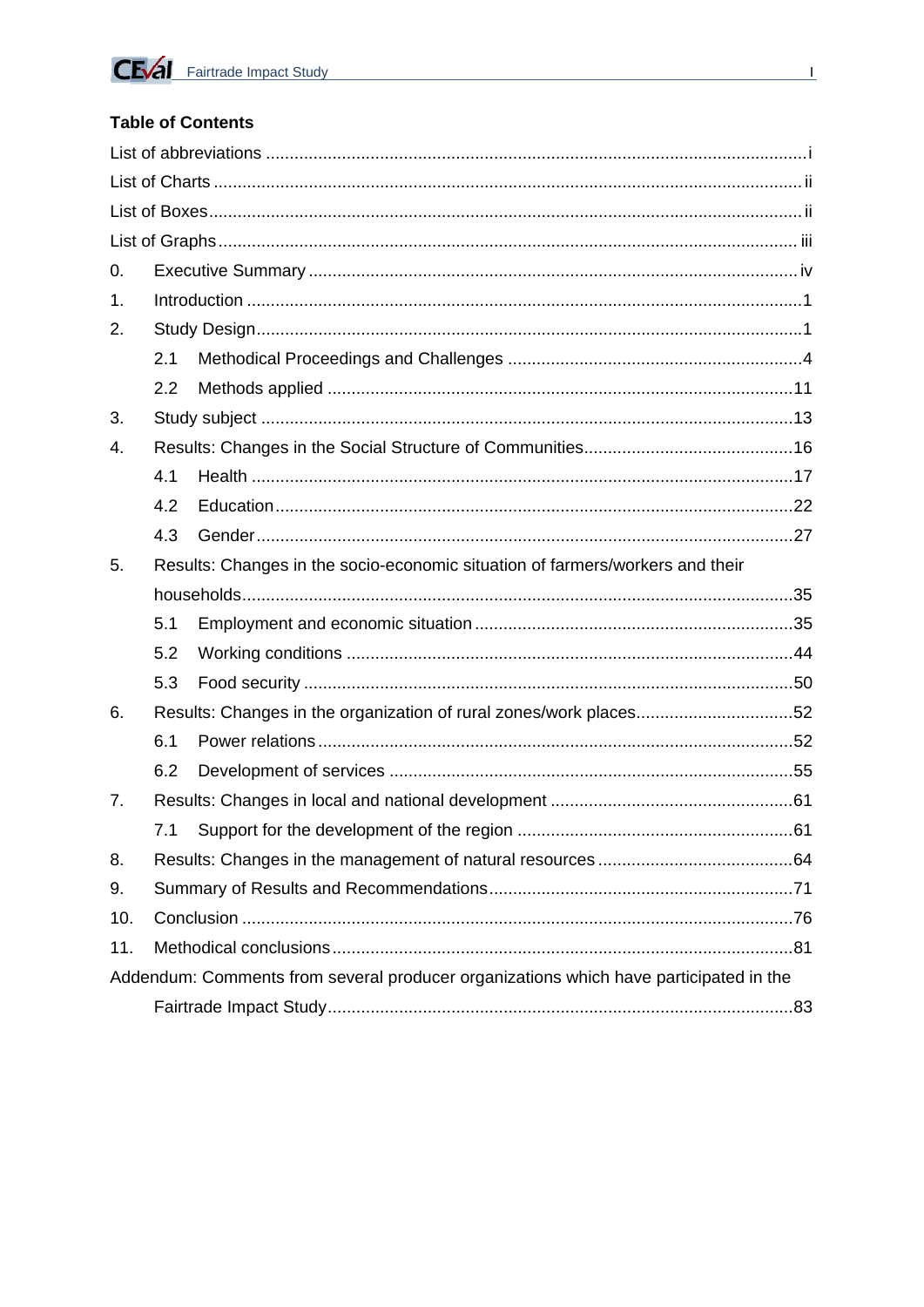CEVal Fairtrade Impact Study in the study of the state of the state of the state of the state of the state of the state of the state of the state of the state of the state of the state of the state of the state of the stat

# **List of abbreviations**

| CG          | <b>Comparison Group</b>                                 |
|-------------|---------------------------------------------------------|
| CP          | <b>Contract Production</b>                              |
| <b>FLO</b>  | Fairtrade Labelling Organizations International         |
| <b>HIV</b>  | human immunodeficiency virus                            |
| HL          | Hired Labour (plantations)                              |
| JB          | Joint Body                                              |
| LBC         | Licensed Buying Companies in Ghana                      |
| <b>MHCH</b> | Max Havelaar Foundation (Switzerland)                   |
| <b>NGO</b>  | Non-governmental Organization                           |
| PO          | Producer Organization (generic term for SPO, HL and CP) |
| <b>RFA</b>  | <b>Rainforest Alliance</b>                              |
| <b>SPO</b>  | <b>Small Producer Organization</b>                      |
| <b>TFG</b>  | <b>TransFair Germany</b>                                |
| TВ          | tuberculosis                                            |
| TG          | <b>Target Group</b>                                     |
| UTZ         | <b>UTZ Certified</b>                                    |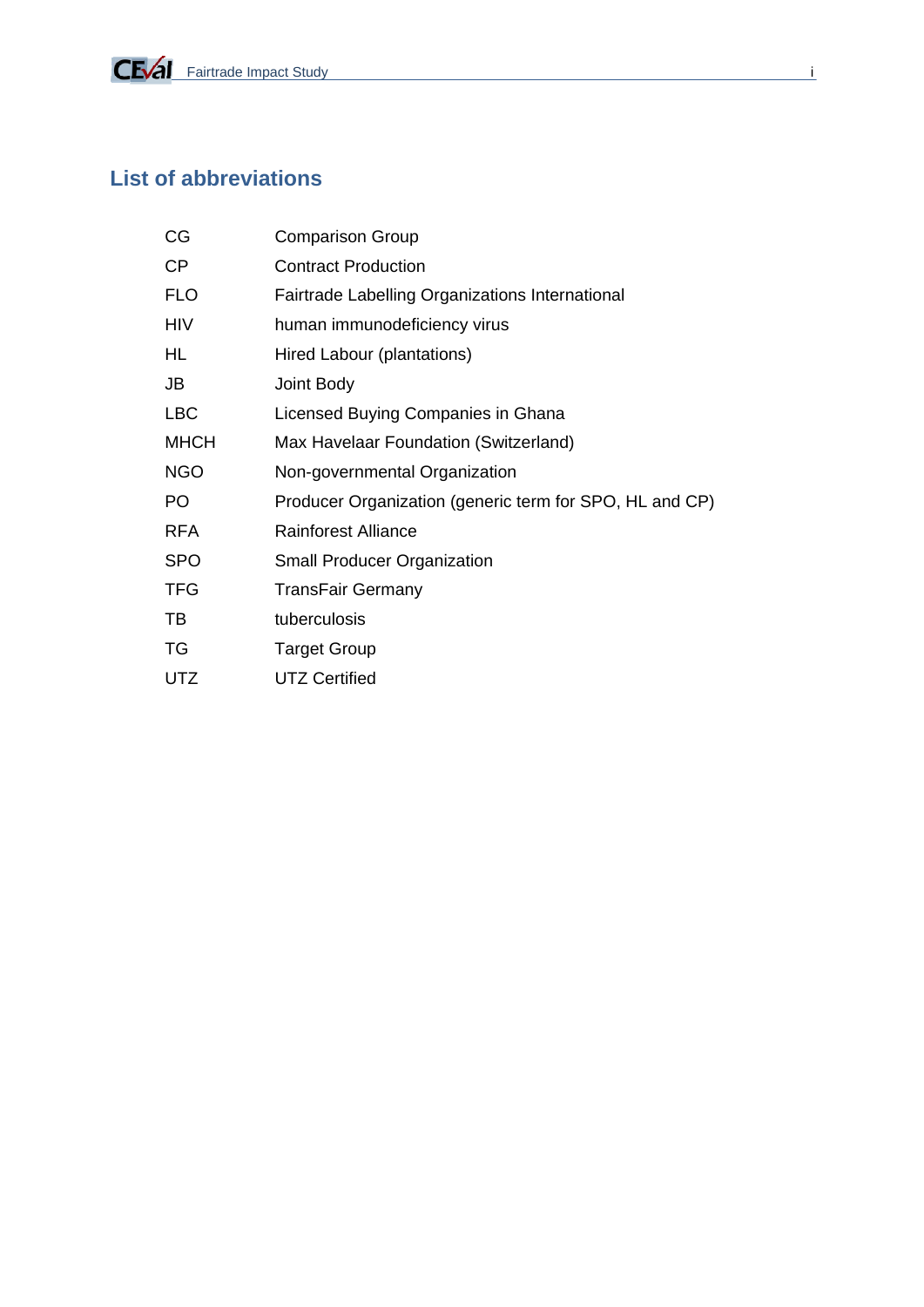

# **List of Charts**

| Chart 1: Priority of development areas, cross-sectoral              | 17 |
|---------------------------------------------------------------------|----|
| Chart 2: Felt changes in health situation, coffee case              | 20 |
| Chart 3: Priority of development areas, cocoa case                  | 21 |
| Chart 4: Priority of development areas, cotton case                 | 22 |
| Chart 5: Graduation level, cross-sectoral                           | 24 |
| Chart 6: Graduation level, primary and above                        | 27 |
| Chart 7: Ratio male and female farmers, SPO and CP cases            | 29 |
| Chart 8: Ratio female and male farmers, TG CG separated             | 29 |
| Chart 9: Female and male farmers, SPO and CP sectors                | 30 |
| Chart 10: Attitude towards girls' education, cotton farmers         | 32 |
| Chart 11: Attitude towards girls' education, SPO and CP cases       | 32 |
| Chart 12: Attitude towards girls' education, cross-sectoral         | 33 |
| Chart 13: Average size of households                                | 35 |
| Chart 14: Yearly income and production, coffee case                 | 38 |
| Chart 15: Yearly income and production, cocoa case                  | 39 |
| Chart 16: Yearly income and production, cotton case                 | 40 |
| Chart 17: Saving of money, cross-sectoral                           | 41 |
| Chart 18: Investment of savings, cross-sectoral                     | 41 |
| Chart 19: Access to credits, cross-sectoral                         | 42 |
| Chart 20: Production costs, coffee case, different certifications   | 43 |
| Chart 21: Yearly Income of coffee farmers, different certifications | 44 |
| Chart 22: Ratio between cash and food crops                         | 50 |
| Chart 24: Participation of cotton farmers                           | 54 |
| Chart 25: Priority of development areas, tea sector                 | 65 |

# **List of Boxes**

| Box 1: Investigated products, countries, continents | 2  |
|-----------------------------------------------------|----|
| Box 2: Criteria selection for POs                   | 4  |
| Box 3: TG and CG, flower case                       | 6  |
| Box 4: TG and CG, tea case                          |    |
| Box 5: TG and CG, coffee case                       | 8  |
| Box 6: TG and CG, banana case                       | 9  |
| Box 7: TG and CG, cocoa case                        | 10 |
| Box 8: TG and CG, cotton case                       | 10 |
| Box 9: Comparison levels                            | 11 |
| Box 10: Applied methods of data gathering           | 12 |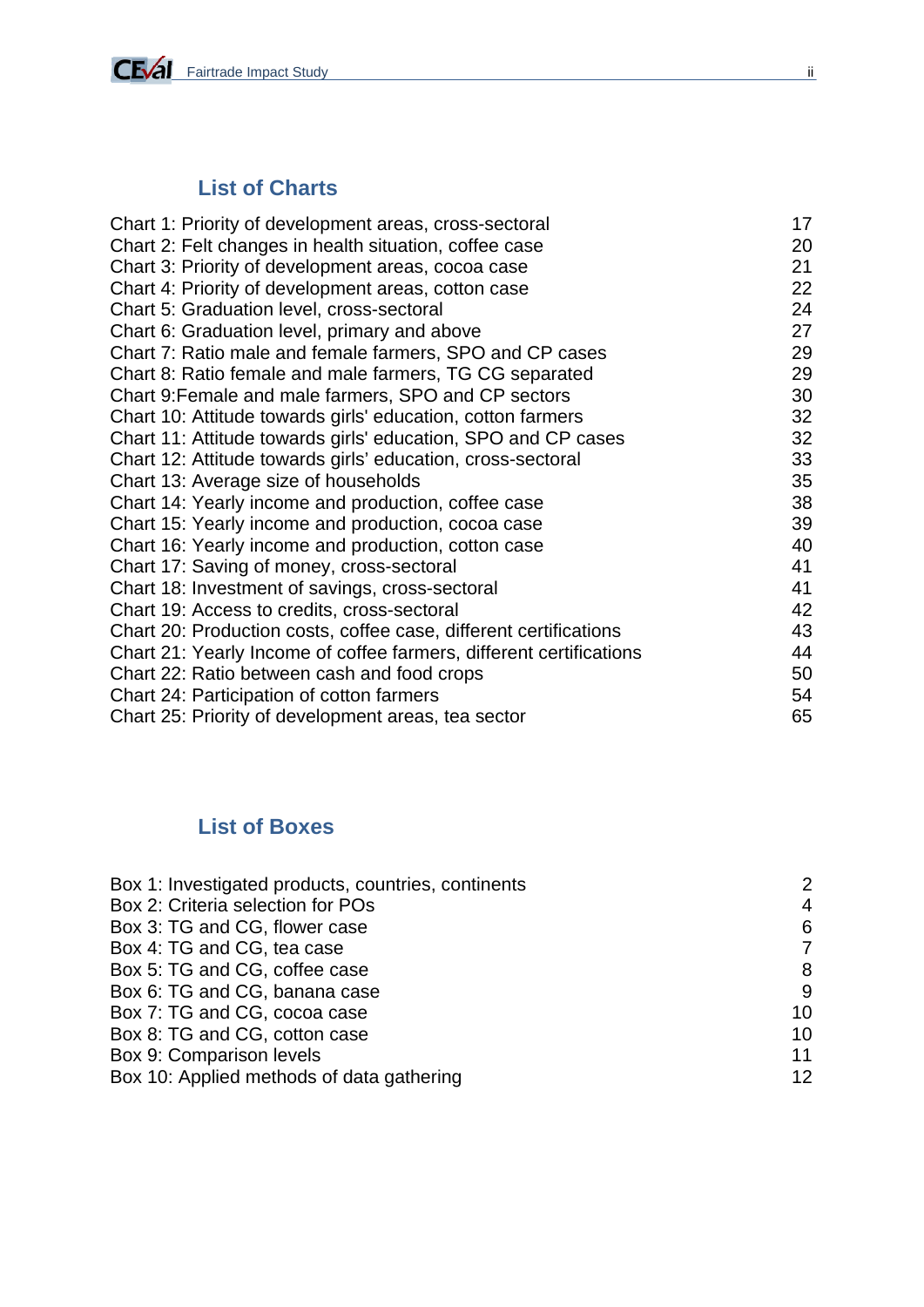

# **List of Graphs**

Graph 1: Impact chain 3 Graph 2: Impact chain 76

#### **Disclaimer**

The authorship of this report lies entirely with the Center for Evaluation of the Saarland University. The results presented herein do in no way reflect the views of TransFair Germany, the Max Havelaar Foundation Switzerland, Fairtrade International or any other part of the Fairtrade (FLO) system.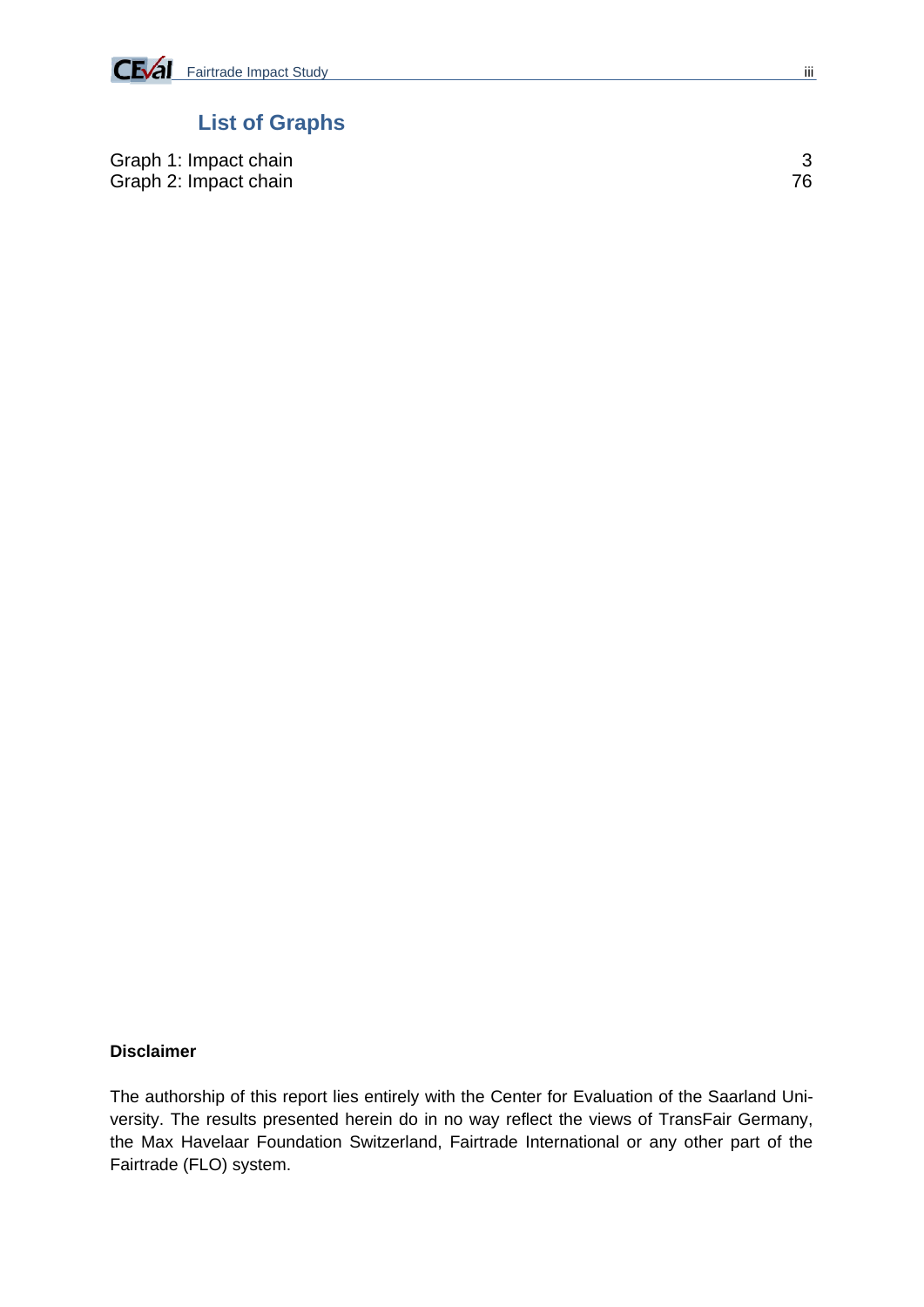# **0. Executive Summary**

The report at hand<sup>1</sup> describes the findings of an impact study, conducted by CEval for TransFair Germany and Max Havelaar Foundation Switzerland between June 2011 and June 2012, with fieldwork taking place between October 2011 and January 2012. The study explored the impact Fairtrade<sup>2</sup> had on poverty reduction through rural development focusing on five thematic impact areas (1. impacts on the social structure of communities, 2. impacts on the socio-economic situation of workers, farmers and their households, 3. impacts on the organization of rural zones, 4. impacts on local and national development and 5. impacts on the management of natural resources).

The study investigated exemplary six cases from six product categories: the flower case in Kenya, the cocoa case in Ghana, the coffee and banana case in Peru, and the tea and cotton case in India. For each product category, a case study was undertaken and the results were summarized in producer reports for each product category. The study dealt with three different forms of producer organizations (PO): small producer organizations (SPO) in the cocoa, coffee, and banana cases, hired labour producer organizations (HL) in the flower and tea cases as well as contract production (CP) in the cotton case. Each case study consisted of a comparison between a Producer Organization (PO) that had been Fairtrade-certified for several years and the villages where the farmers or workers live (Target Group= TG) as well as a PO that was not or only recently Fairtrade-certified and the relevant villages (Comparison Group=CG). This application of a quasi-experimental design allowed for attributing the impact Fairtrade has on rural development via Fairtrade-certified POs. In the case studies, a mixed methods approach was adopted, i.e. qualitative and quantitative methods were applied – in each case study, a survey was undertaken, guideline-based interviews and group discussions were conducted, and observations were realized. The objective of the study was to examine the impact Fairtrade had on rural development *in general,* without focusing on the single product categories or members of POs; that is the study investigated impact beyond the producer organizations and those people directly involved in Fairtrade production. Hence, the results of the six case studies were analyzed in relation to each other, best practices were detected, and the study further identified areas in which Fairtrade may even improve its impact. In the following, the results will be summarized.

# **Main Results**

With regard to **social structures of communities**, education, health and gender were looked at on a regional level. It was generally ascertained that, in the cases studied, the Fairtrade Premium income is often used for projects in the communities, thus benefitting the wider population and having an impact that extends beyond the members and workers of the certified organisations. This applies in particular to education, where both direct support of educational institutions (in the cases of flowers, tea and bananas) as well as indirect impacts (coffee case study) were identified. Such indirect impacts include, for example, improved

<sup>1</sup>  $1$  In order to protect the rights of the people and POs who participated in this study, this publicly available version of the final evaluation report is anonymised. This means that in this report no names of people or organizations are used which unfortunately leads to a more difficult legibility. 2

 $2$  The term "Fairtrade" applies specifically to the certification of producer organisations in accordance with the standards of Fairtrade International (FLO).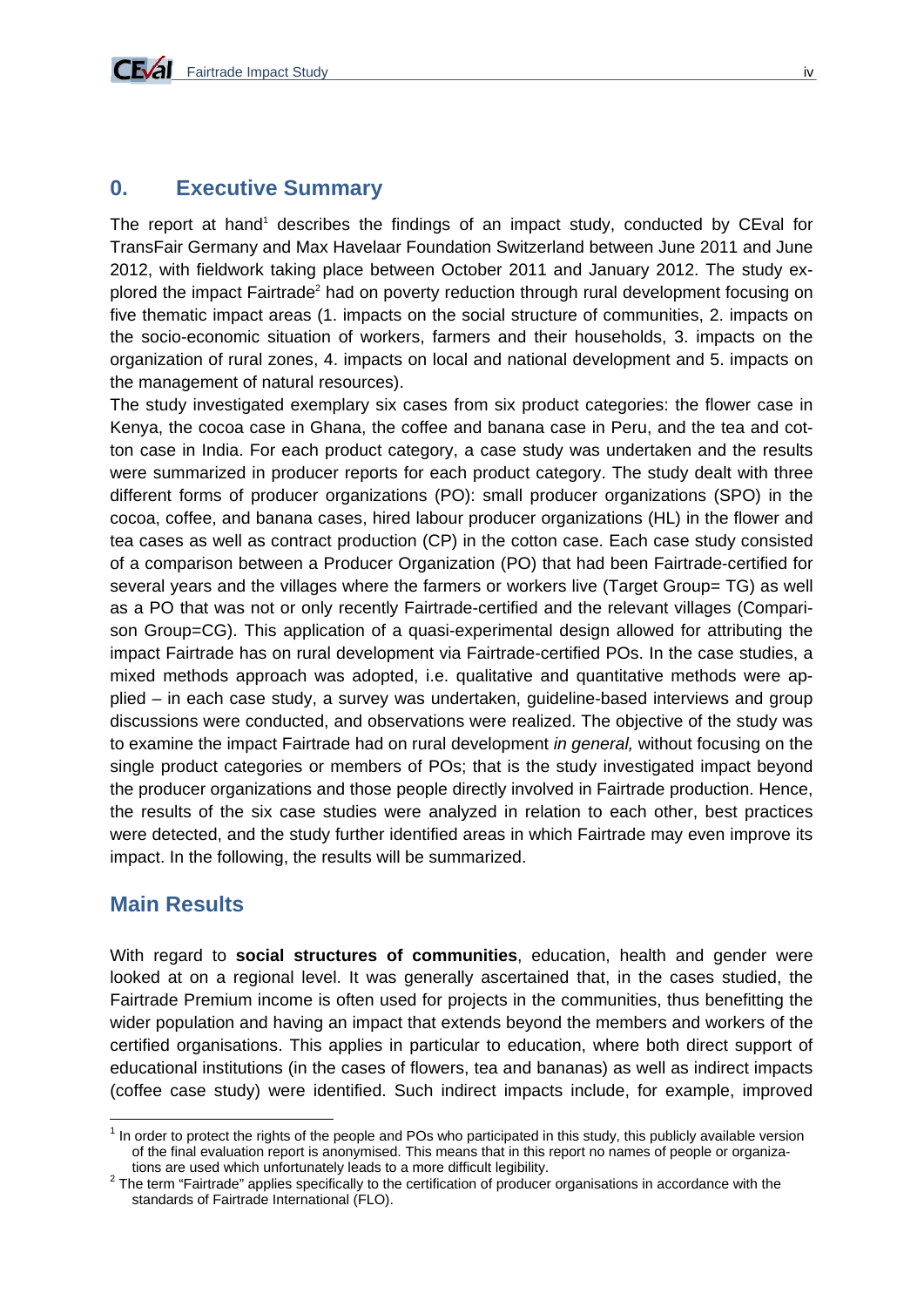accessibility of schools for pupils, and the more easily accessible villages becoming more attractive to teaching staff as a result of investment in roads by the Fairtrade certified cooperative. The flower plantation case study provided a very good example of the direct support of schools, with the excellent cooperation between the Joint Body and the local educational institutions being particularly worthy of note.

Another, very specific point in relation to school education is that the children of small-scale farmers often have to work in the fields to help their parents. This work, which in principle is unproblematic and in many situations unavoidable, is not always reconcilable with attending school, particularly at harvest time, and can therefore give rise to conflict with the requirements of Fairtrade, as well as those of the International Labour Organisation (ILO). These state clearly that such work in the fields must not interfere with school attendance. Such school absences during harvest time were identified in the cases of cocoa and cotton, but not in the banana and coffee cases. That said, it was not possible to further determine the extent to which the target groups or the comparison groups were affected. In order to combat this widespread problem, the cocoa cooperative in the study had started an awareness-raising programme for its members, funded by the Fairtrade Premium income. There was, however, no such programme in the case of cotton.

On the health front, it was ascertained that the flower plantation in the study was genuinely fulfilling Fairtrade regulations in relation to health and safety for its workers, through regular monitoring of Fairtrade standards. However, the extent to which the Fairtrade certified flower plantations are thereby setting an industry-wide standard could not be conclusively clarified. The workers on the tea plantation in the study, on the other hand, described that there was no operational ambulance available in case of a medical emergency. With regard to the small-scale farmer organisations in the study, it was possible to identify primarily indirect impacts: the aforementioned positive impact of road-building projects on the education situation (seen in the case of coffee) also applied to healthcare. A further point (seen in the case of bananas) is that farmers who are organised into cooperatives often have better access to health insurance, which is encouraged in the Fairtrade cooperative model.

With regard to gender issues, it should be noted that successfully functioning gender committees are in place in the banana and coffee cooperatives in the study. Whilst the committees were able to strengthen the role of women, they nevertheless had little influence on the general, traditional concept of the respective roles of men and women in the region (Peru). Similar results are apparent in cocoa and cotton cases, where the additional problem exists that women often do not own the land that they cultivate, as they are traditionally not able to inherit land. A further obstacle to increased equality of opportunity is the general attitude to girls attending school, which is often regarded negatively, particularly from secondary level upwards because of fears of unwanted pregnancies. In spite of these difficulties, the established gender committees should still be regarded as important institutions within their producer organisations. The same goes for the respective committee in the flower plantation in the study, which ensures that the rights of female workers are respected and upheld. A similar provision was unfortunately not present in the tea plantation studied, but is strongly advised.

As far as the **socio-economic situation** of small-scale farmers and workers is concerned, the study revealed that, in all the regions researched, small-scale farmers benefitting from Fairtrade enjoy slightly higher and more stable incomes than producers in the respective comparison groups. This was particularly apparent in the coffee case study, in which it was reported that only members of Fairtrade certified cooperatives could survive on an income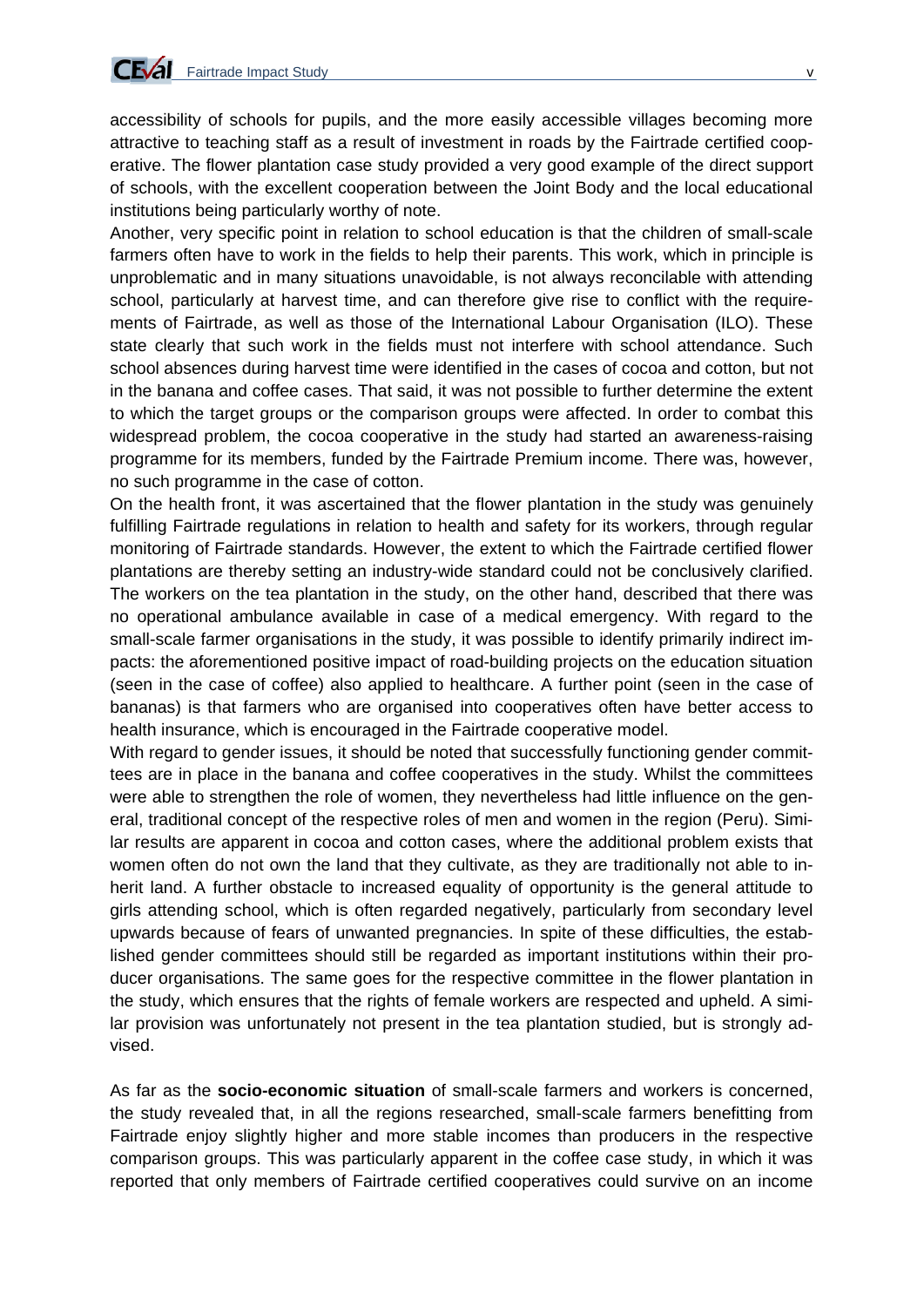

derived solely from coffee growing in years where global market prices were lower. With the exception of cocoa, productivity in the target group was also higher than that of the comparison group. Nevertheless, the cocoa growers involved in the Fairtrade system had a higher income than those in the comparison group. This leads to the households in question being able to save more easily, and eventually also being able to invest more, which the study was able to prove quantitatively. Moreover, it was found that in spite of the attractive Fairtrade market for their products, households did not reduce or neglect cultivation of food crops for their own consumption.

With regard to the working conditions on plantations, the study showed that, in the case of the flower plantation, conditions were significantly better than on non-Fairtrade certified farms in Kenya's flower sector. Particularly in the area of workers' health and safety, the conditions on Fairtrade certified flower plantations are exemplary. Moreover, in this case study virtually all workers also have a permanent, written contract. In addition, a micro-credit system is in place on the Fairtrade certified plantation, which is highly valued by staff. All these factors cause the flower plantation to be perceived as a very attractive employer. In the tea case study such improvements to conditions were not observed, mainly because the company concerned is strongly bound to comprehensive national or sector-specific regulations that, to a large extent, dictate the terms of employment, as well as the production and trade of tea in the region. Moreover, the company in this case study is working towards equal treatment of all workers on all its tea plantations, which means that the workforce of an individual plantation does not have the freedom to decide democratically on the premium sum that they are entitled to according to Fairtrade standards. Instead a centralised representative body of workers decides on the use of the Fairtrade Premium of all the plantations combined.

Furthermore, it became clear that Fairtrade leads to an increase in the number of education and training programmes in producer organisations. In the case of small-scale farmers these are mainly centred on agricultural topics, market knowledge, topics relating to the strengthening of organisational structures, and general transfer of knowledge about Fairtrade. The latter (knowledge about Fairtrade) is extremely variable amongst small-scale farmers. For example, in the case of the cocoa cooperative in the study, individual farmers were not aware that they were members of a certified cooperative. With the plantations in the study, training focused particularly on the areas of work safety, labour relations and, again, the general transfer of knowledge about Fairtrade, which was also limited in the case of the tea plantation. Additionally, there were special training events for members of the Joint Body<sup>3</sup>, as well as general training and development opportunities, for example in IT (seen in the case of the flower plantation). The difficulty with these training and development programmes is the literacy rate, which is often very low. This became clear in the cocoa case study, among others. In two cases (coffee and bananas) the cooperatives in the target group organised literacy programmes for their members for this reason.

A further, if not the key aspect of the impact of Fairtrade, is the **organisation of rural zones**. This is where the process, unique to Fairtrade, of how the Fairtrade Premium income is managed and used, plays a crucial role. Thanks to Fairtrade, small-scale farmers and workers have the opportunity to be directly involved in the planning and implementation of development projects in their communities and regions. This means that the local population is ultimately also involved in these projects. In this way, the prevailing balance of power can also be altered, as observed in the case of cotton in India, where the allocation of roles is

 3 A committee consisting of workers and management, responsible for the use of the Fairtrade Premium on plantations.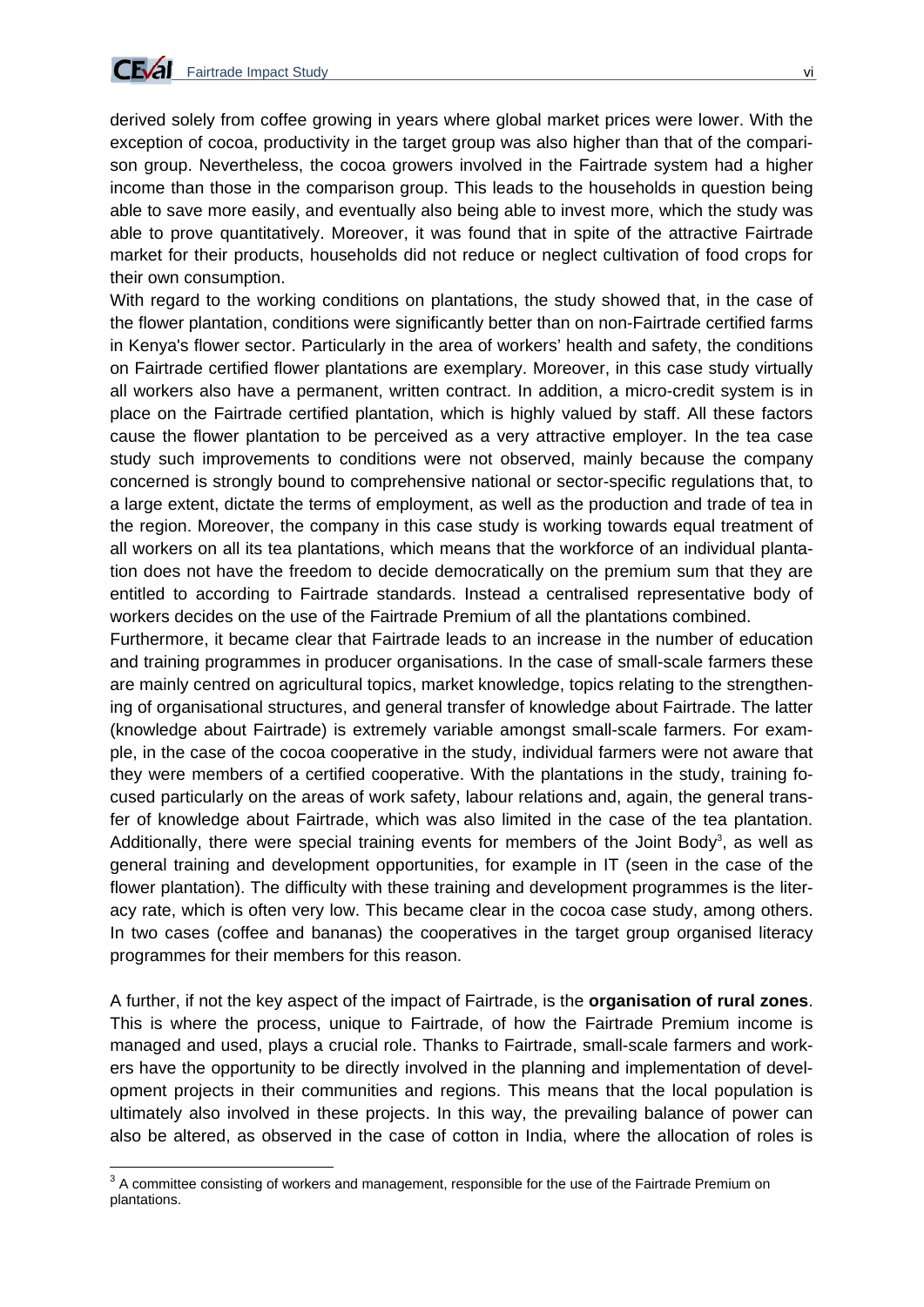

made according to the skills of each person, and not according to their caste. Particularly in the cases of the banana and coffee cooperatives studied, but also in the case of cotton, the farmers were conscious of the fact that the generation of Premium income was directly due to them. Unfortunately this was not consistently the case with the cocoa cooperative, which on the one hand is undoubtedly due to its sheer size and the corresponding difficulties in implementing grass-roots democracy, but on the other hand also has to do with the low educational level of the cocoa producers.

In hired labour set-ups, the fact that the Premium is managed by the Joint Body also means that the workers are in a unique position of responsibility in the decision-making process. Certainly, the situation in the example of the tea plantation is somewhat unfortunate, as the final decision over Premium income is made once a year by a central committee in Calcutta, in which all Joint Bodies of the individual certified tea plantations are represented by one delegate. The decision-making process is less transparent as a result, and the feeling and/or awareness of being involved in decisions is also diluted.

Another factor that has a large impact on rural areas is investment, sometimes on a massive scale, in local infrastructure, identified particularly in the cases of coffee and bananas. For example, the coffee cooperative in the study has built a total of 280 km of roads. As previously mentioned, an indirect result of this is a clearly identifiable general improvement in the areas of education and healthcare. The significance of investment in processing centres is also not to be underestimated. These often save farmers journeys of up to several days to the nearest large town (thus also saving time and money). Similar projects are planned in the case of the cotton producers' organisation.

Nevertheless, it has so far only been possible to identify the impact of Fairtrade on **local and national development** in the case of the coffee and banana cooperatives. It should however be noted here that these products have the longest history with Fairtrade, in particular in the Latin American context. Moreover, the development of the cooperative model in the banana case study in Peru is also directly associated with Fairtrade. This changes the way in which the rural zones function, with the farmers joining forces, exchanging ideas, and having a united public presence. Joining together in cooperatives has also been a distinct advantage where conversion to organic growing is concerned. The findings also show that the existence of structures makes the cooperatives attractive partners for numerous NGOs offering support in the agricultural sphere.

The unified market presence of farmers who have formed cooperatives, as well as Fairtradespecific factors such as the guaranteed minimum price – often above the world market price – and the Fairtrade Premium, have led to "conventional" players in the market adapting their behaviour accordingly. One large company, for example, has introduced a bonus system that is similar to the Fairtrade Premium, where an amount for every box of bananas is paid into the health programme of a special foundation established by the company. The use of these monies is however not democratically determined, as in the case of the Fairtrade Premium. Fairtrade has also brought with it a further change, specifically in the case of the banana cooperative studied. Now that the banana cooperatives are no longer subcontracting the fruit packing, as was previously the case, but are undertaking it themselves, their employees benefit from guaranteed holidays and health insurance. This results in a significant increase in living standards for these workers, who in the past were often hired through an agency on a temporary basis and on less favourable terms and conditions.

In spite of the sometimes massive improvements to small-scale farmers' lives as described, only in the case of the coffee cooperative studied did the interviewed schoolchildren express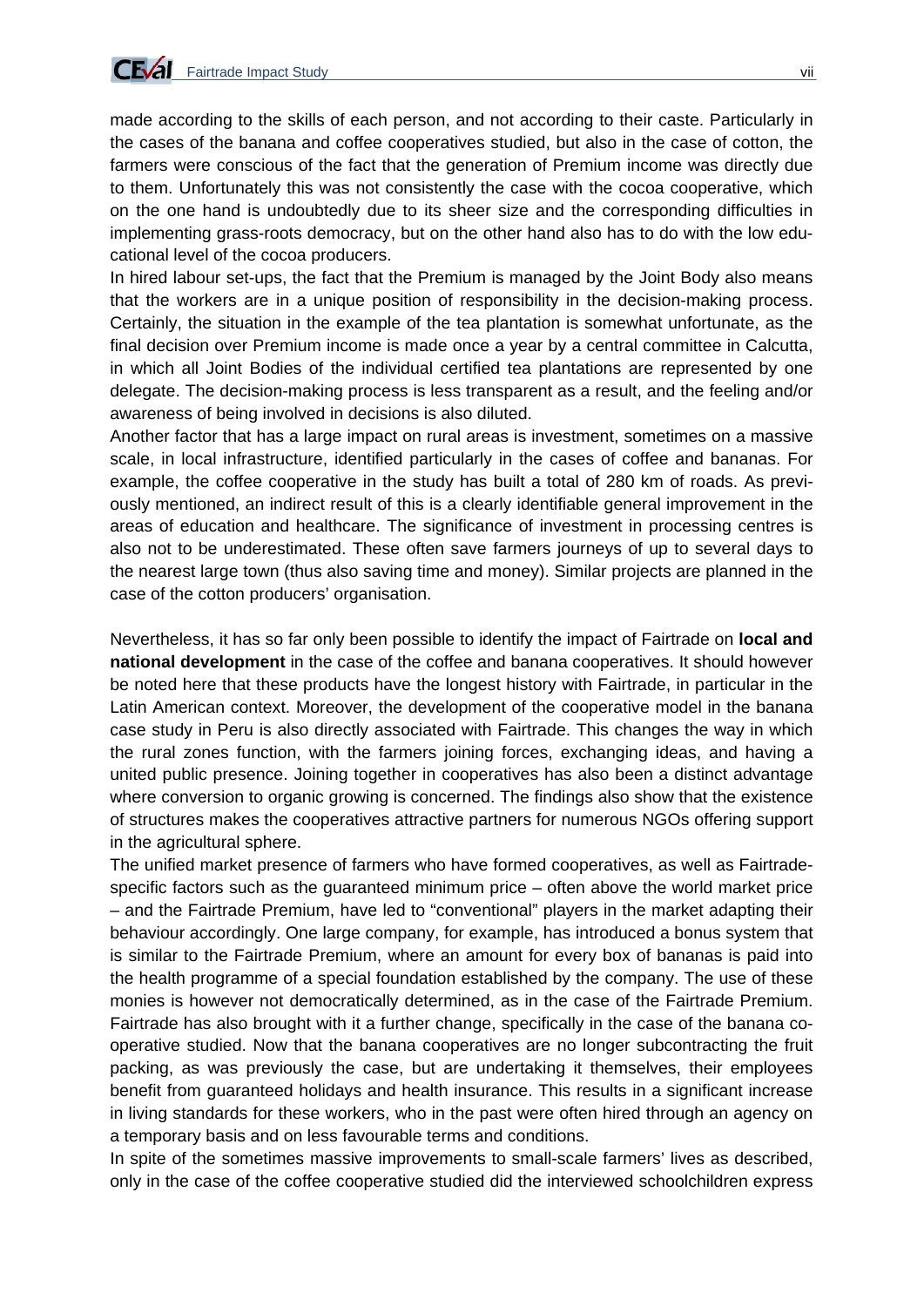

the wish to become farmers themselves. Apart from the fact that the profession of farmer is seen as less attractive, these responses are also partly due to the fact that the plots of land are becoming ever smaller as a result of sub-division for inheritance purposes, and young people can scarcely afford to acquire (more) land. Whilst a label has practically no influence over the possibility of acquiring land, Fairtrade can certainly make a positive contribution to the attractiveness of the farming profession.

Lastly, this study examined the **use of natural resources**. It was found that, thanks to the relevant standards and the regular, independent monitoring of these, Fairtrade promotes sustainable production methods. It is however often the case that Fairtrade certified producer organisations have additional, environmentally-oriented certifications, or that relevant national regulations apply (as in the case of tea). For this reason it is not always possible to attribute an identified improvement to Fairtrade certification. In the cases of coffee and tea in this study, the UTZ Certified and, most of all, Rainforest Alliance labels were perceived to have a more specific impact on certain ecological issues. Nevertheless, in practically all the case studies, it was possible to identify positive impacts that could be attributed at least in part to Fairtrade. Moreover, it is true to say that Fairtrade has assisted in the conversion to certified organic production in the cases of coffee, bananas and cotton.

# **Conclusion and Recommendation**

Fairtrade can bring important positive changes to rural areas. As the study shows, Fairtrade can thereby improve the living circumstances of workers and small-scale farmers. Fairtrade also creates the preconditions for rural development to take place on many fronts. The increased levels of saving and investment activity on the part of small-scale farmers and workers play a central role here. The crucial factor is that the planning horizon of the rural population becomes longer term. On the one hand, this is due to the protection against price falls guaranteed by Fairtrade, but is also on the other hand a result of the better contractual situation of workers (permanent positions). Nevertheless, the number of Fairtrade certified smallscale farmers and workers is mostly too limited to identify a significant impact at a regional level.

As for the effectiveness of the Fairtrade approach in general, it has been shown that the quality of organisation, the motivation of the respective decision-makers (management or cooperative management board) and the general knowledge and understanding of Fairtrade among the respective farmers and workers are critical success factors. Of significance therefore is the extent to which the hierarchies and individual (key) positions influence the communication and information flow between the various positions and levels (management, workers, cooperative members, administration). The same goes for cooperation and the information flow between the committees of the producer organisations and local institutions, for example in the spheres of education or healthcare. A low level of education and/or literacy, as identified in the cocoa case study, compounds the difficulties in terms of internal communication.

In the examples studied the above-mentioned critical success factors could often be seen as positive, especially in the cases of coffee, bananas and flowers, although this was not the case everywhere. It is apparent in the less successfully functioning examples (cocoa and tea) that the respective producer organisations were, at least until recently, only able to sell very low volumes of their products under Fairtrade conditions. This may suggest that signifi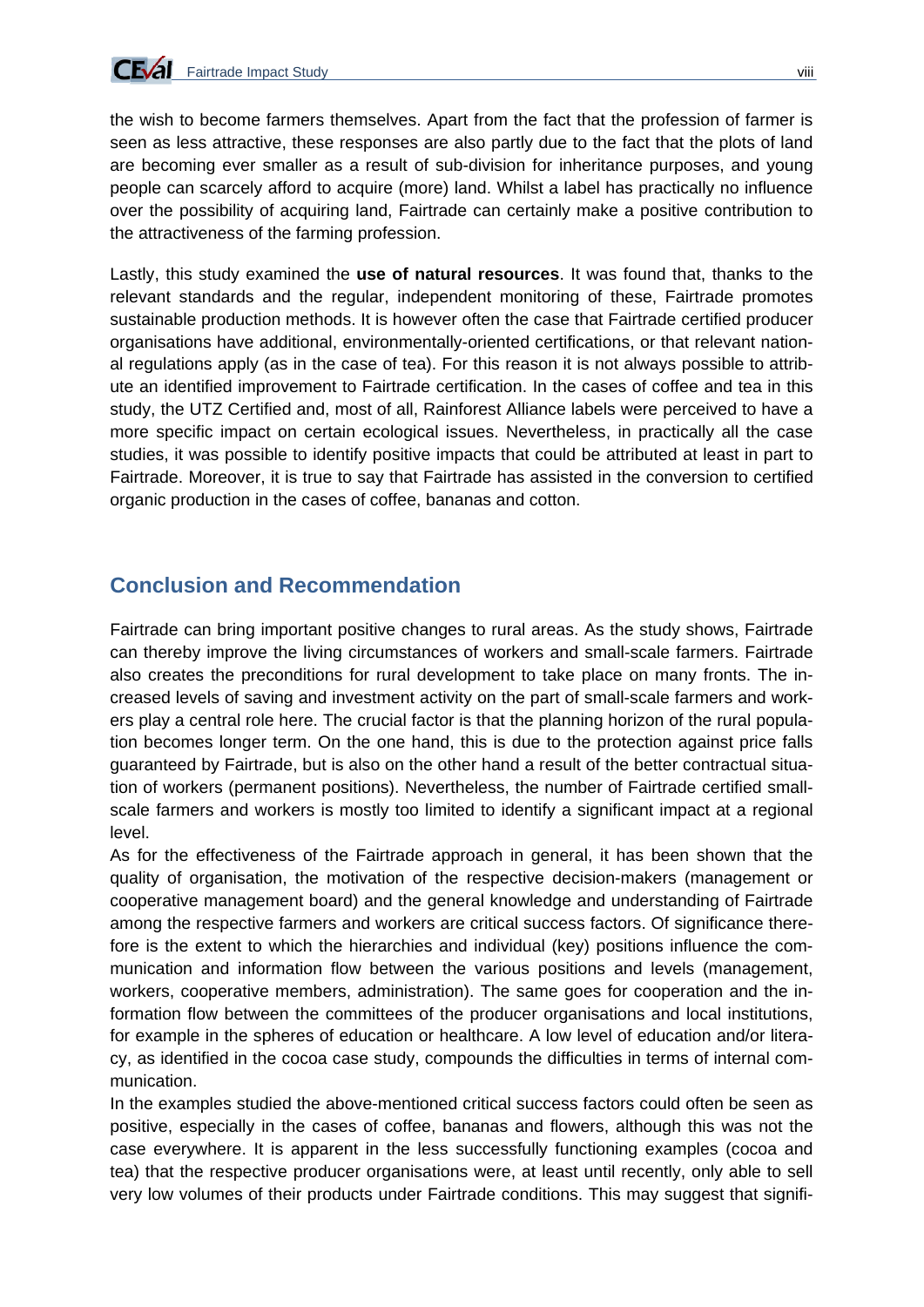cant sales on the Fairtrade market could be a further requirement to enable members and/or workers in a Fairtrade certified organisation to benefit from this certification to the extent that was expected.

An important recommendation from this study is to use the well-functioning examples in the sense of a "best practice approach" to raise levels of effectiveness within the Fairtrade system. In this way, other producer organisations can learn from the experience of the flower plantation in the study in terms of the effective planning and implementation of Premium projects. Their experience with gender committees could also be introduced in the case of the tea plantations studied. Similarly, the awareness-raising work undertaken in the cocoa cooperative with respect to reconciling children's school attendance with working in the fields with their parents, could also be implemented in the organisation of the cotton case study.

Two points on the impacts of Fairtrade are particularly worth emphasising. Firstly, it should be recognised that any impact on rural development that extends beyond the producer organisation is not the primary aim of these organisations. Their objective consists first and foremost in the economic interests of their members. Thus it is important that Fairtrade continues to undertake awareness-raising work in this respect. Secondly, any impact at a regional level is significantly influenced by contextual internal and external factors. Internal factors include, i.a., the size and structure of the organisation: very large cooperatives and multiestates often incorporate a large number of sub-cooperatives/plantations. External factors include the political situation and state regulations, ecological changes and the volatile international trading and market conditions for individual products.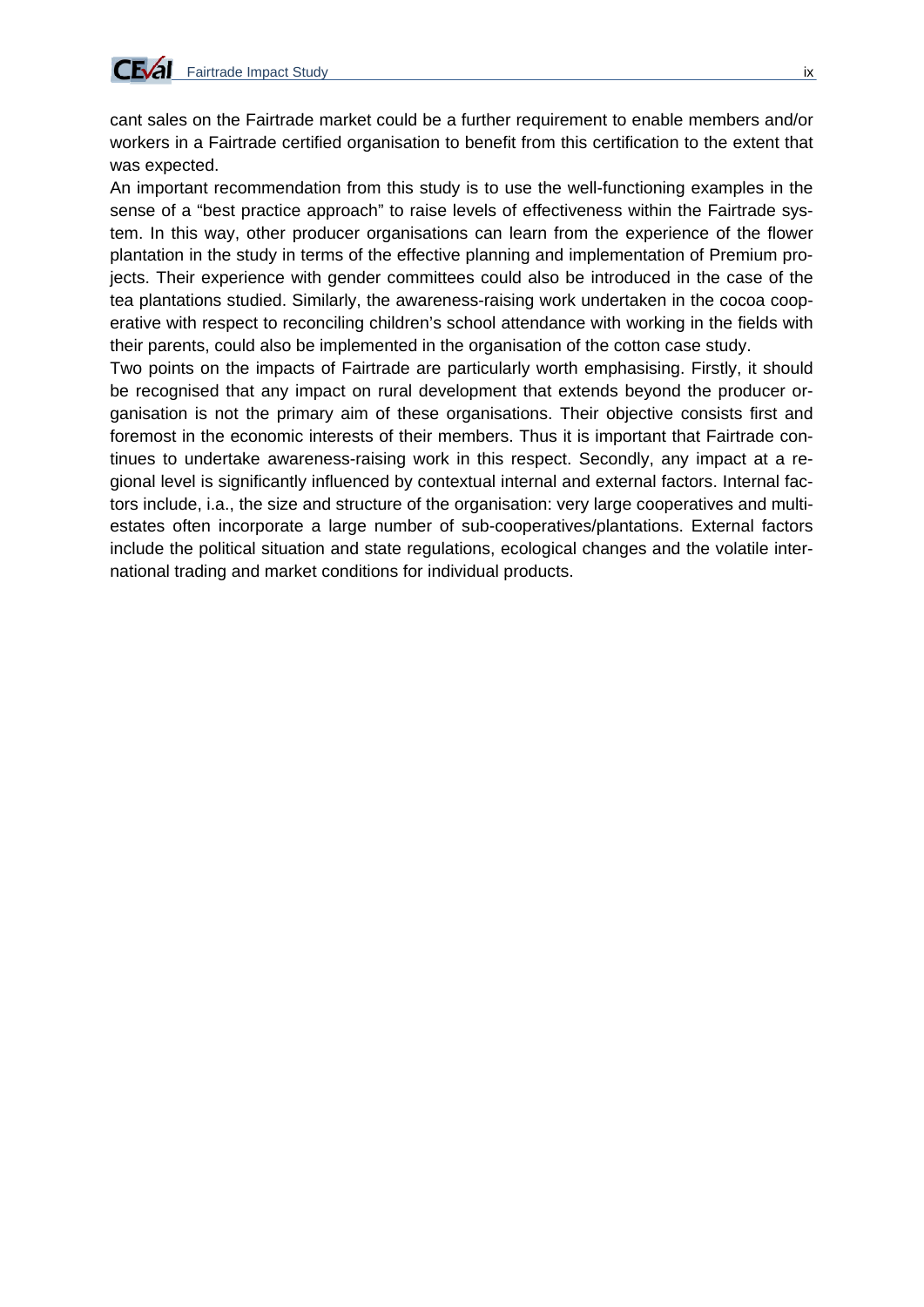# **1. Introduction**

This report presents the results of an impact study that was conducted by CEval between June 2011 and June 2012, with fieldwork taking place between October 2011 and January 2012. Unlike many other studies on the impact of Fairtrade on organizational development, the subject of this study was the impact of Fairtrade in/on rural communities, with its focus on poverty reduction and rural development. Hence, the scope of the study clearly exceeds the boundary of the direct Fairtrade beneficiaries, the organized farmers and workers on certified POs. The assumption of the impact study was that Fairtrade through its social, economic, and ecological aspects promotes local/regional rural development which in turn reduces poverty.

Fairtrade is an alternative approach to conventional trade. It is a strategy for poverty alleviation and sustainable development through ensuring the payment of a minimum product price and of a defined additional (development) premium, democratically organized workplaces, technical assistance, social programming, and environmental protection, inter alia. Its purpose is to create opportunities for small scale farmers and workers who have been economically disadvantaged or marginalized by the conventional trading system. Small producer organizations, farms with hired labour, and in some cases unorganized farmers can become Fairtrade-certified if they adhere to standards set by Fairtrade Labelling Organizations International (FLO e.V.). Those standards include social, economic, and environmental requirements, aimed at improving the lives of marginalized farmers and workers. Once a farm or a producer organization is Fairtrade-certified, the products produced adhering to the standards can be marked with the Fairtrade label where the product is sold. For these products, the Fairtrade Minimum Price is paid. When the relevant market price for a product is higher than the Fairtrade Minimum Price, then at least the market price must be paid. On top, an additional Fairtrade Premium is paid, which they can spend on democratically agreed development projects.

The German labelling initiative TransFair Germany (TFG) and the Swiss labelling initiative Max Havelaar Foundation (Switzerland) (MHCH) celebrate their 20 year anniversary in 2012 and commissioned for this occasion the impact study "Assessing the Impact of Fairtrade on Poverty Reduction through Rural Development". The study results describing the impacts of Fairtrade are presented in this final report of the Fairtrade impact study.

# **2. Study Design**

The impact study exemplary investigated six cases of six product categories in three different types of Producer Organizations on three continents. For each case, a comparison was drawn between one setting with Fairtrade presence and one setting without Fairtrade presence or one which only recently started to benefit from Fairtrade. The investigated product categories were the following: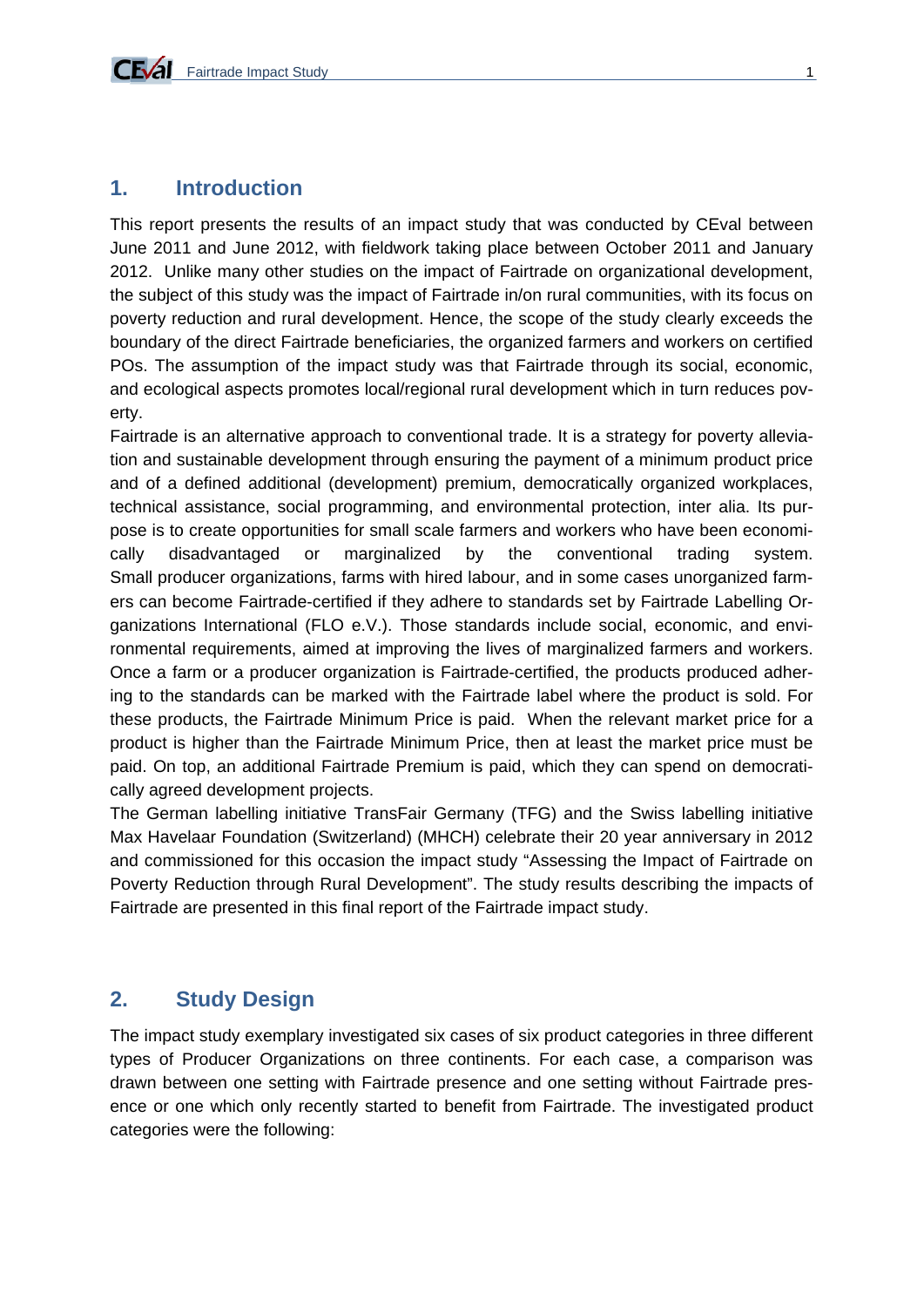

| <b>Product</b> | <b>Country</b>     | PO type                                   | <b>Continent</b> |
|----------------|--------------------|-------------------------------------------|------------------|
| Cocoa          | Ghana              | <b>SPO</b>                                | Africa           |
| <b>Flowers</b> | Kenya              | <b>HL</b>                                 |                  |
| Coffee         | Peru               | <b>SPO</b><br>Latin America<br><b>SPO</b> |                  |
| <b>Bananas</b> | Peru               |                                           |                  |
| Tea            | India              | <b>HL</b>                                 | Asia             |
| Cotton         | <b>CP</b><br>India |                                           |                  |

**Box 1: Investigated products, countries, continents** 

The aim of the impact study was to document and assess the impact of Fairtrade on poverty reduction through enhancing rural development in selected areas/regions. A special interest of the study concerned *the impact of Fairtrade on rural development*, thus, the study did not focus on one specific product and its producers/workers but rather concentrated on Fairtrade impacts on the wider community. The study tested the following hypothesis, stated in the Terms of Reference (see appendix 0.3):

*"The presence of representative Fairtrade-certified cooperatives or plantations/farms within a given area have a positive impact not only on and within the Fairtrade Producer Organization, but also on rural development of their surroundings/geographical environment, i.e. to increase involvement and participation of residents in rural development activities and to improve the social, economic and environmental conditions in rural areas, typically the home region of members / workers of Fairtrade-PO."* 

In order to test this hypothesis, the study focused on the following thematic areas:<sup>4</sup>

- 1. Changes in the social structure of communities
- 2. Changes in the socio-economic situation of farmers and their households
- 3. Changes in the organization of rural zones / of work places
- 4. Changes in local and national development

<u>.</u>

5. Changes in the management of natural resources

A cross-section analysis of the five thematic areas in the six case studies was conducted. For each area, various hypotheses were formulated, guiding the research study. These hypotheses are theory-based assumptions of how Fairtrade can achieve rural development, various hypotheses together build impact chains. Subsequently, one exemplary impact chain with the according hypotheses is pictured $5$ :

<sup>&</sup>lt;sup>4</sup> These areas are adopted from Eberhart and Smith (2008): "A methodological guide for assessing the impact of Fairtrade"<br><sup>5</sup> Hypotheses and impact chains were formulated for all areas and the different steps of rural development.

Because of the complexitiy of the study it is not possible to list all hypotheses worked with.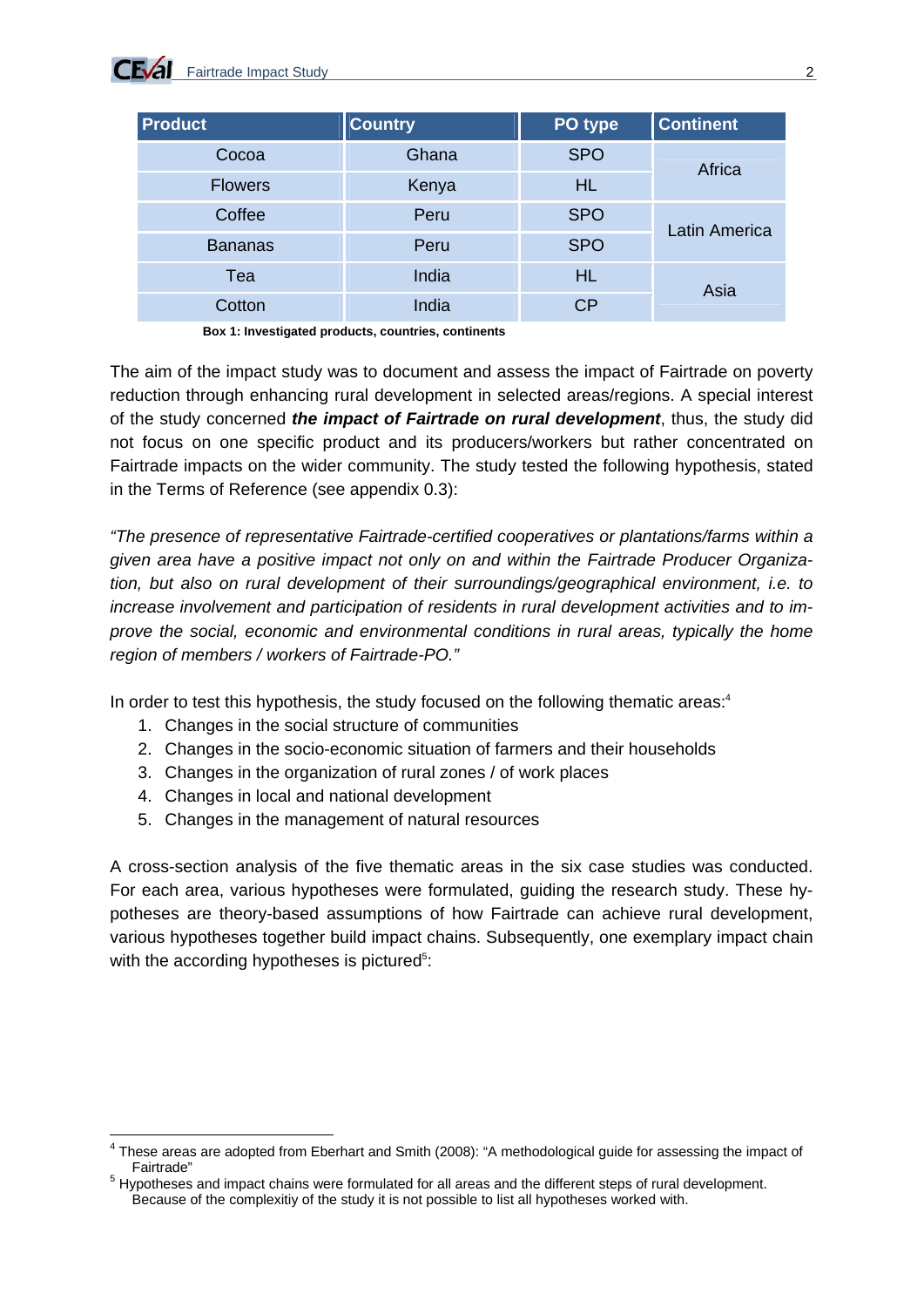

When farmers benefit from Fairtrade, they control larger parts of the production chain and employ workers.

When workers are employed by Fairtrade certifiedfarmers, they have better working conditions and a higher living standard.

When workers have a higher living standard, they will invest more in their children's education.

**Graph 1: Impact chain** 

When assessing the impact of Fairtrade, one seeks to answer the question which changes Fairtrade brought about, changes which would not be there without Fairtrade. In other words, when assessing impacts, one also investigates what would have happened without an intervention. This is why the designs of impact studies are always based on comparisons. There are different evaluation designs for impact studies with various forms of comparisons. The design applied depends on the organizational, financial, and temporal resources.

The most adequate design would always be an experimental design ("Randomized Controlled Trial") which allows applying the "double difference method"; that means the performance of two groups (one treatment and one control/comparison group<sup>6</sup>) will be measured at two points in time. The first measurement takes place before the intervention (e.g. a development project, here: entry of Fairtrade) is applied; the according data is called baselinedata. A second measurement takes place when impacts of the intervention are to be expected (in the context of development projects usually three to five years after the intervention). The application of a double difference method (difference in time and in groups) is not possible for the impact study on Fairtrade because usually there is no systematic and methodologically adequate baseline-data available on the situation before a producer organization decides to adopt Fairtrade certification. This means that in order to assess the impact of Fairtrade, a "single difference method" was applied, a so-called quasi-experimental design. The difference consisted in the different groups (treatment vs. control/comparison group). Since the adoption of Fairtrade certification by the product organizations is not randomized, in the present impact study, an experimental design with control groups cannot be applied. Instead, a quasi-experimental design with comparison groups is employed. Here, target and comparison groups are not distributed randomly, but according to certain criteria, with the treatment group (TG) being an area with the presence of a Fairtrade-certified producer organization and the comparison group (CG) an area with no Fairtrade-certified producer organization (PO) present or an area with the presence of a PO that was Fairtrade certified only recently. Since the selection of both groups (target and comparison group) could not be randomized, a matching procedure was necessary. For this study, a selection mechanism called "matching on observables" was applied, which means that certain (observable) criteria were defined in order to select the groups. The treatment and comparison group were investigated at the same point of time (after the treatment). In order to compensate for the missing baseline data and to allow for an adequate comparison, the methods applied included recall questions, which will help to describe the situation before the treatment. To get an even better picture of this situation, that is to further compensate for the missing baseline data, re-

 6 The term *control group* is used for experimental designs in which the treatment and the control group are constituted via a randomized selection; whereas the term *comparison group* is used when the groups were not constituted by random but by using certain criteria. Comparison groups are used in quasi-experimental designs.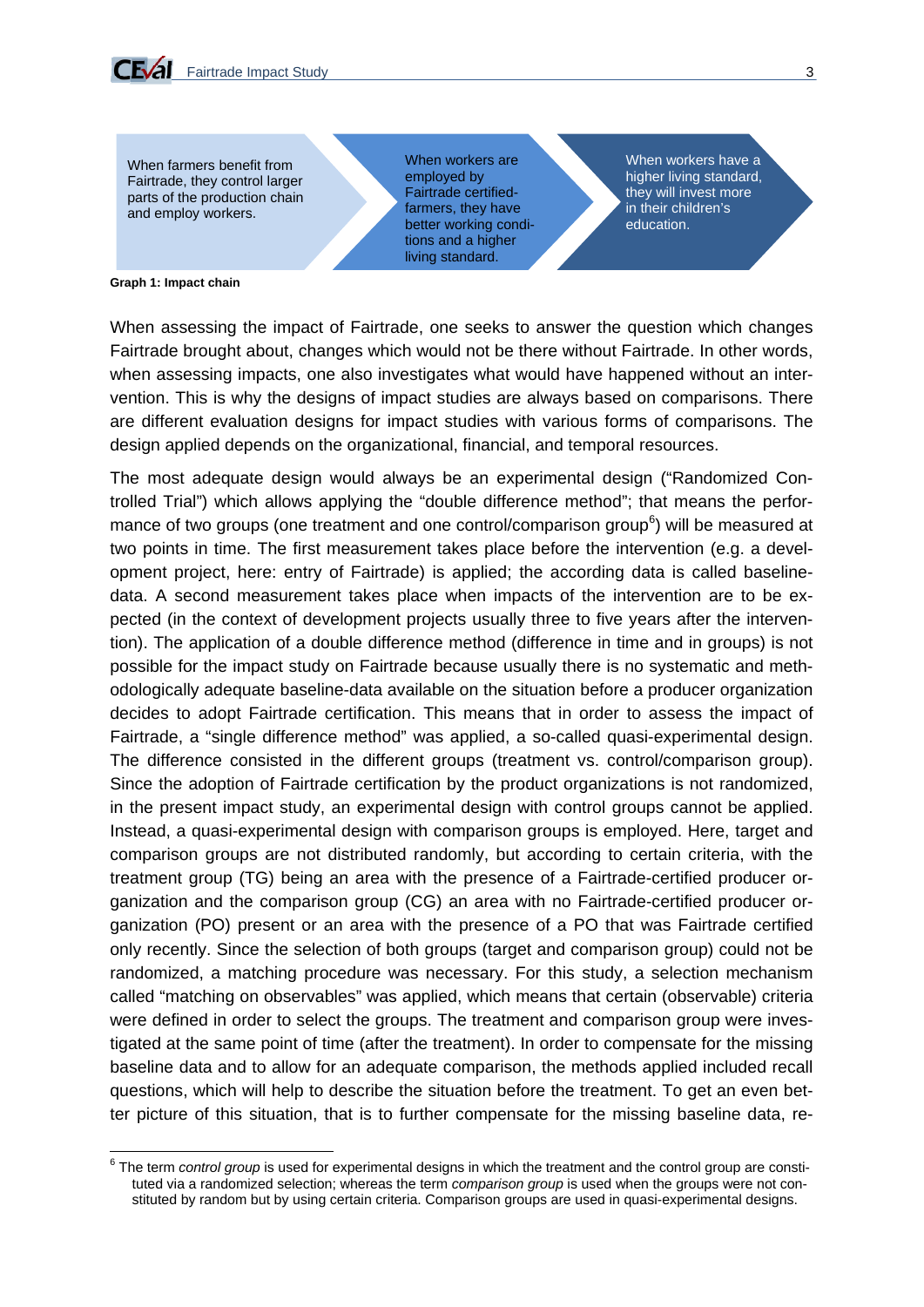search on relevant secondary data of the situation five years ago was pursued. This data, together with the answers on the recall questions, served as a point of comparison to the data gathered in the actual situation.

# **2.1 Methodical Proceedings and Challenges**

In order to implement a logical comparison between communities benefitting from Fairtrade (target group) and communities without Fairtrade-certified POs (comparison group), certain criteria ("observables") which guided the selection of the treatment and the comparison group, were identified from TFG and MHCH in consultation with FLO. Those criteria were:

#### **Criteria for the Selection of the Treatment and the Comparison Group**

- 1. The target group PO should sell on the German and/or Swiss market
- 2. The target group PO should be Fairtrade-certified for at least five years continuously and the PO of the comparison group should not be Fairtrade-certified or only recently certified (significantly shorter than five years)
- 3. The target group PO should have significant product volumes under Fairtrade (regular sales in the Fairtrade system, which account for at least a third of sales), because in such a case significant financial income through Fairtrade-minimum prices and premiums can be assumed
- 4. The POs should have no further certification visible to the consumer (e.g. Rainforest Alliance, UTZ) other than the Fairtrade certification in order to avoid overlapping effects
- 5. The POs should have an appropriate size which is proposed to be between 500 5000 members
- 6. The POs should not receive significant support from development NGO or government / private rural development - programs for at least 5 years in order to minimize the carry-over effects
- 7. Conditions allowing for researcher access should be in place

#### **Box 2: Criteria selection for POs**

Criteria # 4 did not apply to organic certification as the TG of many cases were producing under organic certifications (coffee, bananas, tea and cotton), and in the scope of this study, it was not possible to investigate the different certifications in all cases. This was only done in the coffee case, here the study also focused on the differences between the certifications Fairtrade, Rainforest Alliance, and UTZ, and accordingly criteria # 4 did not apply to the POs in the coffee case. Similar economic, social, and environmental conditions in both treatment and comparison group areas also had to be given in all investigated cases.

The treatment groups were selected by TFG and MHCH, regarding the criteria mentioned above.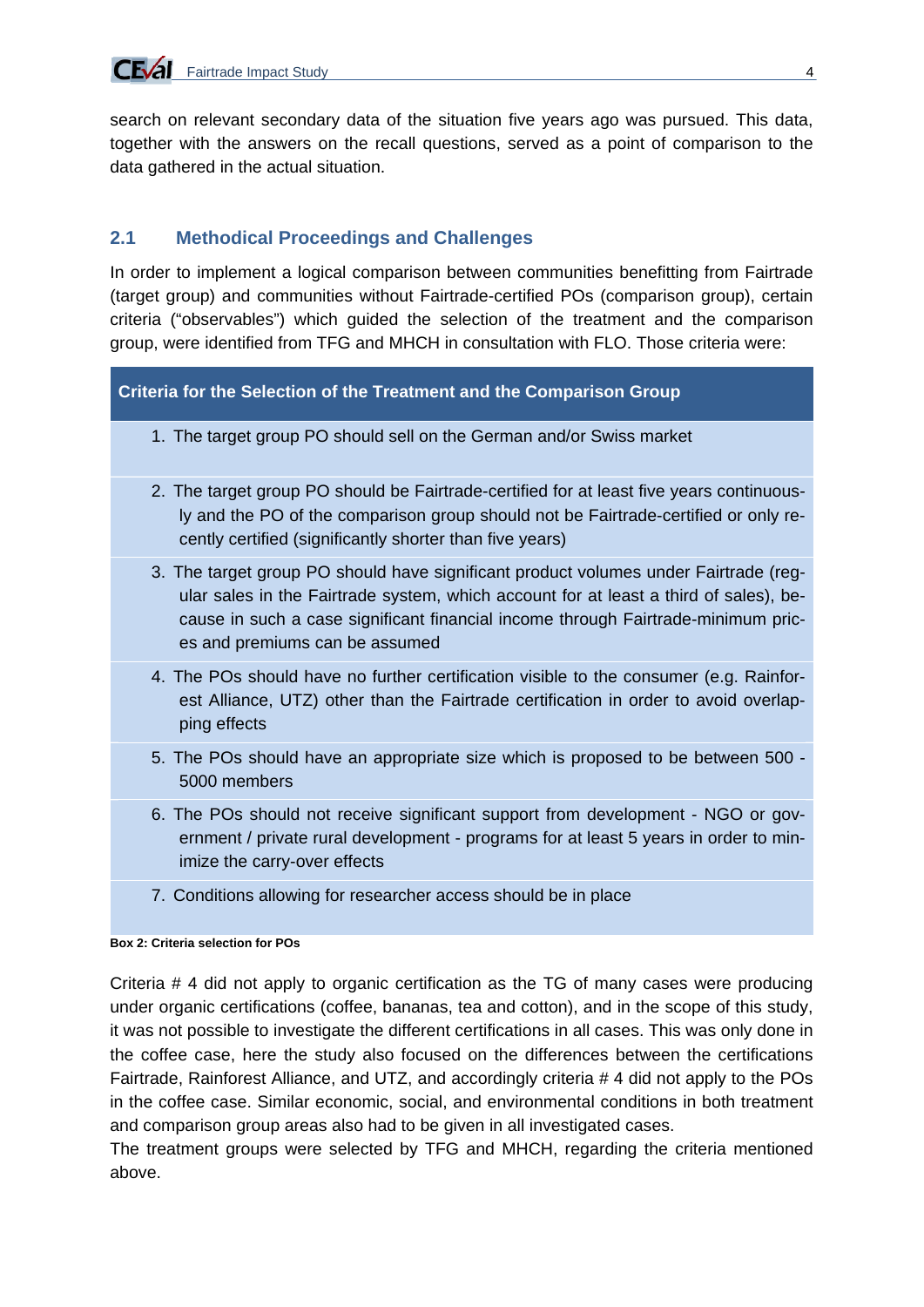

CEval together with local consultants identified the CGs, using the same criteria as were applied for the TGs.

The elaborated research design could not be applied in the planned manner in all cases, and accordingly adjustments in the applied research had to be made. In the following, the encountered methodological challenges will be described and the way in which these challenges were handled is explained<sup>7</sup>. Furthermore, the identification of the CG POs will be described for each of the six product cases. The identified POs of the TG and the CG are described for comparison in table form: the two groups are listed in a table, and their characteristics regarding the selection criteria (listed by numbers) are explained. Whenever a criterion is met, this is marked with a tick  $(\checkmark')$ . A cross  $(\checkmark')$  illustrates that a criterion is not met by a group.

#### **Legend for TG and CG tables:**

- **1** The group sells to the German and the Swiss market
- **2** Year of Fairtrade certification
- **3** Percentage of total sales sold to Fairtrade
- **4** The group has no other certification
- **5** Size of the group
- **6** The group does not receive significant support from NGOs or other institutions
- **7** Access to the group is possible
- $\checkmark$  Criterion met
- Criterion not met
- **/** Criterion does not apply

In order to investigate Fairtrade's impact it would be ideal to work with a CG which is not Fairtrade-certified, but in practice this is difficult to implement because of two reasons: 1) Especially in the private sector (HL cases), companies generally do not wish to share their policies and practices with researchers who evaluate working conditions because such a study costs time (and therefore money) and because the companies' practices might not be anything they want to share with researchers. 2) Especially in the investigated SPO cases, cooperatives are often formed only with the aim of benefitting from Fairtrade which means that such cooperatives never existed without the Fairtrade certification. These two reasons made it necessary to work with CGs which have been recently (significantly shorter than five years) Fairtrade-certified. Fairtrade standards consist of different requirements according to the years of certification. The standards start with the acceptance level – "core indicators", and then there are further "development indicators" which have to be matched within one to six years. This means that POs which have been certified for more than six years should have a higher impact on the surrounding communities than the POs that have been Fairtrade-certified for less than six years. Accordingly, working with a recently Fairtradecertified CG PO (partially) allows for implementing the comparison necessary to investigate the Fairtrade impact.

<sup>&</sup>lt;u>.</u>  $<sup>7</sup>$  In the frame of this report only the most important methodological challenges can be described.</sup>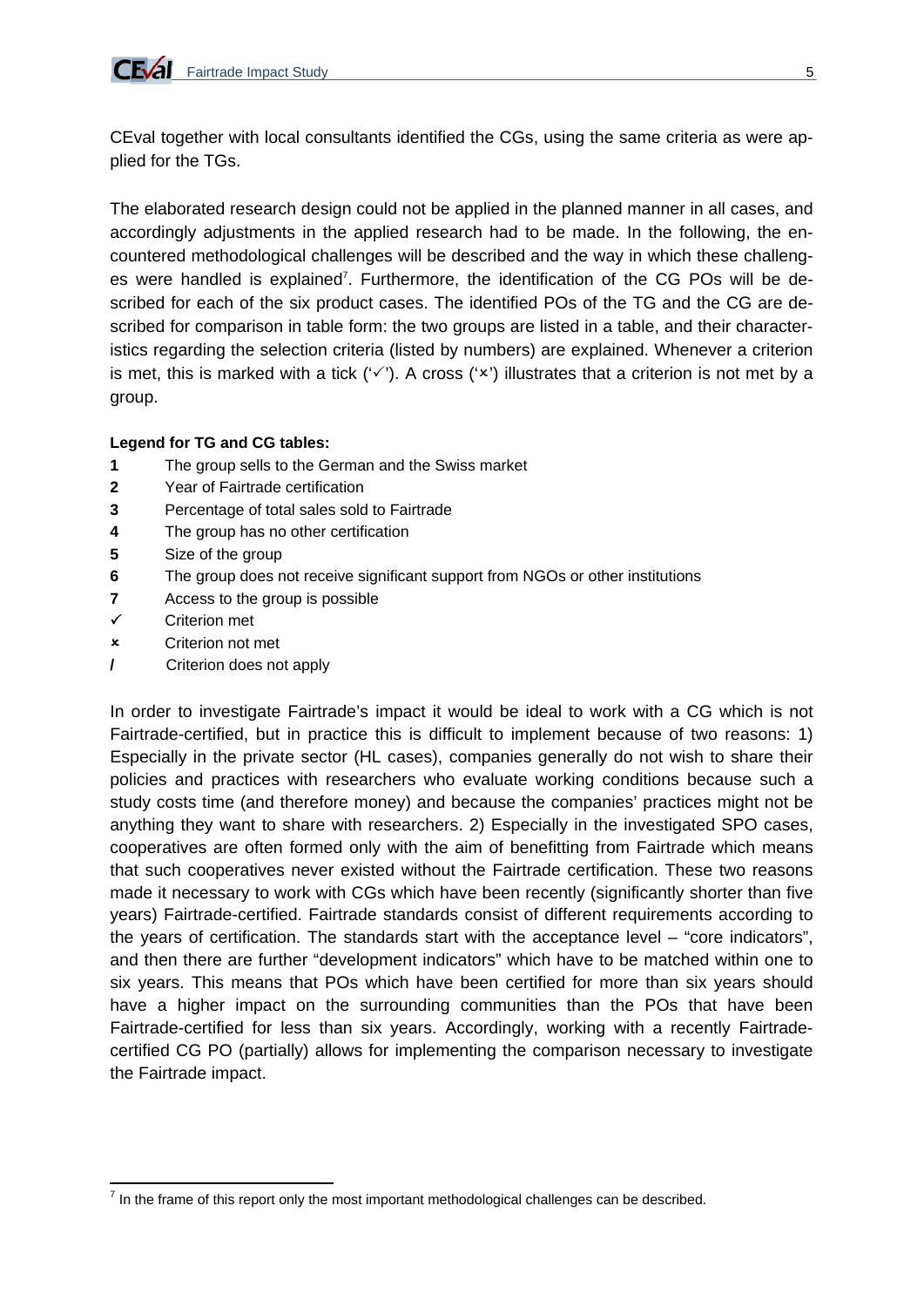

#### **Hired Labour**

At the HL POs, almost all interviews and group discussions were organized by the PO management. In the flower case, this applies to the interviews with workers, in the tea case to all interviews. This means that the scientifically ideal randomized sampling (selecting interview partners at random) was not possible to minimize selection bias. However, all interviews with staff members, (workers and farmers) were conducted without the presence of the PO management.

#### **Flower Case**

|                 | <b>Flower Case</b>        |                          |  |  |
|-----------------|---------------------------|--------------------------|--|--|
| <b>Criteria</b> | <b>TG</b>                 | CG                       |  |  |
| $\mathbf 1$     | ✓                         | ✓                        |  |  |
| $\overline{2}$  | $\checkmark$ 2001         | $\checkmark$ 2009        |  |  |
| 3               | $\times 70\%$             | $\times$ 30%             |  |  |
| $\overline{4}$  | ✓                         | ✓                        |  |  |
| 5               | $\checkmark$ 1200 workers | $\checkmark$ 560 workers |  |  |
| 6               | ✓                         | ✓                        |  |  |
| $\overline{7}$  | ✓                         | ✓                        |  |  |

The TG PO in the flower sector has three farms at different locations, all situated about 50 kilometers (km) outside of Nairobi. The research team conducted interviews at the farm where the TG PO management is based. It was necessary to adapt the identification of the comparison group to local circumstances: The comparison group had to be located near the treatment group, in order to be able to conduct a high number of interviews in a short time<sup>8</sup>. As explained above, in the HL cases it is hard to find a PO willing to participate in this study, which is why a recently Fairtradecertified PO was chosen. The farm is

**Box 3: TG and CG, flower case** 

situated in the same area as the TG PO and has been Fairtrade-certified since 2009. Research was conducted in a village where many workers of the CG live but also workers of a flower farm which is Fairtrade-certified for more than 5 years (not the TG PO). Because of the concentration of flower farms in this area, it was not possible to find a village in which only CG PO workers live and no workers of other Fairtrade-certified farms, a methodological problem also encountered in this specific village, where workers of another farm live, which was already Fairtrade-certified in 2005. This is why data was also collected in another village in which no Fairtrade-certified farm workers live, but workers of a flower farm without Fairtrade certification.

Conducting the survey in the flower case, the research team faced obstacles. It was highly problematic to find comparable communities because of practical confinements. As described above, it was necessary to find a flower farm that was situated near the town close to the TG, and one that would be willing to participate in the study. Although there are several flower farms nearby, many of them are Fairtrade-certified, which means that many communities could not be chosen for the research due to spill-over effects. Equally problematic is the fact that the communities were very different; hence, differences between TG and CG could not always be ascribed to Fairtrade. In the data analysis, the difference between the communities was considered, and only those impacts are described which can be traced back directly to Fairtrade.

 8 Driving from Nairobi to the TG PO and the according communities took a minimum of four hours a day.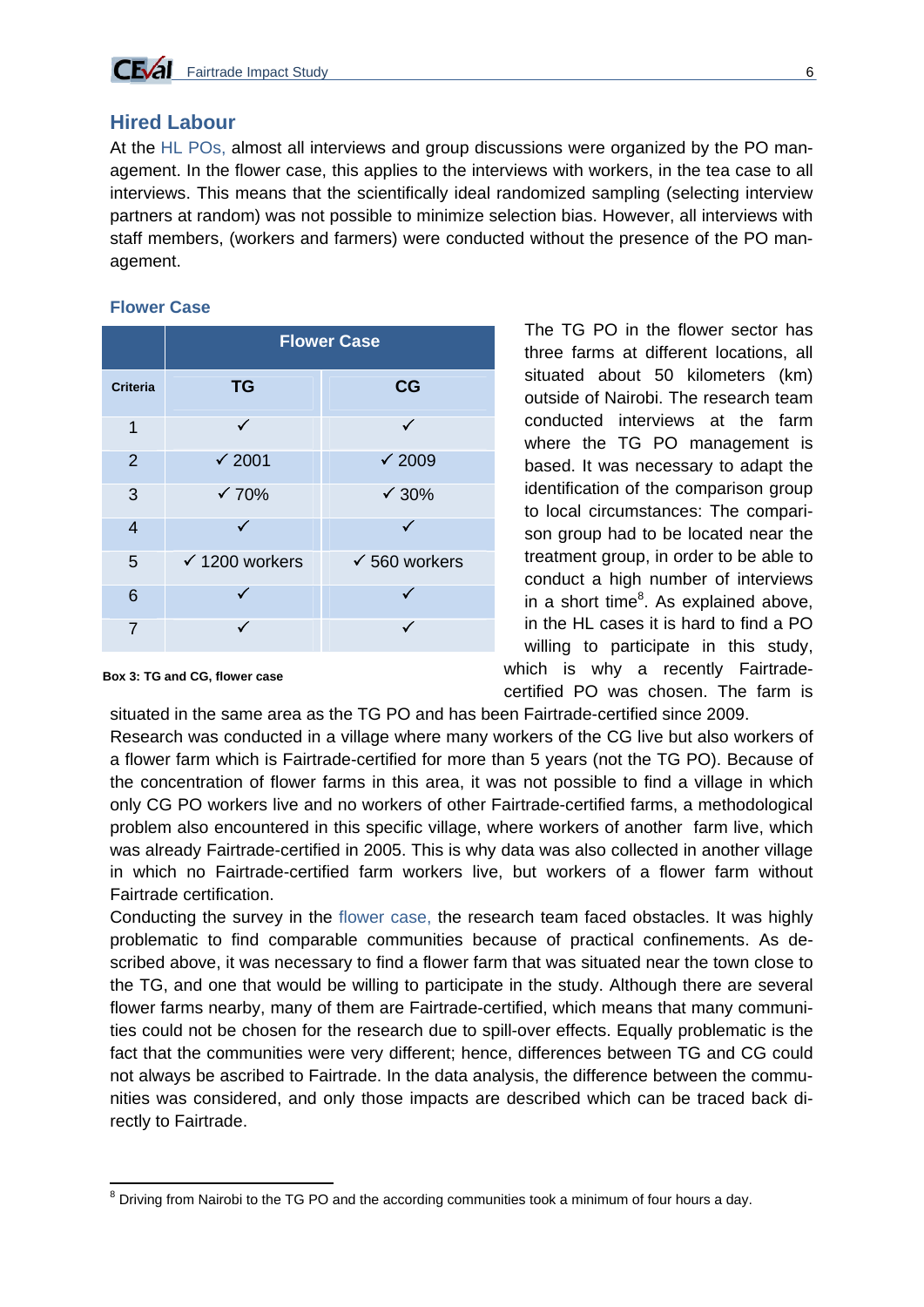# **Tea Case Criteria TG CG** 1 and  $\checkmark$  and  $\checkmark$ 2  $\sqrt{2001}$   $\sqrt{2009}$ 3  $\sqrt{2\%}$   $\sqrt{4\%}$ 4 **x** x  $5 \times 480$  workers  $\times 813$  workers 6 x x 7

**Tea Case** 

**Box 4: TG and CG, tea case** 

aged by the same company as the TG farm.

Since the management of both farms tries to ensure that each tea garden<sup>9</sup> benefits equally from Fairtrade, a general Joint Body was implemented, which decides on the premium money of all the gardens together. Hence, the total sales under Fairtrade of the single gardens are not important indicators for the amount of premium money the garden will receive. Consequently, the fact that the comparison tea garden's sales under Fairtrade are higher than the ones of the target tea garden did not affect the data analysis. As explained above, the important criterion is the length (years) of certification.

Each of the company's 13 tea gardens has its own management and consequently it was possible to compare treatment and comparison group at organizational level for this case study. However, it is important to note that the managers of all individual tea gardens are subordinate to the overall management of the company.

The target group of the tea case only sells 2 % of its total sales under Fairtrade, which means that the amount of Fairtrade premium money is rather small. Because some gardens sell more than others under Fairtrade, the management of the company tries to compensate the different tea gardens by splitting the premium money and dividing it equally among the tea gardens. The company also allocates money from private or NGO initiatives and uses it for similar or even the same projects as implemented with the Fairtrade premium. This was done before the Fairtrade certification and also applies to other support received by the workers and is not a procedure created through Fairtrade. Hence, the asserted differences between target and comparison group in terms of rural development cannot always be traced back exclusively and directly to Fairtrade. The fact that all tea gardens of the company are also certified with Rainforest Alliance posed a challenge to the research because again, impacts could not be easily ascribed to the different certifications. In this report, it will be described clearly which changes are ascribed to Fairtrade and which changes cannot be traced back directly to Fairtrade.

As with the flower case, an important factor when identifying the CG in the tea case was to find a nearby tea garden to the TG PO, due to limited time resources. The logistical challenges made it preferable to find a comparison tea garden that is managed by the same company as the TG PO because this way the management of the TG PO could support the research team in organizing the whole field trip. Furthermore, it is difficult to get permission from a private non-Fairtrade-certified company to investigate its tea gardens for a comparison on social standards (cf. above). This is why a different farm was chosen as a comparison group, which is also man-

<sup>&</sup>lt;u>.</u>  $9$  Since 2011 all of the 13 gardens of the company are Fairtrade-certified.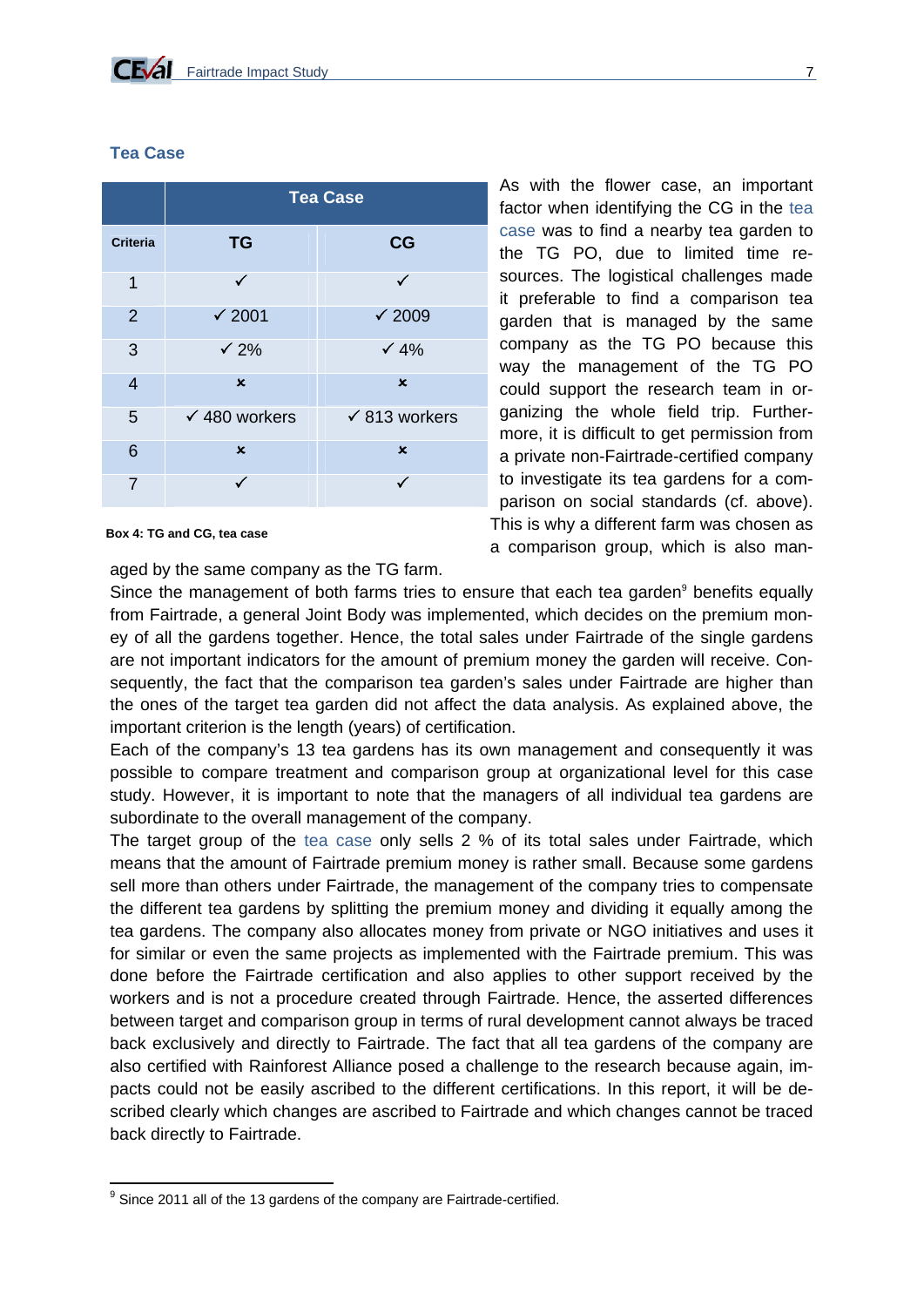# **Small Producer Organization**

#### **Coffee Case**

| <b>Coffee Case</b> |                           |                               |                     |  |  |  |
|--------------------|---------------------------|-------------------------------|---------------------|--|--|--|
| Crite-<br>ria      | <b>TG</b>                 | CG <sub>1</sub>               | CG <sub>2</sub>     |  |  |  |
| 1                  | $\checkmark$              |                               |                     |  |  |  |
| $\overline{2}$     | 1995                      |                               |                     |  |  |  |
| 3                  | 95%                       |                               |                     |  |  |  |
| $\overline{4}$     | $\boldsymbol{\mathsf{x}}$ | ✓                             | $\checkmark$        |  |  |  |
| 5                  | $\sqrt{800}$ members      | $\times$ 17<br><b>Members</b> | $\sqrt{20}$ members |  |  |  |
| 6                  | $\mathbf x$               | $\mathbf x$                   | $\mathbf x$         |  |  |  |
|                    |                           |                               |                     |  |  |  |

The TG of the coffee case is also certified with Rainforest Alliance (RFA), UTZ Certified (UTZ) and three organic certifications (for the German, Japanese, and American market). In the Peruvian coffee sector, cooperatives would often be created for the purposes of Fairtrade certification. In other words, Fairtrade very often is the initial reason for the cooperatives to exist. Accordingly, it is

#### **Box 5: TG and CG, coffee case**

difficult to find cooperatives that are not Fairtrade-certified; the few cooperatives which are not Fairtrade-certified are the ones which are still in the process of formation or which were formed only very recently. This also applies to the CG POs of this study, hence, only a limited comparison on organizational level was possible. The possible CG POs identified were small organizations, which is why a "cluster model" was applied, meaning that data from various cooperatives (in this case from two cooperatives) were investigated as data from one PO (data was clustered). The formation of the cooperatives is mostly initiated by NGOs, this applies to all investigated cooperatives (TG and CG).

In the coffee case, the investigation also included a comparison between farmers producing under different certifications, e.g. farmers producing for RFA and UTZ. This comparison only included farmers of the TG as the farmers of the CG do not produce for any certification.

In the coffee case, research was challenged by the fact that the coffee farmers live in scattered communities and are difficult to reach. In order to conduct extensive data gathering, a tight collaboration with the TG PO would have been necessary. Unfortunately, this collaboration was not given, since the coffee cooperative did not support the researchers, which led to a small number of implemented qualitative interviews with TG coffee farmers and to the fact that important information was not accessible to the research team. This is why impacts could not always be ascribed to Fairtrade. In this report, it will be described clearly which changes are attributed to Fairtrade and which changes cannot be traced back directly to Fairtrade.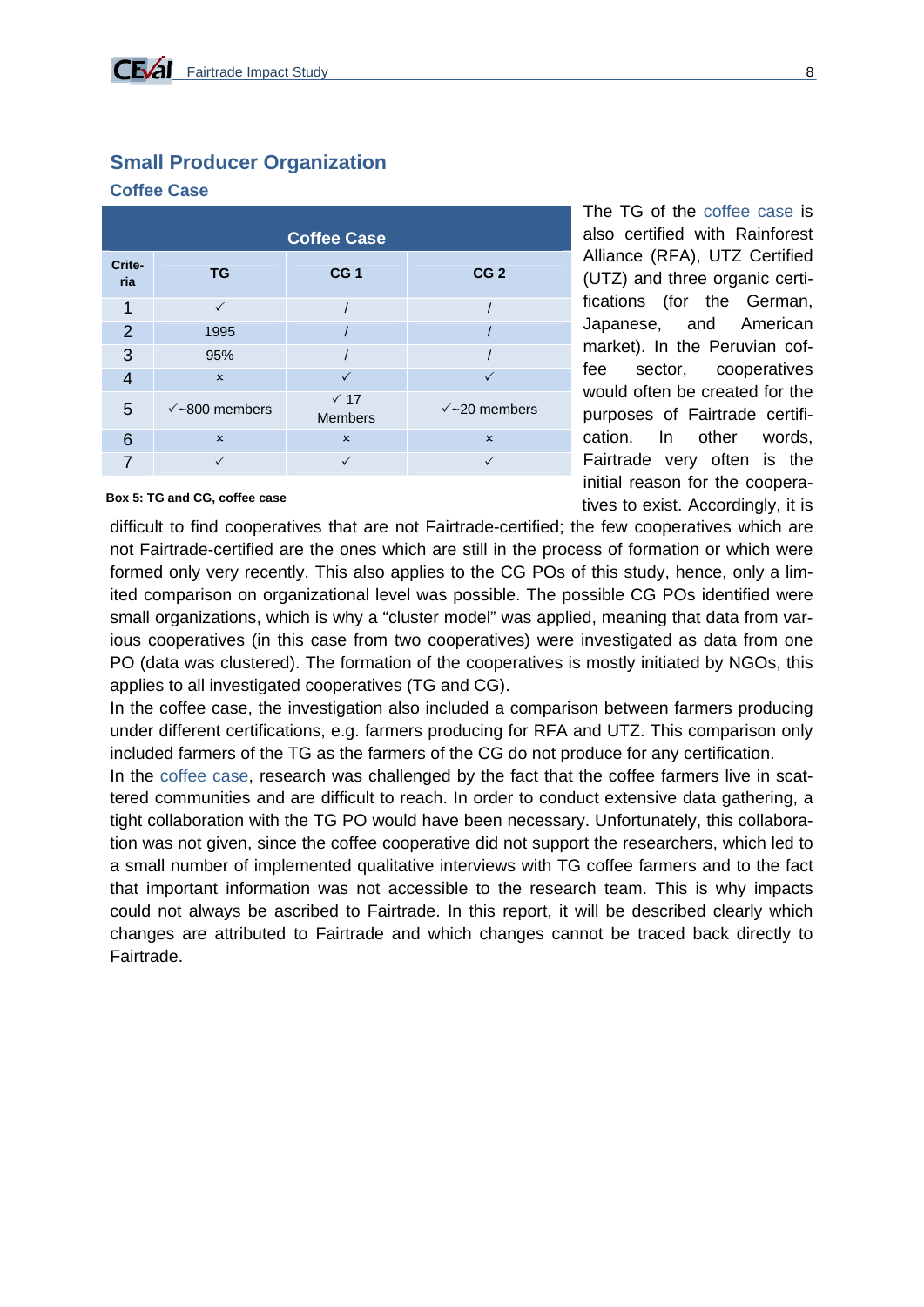

#### **Banana Case**

For investigation in the banana case, a cluster model was applied: since Fairtrade-certified banana cooperatives in Piura (Peru) are rather small and several cooperatives are operating in the same area, data from four cooperatives was clustered and the cooperatives were investigated collectively. This was also done in the CG; here, farmers of one cooperative and of one second grade organization (comprising 9 cooperatives) were interviewed. All farmers of the CG were already producing for Fairtrade: One cooperative of the CG had produced for Fairtrade in the past, but could not do so for one year because of the incompliance of one buyer. The cooperatives of the second grade organization are already selling on the Fairtrade market via this second grade organization which means that the latter holds the Fairtrade certificate for all its members, not the member cooperatives themselves. But now each cooperative has to get the Fairtrade certification<sup>10</sup>, i.e. the single cooperatives are at the beginning of the certification process (during the field visit, only the second grade organiza-

|                | <b>Banana Case</b>                                     |                                                                                                   |  |  |
|----------------|--------------------------------------------------------|---------------------------------------------------------------------------------------------------|--|--|
| Cri-<br>teria  | ТG<br>Cluster of four<br>first grade co-<br>operatives | CG<br>one cooperative<br>and one second<br>grade organiza-<br>tion (comprising<br>9 cooperatives) |  |  |
| 1              |                                                        |                                                                                                   |  |  |
| $\overline{2}$ | $2002 - 2005$                                          |                                                                                                   |  |  |
| 3              | $65 - 100%$                                            |                                                                                                   |  |  |
| $\overline{4}$ |                                                        |                                                                                                   |  |  |
| 5              | $\sqrt{1723}$ mem-<br>bers                             | $\checkmark$ 1175 mem-<br>bers                                                                    |  |  |
| 6              | $\mathbf x$                                            |                                                                                                   |  |  |
|                |                                                        |                                                                                                   |  |  |

**Box 6: TG and CG, banana case** 

tion was certified, not each cooperative. However, the farmers of each cooperative had to comply with Fairtrade standards). This means that the investigation set-up in the banana case was not ideal because the comparison group POs had already worked under Fairtrade certification since 2007. However, considerable differences between the directly certified TG and the CG under second grade certification were detected. Each of the investigated POs of the TG receives support from NGOs. As the collaboration between NGOs and cooperatives would not be possible without Fairtrade (without Fairtrade, the cooperatives most likely would not have existed), the NGO support is not just a spill-over effect but it is also an impact of Fairtrade.

#### **Cocoa Case**

<u>.</u>

The TG PO in the cocoa case forms part of a large umbrella organization. With about 45,000 members from all over the country, the TG PO is a huge second grade  $PO<sup>11</sup>$ . It receives support from various NGOs. This PO posed several problems for the identification of a CG: The PO is a very large producer organization with more than 1300 village-level cooperative societies. No comparable PO exists in Ghana. The diverse support of the TG PO from NGOs and other private initiatives complicates impact attribution in the cocoa case. Furthermore, it was not possible to identify communities within a reachable distance without TG PO presence (without members of the TG PO living there). Consequently, it was not possible to compare data at the organizational and at the community level. This is why the direct impact through Fairtrade has been measured in selected communities at the individual level (i.e. individual TG PO members and single farmers who sell their cocoa to non-Fairtrade-certified buyers have been compared).

<sup>&</sup>lt;sup>10</sup> In interviews with farmers and a manager of the second grade cooperative, it was explained that FLO demanded the certification of each cooperative. However, Fairtrade staff (from different organizations) stated that this

could not be true, see also chapter 6.1.<br><sup>11</sup> The second grade PO holds the Fairtrade-certificate for all its first grade (village level) member organizations.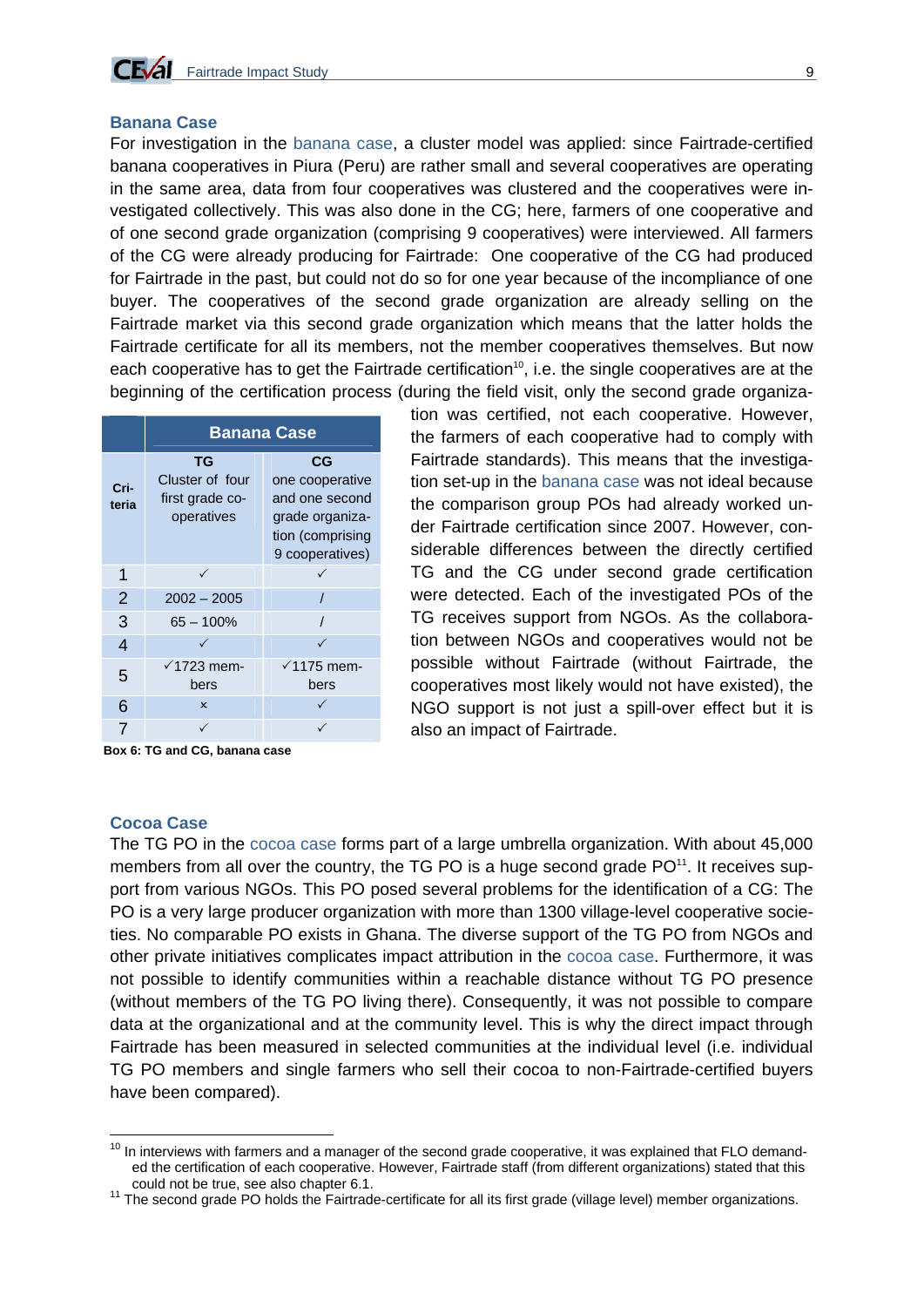|                              | <b>Cocoa Case</b>                                                       |                     |  |  |
|------------------------------|-------------------------------------------------------------------------|---------------------|--|--|
| Crite-<br>ria                | <b>TG</b><br>Cocoa-producing Co-<br>operatives umbrella<br>organisation | CG<br>Other farmers |  |  |
| 1                            |                                                                         |                     |  |  |
| $\overline{2}$               | 1995                                                                    |                     |  |  |
| 3                            | 7% since 2011 30%                                                       |                     |  |  |
| $\overline{4}$               |                                                                         |                     |  |  |
| 5                            | $\sqrt{-45000}$<br><b>Members</b>                                       |                     |  |  |
| 6                            | $\mathbf x$                                                             |                     |  |  |
| 7                            | $\checkmark$                                                            |                     |  |  |
| Box 7: TG and CG, cocoa case |                                                                         |                     |  |  |

The TG PO forms part of a large umbrella organization with a complex structure. Considering this structure in which money (including Fairtrade premium money but also profit derived from an associated chocolate company) is being transferred between different pillars of the umbrella organization, it is very challenging to single out the Fairtrade impact. Therefore, various indicators concerning the community and organizational level could not be investigated in this cocoa case.

For impact assessment in the cocoa case, it is important to note that for the past 15 years the TG PO only sold ~7 %

of its cocoa on the Fairtrade market and received an average of 375,000 USD of premium money annually (for more than 45,000 members). Only with a recently established partnership with a large buyer was it possible to sell 30 % of the total sales on the Fairtrade market and augment the premium money to almost three million USD.

# **Contract Production**

| <b>Cotton Case</b> |                           |                           |  |  |
|--------------------|---------------------------|---------------------------|--|--|
| <b>Criteria</b>    | <b>TG</b>                 | CG                        |  |  |
| 1                  |                           |                           |  |  |
| $\overline{2}$     | 2007                      |                           |  |  |
| $\mathbf{3}$       | 40%                       |                           |  |  |
| 4                  |                           |                           |  |  |
| 5                  | $~5700$ members           |                           |  |  |
| 6                  | $\boldsymbol{\mathsf{x}}$ | $\boldsymbol{\mathsf{x}}$ |  |  |
|                    |                           |                           |  |  |

The TG PO of the cotton case has been Fairtradecertified since 2007 (~4 years), thus, the first selection criterion is not met completely.

In the cotton case again (as in the other cases), it was necessary to identify villages that do not benefit from Fairtrade but are close to the TG villages to allow for access during the

**Box 8: TG and CG, cotton case** 

limited period of time of the field trip. The research team did not locate another group of cotton farmers organized like the TG PO in the region, hence, the CG is comprised of villages that do not benefit from Fairtrade, and the farmers in these villages are not members of any organization. Accordingly, the comparison implemented was limited to the community and individual level and could not consider the organizational level. The farmers of the comparison group sell their cotton individually at the market to different local buyers.

In some of the villages of the TG, a large NGO is active and accordingly the farmers receive support from FLO, the TG PO, and from this NGO. In order to exclude spill-over effects, it would have been ideal to investigate the TG and in the CG in villages with and in villages without this NGO's presence but in the short time period of the field trip (five days), it was not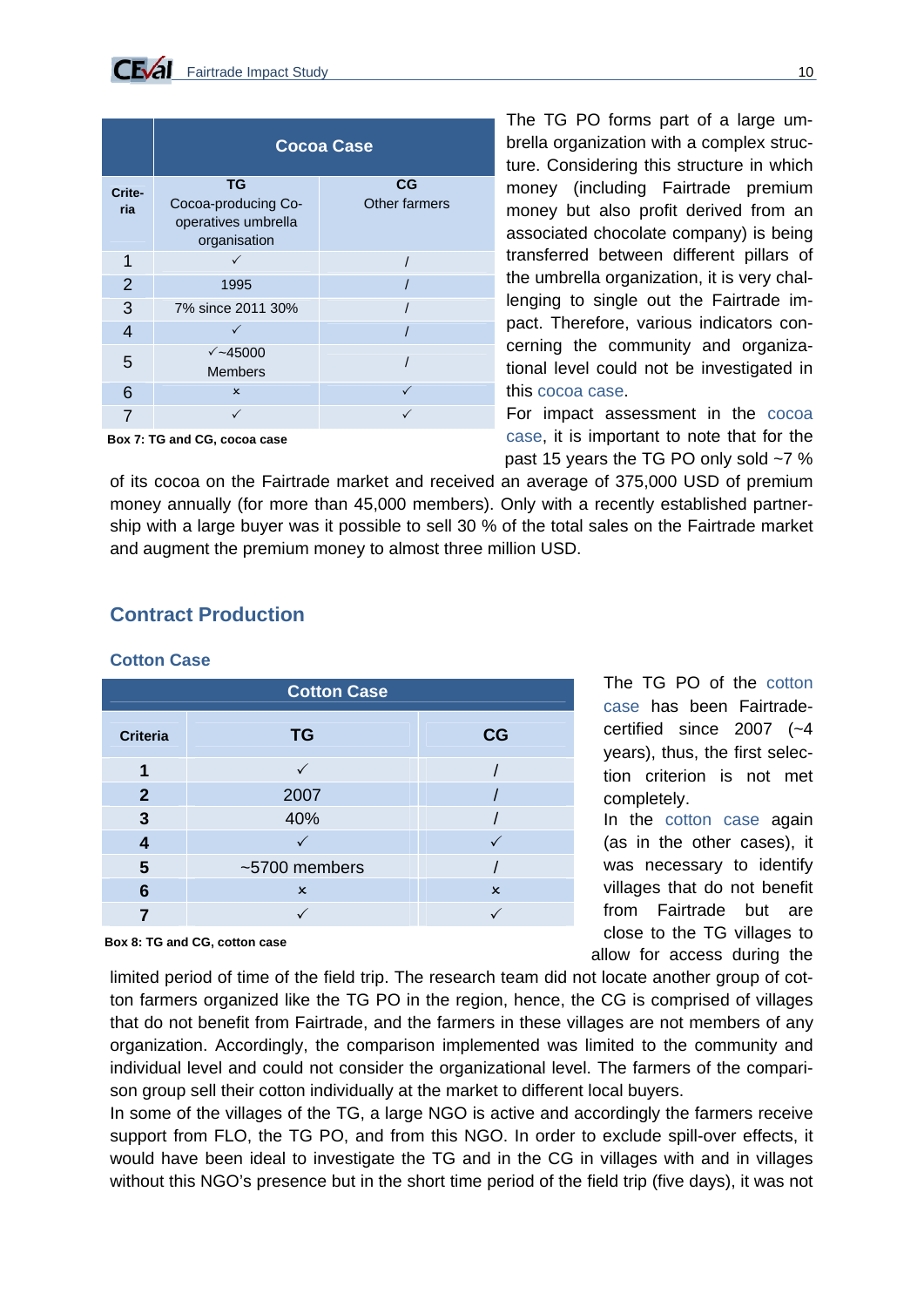possible to cover comparison group villages with the presence of this NGO. However, in the data analysis, there is a differentiation between villages with Fairtrade and NGO presence, villages with only Fairtrade presence, and villages without Fairtrade and NGO presence. The analysis of the qualitative data showed implausibility in two interviews. These two interviews (one of a farmer and one of school staff, both in a comparison village) could not be considered for data analysis. As a result, there are only two interviews with teachers in comparison villages and only one interview with a farmer in a comparison village, plus one group discussion with farmers in a comparison village. This means that while there is extensive qualitative data on the TG in the cotton case, the amount of qualitative data of the CG is not equally high. Nevertheless it was possible to investigate differences between target and comparison group and to identify Fairtrade-induced differences between the groups.

# **2.2 Methods applied**

The field visits to collect data lasted five days for every case, which means that the researchers collected data for all six case studies in 30 days. It is important to note that in each of the six product cases data of different levels (individual, community and organizational level) was collected and analyzed. As explained above, comparisons between TG and CG could not be implemented systematically on all levels for each case. The following table summarizes the investigated comparison levels of the six cases:

|                                     | Flower       | Tea          | Coffee         | <b>Banana</b> | Cocoa                     | Cotton                    |
|-------------------------------------|--------------|--------------|----------------|---------------|---------------------------|---------------------------|
|                                     | case         | case         | case           | case          | case                      | case                      |
| Individual level<br>(farmer/worker) | $\checkmark$ | $\checkmark$ | $\checkmark$   | $\checkmark$  |                           |                           |
| Community<br>level (villages)       | ✓            | $\checkmark$ | ✓              | $\checkmark$  | $\boldsymbol{\mathsf{x}}$ |                           |
| Organizational<br>level (PO)        |              | ✓            | $(\checkmark)$ |               | $\mathbf{x}$              | $\boldsymbol{\mathsf{x}}$ |

**Box 9: Comparison levels** 

CEval used a hypotheses guided multi-methods-approach. This means that during the data analysis and the first explorative conversations with experts (guideline-based interviews), first hypotheses were formulated concerning the different sections to be investigated in the impact study (social structures, socio-economic situation of farmers and their households, organization of rural zones / of work places, local and national development, management of natural resources). During the following field work these hypotheses were scrutinized and where appropriately adjusted, based on the information gathered through interviews.

The information necessary to prove the hypotheses was operationalized, formulated into indicators. These indicators together with indicators adopted from the Committee on Sustainability Assessment (COSA) form an analysis grid (cf. appendix 0.5) that is, they are organized systematically according to the central dimensions of the impact study. The analysis grid served as a foundation for the development of the data collection instruments (questionnaires and interview guidelines).

After every field trip, a producer report was created for each of the investigated cases, which describes the findings of the qualitative data collection according to the analysis grid worked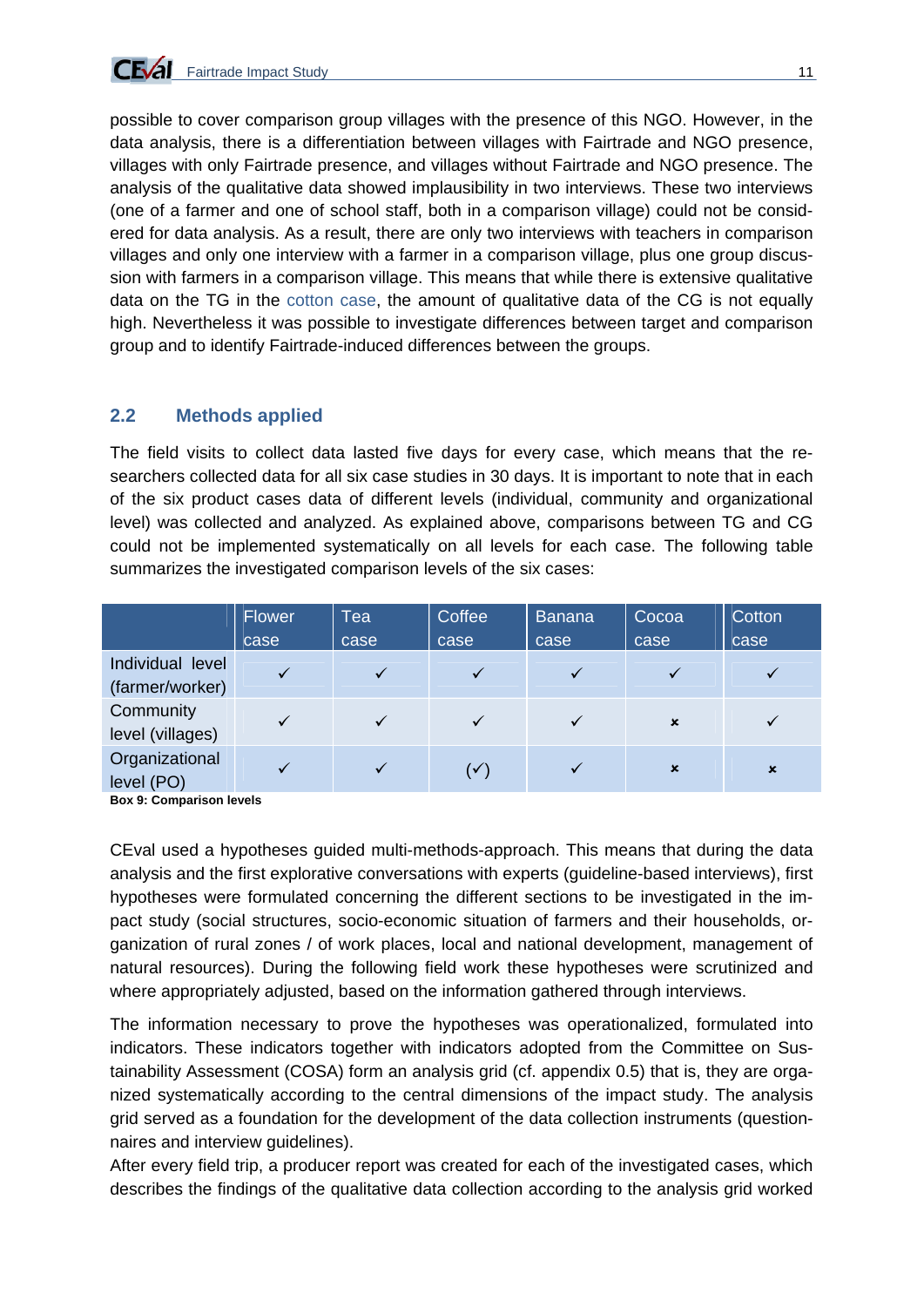out prior to the field trip (cf. appendix 0. 5). The producer reports contain the qualitative results, as well as a summary of these results and derived recommendations.

The final report on hand will describe the findings of the triangulation of quantitative and qualitative data, according to the analysis grid. In contrast to the producer reports, the final report focuses on the quantitative indicators of the analysis grid, because these findings have not been integrated in the producer reports. All indicators are considered in the producer reports, except for the indicator "change of tax payment" because data on this indicator was not available. All results will be described by PO-type in this report.

#### **2.3.1 Triangulation**

Triangulation of certain components of the study allowed for benefitting from convergent validation. Using different kinds of methods, considering different perspectives and working with various researchers allows a more accurate description of Fairtrade impacts and minimizes the margin of error in the study.

#### **2.3.2 Methods Triangulation**

CEval used a mixed methods approach, meaning that both, quantitative and qualitative methods were applied. These different modes of data collection assured not only a direct attribution of impacts on rural development through Fairtrade. The combination of quantitative and qualitative methods also allowed identifying the reasons, why (and how) observed impacts do or do not occur. The analysis of literature and secondary data was accompanied by various qualitative interviews and group discussions with different stakeholders of the producer organizations and communities. Furthermore, interviews with international and local experts on certain topics were conducted (cf. appendix 0.4). In total, 128 qualitative interviews, 32 group discussions, and 11 observations were conducted with TG and CG. While these qualitative interviews allowed for deeper insights into certain topics and illuminate contextual elements, a survey at household level allowed for a statistical analysis of the different fields of interest, 3750 respondents from six product cases took part in this survey: 480 respondents in the flower cases, 720 respondents in the tea cases, 371 respondents in the coffee cases, 673 respondents in the banana cases, 740 respondents in the cocoa cases, and 766 respondents in the cotton cases. The described triangulation of methods facilitated a more comprehensive, i.e. holistic portrayal of the economic, social, and environmental impacts of Fairtrade.

# **Methods of data gathering applied in the Fairtrade impact study**

#### **Qualitative methods**

- 128 guideline-based interviews at all levels
- 32 group discussions
- 11 participating observations

#### **Quantitative methods**

- 6 standardized surveys with farmers and workers (one survey per case)
	- o In total 3750 filled questionnaires

**Box 10: Applied methods of data gathering**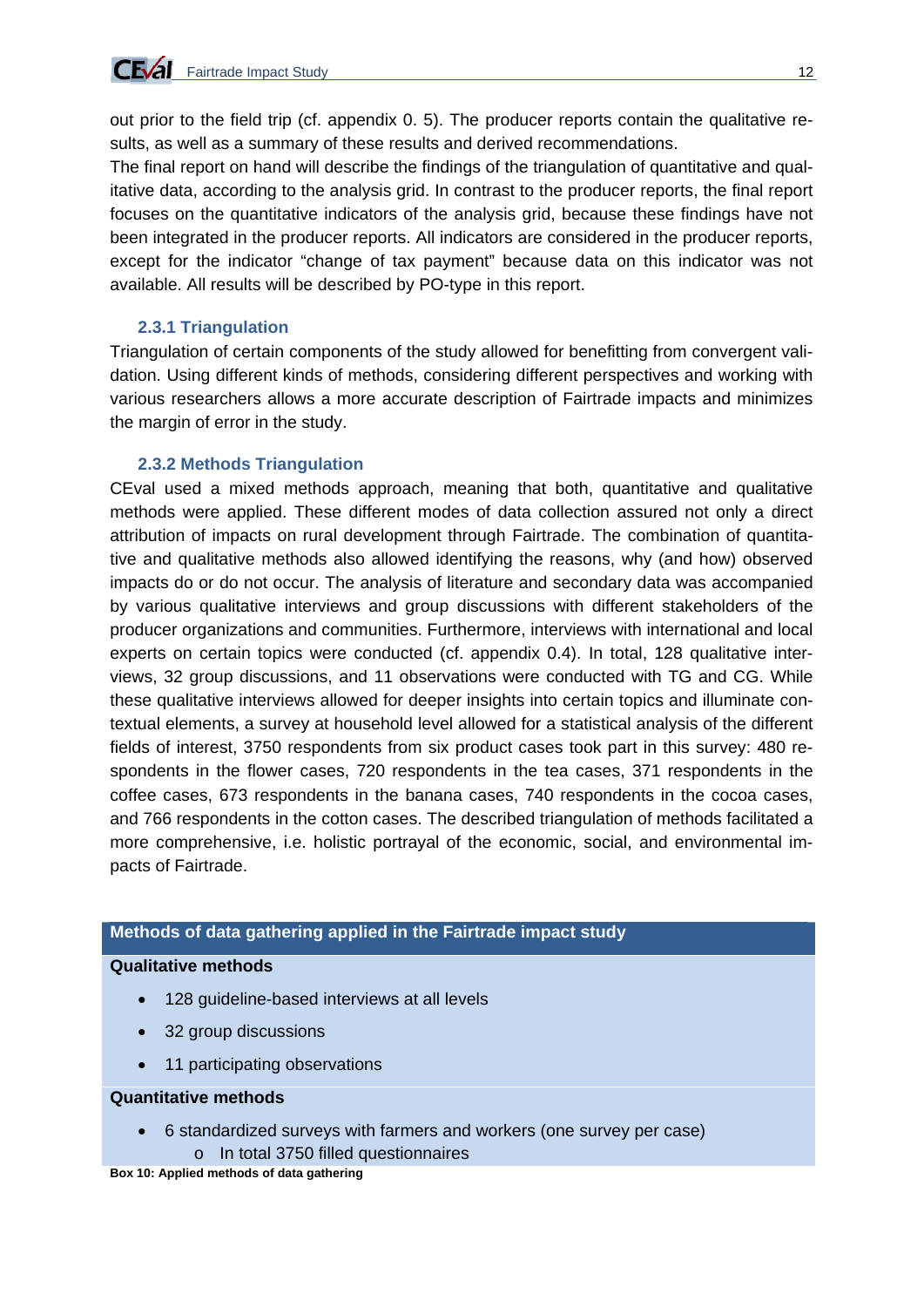

#### **2.3.3 Data Triangulation**

Data gathering integrated not only different methods, but also various perspectives: Interviews were conducted with managers, workers, family members, school teachers, service providers and other key informants. The multiple references gave a deeper insight in the different dimensions to be analyzed.

#### **2.3.4 Researcher Triangulation**

This triangulation of viewpoints was accompanied by a researcher triangulation: In each case data was collected by a CEval consultant together with a local consultant (Researcher CVs are provided in Appendix 0.1). The local consultants did not only have special knowledge of cultural and social aspects important for the data gathering process, but further helped to analyze the data according to the local viewpoint. The researcher triangulation was enhanced by working with local interviewers: In each setting, a team of local interviewers implemented the survey. This team beforehand attended an interviewer class in which the according questionnaire and the survey proceedings were discussed and adjusted by the local interviewers together with the CEval and the local consultant. In total, 62 interviewers conducted interviews in the respective local languages in the frame of the survey.

The guidelines of the interviews as well as of the group discussions are to be found in the appendix 0.8, as is the questionnaire. All data collection instruments were adjusted together with local consultants and research institutes according to local and case-specific requirements; which implied a constant observation of the instruments.

# **3. Study subject**

The subject of the study was the Fairtrade system and its impact on rural development. Fairtrade as an alternative trading partnership works primarily through a certification combined with local and marketing support: The POs of the Fairtrade system need to adhere to Fairtrade standards in order to become Fairtrade-certified. For the products sold under the Fairtrade certification, the POs receive a Fairtrade minimum price (at least), if applicable an additional organic differential, and in all cases an additional Fairtrade premium which they can invest in projects chosen by the farmers or workers in the producer organization. The logical framework (LogFrame) elaborated prior to the field trip pictures the logic of Fairtrade impact. This LogFrame is to be found in appendix 0.7.

The investigation of the impact of Fairtrade research was based on the CEval Evaluation approach which is founded on different theoretical models, explained in the following. The CEval evaluation approach understands social change as a transfer process that occurs essentially via organizations, and can be initiated or amplified by programs and projects within organizations. Following this logic, the concepts of organizational theory most suitable for explaining program impacts are those that conceive of organizations as open social systems intended to be rationally structured in order to achieve specific goals. These organizations have a formal structure and employ a certain technology in order to align the activities of their members with the goals pursued. In this understanding, organizations are open systems, which means, that the environment as an external feature represents a further indispensable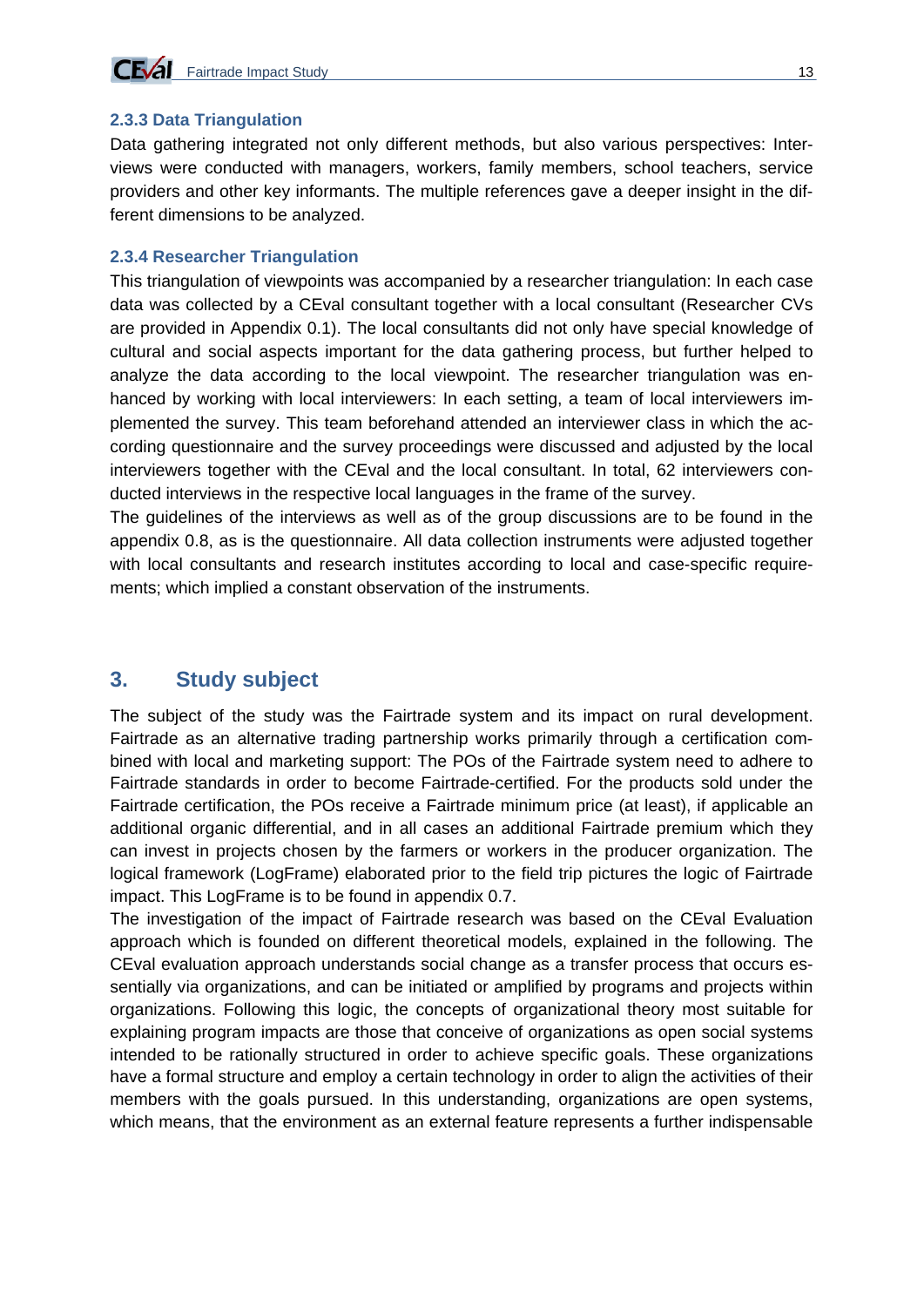1

component of this conception<sup>12</sup>. The impact model is one such concept and forms part of the CEval evaluation approach, an approach that was applied in various evaluations before. The impact model was used to investigate Fairtrade's impact on rural development. The impact model is supposed to assess the ability of an organization to develop and maintain structures that are effective in the long run, in interdependence with its environment. It evaluates the effectiveness of individual organizational elements as well as of the organization as a whole. Applied to the Fairtrade impact study, that means that organizational elements such as communication (e.g. between management and workers/farmers), structures (e.g. of the Joint Bodies or the farmers committees), and processes (e.g. decision on premium money spending) were investigated. In appendix 0.6, a graphic depiction of the impact model applied to Fairtrade can be found.

The diffusion model is a second concept which forms part of the CEval approach and was drawn upon to investigate Fairtrade's impact on rural development. The diffusion model follows the proven logic that an innovation (introduction of a system) is more likely to be adopted, the more compatible with existing conditions, the less complex and the more mature the innovation appears to the users. Applied to the Fairtrade impact study, the diffusion model can be translated into the Fairtrade context as follows: in order to examine whether the Fairtrade system can be successfully adopted by the different identified POs, it is crucial to inspect its acceptance among farmers and workers of Fairtrade certified POs and other stakeholders. In appendix 0.6 a graphic depiction of the diffusion model applied to Fairtrade can be found.

As explained above, the CEval approach is based on the understanding that the basis for impact is organizations. In the case of the Fairtrade impact study, these organizations are the Fairtrade-certified POs. Each investigated PO operates in a different environment and accordingly needs to be examined separately: The effectiveness of a PO and the acceptance of Fairtrade among the different stakeholders cannot be examined without considering contextual factors. The implementation of six case studies (one case study per product) accordingly allows the research team to consider the environment of each PO and of the stakeholders. Subsequently, these contextual factors are described briefly for each case.

In the Kenyan flower sector<sup>13</sup> workers usually come from different parts of the country and from different tribes to work at the farms. Thus, they don't consider these communities to be their homes, and their families often live elsewhere. Due to their fast growth, the flower worker communities lack basic infrastructure. People who come there are very poor and experience high levels of HIV, drug use, and crime. Because it is economically advantageous for the flower farms to hire day labourers, many of these workers have very insecure livelihoods. Flowers under greenhouse production need to be sprayed intensely, particularly if they are to meet export quality requirements. This spraying poses a huge health risk to workers. Another problematic aspect of flower cultivation is the often criticized water management of the flower farms.

The average interviewee in the flower case was 33 years old and lived in a household of 4 people. Of the interviewees, 4 % had no schooling at all and 13 % of the interviewees had attended university (n=478).

The tea case was investigated in Darjeeling. This is a region in India famous for its high quality tea. In 1852, the British started to cultivate tea in Darjeeling. This long tradition of tea cul-

<sup>&</sup>lt;sup>12</sup> For more information please refer to: Stockmann, Reinhard (2008): Evaluation and Quality Development, Peter Lang GmbH, Frankfurt<br><sup>13</sup> This description applies to the flower sector in Kenya in general, it is no description of Fairtrade-certified farms.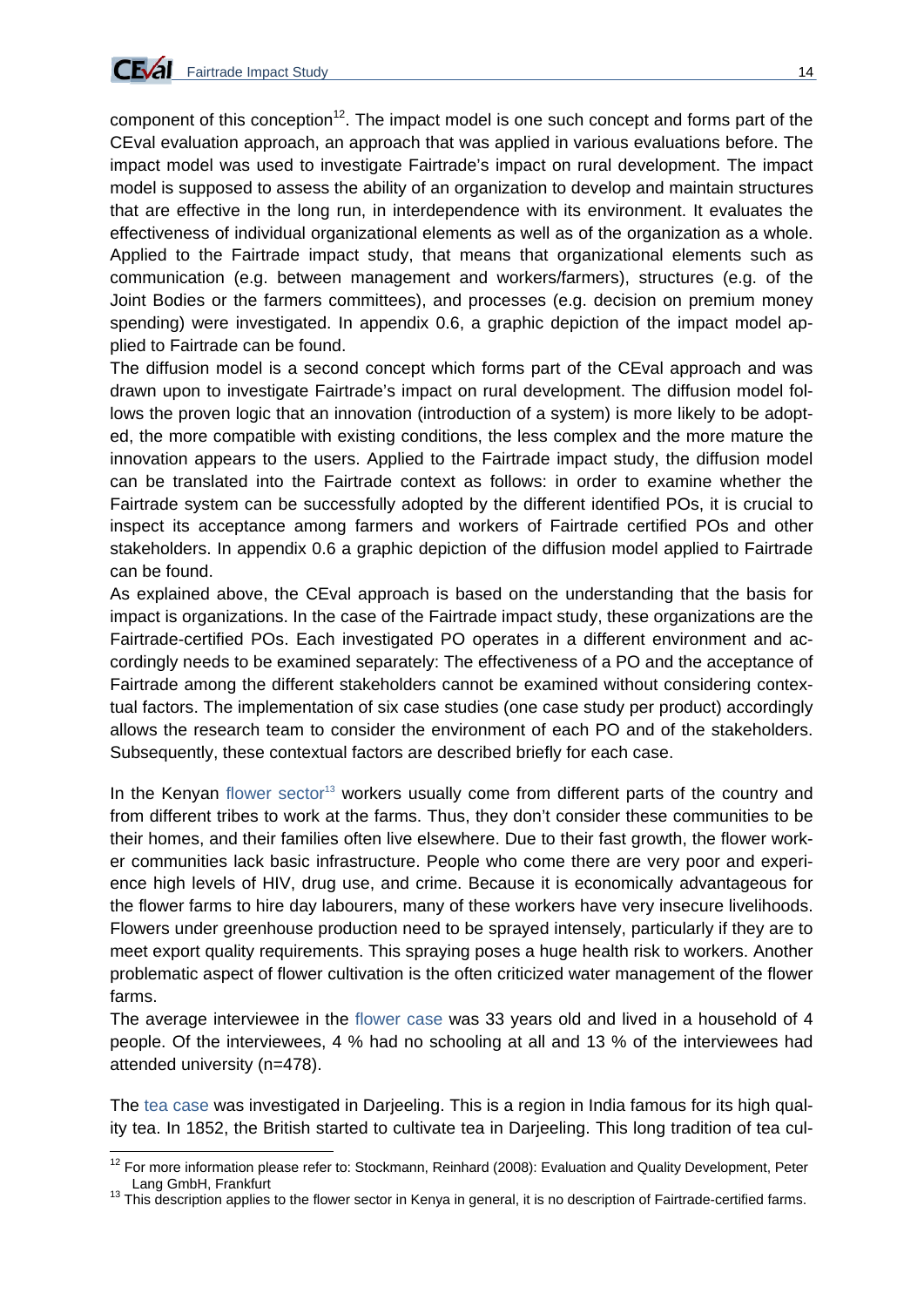

<u>.</u>

tivation, plus the good soil quality and the altitude (over 2000 meters above sea level) in which Darjeeling tea grows, make this tea a specialty, known across the world. The land of the tea gardens is owned by the Indian state, and the tea commerce is statutorily regulated by the Indian Ministry of Commerce, although private companies produce and sell the tea. This means that these private companies can only lease the land from the Indian state if they use it for tea production, no other business is allowed on this land. The companies are bound to use the land for tea production and accordingly are jointly (with the state) responsible for the people working in and living on their tea gardens: These workers have to be provided with housing, food subsidies, and other goods. The villages are situated in the tea gardens, and they are composed almost exclusively of tea garden workers. For the workers of the tea gardens, this means that they need to work at the tea garden, or it would be difficult for them to keep on living in the area. Tea production is highly labour-intensive. The British employed mainly Nepalese workers in their gardens, and even today, most of the workers in the Darjeeling tea gardens are Nepalese. As can be inferred from the above, the relationship between management and workers at tea gardens is very complex and not always easy. The strong trade unions add to the often tense relationship between them.

Darjeeling tea is an expensive tea and by virtue of it being a specialty, there is no fixed Fairtrade minimum price for  $it^{14}$ . Thus, there are only few buyers which can afford to buy Fairtrade-certified Darjeeling tea.

The average interviewee in the tea case was 40 years old, lived in a household of 5 people, 30 % had no schooling, and 4 % of the tea garden workers had attended university (n=720).

In the Peruvian coffee case, cooperatives have often been formed expressly in order to become part of Fairtrade, and there are hardly any cooperatives which are not Fairtradecertified. Today, Fairtrade is not the only popular certification, as many producers choose to become organic, Rainforest Alliance (RFA), or UTZ Certified (UTZ). RFA focuses on environmental aspects while UTZ is centred on sustainability of production.

Coffee is traded at the New York and London stock exchanges and accordingly succumbs to changing prices. Consequently, coffee trading is rather complex, particularly at the current high coffee prices, and this complexity is quite challenging for the POs in the coffee sector.

The average interviewee in the coffee case was 49 years old, lived in a household of 4 people, 6 % of the interviewees had no schooling at all, and 5 % of the interviewed coffee farmers had attended university (n=371).

The banana case was investigated in Peru, in an area where I most farmers have very small fields, sometimes covering only one quarter of a hectare. Banana cultivation is highly labourintensive and accordingly, the banana cooperatives permanently employ many workers. Another important characteristic of the banana sector in Piura is that the location is a desert-like region in which water is a highly valuable good.

The average interviewee in the banana case was 49 years old, lived in a household of 4 people, 4 % of the interviewers had no education, and 19 % of the interviewees had attended university (n=672).

Cocoa production and trade in Ghana is regulated by the state. Until 1992, the state-owned Ghana Cocoa Board (Cocobod) was the only permitted cocoa buyer and exporter in Ghana.

<sup>&</sup>lt;sup>14</sup> Wording from the Fairtrade Standard for Tea for Hired Labour (version 01.05.2011\_v1.1), page 7: "For *conventional and organic teas from the Camellia plant made using the orthodox production method (except*  fannings and dust), a Fairtrade Minimum Price does not apply. The paid price is a negotiated price between *the seller and the buyer. On top of the negotiated price the Fairtrade Premium must be paid."*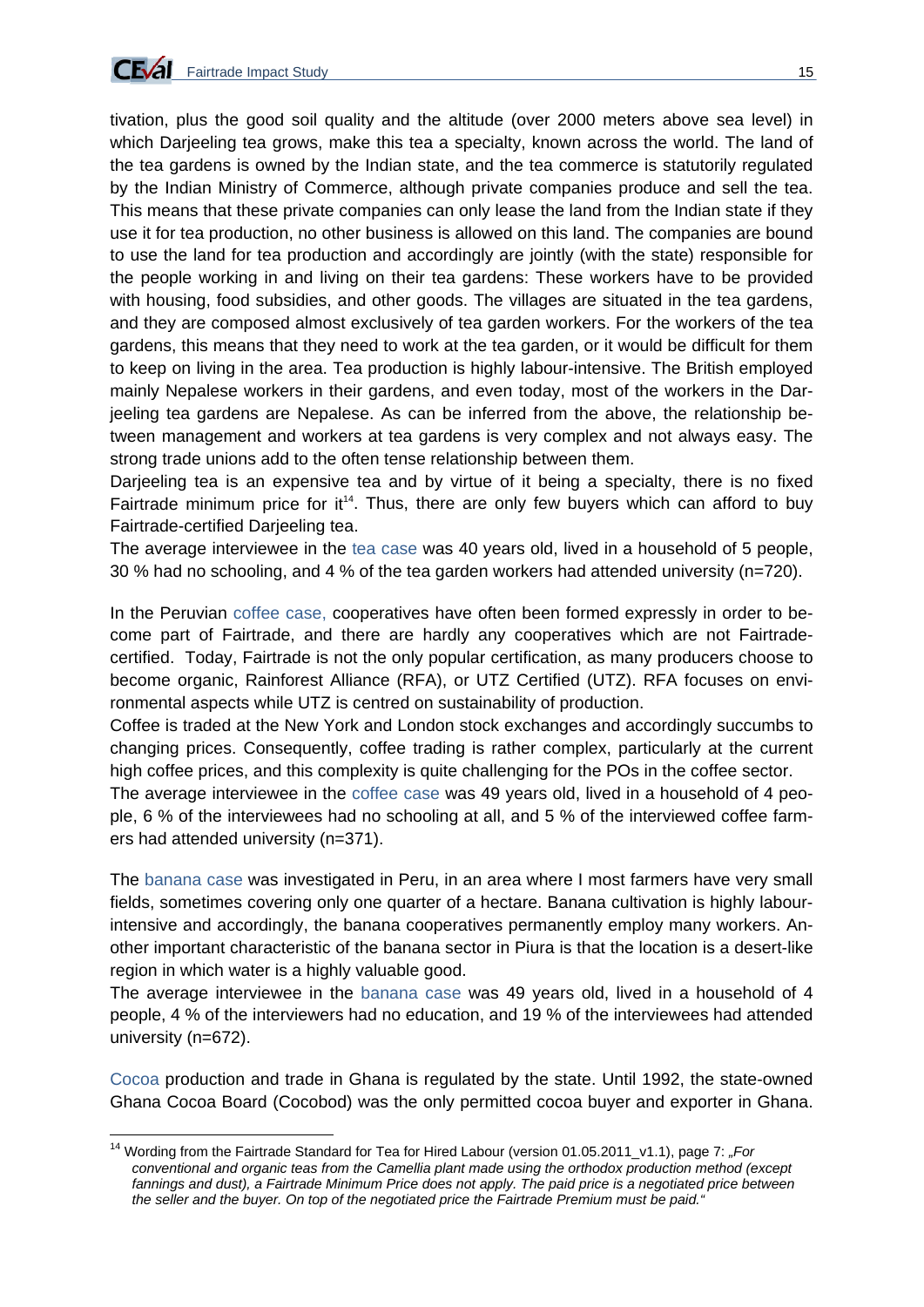

1

In 1992, Licensed Buying Companies (LBC) were permitted as cocoa buyers in Ghana, and only in 2000 some qualified LBCs were allowed to export part of their cocoa directly. The LBCs do not compete in pricing because all buyers pay a floor price for cocoa to the farmers, determined by Cocobod. This means that the only form of competition between the buyers is through offering extra services to the cocoa farmers. On the one hand, the regulation of the cocoa sector offers a reliable trade to cocoa farmers, which is advantageous for them. On the other hand, cocoa farmers in Ghana are not accustomed to bargain collectively, and the lack of competition between LBCs results in a lack of motivation with regards to good farming practices on the side of the cocoa farmers. The largest nine LBCs share around 95 % of the market, the cooperative union investigated in this impact study, is one of them. Another fact of the Ghanaian cocoa sector is that the farmers have rather low productivity levels.

The average interviewee in the cocoa case was 49 years old, lived in a household of 7 people, 44 % of the interviewees had no schooling, and 1 % of the interviewed cocoa farmers had attended university (n=739).

The cotton case was investigated in Gujarat, India. Due to the caste system deriving from the Hindu religion, Indian society is very hierarchical. In Gujarat, the Hindu religion is more strongly rooted than in most other Indian states, and in rural Gujarat, religious and cultural norms determine the everyday life of the farmers and their families, meaning that the attitudes towards caste and gender are very firm. Accordingly, the organization of farmers belonging to different castes is a special challenge, particularly for Fairtrade and its standardrequired democratic participation and decision-making. In the Indian cotton sector, genetically manipulated seeds are already the norm and accordingly, the difference between conventional and organic cotton farming is high, as the consequences for the various cotton farmers are diverse. The average interviewee in the cotton case was 41 years old<sup>15</sup>, lived in a household of 5 people, 20 % of the interviewees in the cotton case did not have any schooling, and 2 % of the interviewed cotton farmers had attended university (n=766).

Before moving on to the following section of the report describing the investigated results of the study, it is important to note that the study could not investigate in detail all important Fairtrade-related aspects. Covering six product sectors in four countries and investigating five thematic areas, the impact study had a very broad thematic focus. Accordingly, not all important concepts and topics could be investigated in detail, as each field trip to collect data lasted only five days per case. Important aspects for Fairtrade, such as workers' organization and empowerment could therefore not be explored exhaustively, the same applies to the issue of child labour.

# **4. Results: Changes in the Social Structure of Communities**

The implementation of Fairtrade is supposed to contribute to positive changes in the social structure of communities and of work places. Health, education and gender are exemplary determinants of social structures, and Fairtrade-induced impacts in these three areas will be described in the subsequent chapters.

 $15$  Farmers in all of the four investigated sectors (SPO and CP) were found to be rather old, which shows that the agricultural sector is not attractive to the younger generation. This problem was detected, but could not be investigated within the scope of this study.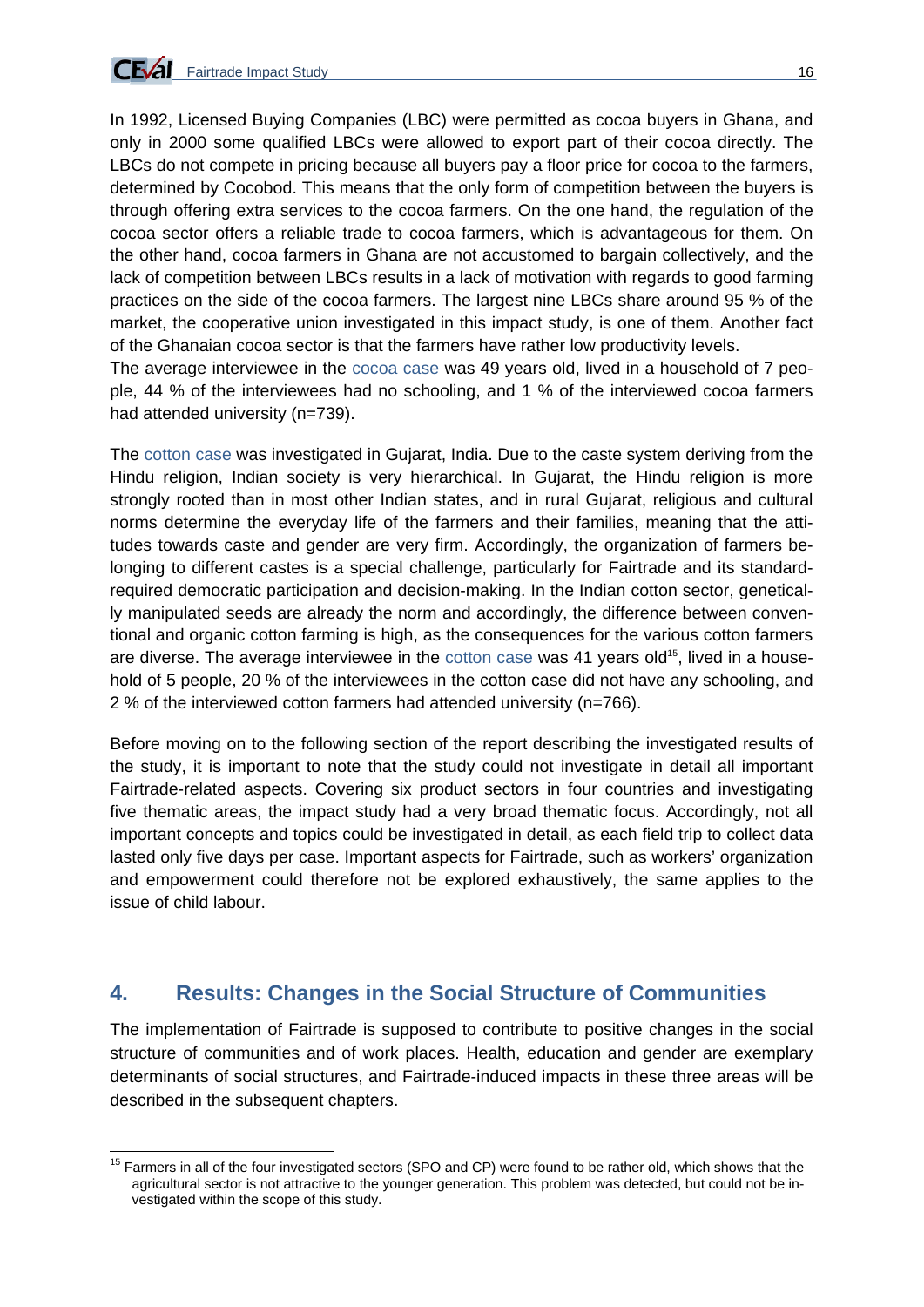

#### **4.1 Health**

All interviewees of the surveys were asked to prioritize five development areas, using picture cards which the interviewees had to put in order of importance. Results show that health is the second most important investment area for the workers and farmers interviewed, as chart 1 illustrates<sup>16</sup>:



**Chart 1: Priority of development areas, cross-sectoral** 

Fairtrade had mostly an indirect positive impact at the community level on the health aspect in the investigated communities, but it did not have impact on the development of certain health indicators such as the prevalence of human immunodeficiency virus (HIV) or of tuberculosis (tb).

In the flower case, both CG and TG each employ one nurse on each farm. Workers can consult this nurse on every health matter, not only when they are injured on the farms. There is a doctor coming to each of the three TG farms once a week, and the CG has a contract with a local hospital which sends two doctors twice a week to the farm. The nurse and the female workers at the TG PO mentioned that it would be very helpful to have a laboratory on the farm. Since the nurse cannot implement laboratory tests, she often has to send the workers to the hospital for these tests. Going to the hospital for the workers means spending a lot of time and also money on the bus fare.

Both the TG PO and the CG PO had nurses working on the farms and regular doctor's visits before they were Fairtrade-certified. According to interviews with villagers, the non-Fairtradecertified flower farm also employs a nurse on the farm who works closely with the village health center. Thus, Fairtrade did not bring any change in this regard, because the employment of health personnel is common on flower farms in Kenya. New due to Fairtrade in the flower case (standard requirement) is the check-up of workers' health: Workers on both farms have to be checked on health matters before starting work on the farms, and each worker leaving work on the farm will be checked again. There is also a sample of 10 % of the workforce that will be checked on health indicators each year. Sprayers have to periodically undergo an additional blood test. They will not be assigned for spraying but given other duties when their blood tests are positive, showing negative results such as high levels of

<sup>1</sup> <sup>16</sup> The report is not structured according to the importance of the five development area, but according to a prior determined structure.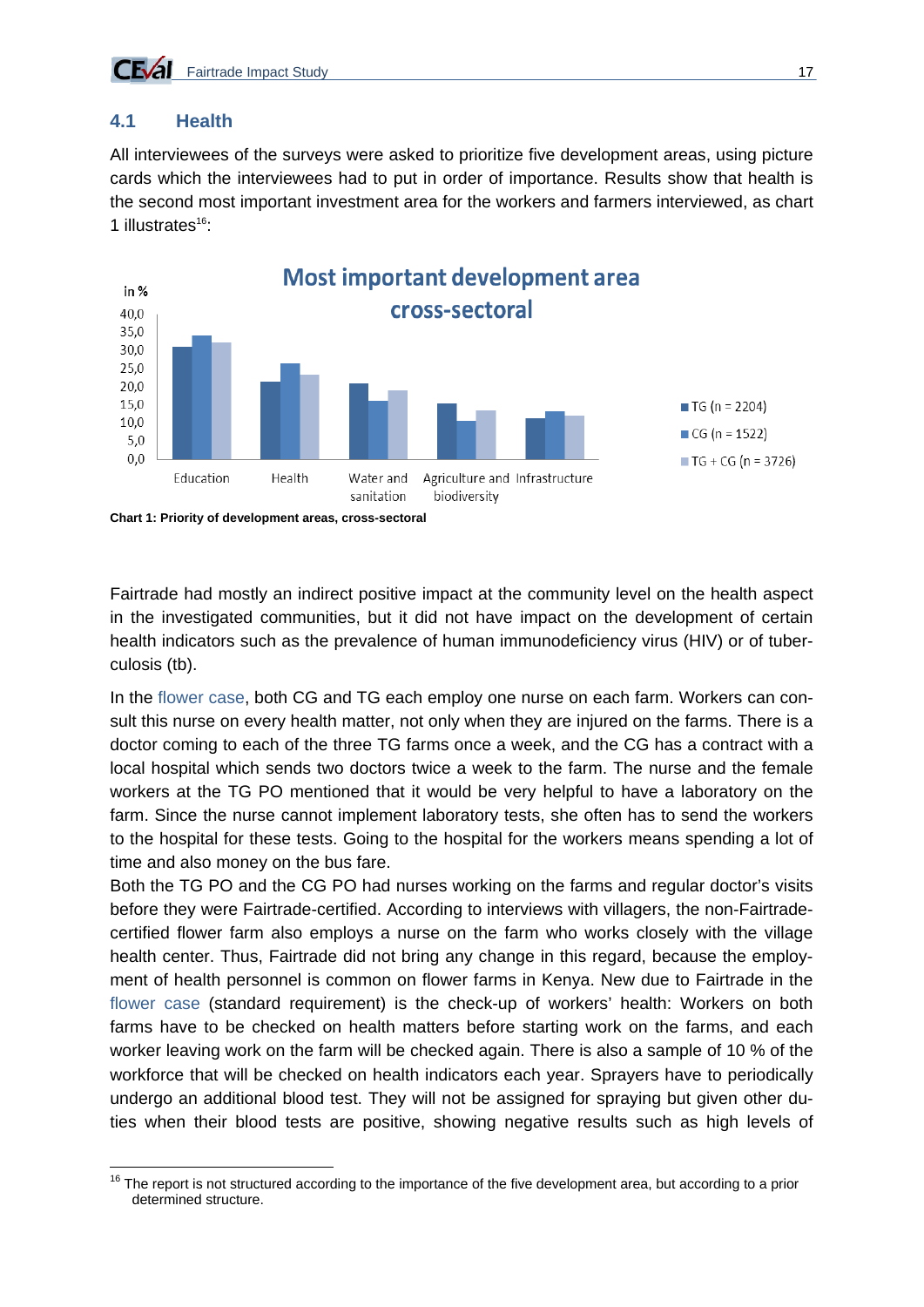

1

chemical inhalation. This is an important security aspect for workers and sprayers on flower farms which Fairtrade has brought about for them. From interviews with workers of a non-Fairtrade-certified flower farm, it was not clear whether this farm also practices such health checks-ups. The most important change Fairtrade brought about regarding health are the restrictions concerning the spraying of the flowers: Through Fairtrade, spraying is reduced in frequency and needs to be documented. Only male workers are allowed to do the spraying and only at specified times, wearing protective clothing. This way, all workers are protected from dangerous chemicals. This improvement was mentioned in all qualitative interviews with male workers.

The TG PO organizes and finances typhoid immunizations every three years for the surrounding communities financed with Fairtrade premium money. All inhabitants of the communities have access to the immunizations but since more people show up than can possibly be served, immunizations are organized according to the principle of "first come, first served". In 2010, 20,000 people were vaccinated against typhoid in a TG village.

According to information from community health workers at a TG village, the prevalence of human immunodeficiency virus (HIV) in the area is around 50 % and tuberculosis (TB) is equally high. Using Fairtrade premium money, the TG PO has supported the village in various awareness training programs on HIV, as have other entities including the Kenyan government. According to the community health workers interviewed, the training courses have had positive impacts, as young people are no longer infected in numbers as high as before<sup>17</sup>. The research team found proof of the high awareness of HIV in a group discussion with pupils at the local primary school. During this discussion, around 80 % of the pupils mentioned HIV as a threat to them and their families and knew how to prevent it. One pupil explained that it was his dream to find a cure for HIV. Although community health workers in the TG village described an improvement with regards to the HIV infection rate and awareness, it is not possible to attribute this improvement directly to Fairtrade. Nevertheless, the awareness campaigns of the TG PO (financed with Fairtrade premium) did play an important role, according to the interviewees.

The CG spent Fairtrade premium money on a TV set and DVD recorder and a generator for the dispensary in one CG village. The dispensary of the other CG village, in which no Fairtrade-certified flower farm is present, from time to time receives support from a non-Fairtrade-certified flower farm. Similar to the support that the Fairtrade-certified farms give to the dispensaries in their own communities, the dispensary needs to write letters of proposal and suggest a possible project to the flower farm which it could support or implement. Also, the dispensary in that CG village collaborates with the flower farm's nurse by conducting the flower farm's laboratory tests.

Accordingly, the health measures demanded by Fairtrade are (in similar ways) respected on non-Fairtrade certified flower farms. In the frame of this study, it could not be investigated whether these measures were adopted at the non-certified flower farms after the introduction of Fairtrade in the flower sector (and due to Fairtrade or other flower specific certifications), that is, whether Fairtrade served as a role model, or whether other farms simply introduced their own social policies independently from any certification.

At the TG PO in the tea case, a doctor should be coming to the dispensary every two weeks. However, at a visit at the dispensary, on January 24<sup>th</sup> 2012, the research team learned that

 $17$  Unfortunately, the community health workers interviewed could not give exact numbers of current HIV infection rates.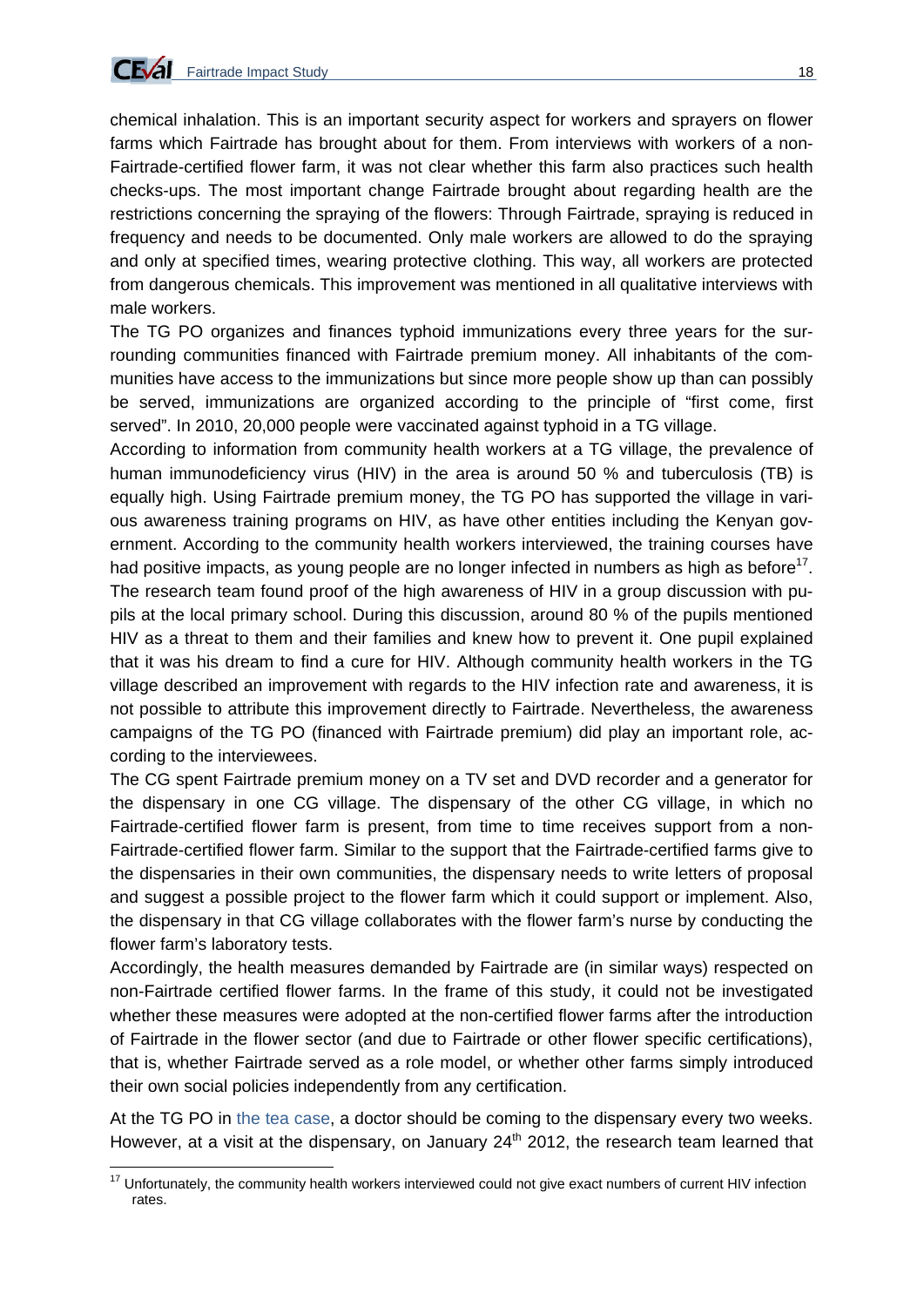

the doctor's last visit was on December  $18<sup>th</sup>$ , 2011 (more than five weeks earlier). This doctor is on the payroll of the company and whenever there is an emergency, he can be called and will assist. At the dispensary, one nurse, one midwife, one pharmacist, and one cleaner are employed.

Treatment at the dispensary is always for free, yet to see a specialist, the workers need to travel to Darjeeling Town which is 35 km away, and the transport costs 3000 INR (~60 USD) both ways. All public health services are also for free (dentist, midwife, etc.). The scarce supply of water was mentioned as the major health problem by the health personnel interviewed.

According to the Indian plantation and labour act, a plantation needs to provide a hospital whenever it has more than 1000 workers. This applies to neither the CG nor to the TG farm. However, the former owner of the CG farm constructed a 16-bed hospital which is still operational. At this hospital, one doctor, one pharmacist, two midwives, one nurse, and one medical attendant are employed, and treatment is for free. Whenever the workers on the CG farm need a specialist, they need to go to Darjeeling Town. Darjeeling Town is around 40 kilometres (km) from the CG farm, and the transport costs around 3000 INR (60 USD), both ways. For the Rainforest Alliance and the Fairtrade certification, there are quarterly training courses on health issues at each certified tea garden (TG and CG), which teach for example the identification of hazardous areas or show which snakes are dangerous. Every  $25<sup>th</sup>$  person of the CG farm is trained in First Aid. With a total of 813 workers, there are approximately 32 workers trained in First Aid at the CG farm.

According to statutory regulations, there should be an ambulance set up at each of the tea gardens of the company analyzed in this study, but according to the information gathered in interviews with workers, this ambulance does not work efficiently. In all group discussions with workers at both farms as well as in interviews conducted with workers and representatives from different institutions, it was stated as a major problem that the ambulance at the farms was hardly available. The management of both farms and at the company headquarters stated that there was a working ambulance at all tea gardens, but according to the workers, access to this ambulance is not sufficient.

Fairtrade did not have an impact in the health sector on the farms visited, since the existing (and in some cases insufficient) health facilities and services were installed before the Fairtrade-certification. The research team did not find proof for the diminishment of injuries due to the training programs on health, since these training courses are the same for Rainforest Alliance and Fairtrade and it is not possible to trace them back to one certification. In the tea case, workers expressed concern about the bad health situation in almost all interviews. Above all, they missed a well working ambulance. The compatibility of this situation with Fairtrade standards should be checked.

To summarize, in the HL cases, Fairtrade sets important standards concerning health issues of workers. As seen, some non-certified farms do respect (some of) the same standards as Fairtrade-certified farms adhere to. However, Fairtrade is an independent organization that controls the adherence to the standards, which is not a given on non-certified farms and Fairtrade accordingly has a positive impact on the health situation of workers (through the regular controls of standards adherence). The findings of the flower case show that Fairtrade can also bring about a positive change for communities in the HL sectors, when the cooperation between staff from local health posts and POs works well. As responsibilities in the Indian tea case are divided between tea garden owners and the Indian state, it is challenging to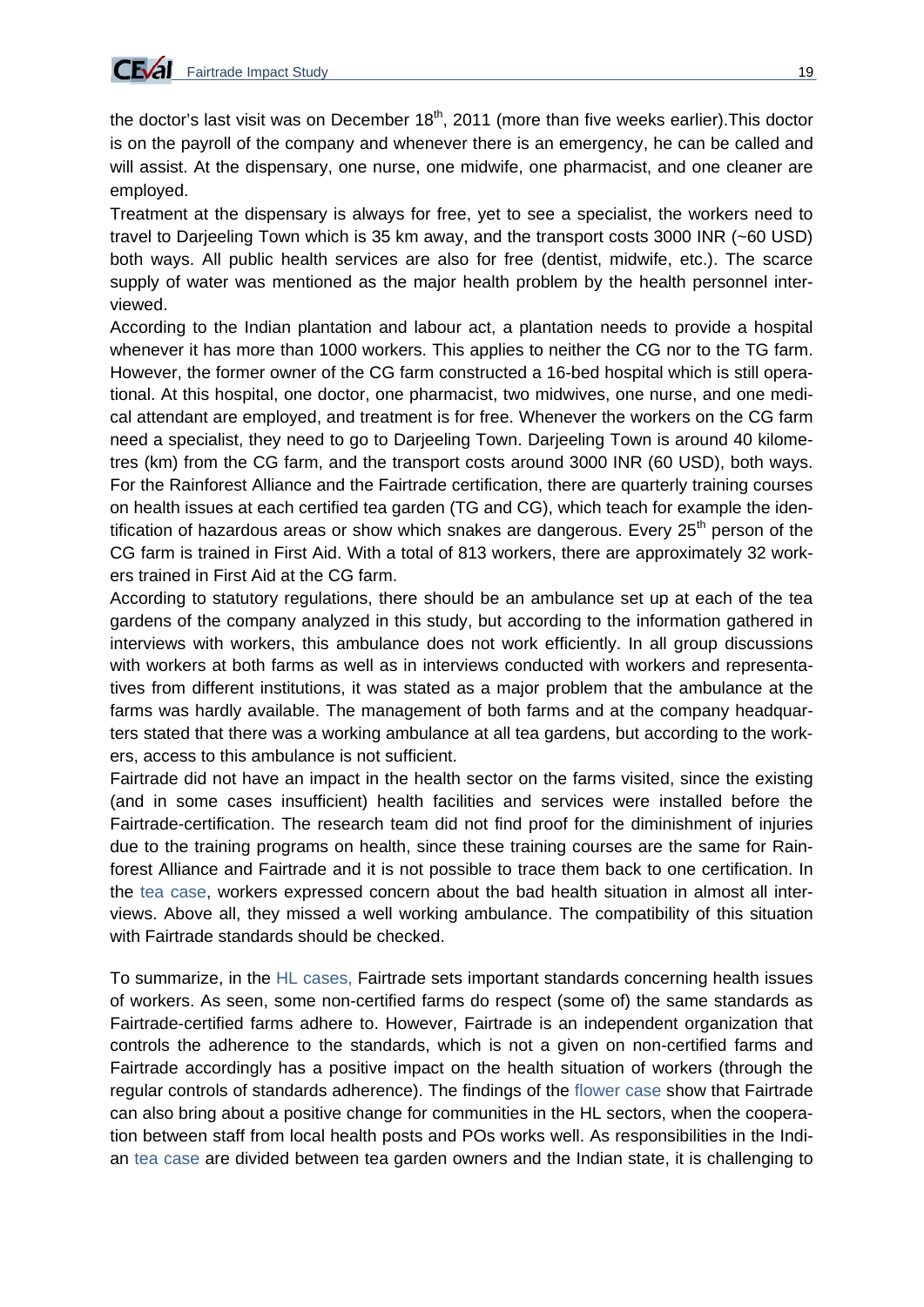

provoke changes in public goods, and so far Fairtrade could not achieve any changes concerning health in the tea case in India.

In the coffee case, Fairtrade premium was invested hugely in infrastructure, which impacted positively on the health situation. The investigated cooperative of the target group even has its own machines for constructing roads. This led to an easier access to the villages of the coffee farmers and made traveling to the hospital easier and cheaper. Fairtrade accordingly had an indirect impact on the health situation, by not directly targeting the health sector but by improving another area (infrastructure) that led to a positive impact on the health sector (indirectly). Observations showed that in the comparison villages, the Peruvian state constructed streets wherefore there was no difference detectable between target and comparison group regarding infrastructure (which impacts on health services). Chart 2<sup>18</sup> illustrates the results of the survey and confirms qualitative data by showing that TG and CG felt positive changes of the health situation over the last five years, with a minimal (insignificant) difference (of 1 %) in favor of the CG.

The TG PO hardly cooperates with local health posts (only in one village, a post was constructed by the TG PO, yet was no longer in service at the time of the field visit) and accordingly, Fairtrade did not have a direct impact on the health situation of the communities. But the Fairtrade-certified PO clearly assumed the responsibility of the state when constructing roads and hence, changed the situation of infrastructure of its members and their communities positively. Although this impact is not detectable when comparing target and comparison group, it is evident from qualitative interviews and quantitative data (chart 2).



# **Felt changes in health situation ove**

1

The cooperatives in the banana case work with local health posts, supporting information campaigns and financing materials and in one case the salary of one doctor, one midwife and one laboratory assistant between 2009 and 2011. Unfortunately, communication be-

<sup>10</sup> **Chart 2: Felt changes in health situation, coffee case** 

 $18$  Due to the high presence of Fairtrade in the Peruvian coffee sector, it was only possible to interview a small number (14) of non-certified farmers, see chapter 1.4).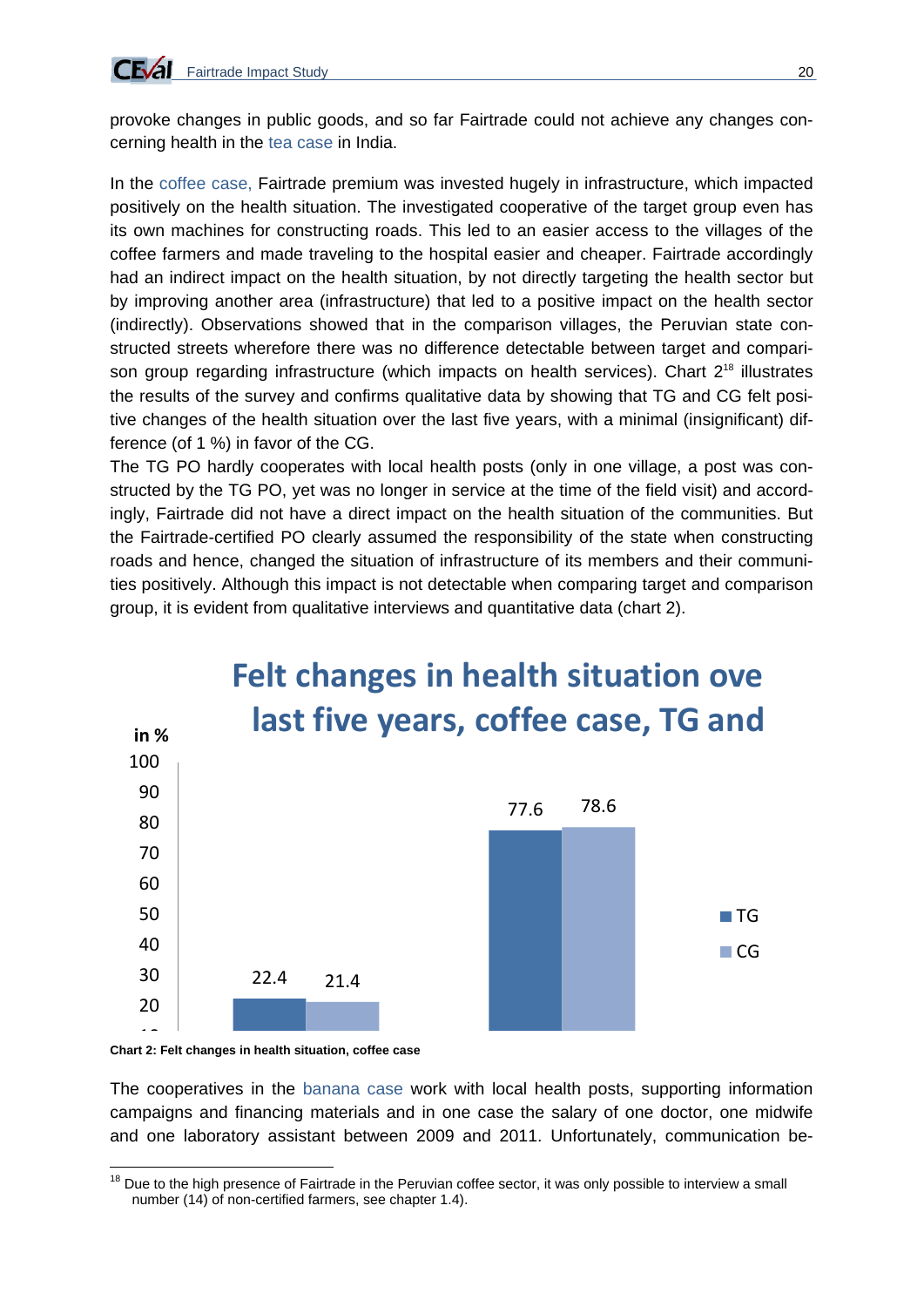

tween the cooperatives and the staff of the health posts does not always work well, which leads to misunderstandings among the health personnel, hence the cooperation between health posts and banana cooperatives is not completely successful. In the comparison communities, a foundation of a leading international fruit trader is operating giving free medical care to the producers of a comparison PO. According to information collected via interviews, it is most probable that this foundation started its activities in Peru because of Fairtrade and hence, Fairtrade had a positive impact even in the comparison group. However, this information was not verified by interviewed staff of this foundation (more details will be described in chapter 6.1).

In the cocoa case, the interviewed farmers of both, TG and CG, rated health as the second most important development area, as shown in chart 3<sup>19</sup>:

The management of the investigated Fairtrade-certified PO recognized this necessity of the farmers and installed a mobile clinic for its members. However, the PO's radius of action is vast and so far, the interviewed cocoa farmers in the investigated region have not benefited from this mobile clinic because it has not been present in their communities. Fairtrade accordingly did not have impact on the health situation in the investigated region in Ghana.



**Chart 3: Priority of development areas, cocoa case** 

1

Observations in the cotton case in India show that the Gujarati government invests hugely in health services for the rural population, which lead to a good health infrastructure. Nevertheless, health is still the second most important development area for the interviewed cotton farmers, as can be seen from chart 4:

<sup>&</sup>lt;sup>19</sup> Not all interviewees prioritized each development area which results in varying indications of the number of respondents (n).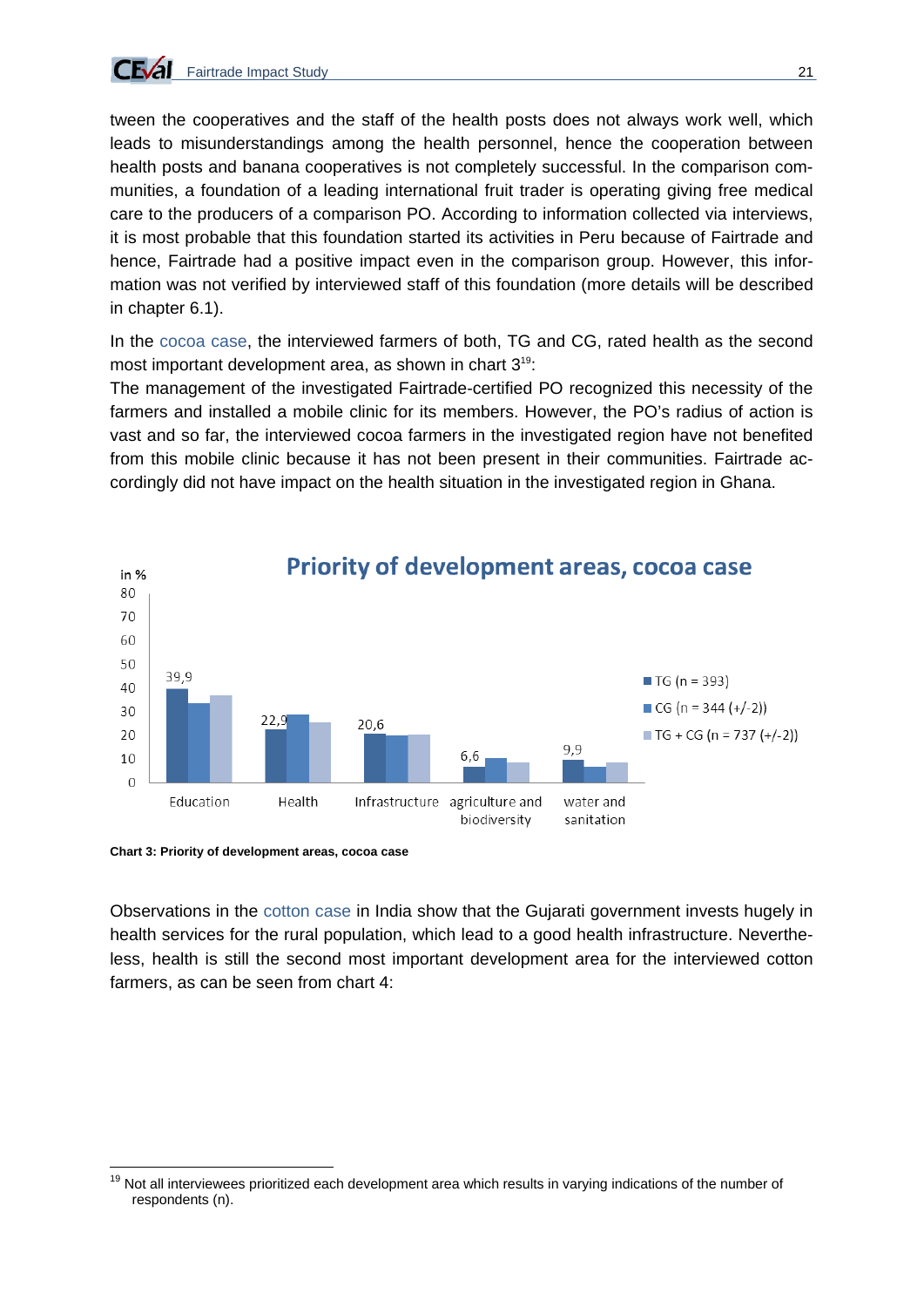

**Chart 4: Priority of development areas, cotton case** 

Cotton farmers (TG) in the investigated region did not invest Fairtrade premium money in health services, neither did the investigated PO cooperate with health posts. Accordingly, Fairtrade did not have any impact on the health situation of the cotton farmers in the investigated region (Gujarat, India).

Fairtrade has another important impact on farmers' health situation in the SPO cases: access to improved health insurances is often only available for farmers in cooperatives and for farmers who hold a land title. Since Fairtrade supports the organization of farmers in cooperatives and in some regions is the reason for founding cooperatives (e.g. the banana case in the investigated region), Fairtrade indirectly helps the farmers to get better access to improved health insurances.

On this basis, it can be concluded that in the SPO and CP cases, Fairtrade has an indirect impact on the health situation by improving infrastructure. Fairtrade can have further impact by working with local health posts. However, the cooperation between cooperatives and health posts does not always work well. This was the case in two TG banana cooperatives and in the coffee TG cooperative<sup>20</sup>.

# **4.2 Education**

The awareness of the importance of education is high among all interviewees of all investigated cases; education was the development area rated as most important when analyzing all cases together (cf. chart 1).

In the flower case, Fairtrade had a positive impact on the education sector. The Joint Body (JB) of the TG PO supports 13 schools. All schools and the JB meet about three times a year to plan the JB's support to the schools. In these meetings, the JB asks the schools to write

<sup>1</sup>  $^{20}$  In the coffee TG PO only very few farmers (80) hold a land title and accordingly, only a small number can benefit from the health insurance.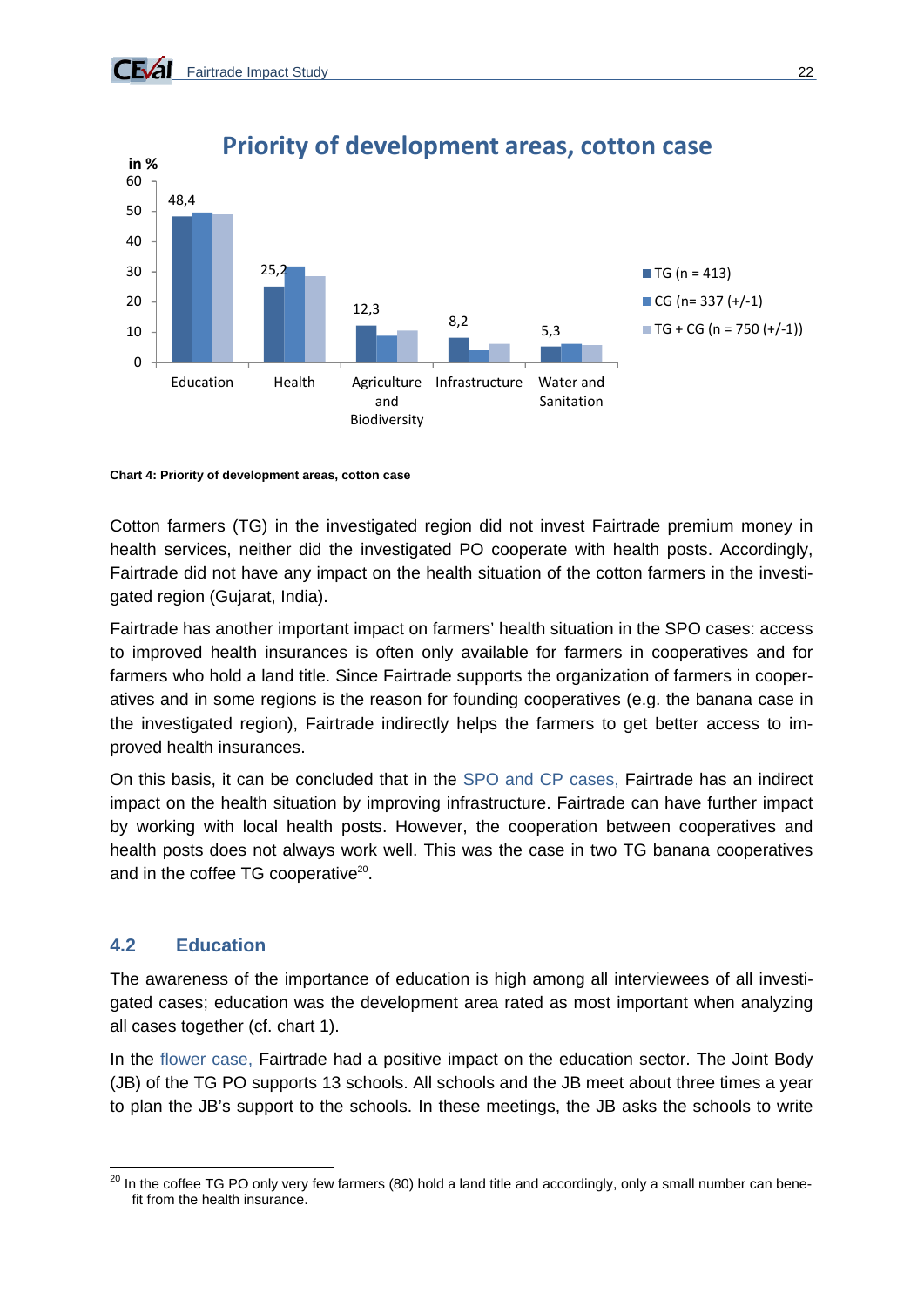

1

proposals for projects they could sponsor<sup>21</sup>. Normally the Joint Body finances 75 % of the projects, and the schools have to come up with the other 25 %. Since schools have very scarce resources, these 25 % already present a major obstacle to them, but the schools usually find other sources and can invest the money. This contribution of the schools is important in order to create a sense of ownership that includes proper maintenance of the projects. Fairtrade premium money at the TG PO in the education sector was used, inter alia, to finance the class 8 exams at the local primary school, to support school with tables for teachers, desks for pupils, building administration blocks, and for building toilets. Every year, the best two pupils receive a stipend that covers the four years at secondary school. Although the JB of the TG PO normally ask for proposals before implementing a project, in September of 2011 they organized a prize-giving day on their own initiative. On this day, the best-performing pupils and teachers were rewarded with a prize, which the schools could later take with them to organize their own prize-giving days (24 trophies per school). The headmasters were very grateful for the prize-giving day and saw it as an extraordinary initiative.

There is no data available from the years before the flower farms' JBs started to support the schools, but the school teachers' statements made it clear that the attention the JBs give to the children made an important difference to the pupils.

In the CG village, the CG PO does not support the school visited, but another Fairtradecertified Flower farm does. The headmistress of a primary school said that before Fairtrade helped the school, "this school was not even recognizable as a school. When it comes to talk about the improvements brought by Fairtrade, I can stay here for one whole day<sup>22</sup>."

The observation at the village without Fairtrade was very different. Close to the school of this village, there is a non-Fairtrade-certified flower farm which from time to time helps the school in similar ways to the JBs of the Fairtrade-certified flower farms: e.g. by giving scholarships to the pupils who are admitted to secondary school or by building toilets for the school. The important difference between the support from the Fairtrade-certified flower farms and the support from the non-certified flower farm lies in the organization of the support. Since the JBs work closely with the school teachers, these are involved in the development projects and help making them a success. In the CG school, the head teacher reported that they would not know if the flower farm will offer any stipends until secondary school has already begun. Consequently, the stipends do not serve as motivation for the children since they do not know whether there is a chance of getting such a stipend. Similarly, the school was not involved in the CG flower farm-financed drilling of a borehole and the construction of toilets for the school. Both projects were financed by the flower farm but not successful because there is no water for the toilets, and the borehole cannot be used because a costly system was installed for sharing the water with the dispensary and the school does not have the money to pay for the water. According to the head teacher, people from the CG flower farm would just show up and suggest projects or offer stipends.

In the flower case, it is shown that Fairtrade can have a very important positive impact on the education sector. The Joint Body of the TG PO works closely with school teachers, parents, and pupils and thus ensures that the support meets the demands and is effective.

<sup>&</sup>lt;sup>21</sup> Each project organized by the JB is run by a subcommittee. For the different school projects, there are different

subcommittees.<br><sup>22</sup> Because the concerned Fairtrade-certified PO is not part of this study, this organization's activities are only described where it is important. Nevertheless, it should be mentioned that this PO's contribution to the visited primary school was extraordinary.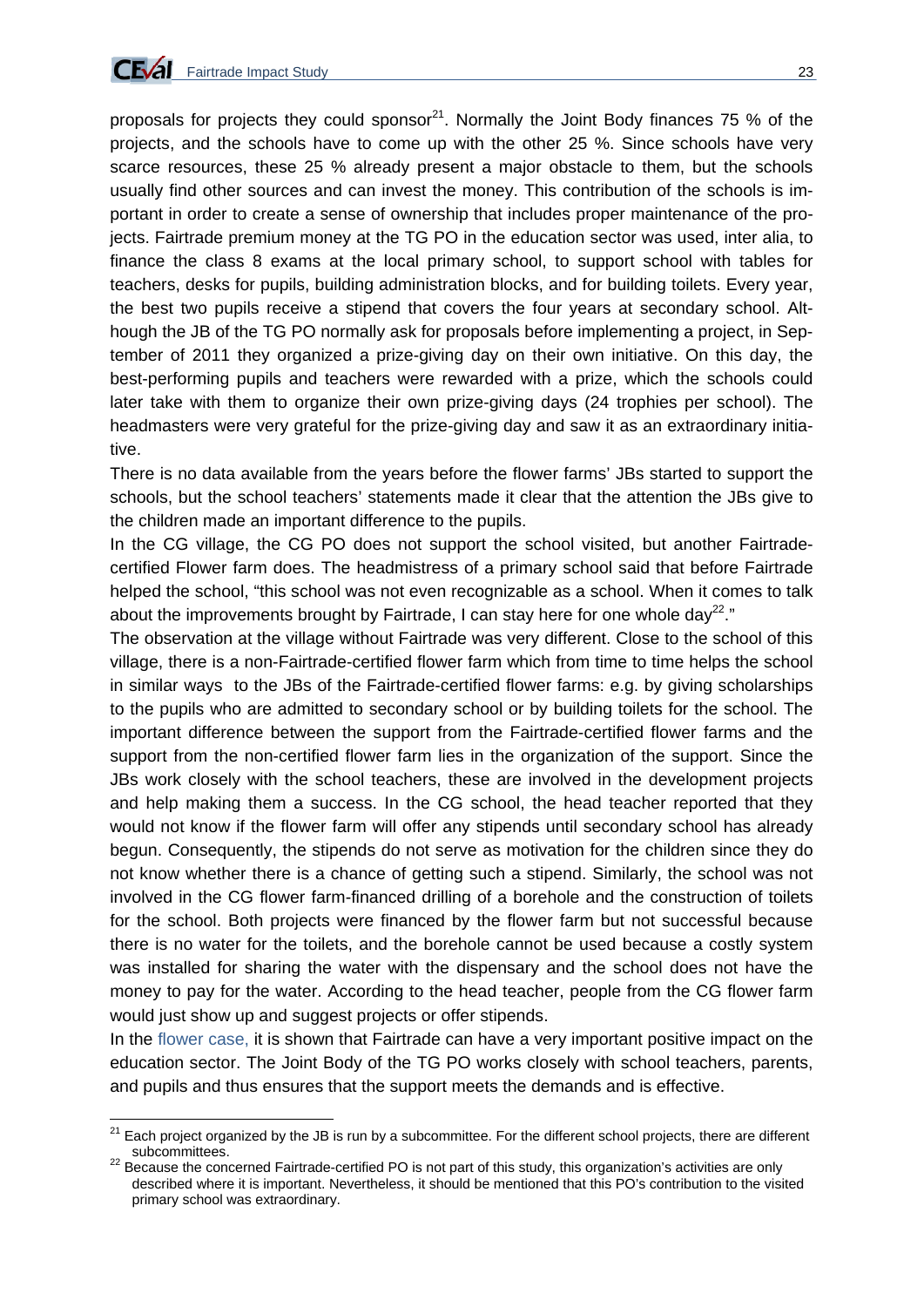In the tea case, Fairtrade brought about a small change in terms of education. The PO of the target group gives scholarships to pupils, but the comparison group PO had already done so before the introduction of Fairtrade, and there was no detectable difference between TG and CG in the tea case.

The Fairtrade impact on the education sector in the different SPO cases varies and so does the education level of the farmers. While 96.6 % of the banana farmers (n=672) finished primary school and above (secondary school or university), only 55.5 % of the cocoa farmers (n=713) have done so. The cotton, tea, and cocoa cases are those that show the lowest education level amongst the interviewees. The rate of farmers who have no schooling at all is highest amongst the cocoa farmers, with 44.5 % (n=713). Chart 5 illustrates the findings concerning the education level of interviewees for all six investigated cases in the six product categories, indicating the percentage for interviewees with the highest graduation level (university) and the lowest graduation level (no schooling):



**Chart 5: Graduation level, cross-sectoral** 

In the coffee case Fairtrade brought the most important change for the education sector through improved infrastructure (building of streets with Fairtrade premium money, s. chapter 4.1). According to interviews with teachers, improved access makes the villages more attractive for teachers to live and work there, and makes it easier for the pupils to reach school. As described in chapter 2.1, improved infrastructure was to be found in the TG and the CG, while in the TG infrastructure was financed with Fairtrade premium money, in the CG it was the state which constructed roads. The TG PO formerly had supported school children's families by financing notebooks and pencils, but these days the cooperative has stopped supporting the schools. The schools of the comparison group did not receive any support.

In the banana case, the POs of the target group worked with the schools, supporting extra classes and school maintenance. The banana POs are the only organizations providing support to the schools, but as in the health sector, misunderstandings lead to a critical attitude towards the banana cooperatives. The interviewed school staff complained that they'd received very little help. School staff was not aware of the limited financial resources of the POs, neither did they know that the support was decided by the farmers rather than the PO presidents. This misunderstanding led to frustration among teachers over unanswered letters to PO presidents. While the POs (TG) were highly motivated to work with the schools, the schools felt neglected by the POs. It is not easy to understand that school and health staff were not more grateful for receiving support from the banana cooperatives. In order to avoid the described critical attitude and to make the projects more successful, health and school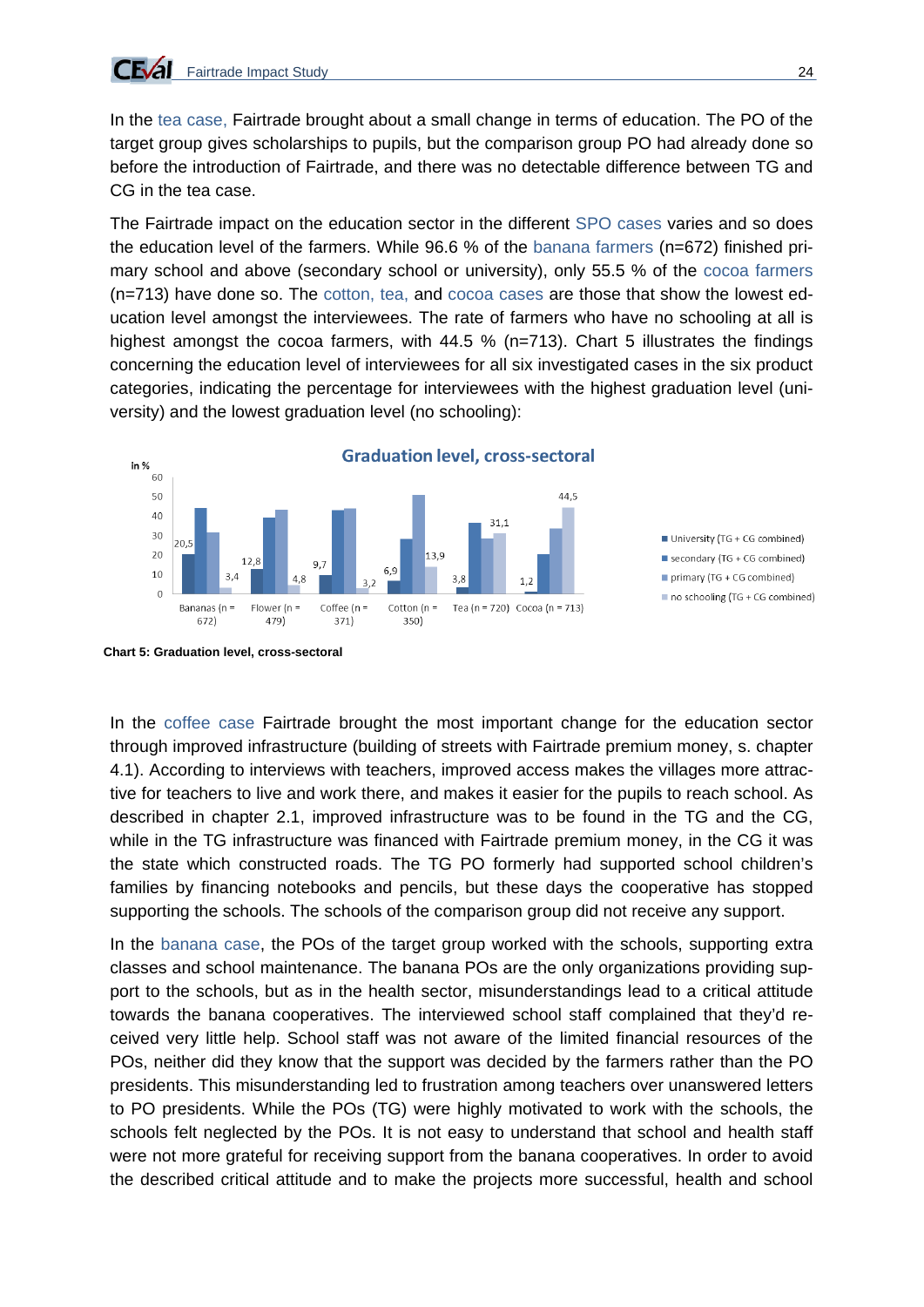staff should be integrated into the planning of the projects, similar to the way the JB of the TG PO in the flower case collaborates with local institutions (cf. above). This way, the staff of local institutions would feel like being a part of the projects (having ownership) and more easily understand the limited financial resources available for projects.

The PO of the target group in the cocoa case did not collaborate with schools in the investigated villages, the same applies to the cotton case in India. Accordingly, Fairtrade did not have any impact on the education sector in the investigated area of the cocoa case and the cotton case. Interestingly, in both cases, education was stated as the most important development area by the interviewed farmers, as can be seen in charts 3 and 4.

In summary, it can be stated that the impact on the education sector is strongest where POs work closely with local institutions, that is, where local school staff knows about Fairtrade and how it works. This way, projects target the most important areas and through ownership among staff, projects are more sustainable.

As described, Fairtrade's impact on the education sector regarding SPOs varies. In the coffee case, the impact is indirect (through improved infrastructure), and in the banana case, small projects concerning pupils' awareness on environmental issues are good, but could be improved. In the cotton and cocoa cases, Fairtrade did not have any impact on the education sector in the investigated areas.

Summarizing, it can be stated that Fairtrade can have considerable impact on the education sector in rural regions when collaborating with local institutions, with the flower case being a very good example. In all cases, education was seen as a very or the most important development area and accordingly, workers and farmers should be supported to help in improving the area most important to them.

#### **4.2.1 Child labour**

In many countries, farmers in the agricultural sector need their children to help them on the fields. As long as this help does not negatively affect the children's health or education, it is fully acceptable that children help their parents on the fields. However, whenever children cannot attend school because they have to work on the fields, or whenever this work affects them physically, this is a form of child labour that must be prevented. Fairtrade explicitly prohibits this form of child labour on certified POs. As the field visit to collect data for this impact study lasted only five days, it was not possible to explore the situation of children in the investigated sectors in more detail. On the basis of the data collected, no statements can be made about the difference between TG and CG concerning child labour. In the following, the situation investigated in each sector will be described, based on the data collected which is not differentiated between the children of Fairtrade farmers and other children (not necessarily CG), as they attend school together.

In some cases, children cannot attend school regularly because they have to work with their families on the fields. While details regarding payment for work rendered or availability of schools were not followed up on, the study found that children who work with family members do not attend school full time. If children under fifteen years are engaged in work full time or work is preventing them from attending school, this is a non-compliance on the child labour aspects of Fairtrade standards. However, if the child is above the age of fifteen and the legal minimum age for work is no higher than this, working on family fields' may keep them from going to secondary education and could have a negative impact in terms of rea-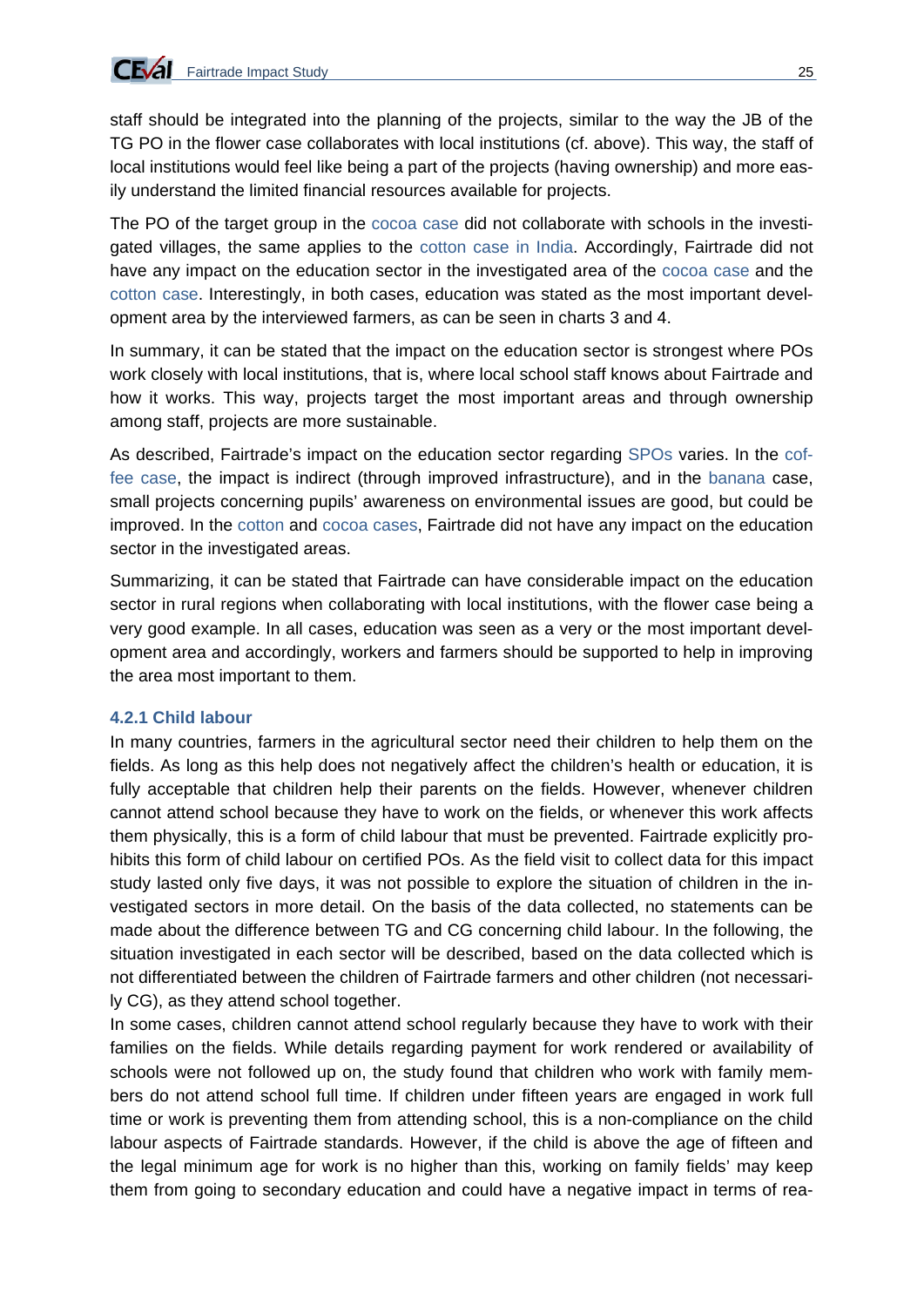sonable employment later in life. On plantations and large farms (that is in HL cases), child labour non-compliance can be controlled effectively with employment contracts, and this study has not found this to be an issue in the investigated HL settings (flower and tea cases). It is important to note, however, that the investigated POs of the CG also were Fairtradecertified (recently) and accordingly, in this report the situation regarding child labour in non-Fairtrade certified flower and tea plantations cannot be described.

In the SPO and CP settings, child labour has been identified as a problem. This is especially the case during harvest season when most small farmers depend on their children's help on the fields. This applies to all farmers and is not Fairtrade-specific. In the coffee as well as in the banana case, this problem was not identified, but in the cocoa and cotton cases, child labour non-compliance appears to be a problem. For example, in the cocoa case, the investigated SPO is aware that child labour is a problem creating a difficult situation and in 2010 established a child labour program including awareness training on Fairtrade standards and rights-based approaches used to tackle the harmful and abusive forms of child labour<sup>23</sup>. Indeed, the research team observed that most of the interviewees knew that abusive child labour (hazardous and worst forms) needs to be eliminated $24$  and that children should not work for long hours on the farms. Around 60 % of interviewees in the cocoa case addressed this topic without having been asked for it. Nevertheless, many interviewees, above all the cocoa farmers, explained that they simply needed their children's help on the farms. In the researchers' view, as long as farmers depend on the excessive help of their children in order to feed the whole family, farmers do not have any other options, especially during unforeseen negative household circumstances, than confining their children to their farms by withdrawing them from schools.

 $\overline{\phantom{a}}$ <sup>23</sup> The concerned PO has different strategies to fight child labour. The research team could not observe all of these strategies in the communities, which is why this report only describes the observed parts of the child la-

bour program.<br><sup>24</sup> The help of children on the farms of their parents is not illegal child labour, but they should not miss school or suffer physically from this work (see definition of child labour by the International Labour Organization (ILO): http://www.ilo.org/ipec/facts/lang--en/index.htm (09.06.12)).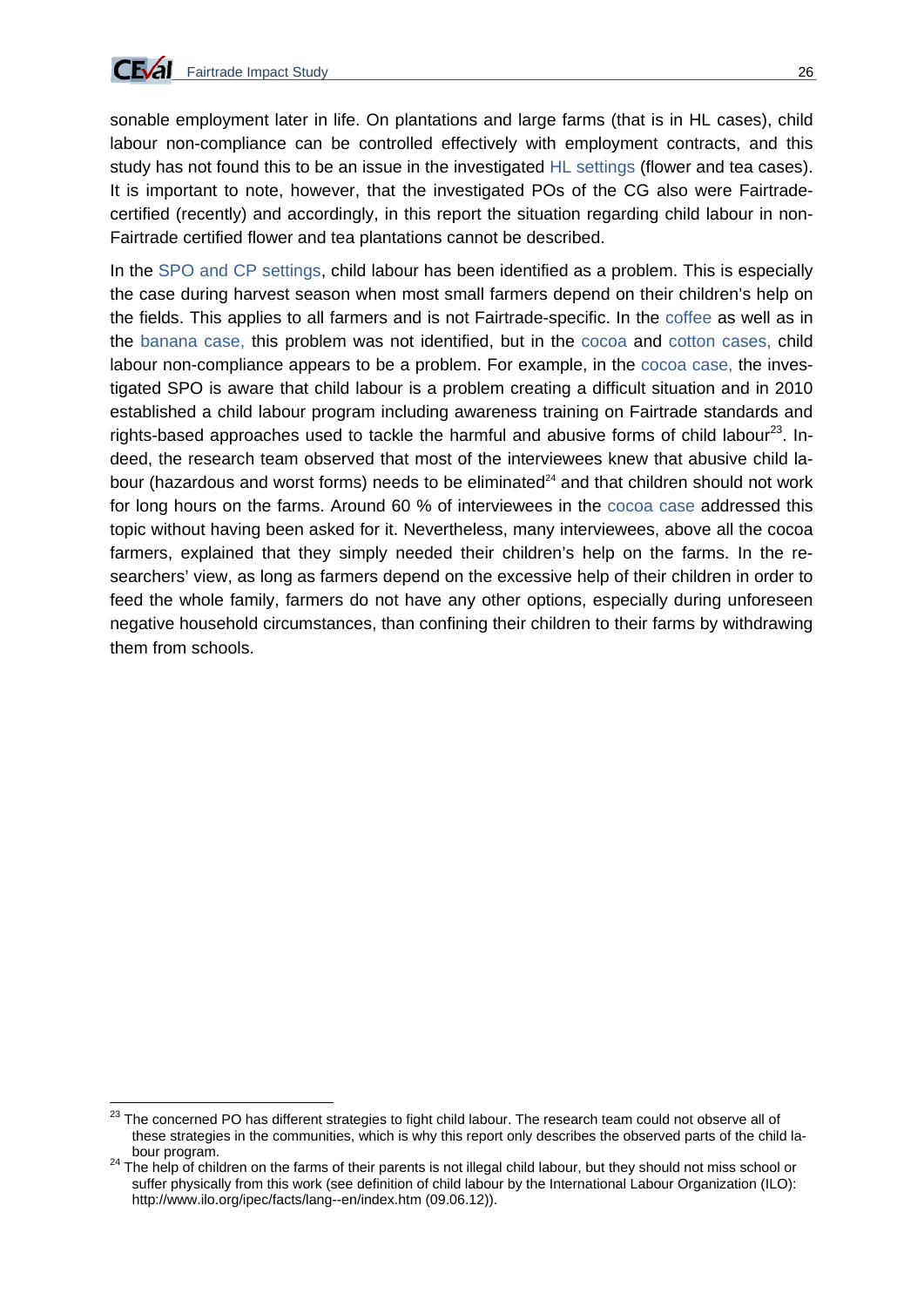In the cotton case, an average of around 28 % (estimated by the interviewed teachers) of the pupils in the TG villages<sup>25</sup> are absent from school during harvest season and miss classes. In the comparison group village under investigation, this number amounts to 60 %, but this high percentage is also due to the fact that labour in the CG is costlier than in the TG (because of its location). Furthermore, children not only work on their parents' field, but they also work for



#### **Chart 6: Graduation level, primary and above**

other farmers not related to them or their family. As indicated in an interview, an adult labourer in the Indian cotton case costs 200 INR (3.80 USD) a day, while a child labourer costs 150 INR (2.90 USD) a day, which is why many farmers prefer to employ children.

A pattern emerges from the findings for the cotton and the cocoa cases regarding education: In both cases, education amongst the farmers is rather low (cf. charts 5 and 6), in both cases the excessive help of children in the agricultural production especially during harvest season is a real problem (cf. above) and as such is non-compliant with the relevant Fairtrade standards. In both cases, education was stated as the most important development area (cf. charts 3 and 4).

In the cocoa case, the TG PO's awareness training is developed and partly financed with Fairtrade premium money. This study found that through this Fairtrade had a positive impact on the awareness amongst cocoa farmers regarding the negative sides of child labour. In contrast, similar awareness on child labour could not be identified in the cotton case. It is recommended to target the problem of child labour in both cases, cocoa and cotton, building upon best practices of the cocoa TG PO's child labour program as well as others. In other countries (e.g. in Honduras), school vacations are organized during harvest season to ensure that children who support their families do not miss school. If there is a possibility for Fairtrade-certified POs to approach schools and suggest this solution, it would be highly recommendable to do so.

#### **4.3 Gender**

In the flower case, Fairtrade brought positive changes to female workers on the certified farms. Female workers of the CG and the TG have three months of maternity leave plus one month annual leave, male workers on both farms have the opportunity of taking paternity leave for two weeks. Breast-feeding women are allowed to leave the farm one hour earlier each day for a period of three months after maternity leave. Although these measures are in agreement with the Kenyan Collective Bargaining Agreement (CBA), female workers of

<sup>1</sup>  $^{25}$  This number refers to all pupils and does not differentiate between Fairtrade farmers' children and other children.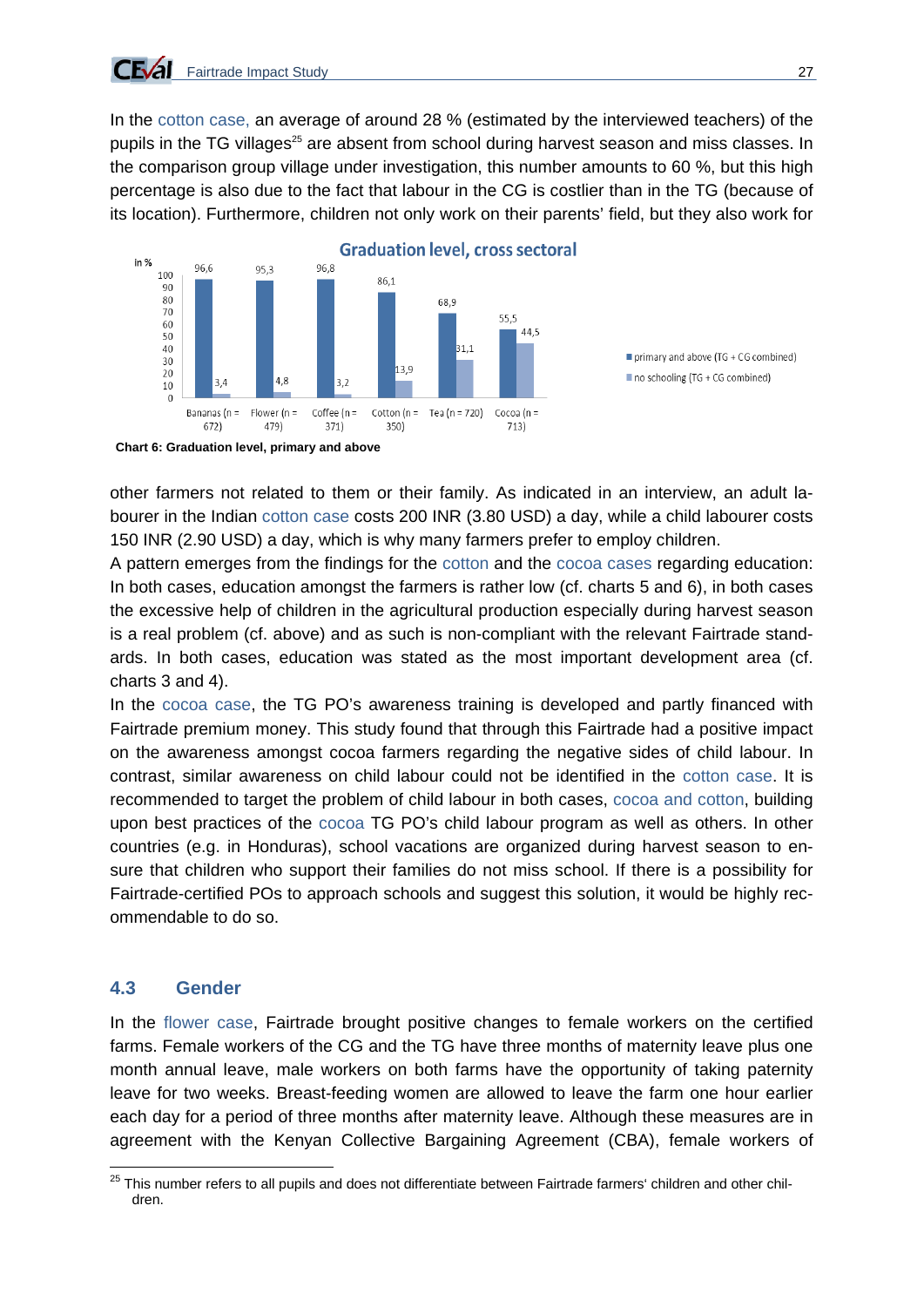Fairtrade-certified TG and CG POs stressed that they had more maternity leave than their friends who worked on farms that were not Fairtrade-certified. This shows that other farms do not adhere to the CBA<sup>26</sup>. At the TG PO, there is a gender committee which according to interview statements of male and female workers meets the needs of men and women. This committee is comprised of one female and one male worker from each of the three farms, that is, three women and three men in total. There is special training available for female farmers, in which the women are told about the principles of non-discrimination and how to handle abuses of these principles; in these training courses women are also taught family planning measures. In group discussions, female workers of TG and CG reported that they feel they would always have an advocate and that they would not feel disadvantaged or vulnerable as female workers. On both farms (TG and CG), all workers (male and female) are paid the same salary for the same job. According to the workers of the Fairtrade-certified flower farms (TG and CG), most female workers at non-Fairtrade certified flower farms do not enjoy maternity leave, or only a very short one. However, one female interviewee of the non-Fairtrade-certified flower farm reported that pregnant workers at this farm also have three months' maternity leave plus annual leave, but male workers cannot take paternity leave.

In the tea case, both the CGand the TG farm have principles of non-discrimination. But neither farm has institutions that respond to the violation of these principles. There is no gender committee on the farms, nor a gender representative. Workers don't have a contact person to report to in case of sexual harassment. Until 2010, only men could be supervisors, and women worked as day labourers. This constellation posed risks to women, because women were always dependent on men, who in turn knew that female workers would never be in a position to claim their rights, since there is no institution or responsible person regarding sexual harassment. Women on both farms stressed that they needed toilets on the tea garden, because they don't have proper facilities for their needs.

The women in group discussions in the tea case did not find it a problem that there is no institution or person available to consult in case of sexual harassment. Female workers reported that they could fight for themselves in case someone wants to do them harm. However, an expert on the tea case as well as literature on the topic<sup>27</sup> describe that female workers often experience sexual harassment from their superiors and that this harassment was almost seen as normal, not something you need to report. Consequently, the research team finds it a very difficult situation for female workers in the tea case and strongly recommends the installation of a gender or women committee.

Concluding the HL cases, the high organizational level of the POs can benefit the female workers because they allow for an easier establishment of gender committees. This was done in the flower case, where Fairtrade had a positive impact for female workers. In the tea case, Fairtrade did not have any impact, since there were no changes implemented through Fairtrade regarding gender issues. The work-related "gender hierarchies" (with only male workers in higher positions) which existed until 2010 and the fact that women don't have a separate toilet in the tea gardens (where they spend 8 hours daily) present critical circum-

<sup>1</sup> <sup>26</sup> The non-adherence of flower farms to state laws concerning working conditions most probably applies to other areas too. On this research trip, it was not possible to prove the adherence to state law by non-certified flower

farms.<br><sup>27</sup> For more information see for example the document "The Tea Sector, a Background Study" from Oxfam, 2002: http://www.maketradefair.com/assets/english/TeaMarket.pdf (28.02.2012).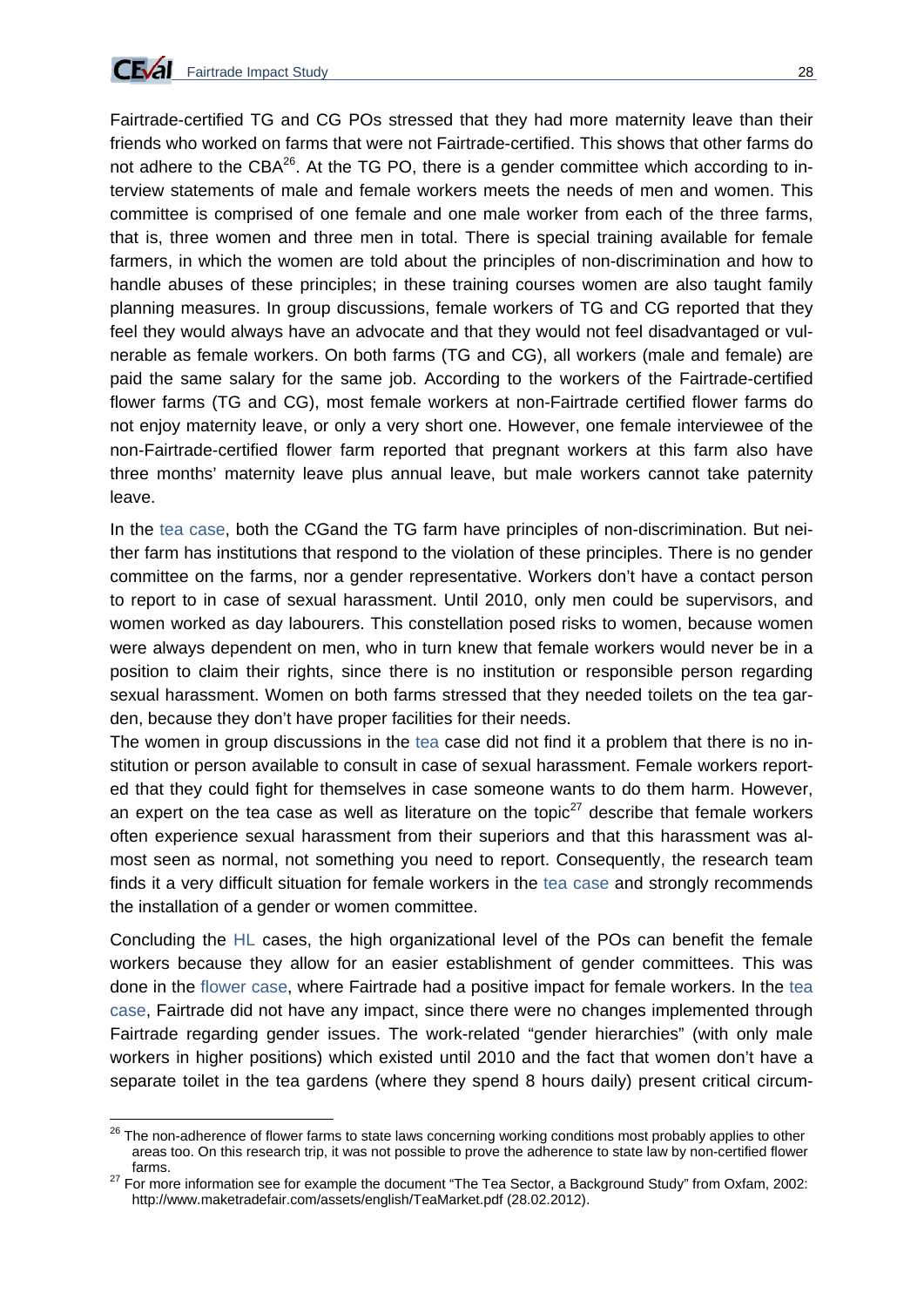stances for women. It is highly recommended to support the tea case PO in establishing gender-sensitive policies and (most importantly) to put these policies into practice, e.g. establishing a gender committee, constructing bath rooms, offering gender-sensitive training.

In the investigated SPO and CP cases, there were very few female farmers and accordingly, very few female members of Fairtrade-certified POs, as illustrated in charts 7 and 8 which show the ratio between female and male farmers who were interviewed for the surveys. This means that women only have an indirect opportunity of participating on the decision about business objectives of the PO, and Fairtrade premium spending.



**Chart 7: Ratio male and female farmers, SPO and CP cases** 



**Chart 8: Ratio female and male farmers, TG CG separated** 

# Ratio between male and female farmers, SPO and CP cases, TG and CG combined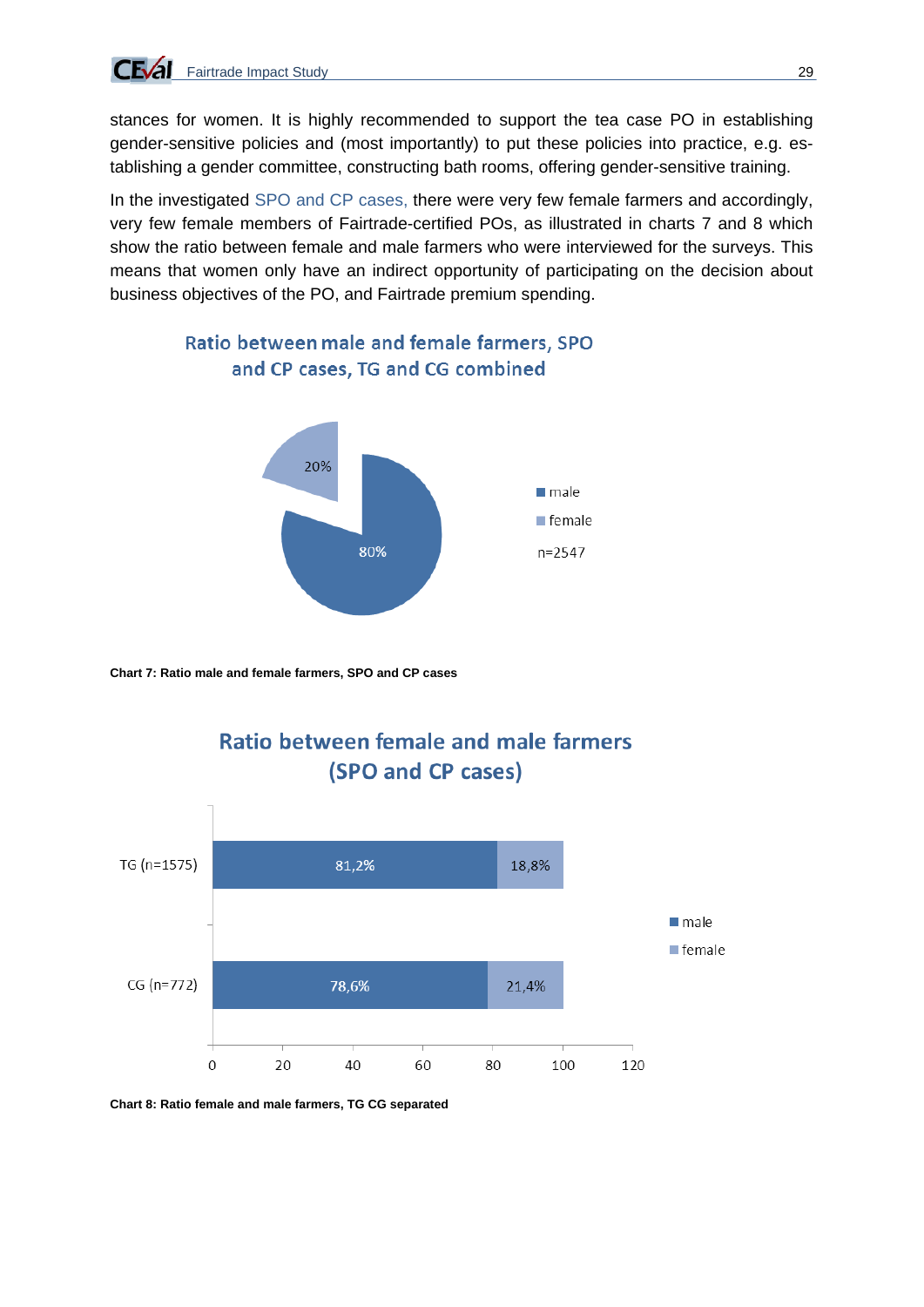

1

In the coffee case<sup>28</sup>, the wives of the coffee farmers in the TG are deeply involved in the decision-making process about the Fairtrade premium. The discussion about the usage of the premium involves the whole community and in the discussions the farmers and their wives are present. The interviewed women in the coffee case (TG) know very well how much premium money the community is supposed to receive as Fairtrade premium and how the decision over the premium money is taken. Furthermore, in the coffee case, there were women's committees established in which women have the opportunity to receive training courses on practical topics, such as handicraft or cooking. Similar committees existed in one of the cooperatives of the CG, but this cooperative receives no premium or other money, and there are no major decision-making processes at the community level in which men and women take part.

In the banana case, only 11.7 % of the interviewed farmers in the TG were female (n=409) and 1.6 % of farmers in the CG were female (n=163). The female banana farmers (those women who themselves are farmers, not the women who are wives, daughters, or other family members of male banana farmers) not only do the physically hard work on the field but they are also solely responsible for all the housework and the children. According to interview information, female banana farmers work 15 hours a day while male banana farmers work 8 hours daily. The interviewed female banana farmers often talked of their husbands as their "masters" and reported that they always have to ask their husbands for permission whenever they want to do something new (e.g. assume a role in the cooperative). All investigated cooperatives in the banana case (TG and CG) had women's committees. These committees are unique to the banana cooperatives in this region (there are no other similar groups in the investigated region). The women committees support the female members of the cooperatives and the female family members of the banana farmers in doing and selling handicraft and thus help them to achieve greater independence from their husbands through their own income. Unfortunately, due to the scarce free time of female banana farmers have (as described above), they themselves can hardly participate in the committee meetings, but only the female family members of the farmers who themselves do not have to work on the field can do so. That means that female banana farmers cannot benefit from the women committees due to time constraints. Fairtrade accordingly brought about changes to the female family members of farmers, but not to the female banana farmers themselves. Furthermore, Fairtrade could not provoke a real change (impact) as the understanding of gender roles did not change; women are still subordinate to men and dependent on them, which is rooted in Peruvian society.

Another important finding of the banana case is that teachers and parents/farmers (male and female) reported that many girls would not be sent to secondary school or university because of the fear that the girls could become pregnant and leave school wherefore the school fees would be considered as wasted.

The president of the TG PO of the cocoa case is a woman and so are 34.4 % of the interviewed PO members (n=393). In the comparison group 39.7 % are female farmers (n=345). The women in the cocoa case who participated in group discussions do not feel disadvantaged as women and stated that they had the same opportunities as men have. Nevertheless, they explained that it was not possible for them to get the legal land titles which be-

 $^{28}$  Since the sample size of the CG in the coffee sector is so small (n=14), a comparison of the ratio of female farmers in TG and CG, as done in the other five sectors, is not significant.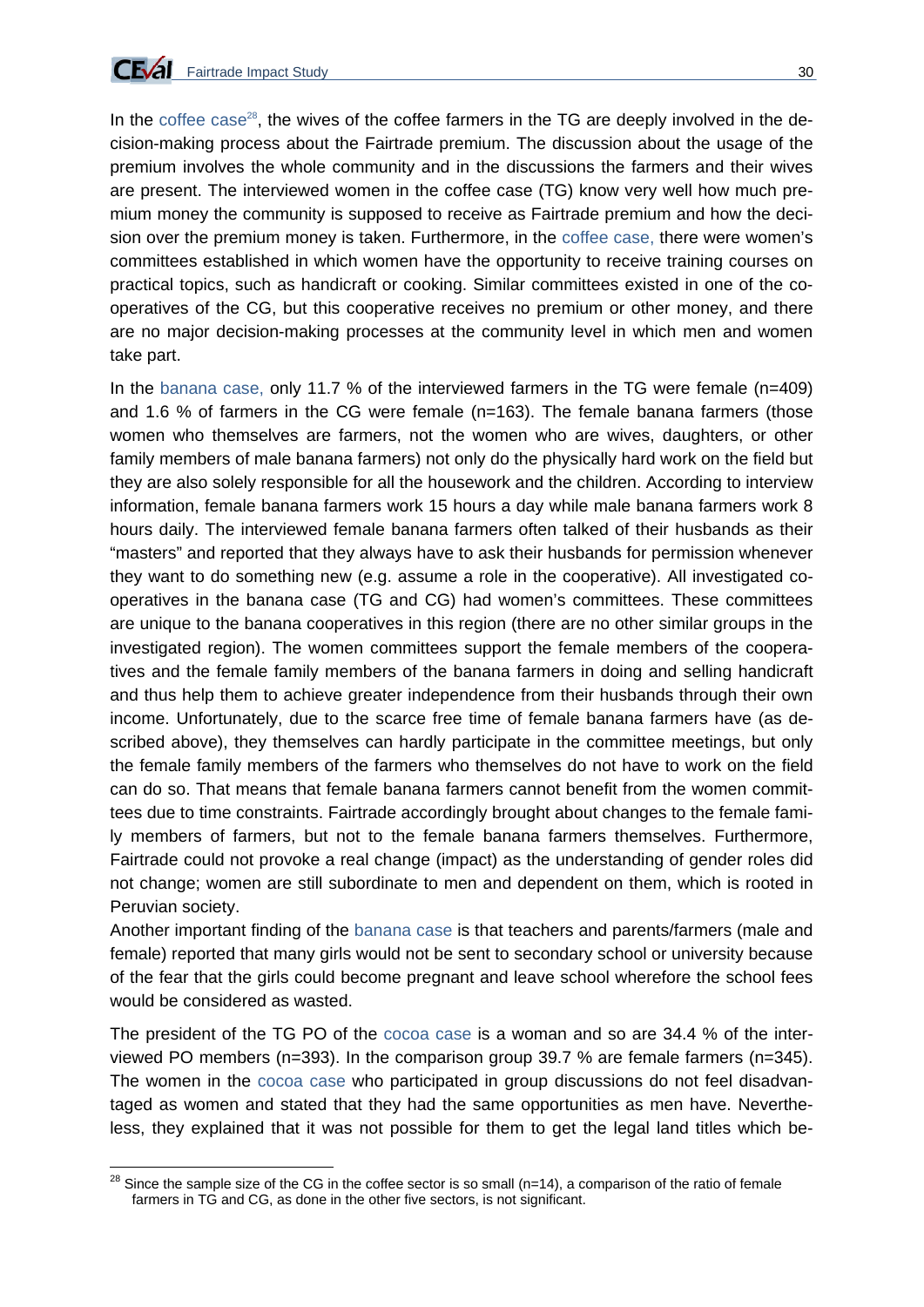

longed to the families of their husbands and would be in the latters' purview when their husbands die, although it is the wives who work on these fields. This is national tradition and not a problem restricted to Fairtrade. The TG PO has a gender department and offers special training for women, like financial training programs for female farmers and alternative livelihood training courses. In the investigated region, this was only done by the TG PO and no other buyer or NGO and accordingly, Fairtrade brought about a positive change for the female members of this PO. However, the main challenges female farmers face in Ghana – the land acquisition rights – can only be changed by Ghanaian state and society<sup>29</sup>.

In the cotton case, the situation of the farmers' wives is similar to the one of cocoa farmers' wives: Women don't own the legal title of land; after their husbands' deaths, their sons will inherit the land. Women in rural Gujarat, India, do not usually have another job than the one as housewife, they cannot decide whom to marry and when (neither can men). The research team did not meet any female farmer, and the interviewers met only 6 female farmers (TG and CG combined, of 760 interviewed farmers in total), as can be seen in chart 9. Accordingly, women do not have a voice in the decision-making process on the Fairtrade premium money in the cotton case.



**Chart 9: Gender of interviewed cotton farmers** 

1

Women (who were not farmers) in a group discussion in the cotton case reported that they decided together with their husbands on how to spend the money for their family, but they said that there was little to decide about since the money is hardly ever enough to satisfy their basic needs. Each cotton farmer interviewed (all male) stated that women in the village worked a lot more than men but that the culture would prohibit women to be solely farmers and members of a farmers' group. This shows that women's work is appreciated in the cotton case but that gender roles are very deeply rooted in the culture. There were no differences between target and comparison communities in this regard.

The firm definition of gender roles also affects the attitude of farmers towards girls' education, a finding that applies to all SPO and CP cases. Parents in all of the four cases investigated hesitated to send their daughters to secondary school after having finished primary school because they were afraid that at school girls would get engaged with men. Teachers would also report that one of the most common reasons for girls not terminating secondary school was that they want to have a family of their own and sometimes they would get pregnant very young (teenage pregnancies were especially a problem in the cases investigated in Peru, the coffee and the banana cases).

<sup>&</sup>lt;sup>29</sup> Legally it is possible for Ghanaians to bequeath land to both their spouse and children, but few Ghanaians make use of this possibility (cf. Vigneri and Holmes (2009): 5) because in Africa, land rights are at the core of the traditional law which is applied in parallel to the state law but is much more accepted.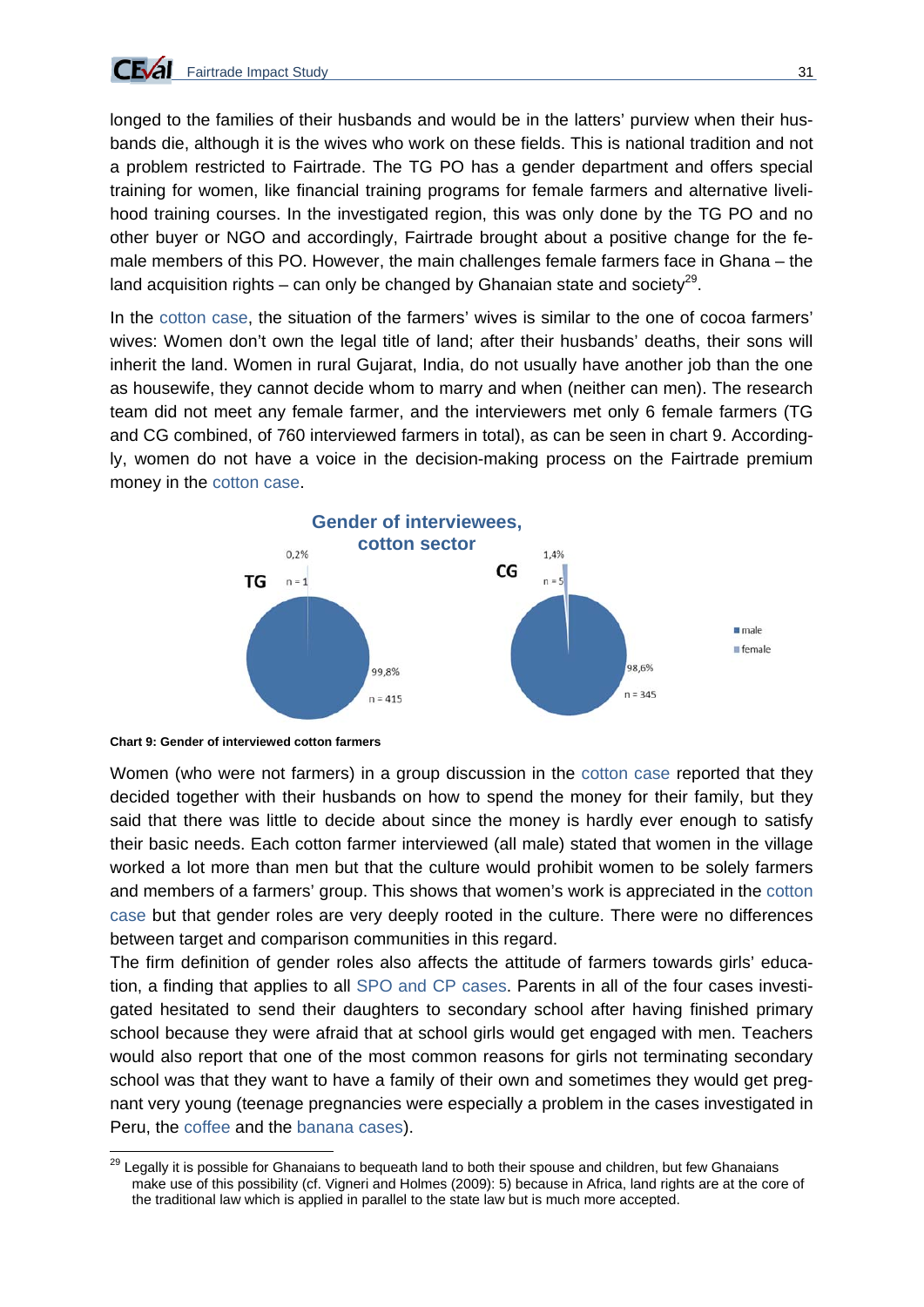

In the cotton case, this fear of parents about sending their daughters to school was strongest and accordingly, least girls went to secondary school: In the surveys, interviewees were asked in how far they agreed or disagreed with the statement "Boys need more education than girls". Chart 10 shows the answers given to this question in the cotton case, that is, the chart shows

**Chart 10: Attitude towards girls' education, cotton farmers** 

**CFVal** 

the attitude of interviewed cotton farmers (who were almost all men) towards girls' education. As can be seen from chart 10, no farmer of the CG and very few farmers of the TG (0.2%, n=416) in the cotton case strongly disagreed with the statement "Boys need more education than girls". The chart also shows a rather strong difference between TG and CG regarding girls' education: In the TG, 71.8 % of the interviewed farmers (n=416) agree with the statement "Boys need more education than girls", while it is only 49.7 % of the CG (n=315) who agree with the statement. This difference between TG and CG was not assessed in a comparison of all SPO and CP cases, as chart 11 shows<sup>30</sup>. The attitude towards girls' education is decisive for the future of women in the cotton sector. Working on this attitude is crucial to improve women's opportunities.



**Chart 11: Attitude towards girls' education, SPO and CP cases** 

1

Interviewed teachers in the cotton case reported that in recent years the government of Gujarat advocated strongly the education of girls: For example, bicycles were given out to all girls

 $30$  Although in the banana case qualitative interviews suggested a similar attitude as the one in the cotton sector, quantitative data in this case does not verify the qualitative interview statements.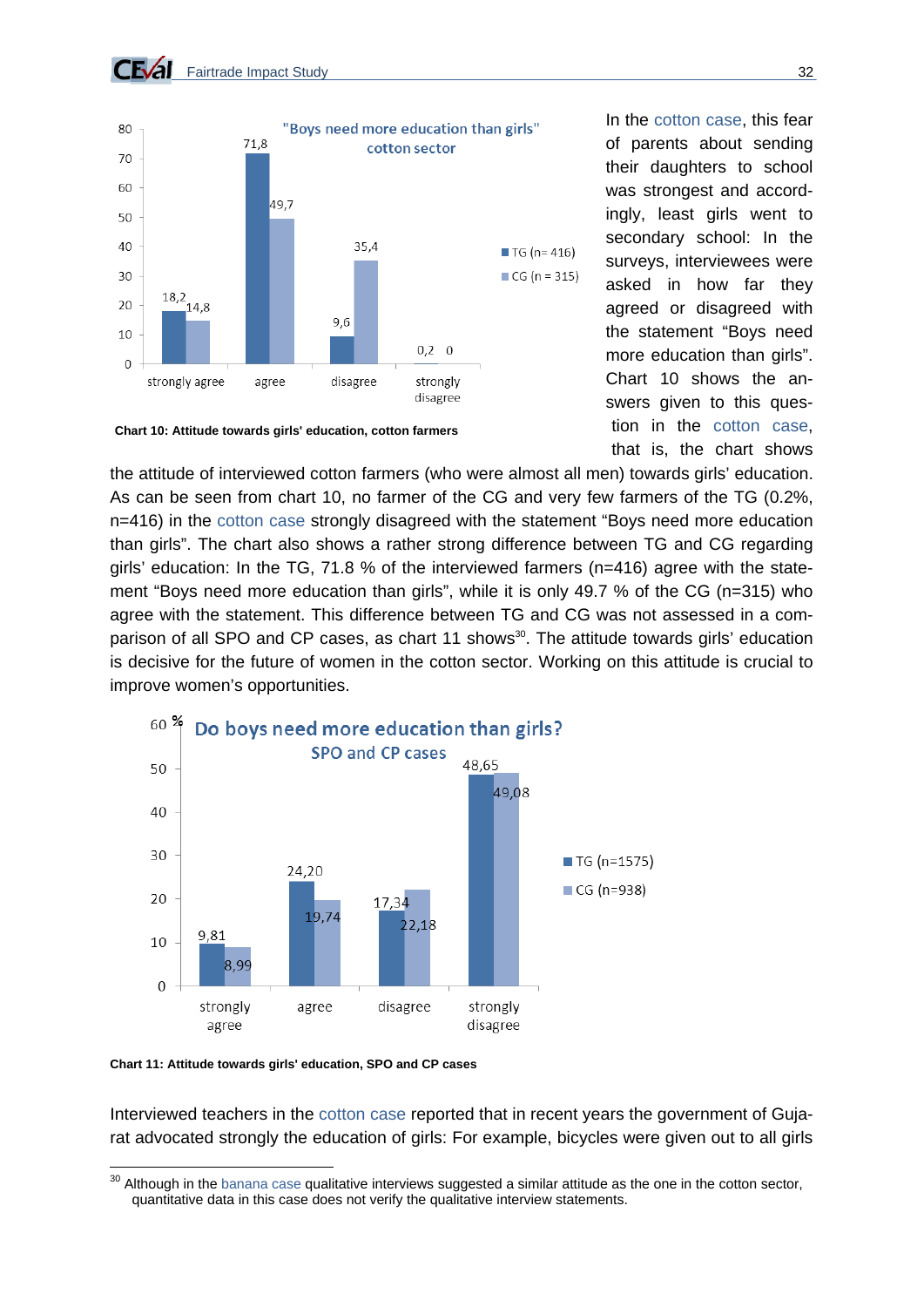after class 8 to make it easier for them to reach secondary school. While secondary school costs 50 INR (1 USD) a year for boys, for girls it is only 5 INR (0.10 USD). However, these measures have so far not been successful in changing parental attitudes to girls' education. Fairtrade did not target gender issues in the cotton case and did not have an impact on gender issues in the cotton case.

Chart 12 shows that the cotton case represents a difficult setting regarding gender equity and that the attitude of the interviewed farmers towards girls' education differs considerably throughout the investigated SPO and CP cases. While in the coffee case around 90 % of the farmers (n=371) strongly disagree with the statement "Boys need more education than girls", in the cotton case no farmer (n=731) strongly disagrees with this statement. In the cocoa case about 60 % of the farmers (n=757) strongly disagree or disagree with the statement, while in the banana case it is more than 90 % of the farmers (n=672) who disagree or strongly disagree with the statement that boys need more education than girls.

It is important to note that most of the interviewees were male (cf. chart 7) and accordingly, the charts represent pre-eminently male perspectives. In interviews with female workers and farmers in every case, women would always report that they wished another life for their daughters than the one they themselves lead; in particular, they wanted their daughters to have a good education and to endure less hard physical work.



**Chart 12: Attitude towards girls' education, cross-sectoral** 

In conclusion, for the SPO and CP cases it can be noted that giving only member farmers (who are mostly male) a say in the decisions taken by the cooperatives and in consequence on the Fairtrade premium money spending poses the risk of consolidating gender roles. This applies to all investigated SPO cases and the cotton case. It is recommended to consider how to integrate women more strongly into the decision-making and through this into the PO and community development. It is further recommended to develop a strategy that tackles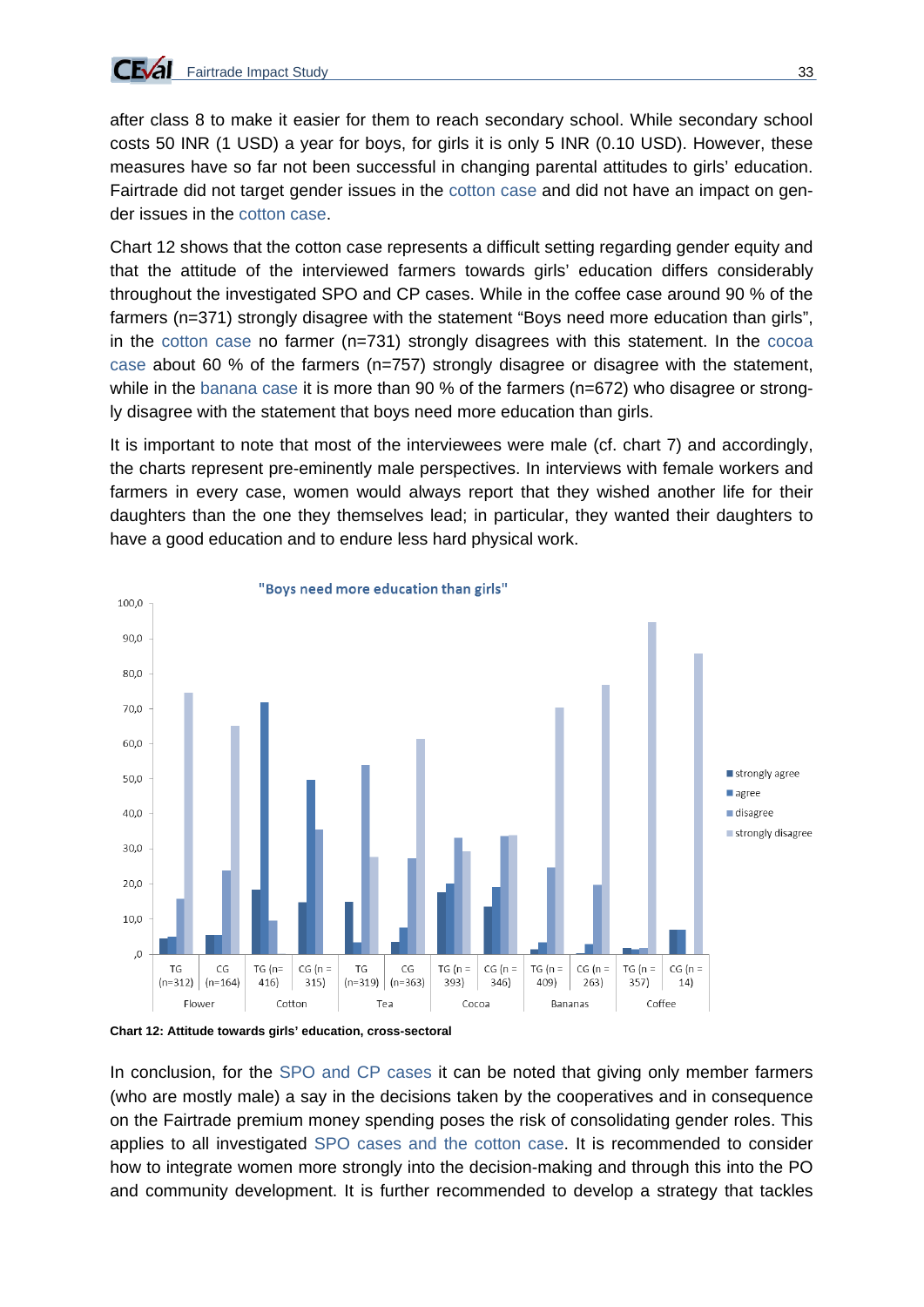

 $\checkmark$ 

the fear of parents about sending their daughters to school and helping to give girls the same opportunities as boys.

Gender issues are culture-specific and mostly sensitive matters. There is no single best way to improve gender equality in all sectors. Fairtrade targets one important pillar of gender equality which is participation. Establishing women's committees, as is done by Fairtrade in the coffee, banana, and cocoa cases researched here, offers women the opportunity to become more independent (e.g. through learning a trade for an extra income source) and to learn more about their rights. A gender committee as established in the flower case helps men and women to handle difficult situations and should be adapted in other HL sectors. Gender equity must not only address women but also male workers and farmers. It is important that men change their understanding of women's roles in order to bring about a positive change for women in rural areas. Therefore, it might be a good idea to collaborate with local NGOs which can elaborate gender strategies for the POs.

In conclusion on the changes Fairtrade brought about in the **social structure of communities,** it can be stated that Fairtrade did have a positive impact on this area in the investigated cases. The key for sustainable positive changes in social structures through Fairtrade is the **cooperation between Fairtrade-certified POs and the community**. The integration of the staff of local institutions into project planning and implementing helps to target the most important development needs of communities. Furthermore, integration of local stakeholders leads to a greater sense of ownership among community members of the implemented projects and thus to the maintenance of projects. In order for a close cooperation between communities and POs to work, a **good organization of the POs and motivated PO staff are necessary**.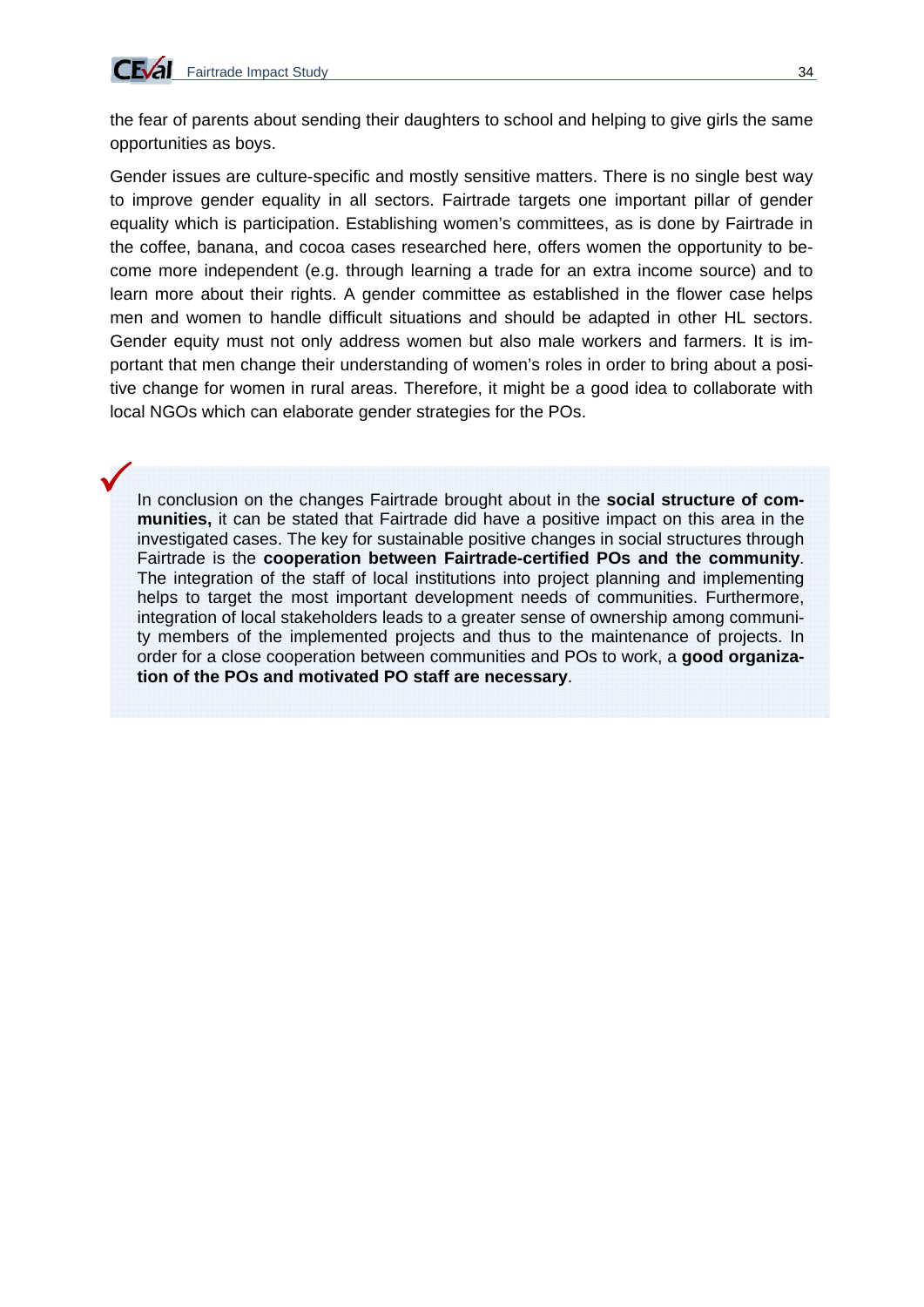### **5. Results: Changes in the socio-economic situation of farmers/workers and their households**

Income, living, and working conditions determine the socio-economic situations of farmers and workers. The Fairtrade standards target each of these determinants, aiming at the improvement of farmers' and workers' socio-economic situation. In the following, this situation of the workers and farmers in the investigated regions will be described and the change Fairtrade brought to their situation will be highlighted.

Information important for the interpretation of the results described in the following chapters is the number of dependents the workers and farmers have, that is, the size of the households. Chart 13 shows case by case the number of people living in one household (TG and CG): Across all cases, an average of 5 people live in one household. In the cocoa case the household size is largest with an average of 7 people living in one household. The smallest households were found in the flower case, where an average of less than four people live in one household.



**Chart 13: Average size of households** 

#### **5.1 Employment and economic situation**

Consumer prices for staple foods increased considerably over the last years in almost all countries in the world. This affects in particular people in the global south, who mostly have very limited financial resources.

In this situation, it is hardly possible for workers in the flower case to cover any extra expenses. Thus, a credit scheme (financed with Fairtrade premium money) on theCG PO and the TG PO was often mentioned by workers as an important advantage for them. At the CG PO, workers need to have a guarantor in order to be granted a loan. The guarantor should be a permanent employee of the farm. Workers can ask for TVs, bicycles, houseimprovement material, or other items and the PO may advance the money, with the workers paying the full amount back in instalments without interests within a period of twelve months.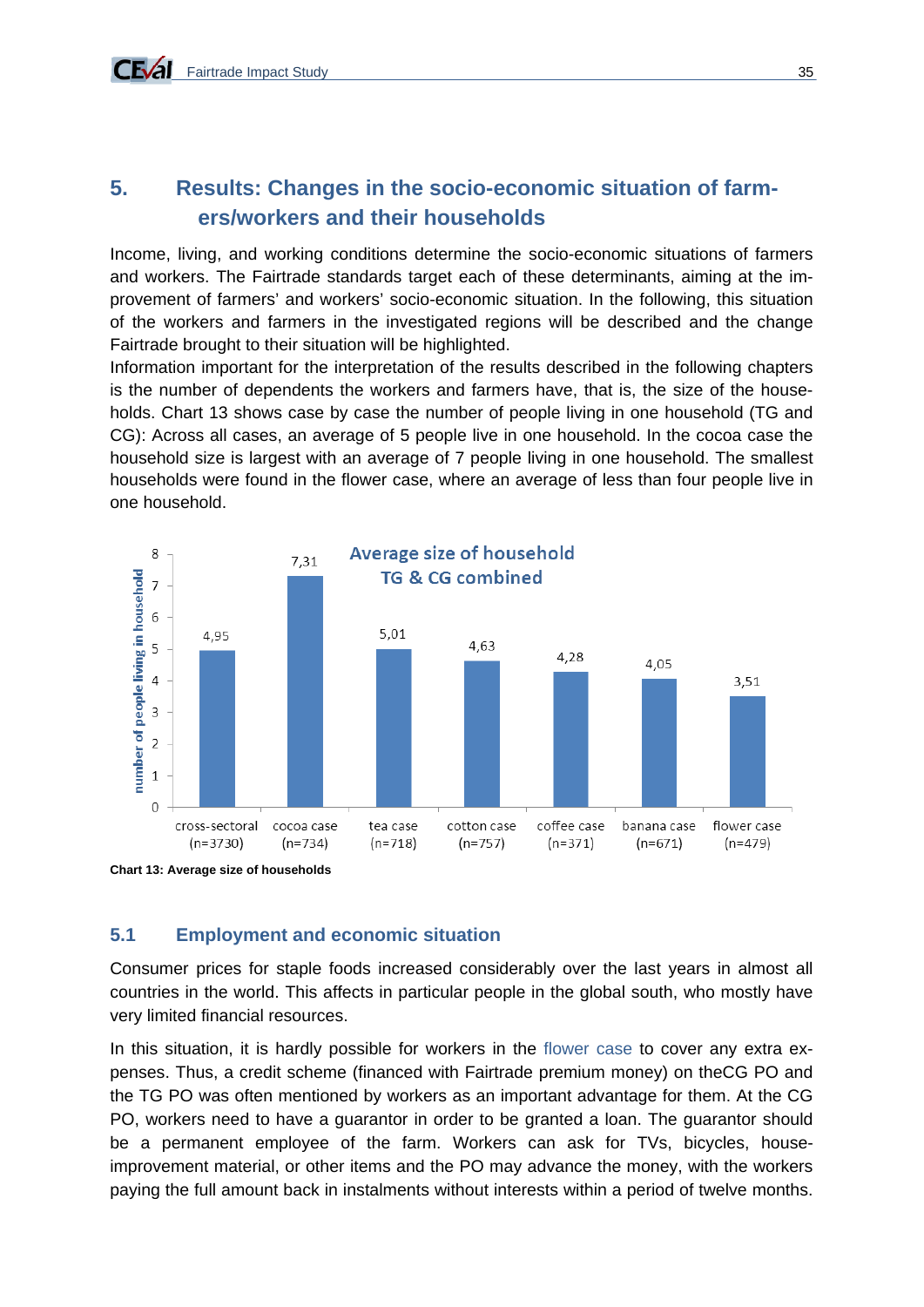This way, workers are able to finance e.g. their children' school fees. At the TG PO, workers receive loans from the premium fund up to 50.000 KES (~500 \$) at a 12 % interest rate, while on the free market these interest rates are around 18%. In several interviews, it was mentioned that the fact that workers get home from the farm with a bicycle or a TV makes the Fairtrade-certified flower farms seem a very attractive place to work.

At the non-Fairtrade-certified flower farm, employees did not mention this kind of financial support. The Fairtrade-induced credit and loan schemes are of great help for workers and allow them to afford things they otherwise would not be able to buy, like bicycles or house improvements. Although these might not be items that workers need for survival, these items improve the workers' quality of life and their social status, an impact of Fairtrade.

In the Indian tea case, no loans are offered to the workers, and the complex structures and relationships between management and workers lead to a strong dependency of workers on their employer, which makes it hard for them to change workplaces. The daily workers (who have the lowest salary level and comprise around 90 % of the total workforce) at the CG PO and the TG PO get a monthly salary of 2000 INR (40 USD). The minimum wage in India is 130 INR a day, the fact that tea workers get only 77 % of the minimum wage is justified by the management of the studied company with the fact that they receive additional benefits (in kind payment). According to the management of this company, this in kind payment is worth another 90 % of the workers' wage and thus a legal practice. All tea workers in Darjeeling receive the same salary, no matter whether a tea garden is Fairtrade-certified or not.

All workers at the TG and the CG farms receive payment in cash and in kind. In addition to their wage, the workers get subsidies, a list of these subsidies can be found in appendix 0.9.

All of these subsidies are statutory and are handled the same way on all tea gardens in Darjeeling. In some years, the Joint Body of the Fairtrade-certified tea gardens of the studied company decides to use the Fairtrade premium money to buy better quality subsidies, e.g. warmer blankets. Payment in kind is a security for the workers that they will always have a roof to sleep under and enough food to eat. On the other hand, payment in kind is another obstacle to a self-determined life. The workers receive exactly what they need to make a living but they can hardly save money to invest in their future or to make major decisions on how to spend the money they earn. They cannot even decide to relinquish tea for some months and instead buy a new dress.

In conclusion on the HL cases, Fairtrade had a positive impact on the economic situation of workers on flower farms by supporting the opportunity of access to loans at favorable conditions. In the tea case, Fairtrade did not have any impact regarding the economic situation of workers. Due to the limited time of the study, the role of workers' organizations and workers' empowerment could not be investigated, although both are important pillars of Fairtrade.

In the SPO cases, Fairtrade guarantees minimum prices for the products sold on the Fairtrade market and thus ensures that farmers can at least live from their production. Indeed, this study has been able to show that the TG farmers in each case earn slightly more than the CG farmers. In the banana case, this comparison was not made as both groups of farmers produce for Fairtrade. Charts 14, 15, and 16 show the difference in income between TG and CG in the year 2011 and from five years ago (estimated by the farmers). The charts also illustrate productivity volumes (arithmetic average) from the year 2011 and the productivity volumes (estimated by the farmers) from five years earlier. Productivity is indicated by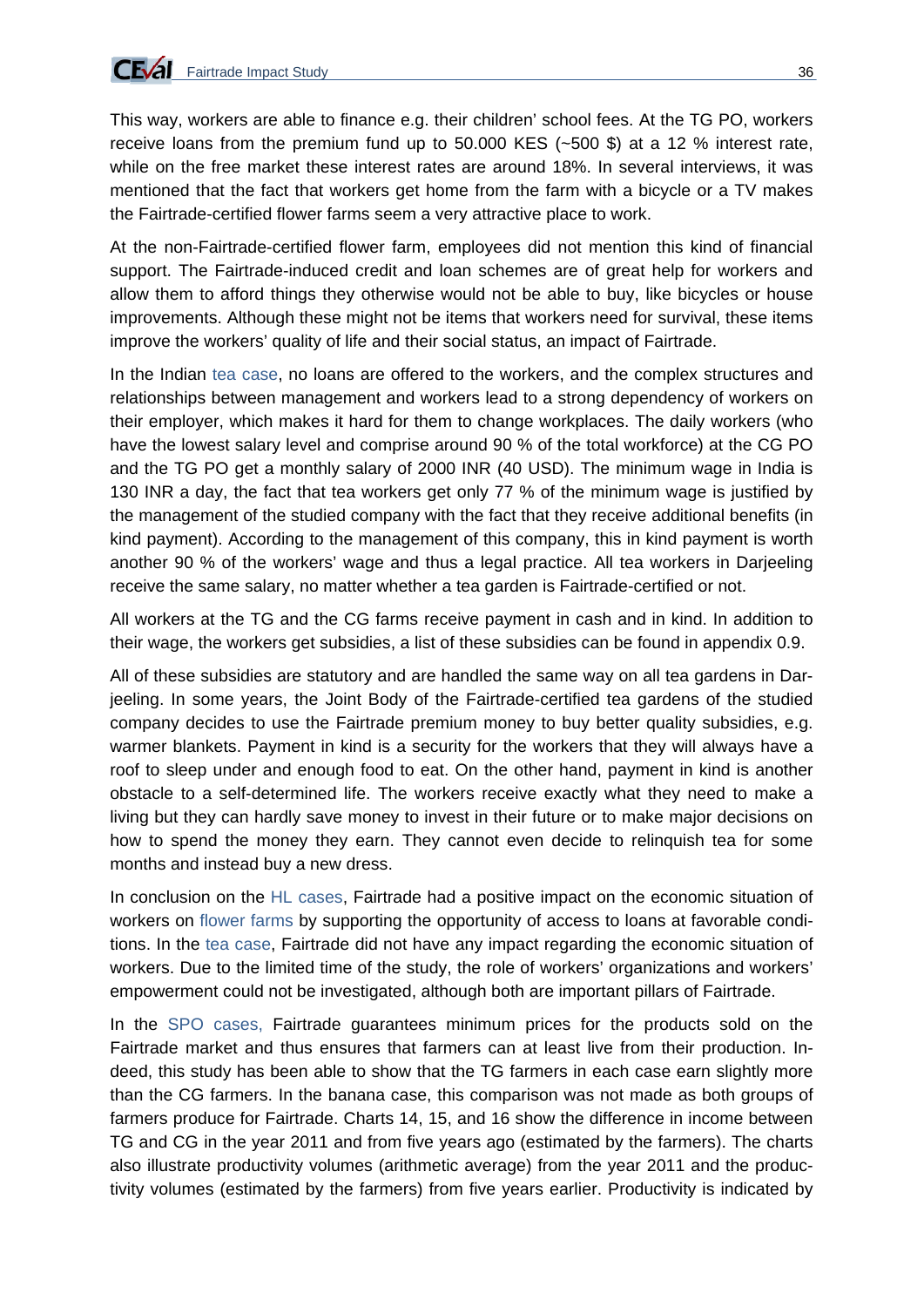the average amount of production units a single farmer produces in one year. In the coffee case, that is the average amount of coffee bags one farmer produces in one year; in the cocoa case, the production unit is bags of cocoa; in the banana case, it is boxes of banana and in the cotton case, productivity is indicated by the number of bales of cotton one farmer produces in one year on average.

In 2011, coffee farmers of the TG had a higher income than CG farmers and also did so five years ago. Furthermore, the productivity of the TG farmers is slightly higher than that of the CG farmers but what is more important is that the TG farmers increased their production and in the year 2011 produce on average 7.25 bags of coffee more than five years earlier, while the CG farmers produce 7.1 bags of coffee less than 5 years before. It is important to note that the TG farmers produce organic coffee while the CG farmers cultivate conventional coffee. Normally the productivity of conventional farming is higher than that of organic farming. Differences in productivity, however, can also be due to differences in the size of the coffee fields or to geographic/ecological factors (e.g. soil quality, inclination etc.).

In various interviews with farmers and cooperative management, it was reported that in years of low coffee prices, farmers who produce for Fairtrade are the only ones who can still live from their production. Interviewing coffee farmers intensively about the times of low coffee prices would surely show a very positive impact of Fairtrade. However, due to the very complex international coffee market, it is difficult for Fairtrade to offer a financially attractive option to farmers in times of high coffee prices, as is the case right now (2011/12). This was confirmed in various interviews with coffee farmers.

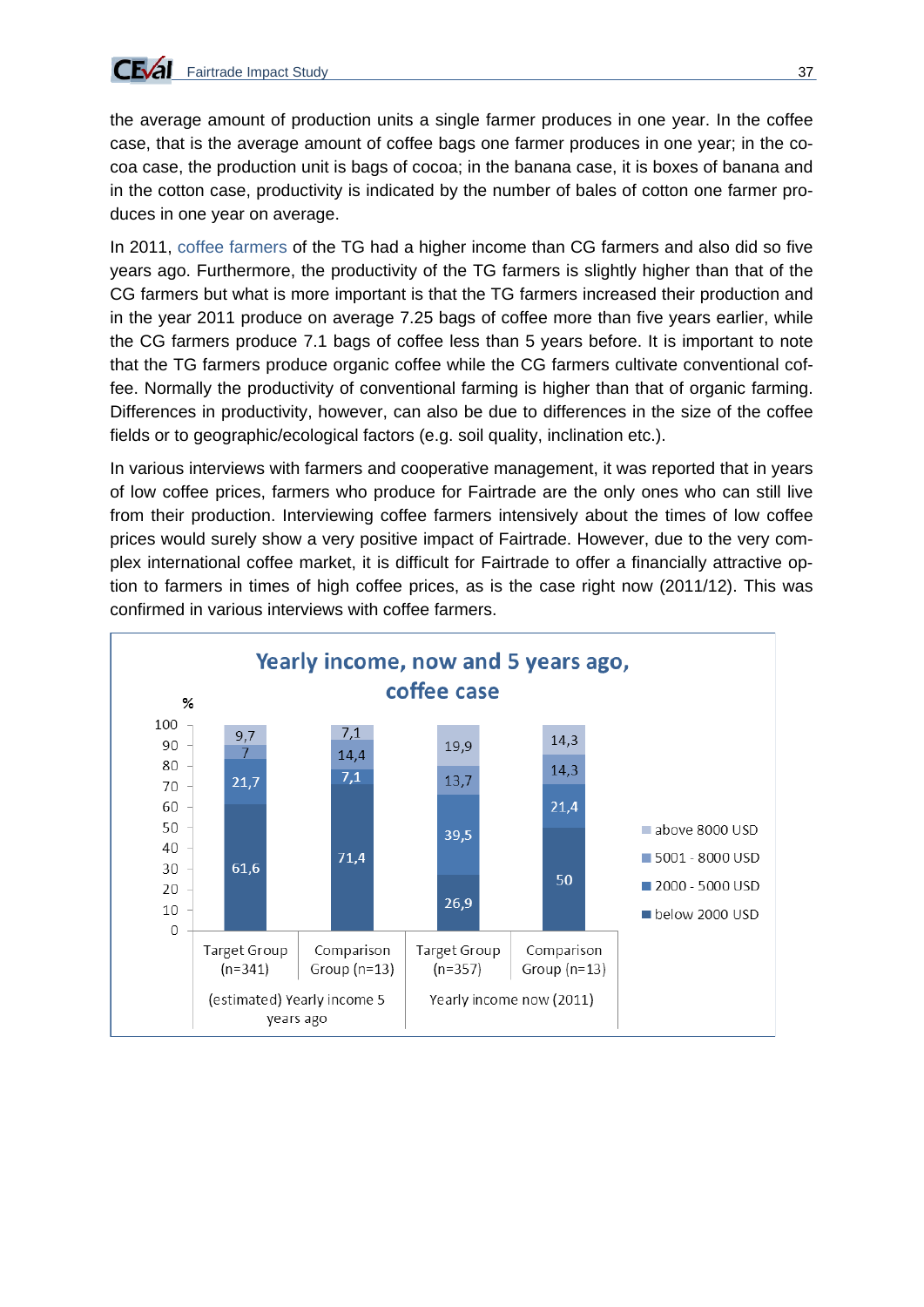

**Chart 14: Yearly income and production, coffee case** 

As described in chapter 3, in the cocoa case in Ghana low productivity of the farmers is a problem. As can be seen in chart 15, productivity of the interviewed cocoa farmers improved over the last five years in TG and in CG. TG farmers on average produce 6.06 bags of cocoa more in 2011 than five years before and CG farmers 6.1. The CG farmers, however, produce more cocoa than the TG farmers; Fairtrade apparently did not have any impact on the increase of production of cocoa in Ghana (since the cocoa production of the CG also increased over the same period, external factors must be responsible for higher productivity). Over the last five years, the income of TG and CG increased. Interestingly, in spite of their lower productivity, TG farmers have a higher income than CG farmers, although they produce less cocoa. This shows that Fairtrade had a positive impact on the income of cocoa farmers. The low income of cocoa farmers is one of the major contributing factors and reasons for the use of child labour and therefore needs to be noted, as described in chapter 4.2. In this context, the positive impact of Fairtrade on the income situation of cocoa farmers might reduce the likelihood of child labour; however, determinants like gender, access to household decision-making and so forth must also be considered.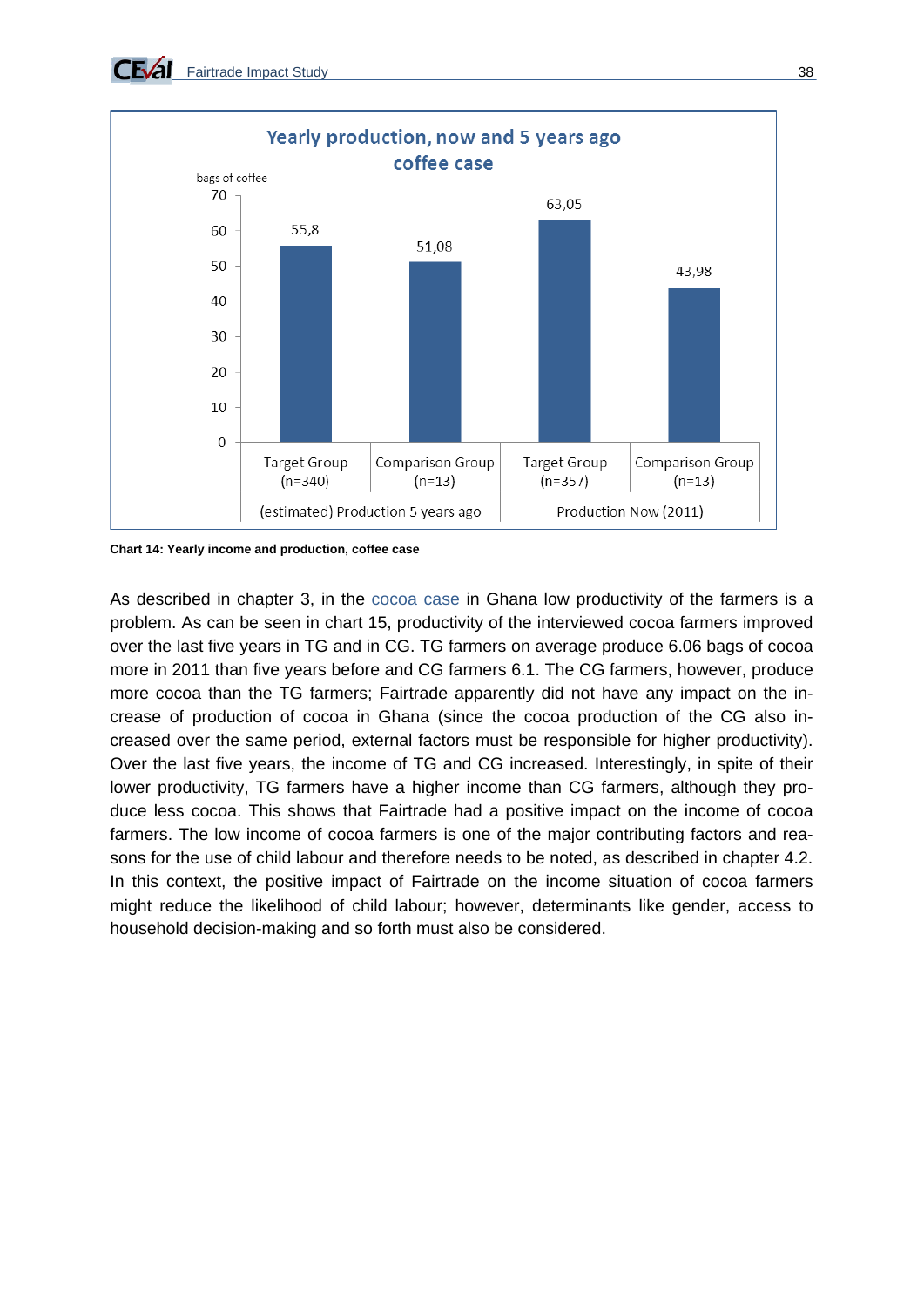





In the cotton case, TG farmers have a higher productivity than CG farmers, and TG farmers increased their productivity more than the CG farmers: in 2011, TG farmers produced an average of 103.8 bales of cotton more than five years before (65 % increase), while CG farmers produced 83.21 bales of cotton more (60 % increase). TG farmers also have a slightly higher income than CG farmers. Five years ago (when Fairtrade was not yet introduced into the cotton case in India), the income of TG and CG hardly differed, while in 2011 it did. Accordingly, Fairtrade had a positive impact on the income of cotton farmers and here again,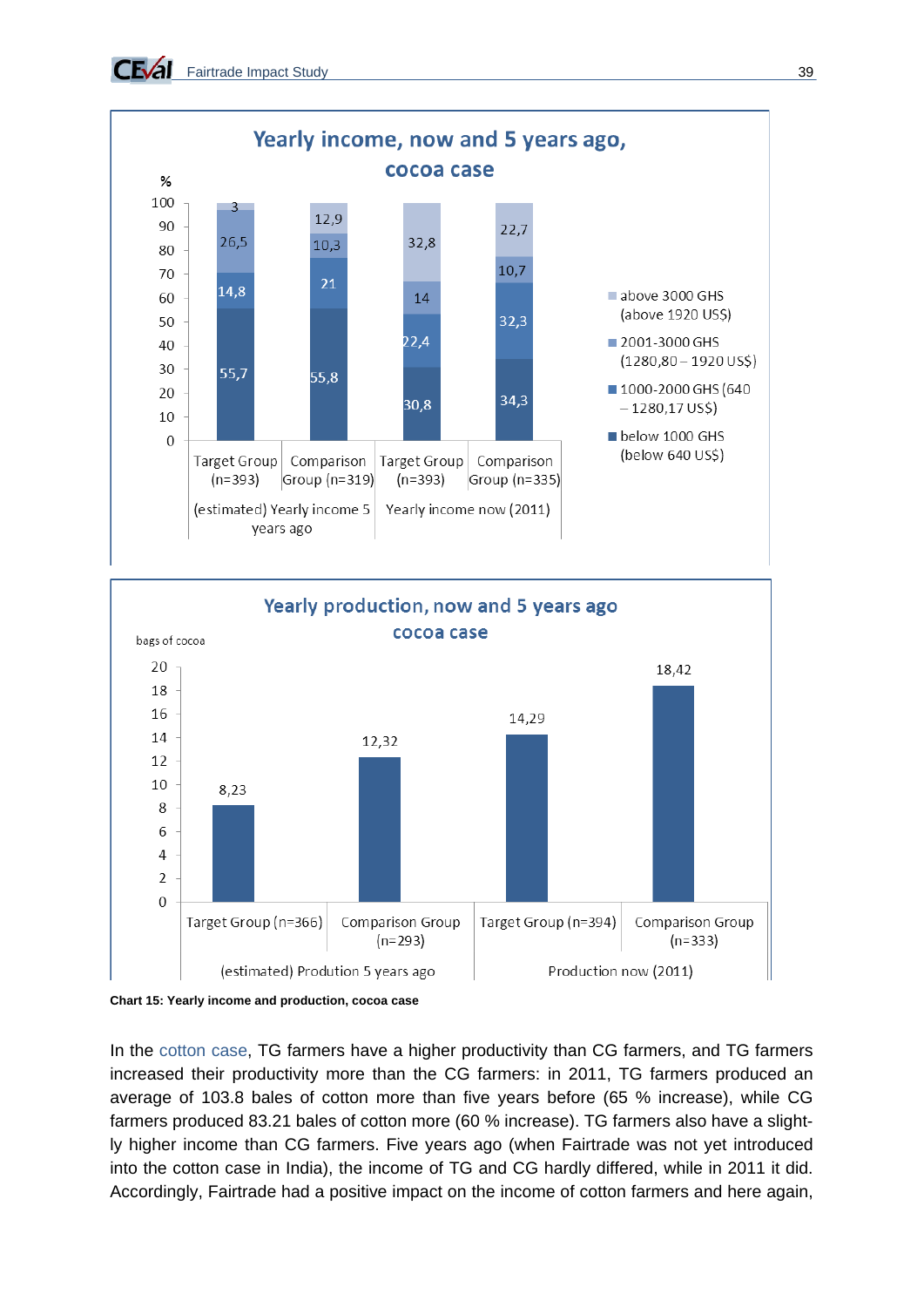the impact on income should also be considered in line with household investments, propensity to contribute the increased income to hiring adults and accordingly, a reduced tendency to depend on child labour. However, as noted earlier, income is an important contributor to labour use, but not the only determinant. It is striking that income in the cotton case five years ago of both TG and CG was considerably higher than it is now. In the frame of this study it was not possible to investigate the reasons for this decline in income, one possible explanation is that in recent years there was more production of organic and/or Fairtrade cotton than demand on the market.





**Chart 16: Yearly income and production, cotton case**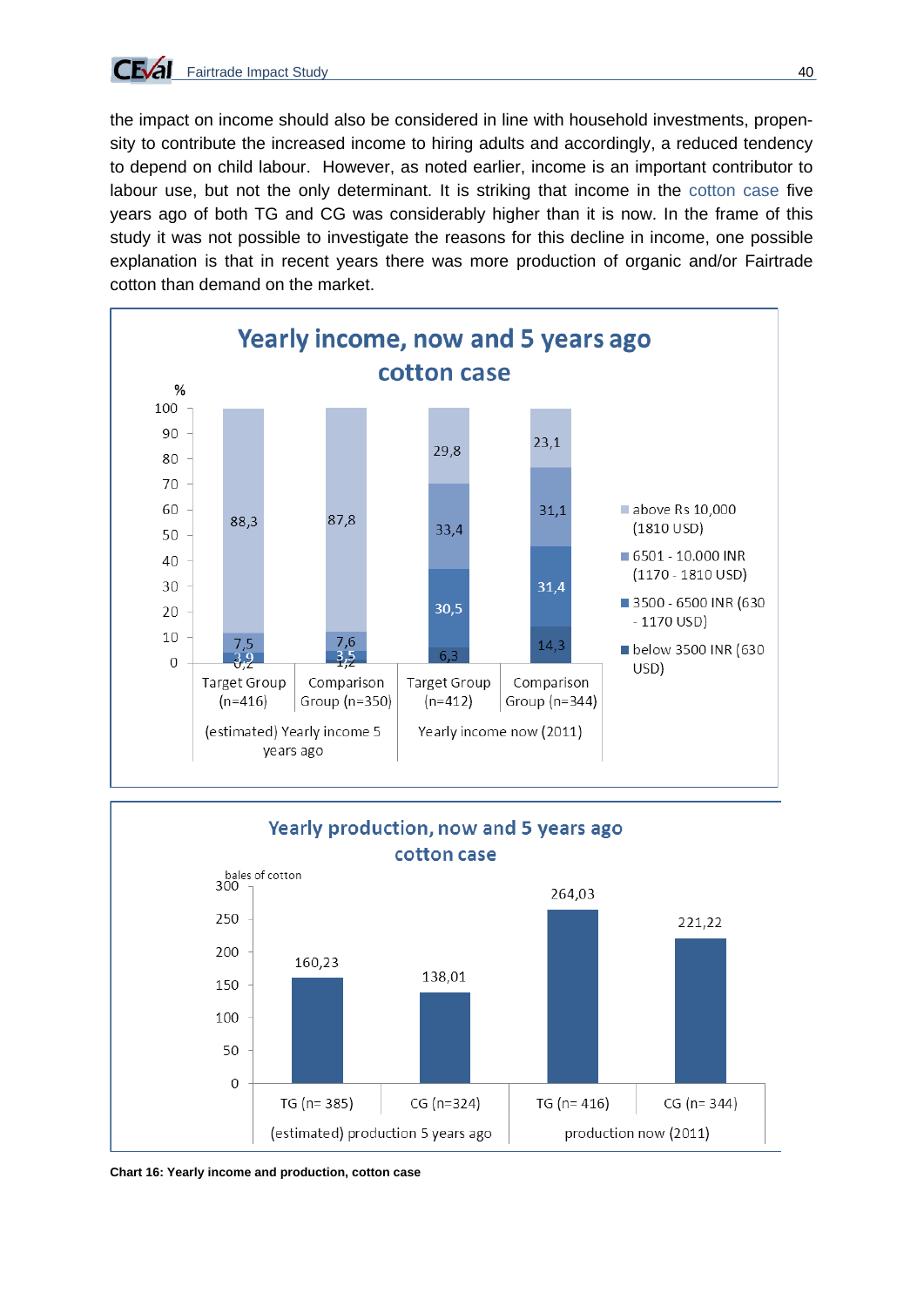

As described above, TG farmers in all cases have a higher income than CG farmers but they do not always have a higher productivity. The difference in income might be due to a difference in farm land (which was not investigated), but it also shows that Fairtrade is an attractive market for the farmers. Nevertheless, this attractiveness did not lead the farmers to neglect the production of crops for their own consumption; there was no difference between TG

and CG concerning the ratio between crops for sale and crops they cultivate for their own usage. This shows that Fairtrade does not negatively affect farmers by making them produce primarily for sale and neglect their own consumption, becoming dependent on the market. More details on this topic will be given in chapter 5.3.

Fairtrade farmers and also workers can more easily save some of their money,

a fact that was ascertained by data analysis. A cross-sectoral analysis





(over all six investigated cases) showed that the TG (64 %) saves more often money than the CG (51 %), as illustrated in chart 17.

The saving of money allows the farmers and workers to invest in their future, and the saved money also serves as security in times of difficulties. If for example farmers have a bad harvest resulting in a small income, savings help them to still provide for their families. Most interviewees invest saved money in education. House improvement, security schemes, and agricultural business were further areas in which the interviewees invest saved money. Chart 18 illustrates the major investment areas of the interviewees who save some of their money.



**Chart 18: Investment of savings, cross-sectoral** 

Answers in the coffee case differed considerably. Here, 90.3 % of the TG farmers (n=267) stated that they invested money in agricultural business and 100 % of the CG farmers did so, too (n=12).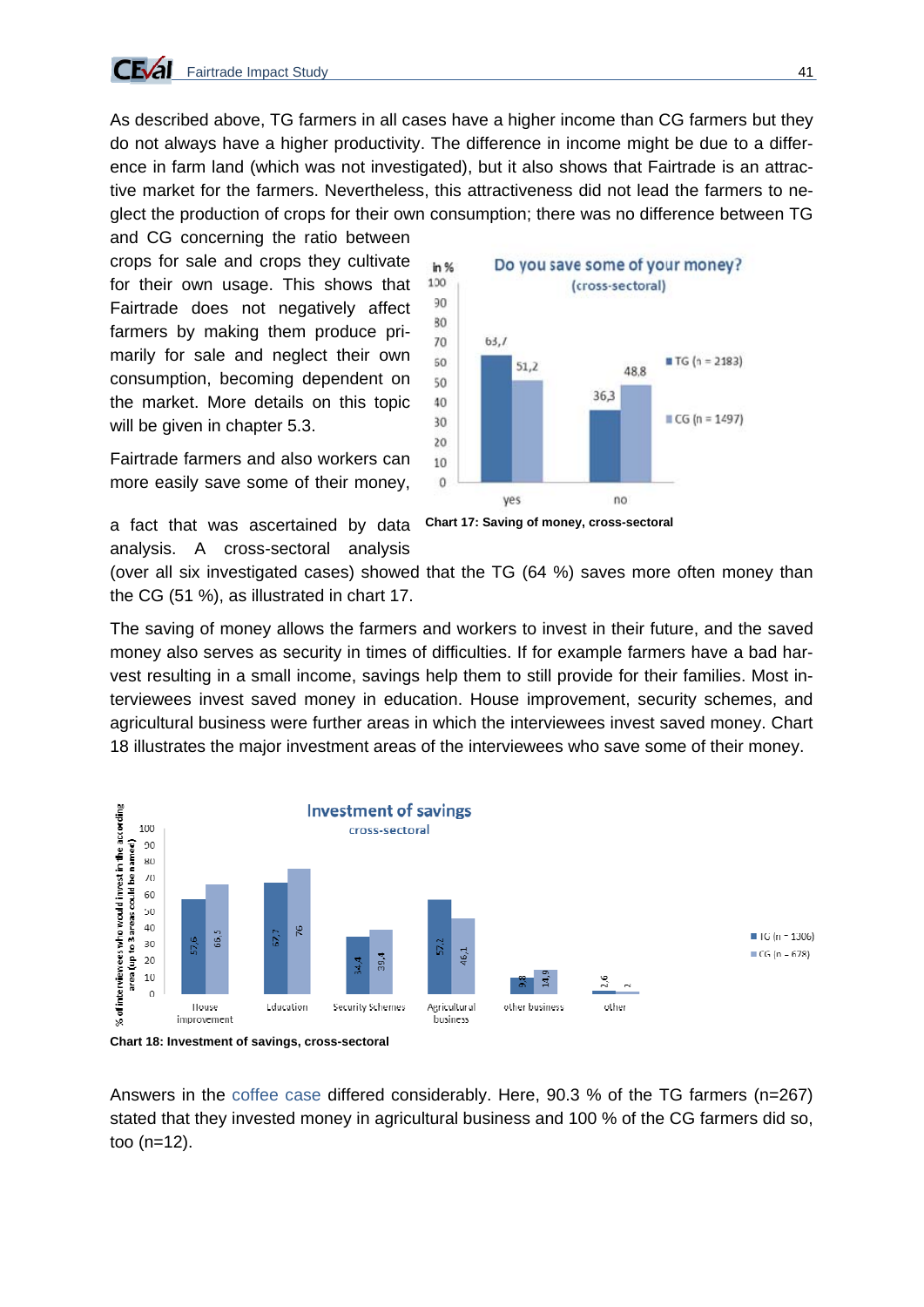



The Fairtrade-certified POs often offer loans to their members or workers. Of the investigated cases, this is the case in the flower, the coffee, and the banana case. In the cocoa case, a credit system was established as a branch of the umbrella organization of the TG PO which offered loans to its members, but this credit system

was facing severe problems for several years starting in 2005 when the TG PO could not sell its cocoa due to a disease of the cocoa trees. Farmers did not get any money and thus where not able to pay their loans back. The credit system therefore had to suspend its services for the TG PO members for about five years. Since 2009, the credit system has been operating again with currently 6.300 members, and farmers have access to loans partly financed with Fairtrade premium money.

However, as can be seen in chart 19, analyzing the data from the six cases together, the Fairtrade certification makes no difference to the farmers and workers in the investigated cases in regard to access to loans. Apparently, interviewees of the CG experienced fewer problems in having loans approved. In general, access to loans is good, and around 80 % of the interviewed persons (TG and CG) did not face major difficulties in obtaining a loan. Of the six investigated cases, access to loans is most difficult for the cocoa farmers. Here, 40.6 % of the TG (n=379) have experienced difficulties when needing a loan, as opposed to 22.8 % of the CG (n=325). These results suggest that other buyers offer loans to the cocoa farmers of the CG, since the buyers are the only criterion that differentiated the TG and the CG. Another possible explanation is a difference in the demand for loans between TG and CG that is, that the TG needed more loans than the CG. Fairtrade did not have a positive impact in this regard in the cocoa case.

A factor that often impedes farmers from living well from their production is the difficult market entry or the missing markets. Fairtrade diminishes this difficulty by offering a safe market to farmers, i.e. farmers producing for Fairtrade have a stable long-term trade relationship. Furthermore, Fairtrade training programs (cf. chapter 5.3) in some cases target marketing skills, such as in the cotton case. Here, staff from a local NGO stated that the farmers of the TG PO had better marketing skills than other farmers. This NGO also stated that marketing skills are very important in the cotton sector in India. Accordingly, Fairtrade had a positive impact in this regard and it is recommended that the POs give further training in skills the farmers need, skills which can differ between the different sectors and regions.

In the coffee case, differences between farmers who produce for different certifications were investigated. Data was collected from different farmers from the TG PO. All farmers cultivate organic coffee, the analysis therefore concentrated on differences between Fairtrade, UTZ Certified, and Rainforest Alliance. As described in chapter 2.4 it was not possible to draw on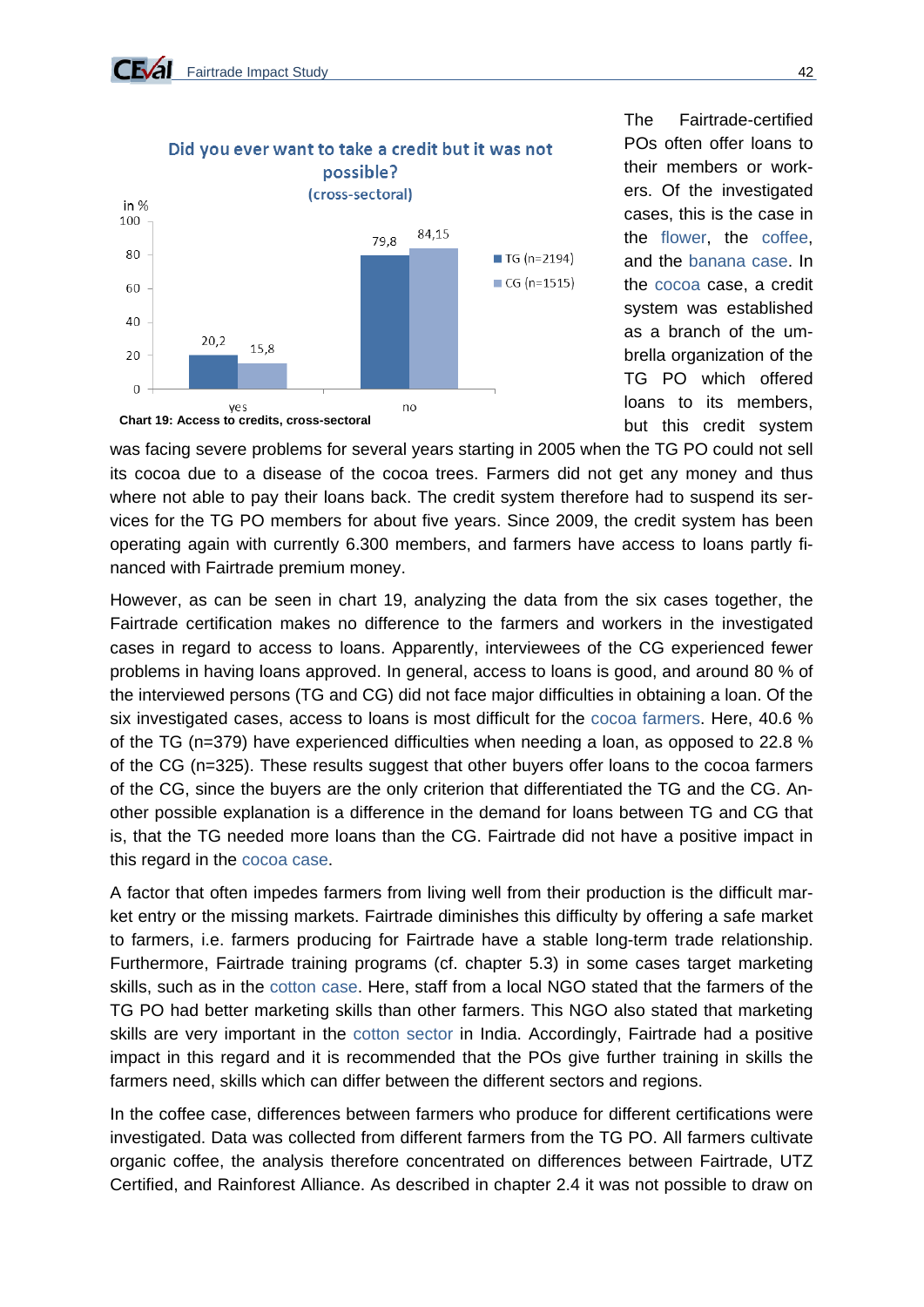

qualitative data gathered from farmers for a comparison between the certifications. Quantitative data shows that production costs are lowest for those farmers who only produce for Fairtrade, as illustrated in chart 20. Farmers who produce for both Fairtrade and Rainforest Alliance<sup>31</sup> have slightly higher production costs (3514.63 USD annually) than farmers who produce for both Fairtrade and UTZ (3265.69 USD annually) and farmers who produce only for Fairtrade (2684.63). Production costs are indicated by the amount of money the farmers spend each year for production. Again, this might be due to the fact that those farmers who produce for two certifications simply have more land, but it also shows that producing under different certifications is more attractive for farmers than only producing under Fairtrade.



#### **Chart 20: Production costs, coffee case, different certifications**

1

Interestingly, the farmers who produce for both Rainforest Alliance and Fairtrade have the highest annual income, as illustrated in chart 21. This is an interesting observation, considering that while production costs differ only minimally, the difference in income is rather large. The minimal difference in production costs suggests that the size of the fields do not differ much. A possible explanation for the higher income could be that the farmers can sell their coffee more easily to other buyers than to their cooperatives and selling to other buyers, they get more money. Another possible explanation for the higher income is that production increased due to adherence to the different set of standards. Valid explanations could however only be made on the basis of qualitative data, gained from interviews with the respective farmers, which might show that the difference in income is not due to the certifications but to larger farm sizes or other factors.

<sup>&</sup>lt;sup>31</sup> It needs to be pointed out that the number of people interviewed who produce for Fairtrade and Rainforest Alliance was rather small (17 people).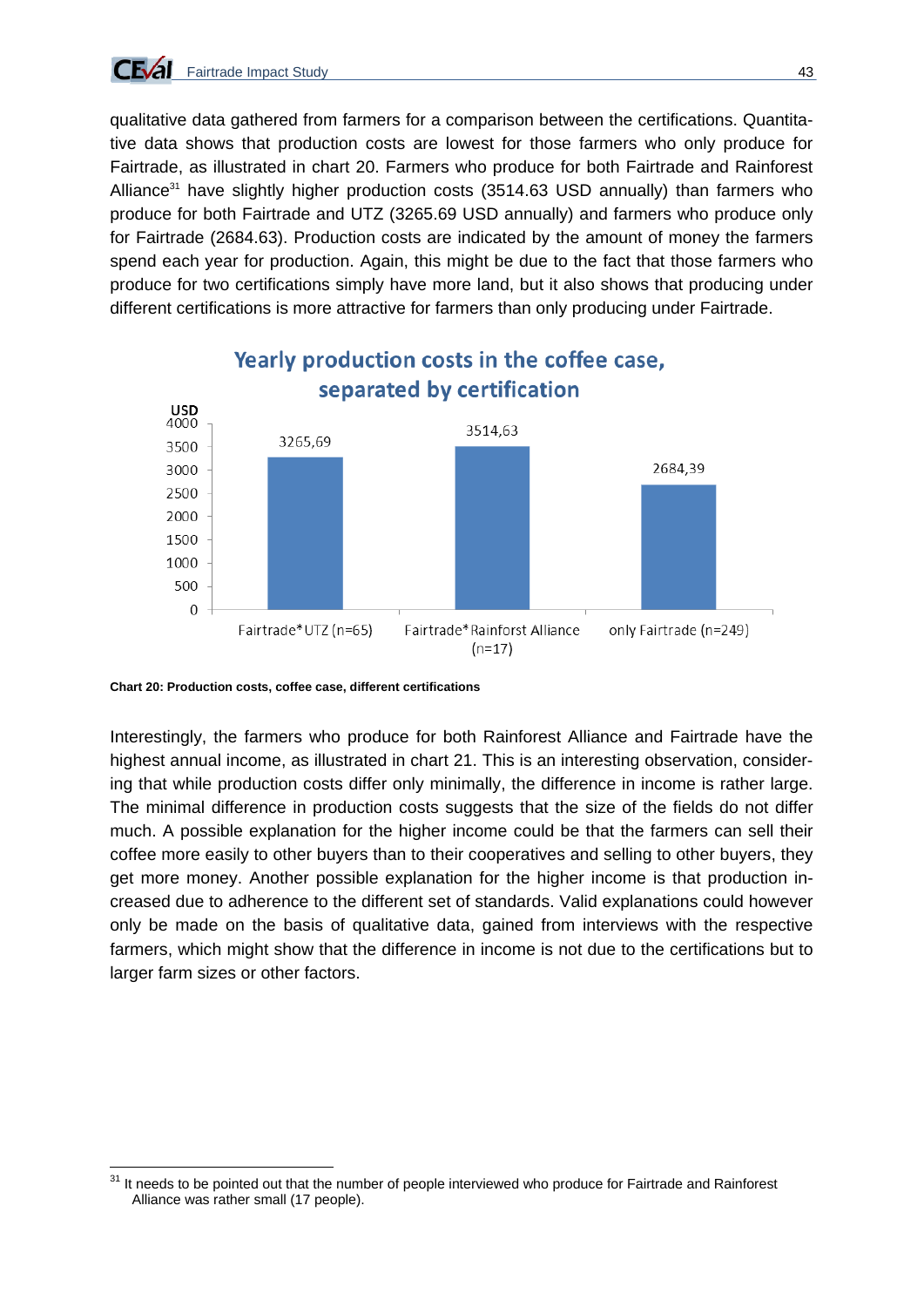

**Chart 21: Yearly Income of coffee farmers, different certifications** 

In the SPO cases, Fairtrade had a positive impact on the income of farmers. Stable prices on the Fairtrade market and long-term trade relationships help the farmers in times of low prices on the conventional international markets.

In conclusion, it can be stated that Fairtrade brings financial security to workers and farmers in most investigated cases, except in the tea case where low Fairtrade sales and complex public regulations pose a challenge to Fairtrade. Although workers and farmers of the TG (of all six cases) did not have a higher income than those of the CG, Fairtrade brought an improvement to their financial situation through different measures, such as helping farmers to boost their productivity, or by giving workers stable working conditions which permit money to be saved (cf. chapter 5.2) and by projects financed with Fairtrade premium money that help to spend less money on the market (cf. chapter 6.1).

#### **5.2 Working conditions**

Fairtrade promotes the organization of workers aiming at increasing workers' participation in decision-making and thus increasing empowerment. This is a very important pillar of Fairtrade and an important part of rural development. However, the short time available for data collection did not allow a more detailed investigation of the organization of workers in this study nor the empowerment provoked through Fairtrade. In the following, working conditions are described, focusing on training programs for workers and farmers and the protection of workers' and farmers' health at their places of work.

All Fairtrade-certified POs provide training programs on Fairtrade to their workers or farmers. These training programs help the farmers and workers to understand how Fairtrade works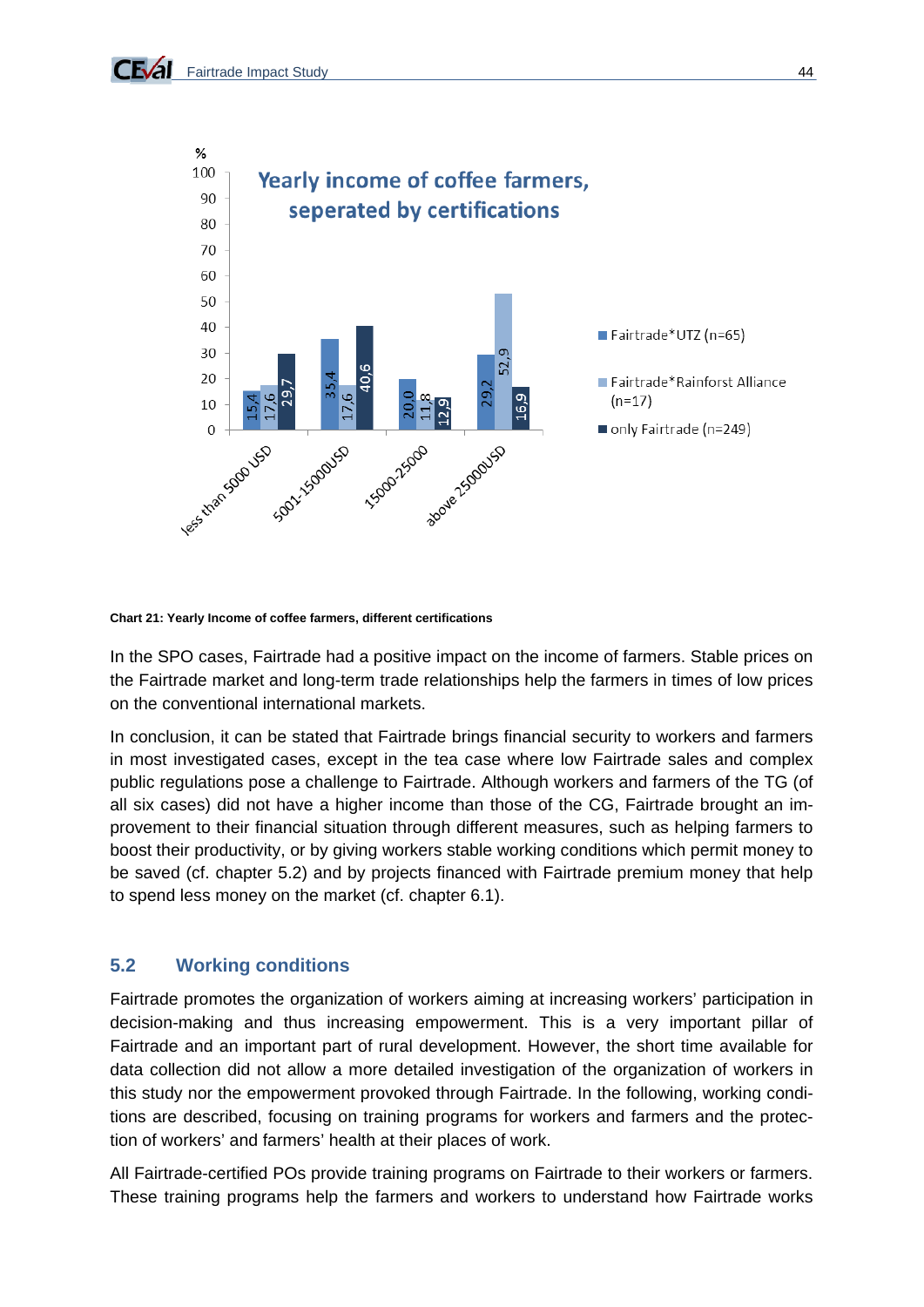and enables them to organize and to participate in the decision process of the organisation and on the premium money. Training programs on Fairtrade accordingly are an important step towards participation and empowerment. Further education (via training programs) can always be a step towards empowerment and hence, they are important for rural development. Fairtrade supports these training programs and in all cases makes an important difference for workers and farmers in this regard. In the following, the impact of Fairtrade on the further education of farmers and workers will be described.

The target POs in all cases offered training programs to the producers and in all cases, workers and farmers stated that they would like to receive even more training courses.

In the flower case, in TG and CG POs training programs are organized according to a needs assessment. At the TG PO, this needs assessment is conducted by professionals who are contracted for this reason. Every year, about 10 % of the workers of each department at the PO will receive a work-related training course; the attendance of the training programs at the TG PO is the responsibility of the supervisors. Because of the different training programs and the huge workforce (1200 workers), training programs take place almost constantly. There are training courses on industrial relations, on Fairtrade awareness, special training programs for supervisors and other work-related training courses, there are also training sessions on health and safety, fire and safety, and on the correct use of chemicals for the men who spray in the greenhouses. At the TG PO, premium money is used to offer computer and driving classes, which are partly paid with premium money and workers have to pay the remaining 50 %. This means that only workers with sufficient funds can enjoy those very popular training programs. Workers of both POs (TG and CG) wished to enjoy more practical training courses and suggested classes on carpentry, tailoring, or midwifery. The knowledge gained through these training programs is not only another possible source of income for the workers but workers also like to acquire new capabilities. Consequently, it is recommended that the training programs already offered at the TG PO should not only be maintained but they should be presented to other POs which might also introduce them.

In the tea case, workers of TG and CG receive training programs in regard to health issues which were initiated through RFA and the Fairtrade certification. There is also a fire-fighting training every year, which was already established before the Fairtrade and the Rainforest certification were introduced at the farms. JB members at the TG PO receive training programs every year on their role as JB members, where they learn how to handle large sums of money and how to organize village meetings. At the CG PO, JB members are educated according to their role only by the farm management. Apart from these training programs, there is no other training available on the farms. Through Fairtrade, the workers of both farms acquired leadership skills (e.g. through training as Joint Body members), though TG workers benefitted more from these training programs because they were put together more professionally. Workers of this same farm, however, approached the research team to learn more about Fairtrade, which shows that training on Fairtrade issues (how Fairtrade works and what it is) is not sufficient at the TG PO Farm. It is recommended that training on Fairtrade is expanded. As described in chapter 6.1, the relationship between workers and tea garden management in the tea case in India is a very complex and difficult matter. Hence, it is recommended to target this topic with both management and workers in special training courses.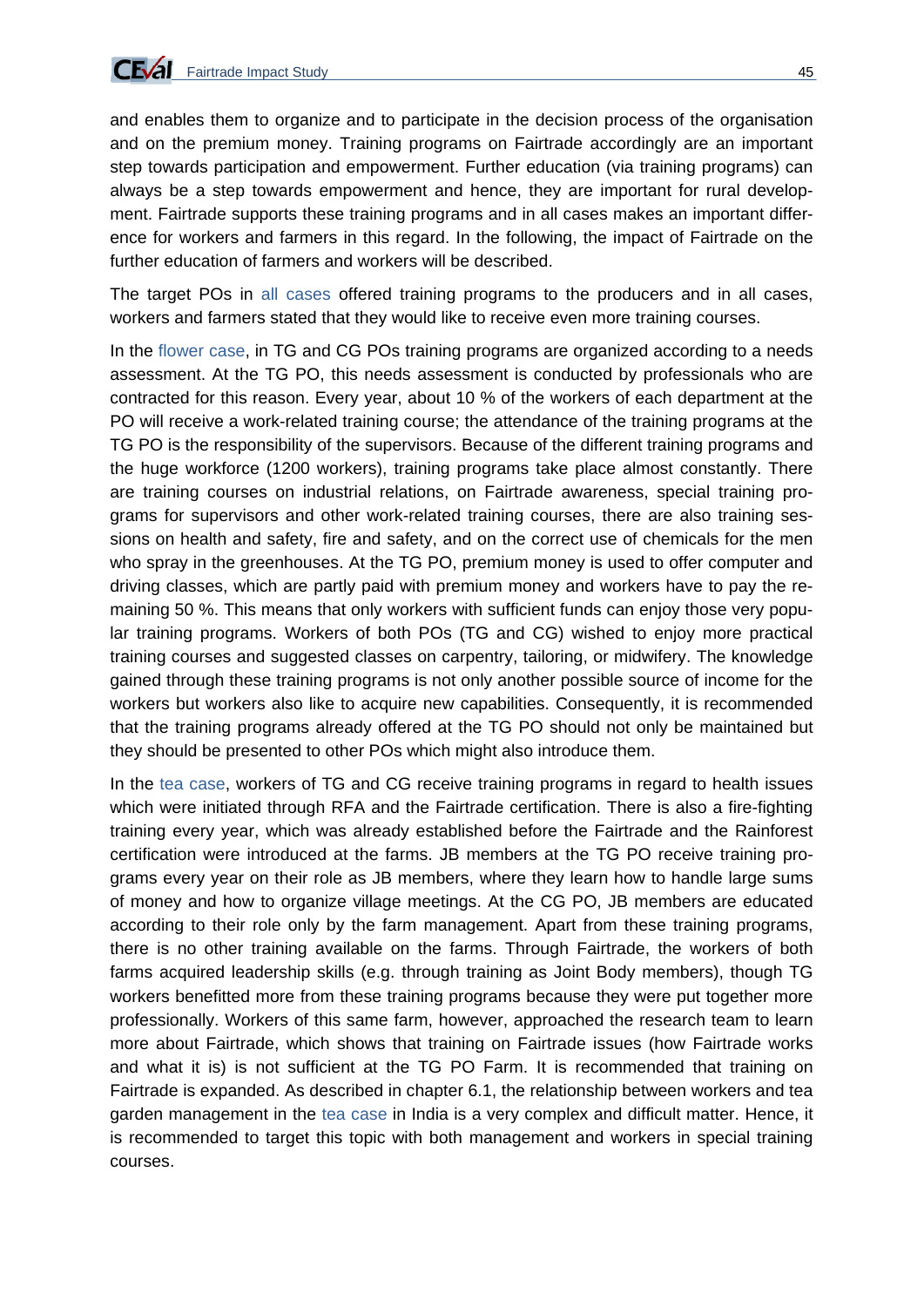

To conclude the HL cases, using Fairtrade premium money for practical training programs with cost-sharing by the workers is a very good idea which can lead to further income sources for the workers or simply offer them an opportunity to widen their experiences. It is highly recommended to suggest these training programs to the JBs of the POs wherever these training programs can be put into practice. Wherever adequate, training programs on alphabetization (or reading and writing) should be offered, skills which support further learning. The flower case TG PO is very experienced in implementing new projects, and management and workers work very efficiently in the JB. It is highly recommended to support an exchange between the JB of this PO and JBs of other flower farms or even of other JBs of other sectors. This recommendation can be extended to other sectors: Newly certified POs can always learn from experienced POs. This especially applies to the management of the Fairtrade premium, that is, it especially concerns JBs and farmers' organizations. Farmers and workers of the different producer types could exchange on how they organize premium spending since they know best which difficulties they have and they know best how to solve them.

In the SPO and CP cases, training programs for farmers mostly concerned agricultural topics. In the coffee case, the TG PO offered alphabetization classes to its farmers seven years ago. The TG PO is certified not only through Fairtrade but also through RFA, UTZ, and several organic certifications. Hence, farmers need training programs on the different certifications. These training programs target above all environmental aspects, as demanded by RFA, UTZ, and Fairtrade. The TG PO, as all Fairtrade-certified POs, also provides training programs on Fairtrade (explaining the standards and how Fairtrade works). Furthermore, there are training programs on the role of women in the organization, on competitiveness (reliability, quality, inter alia), on the planting of fruits, organic fertilizing, health, and security. In the CG, the introduction of training programs for farmers is planned because these are seen as a significant advantage for the farmers by the NGOs supporting the CG POs. One farmer of a CG PO stated that the training programs were one of the reasons why he joined a cooperative. He explained that the government once planned to give training programs to the farmers but that these had never been organized. This describes one huge advantage of the Fairtrade-certified cooperatives: They are mostly very well organized and close to the farmers.

In the banana case, TG and CG (all POs are Fairtrade-certified) offer training programs to their members. The offered training programs are on organizational strengthening, gender equity, control of pests and Fairtrade. In one of the TG POs, a leadership training course was organized, together with a local NGO. In another TG PO, members suggested training programs which they wished to be implemented. They mostly wished for further training programs on agricultural methods, but they also asked for training courses on first aid and on a health insurance for farmers ("seguro agrario"). In all POs, training programs take place in the buildings of the POs and in the fields, most training programs are for farmers and for the workers. However, in one TG PO, it was reported from management staff that it was always the same farmers who attended the training programs while most farmers would not show up at all because the training programs are not obligatory and participation is voluntary. The researchers did not collect the exact number of participants for each of the training programs. One farmer suggested issuing a certificate to the farmers who attend the training programs, which would motivate them to attend more training courses. It is recommended to consider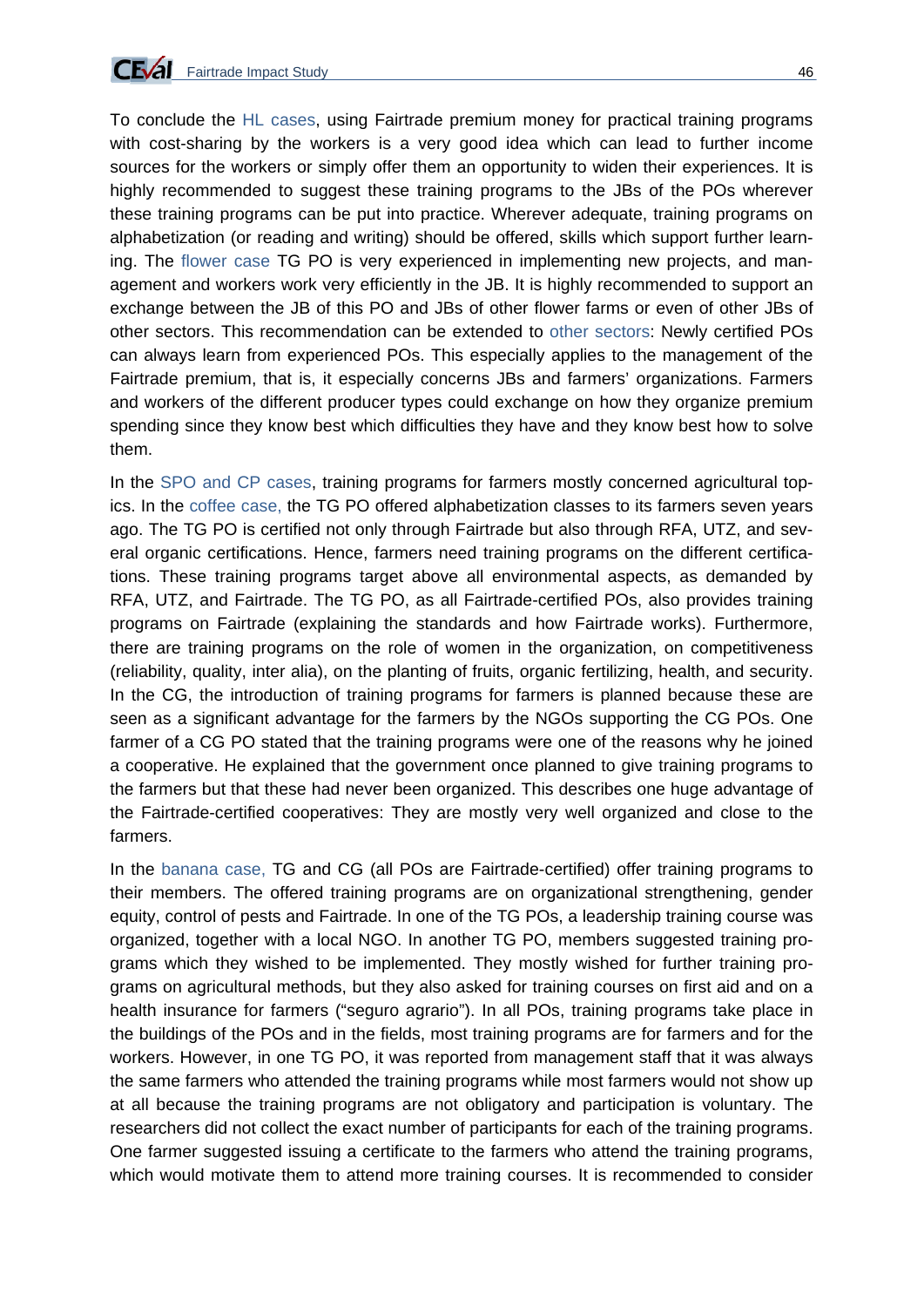this suggestion. In the investigated region of the banana case, the banana cooperatives are the only institutions which offer training to the banana farmers. Accordingly, Fairtrade brought an important change to the farmers.

In the cocoa case, training programs are offered to the farmers and to the purchasing clerks (the persons who buy the cocoa for the TG PO in the villages from the farmers and are mostly farmers themselves). All purchasing clerks interviewed stated that they received training according to their role from the TG PO and so did the district managers (persons who organize the cocoa trade for the PO at the district level). Interview partners at the TG PO's headquarters explained that there regular training programs for farmers were held on Fairtrade awareness, on the correct handling of chemicals and fertilizer, on productivity, and on health and safety. The interviewed persons explained that farmers are also trained in the respective roles they assume at the society level (e.g. treasurer, president). One district manager stated that there are about four training programs annually, each of around 3.5 hours. Members of four village level societies attend training programs together, with a minimum of 50 and a maximum of 100 participants. As described in chapter 2.2 and as can be seen in chart 5 (graduation level), the reading and writing proficiency of many cocoa farmers is very low. This makes it difficult to teach complex details because neither trainers nor farmers have the ability to refer to any written material. Another problem are time constraints when it comes to training programs – farmers mostly need to tend to their farms daily and thus have to make up the time they spend on training. These time constraints can be translated into financial constraints, since many farmers cannot afford to stay away from their farms for one whole day. Accordingly, farmers need to be willing to afford time and costs to attend the training. Whether they are willing to do so depends on the contents of the training programs and their importance for the farmers.

Between 2003 and 2005, the TG PO together with an NGO trained 1.700 farmers on effective agro-forestry techniques (via Farmer Field Schools<sup>32</sup>, FFS). These Farmer Field Schools faced the same problems as other training programs did – due to low literacy and financial constraints, the training programs were not as successful as expected. The difficult training situation is crucial when it comes to productivity. Farmers have difficulties to apply newly learned methods and do not seem to trust them, according to the statement the NGO made in the final report on FFS' first phase, the farmer adoption rate for improved cocoa farming practices was found to be slow and it was observed that the majority of cocoa farmers did not adopt new practices until they were proven to work by few early adopters. Thus, in order to make training programs more effective, basic education for farmers is a prerequisite. FFS are put into place by different organizations and are open for all farmers. FFS are on good farming practices and aim at helping the farmers boost their productivity, just as Fairtradeinduced training does. Accordingly, the TG PO's endeavours regarding training their members on good farming techniques are important, but not unique. Fairtrade-awareness training programs, of course, are unique to Fairtrade-certified producer organizations. These training programs include the explanation of the importance of farmers in international trade and are therefore meaningful to farmers. The research team, however, met very few farmers who were aware of the fact that they were members of a cooperative and who knew what Fairtrade is and how it works. Accordingly, these Fairtrade-awareness training programs did not have the expected impact in the visited communities in the cocoa case. Furthermore, it is

<sup>1</sup>  $32$  Farmer Field Schools are classes especially designed for teaching agricultural knowledge to farmers in different parts of the world.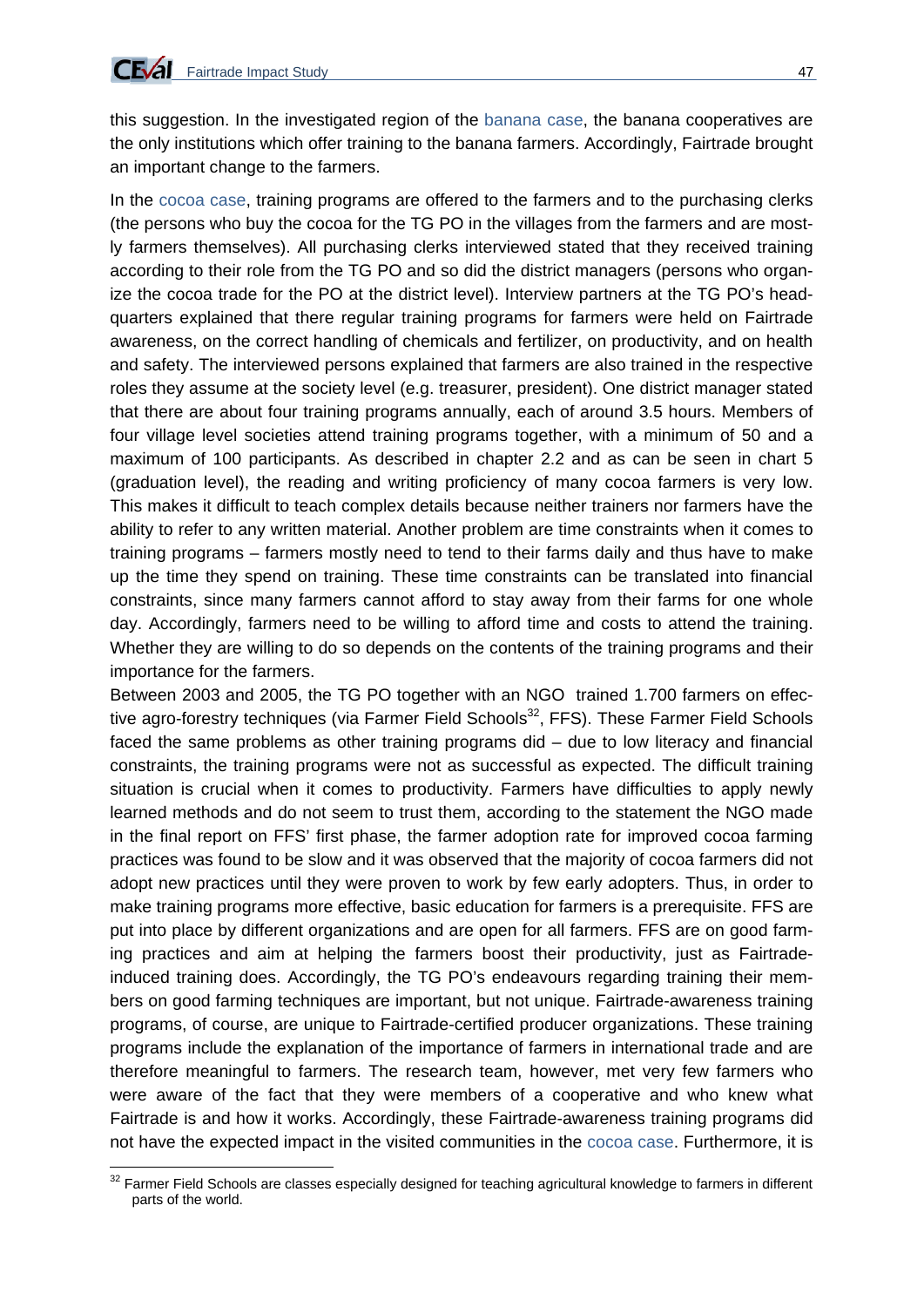

CEVal Fairtrade Impact Study 48

very important to note that about 10 % of farmers in the cocoa case employ caretakers on their farms. This means that the owner of the farm lives and works elsewhere while a caretaker works on his or her farm. This presents a problem to Fairtrade because caretakers do not receive training programs, and the TG PO cannot control how much money caretakers receive for their work. Fairtrade cannot work for them since caretakers hardly benefit from bonuses and cutlasses (given to their members by the TG PO, financed with Fairtrade premium money) and since they hardly attend training programs, they will not be able to apply newly learned farming techniques. It is therefore important that caretakers are taken into account when giving training programs and also when it comes to benefits.

In the cotton case, farmers of the TG PO receive training on organic farming before they convert their fields from conventional into organic farming. Organic farming is a prerequisite for the farmers to produce for the TG PO which only sells organic products, accordingly the conversion to organic farming is independent from any Fairtrade certification. Furthermore, the village presidents (village delegates of the PO) receive training programs on their role as presidents, concerning the management of the committee and on financial planning. They also receive training on good farming practices and teach these practices to the members of the TG PO in their according villages. Village committee presidents expressed that some farmers would assist in the classes they gave on farming, but other farmers were too busy or did not see their importance. In winter, it is a problem to unite the farmers because there are a lot of functions, primarily weddings, which the farmers assist with. Asked how the attendance in classes could be improved, one village committee president suggested organizing a large training event that draws the attention of the farmers. The marketing of cotton is crucial for the farmers and according to staff of a large NGO working in this region, the farmers of the TG PO were more aware of marketing concepts than other farmers, which is important evidence of the impact Fairtrade had through the TG PO in the cotton case, giving their farmers a competitive advantage.

The farmers of the comparison group only receive training in villages where that NGO is present. The same NGO also provides training on good farming practices, e.g. on land leveling and the conservation of water. The NGO especially supports the farmers with water problems, installing drip-irrigation systems<sup>33</sup>. It also informs the farmers about government schemes, something the TG PO does not do. This information is very important because without it, the farmers don't know what kind of support they could get and how they could get access to this support. In a comparison village farmers stated that they would not know at all how to get government support and that they strongly wish some organization would help them $34$ .

To sum up, in all cases, the low education level of workers and farmers complicates putting training programs into place and the successful implementation of the newly learned methods. The low knowledge about agricultural practices is one of the reasons for low productivity and economic constraints in the SPO and CP cases. Training programs on how to improve productivity and on good farming practices accordingly are essential for the farmers in order to earn a better living from their production. However, in the SPO and CP cases, logistics for training programs are challenging: Farmers often live in scattered communities, and there is

<sup>1</sup>  $33$  Drip irrigation is a watering system that is highly efficient because the water is only applied where it is needed (at the roots of the plants) and the water soaks into the soil before it can evaporate. Drip irrigation works with

tube pipes, emitters, and valves.<br><sup>34</sup> Examples of government support are subsidies for drip-irrigation, tools, and instruments for small and marginal farmers, or the installment of net houses for vegetables.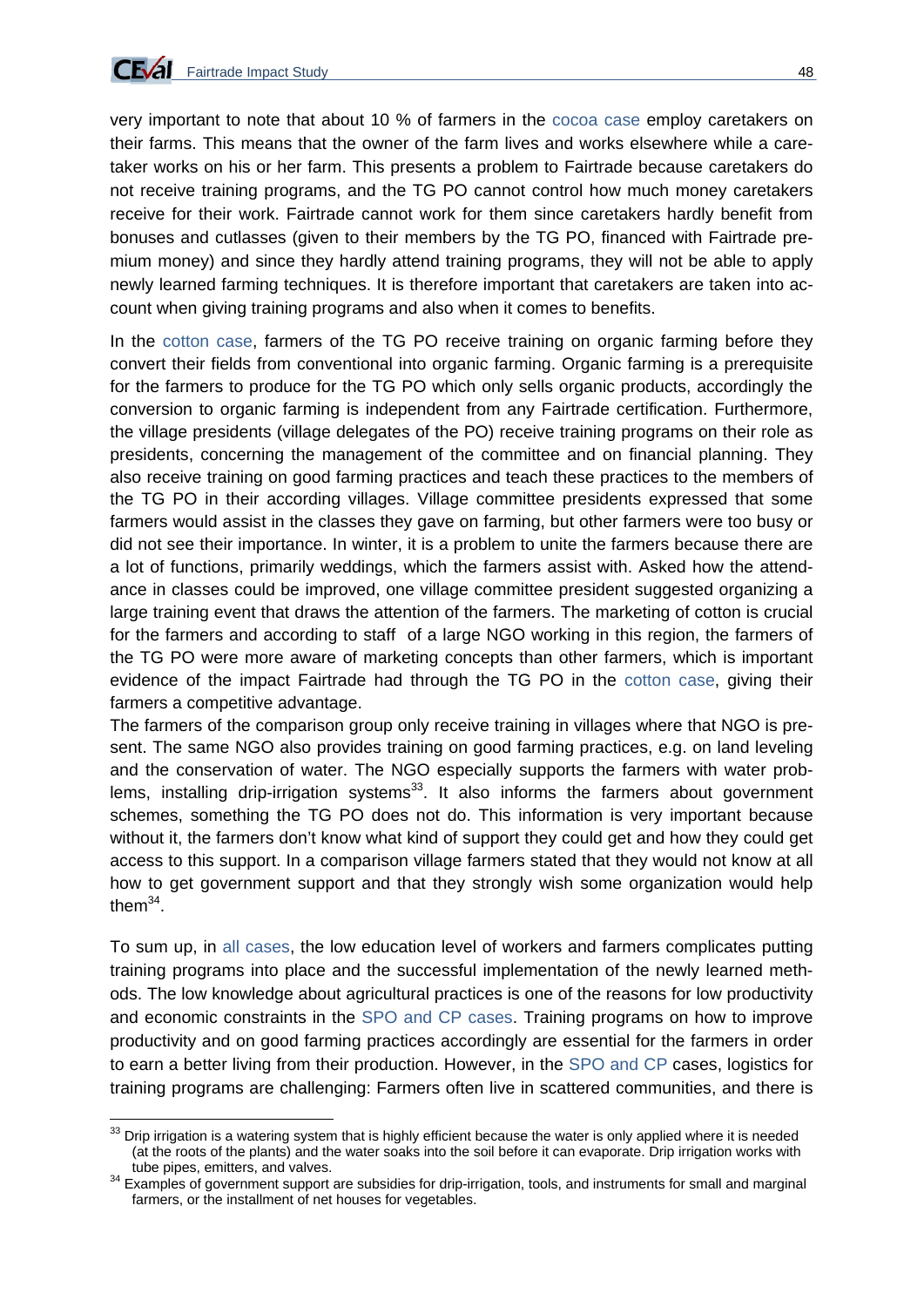hardly any public transport. A day spent traveling to training sessions means that a farmer needs to pay the transport and misses a day on his or her field. The low education level is another problematic factor in regard to training programs for farmers. This applies especially to the cocoa case (cf. chapter 2.2 on education).

In conclusion, it can be noted that in all six investigated cases, the farmers and workers of the TG receive more training programs than the CG. Training programs increase the capacity of workers and farmers to improve their work. Workers obtain higher responsibilities and farmers can improve their productivity or the quality of their land. Accordingly, Fairtrade had a positive impact regarding the learning of new things and further education. Training programs on Fairtrade (on organizing and premium spending etc.) help workers and farmers to participate in the development of their communities and workplaces. Fairtrade therefore laid a foundation for empowerment and participation amongst farmers and workers.

An important point in terms of working conditions is the organization of workers: According to interview statements with management staff of SPO and HL POs, the Fairtrade system strengthens the organizational structures.

Another important aspect of working conditions concerns the way in which workers' health is secured at their working place. In the flower case, on both farms (TG and CG) only personnel that attended classes on the correct use of chemicals and on correct spraying (of chemicals) and only men are allowed to work as sprayers in the greenhouses. Workers on both farms considered these security measures as something very positive which is not common on flower farms. Without having been asked for it, all male workers reported these measures regarding the spraying as very positive. The Fairtrade-induced security measures seem to be rather exceptional. Sprayers exposed to hazardous chemicals were especially glad about the Personal Protective Equipment (PPE) they are provided with and field workers were satisfied with the organization of the spraying: On Fairtrade-certified farms, workers are only allowed to enter the greenhouse six hours after spraying is done, while at non-Fairtradecertified farms, according to the interviewed workers, spraying goes on concurrently with other work in the greenhouses, which has huge negative effects on the workers' health in the flower case. The nurse at the TG PO confirmed that sprayers wear their protective gear; only when brushing the floor they sometimes wouldn't wear their security glasses. Sprayers confirmed that they don't have to take their PPE home with them (which would pose health risks) but leave it at the farm. All other workers (who are not sprayers) also wear work uniforms which protect their personal clothes from chemicals and thus prevent that they or their children are negatively affected by chemical residues from the spraying sticking to their clothing.

At the CG PO, a management member reported that Fairtrade improved the working conditions on the farm and that these conditions attracted people looking for work. These days, when they are looking for new personnel at the CG PO, about 30 % more people come in to apply for a position than was the case five years ago, and management explained this with the Fairtrade-induced improvement of working conditions. One very important aspect in this regard is surely the fact that at the TG PO, most workers have permanent contracts which means that not only can they plan for their future, but that they also have the right to annual leave and to sick leave. According to the conducted interviews and data analysis, working conditions on Fairtrade-certified flower farms are considerably better than those at most other flower farms. Especially the security measures with regard to the spraying are a huge improvement Fairtrade brought about.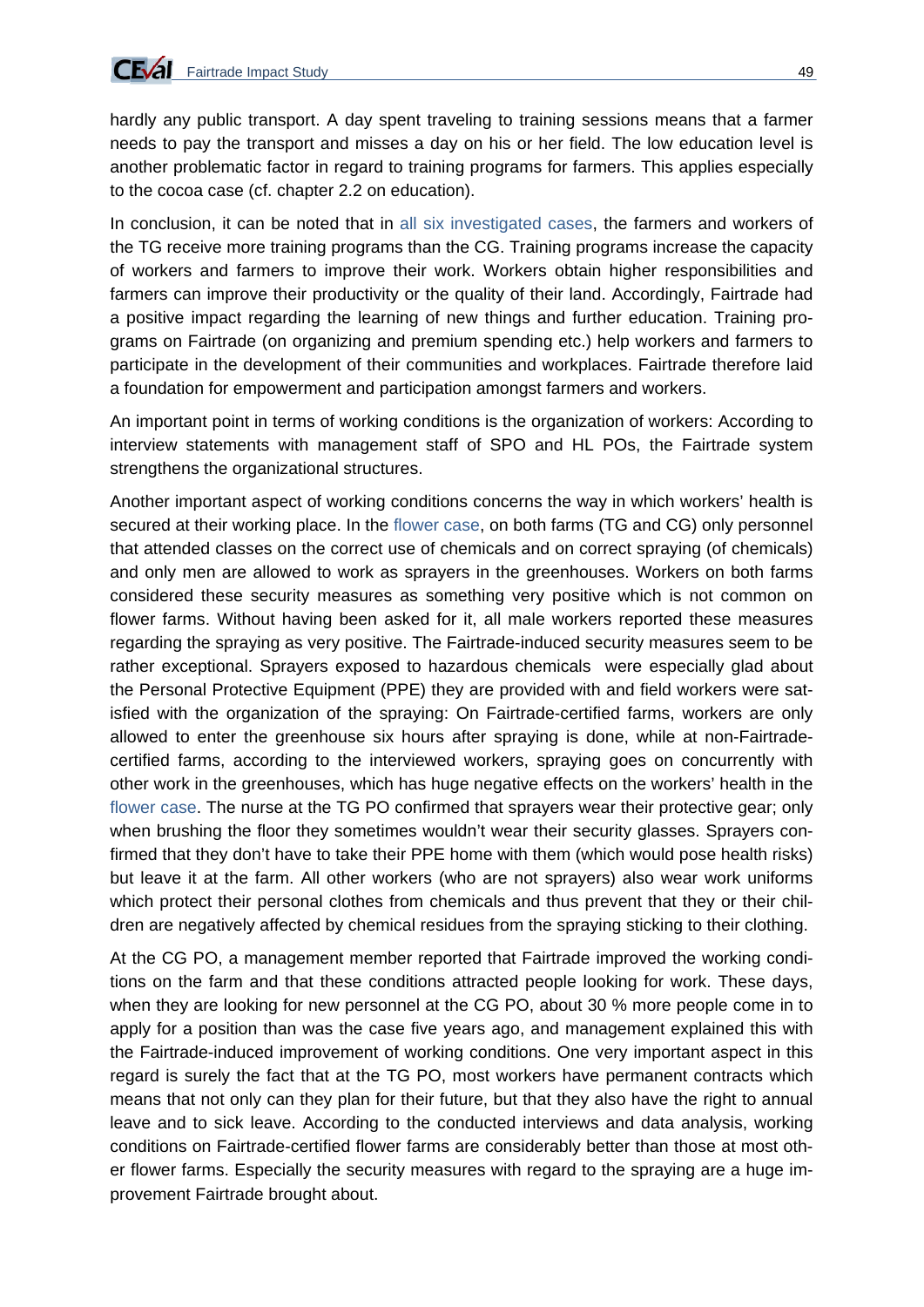In the tea case, no synthetic chemicals are applied, as all tea of the investigated POs (TG and CG) is organic. Here it is important to state that workers of TG and CG did not know how much leave they have and reported that they had to take leave when they were sick. Here, Fairtrade clearly did not have any impact on working conditions.

### **5.3 Food security**

In all six cases, TG and CG have three meals a day. There is no difference between TG and CG in the four SPO/CP cases when it comes to the ratio between the quantity of crops the farmers cultivate for their own domestic usage (that is what they use to prepare their meals, e.g. maize, potatoes, etc.) and the crops they sell (meaning cash crops such as cocoa, coffee, bananas, cotton but also other crops). The percentage of total crops for sale is highest in the banana case and lowest in the cocoa case. In the latter, crops for sale and crops for domestic usage are almost equal, cf. chart 22<sup>35</sup>.



**Chart 22: Ratio between cash and food crops** 

<u>.</u>

The fact that there are only very small differences between target and comparison groups when it comes to the amount of crops sold, shows that Fairtrade does not lead the farmers to neglect cultivating the crops they consume and need for their own alimentation, in other words, the crops for sale (cash crops) are not a threat to food security of the farmers.

There were no Fairtrade-induced direct measures of food security or agricultural biodiversity in any of the investigated cases, but the fact that Fairtrade excludes genetically modified seeds contributes to agro-biodiversity, especially in the cotton case.

 $35$  Note: The standard deviations in some groups and sectors were high: In the cocoa sector, the standard deviation of the TG was 28.09, of the CG 28.42 and the deviation of the TG in the banana sector was 28.05, at a 100-scale. The standard deviation describes the range of answers given of which the arithmetic average is formed.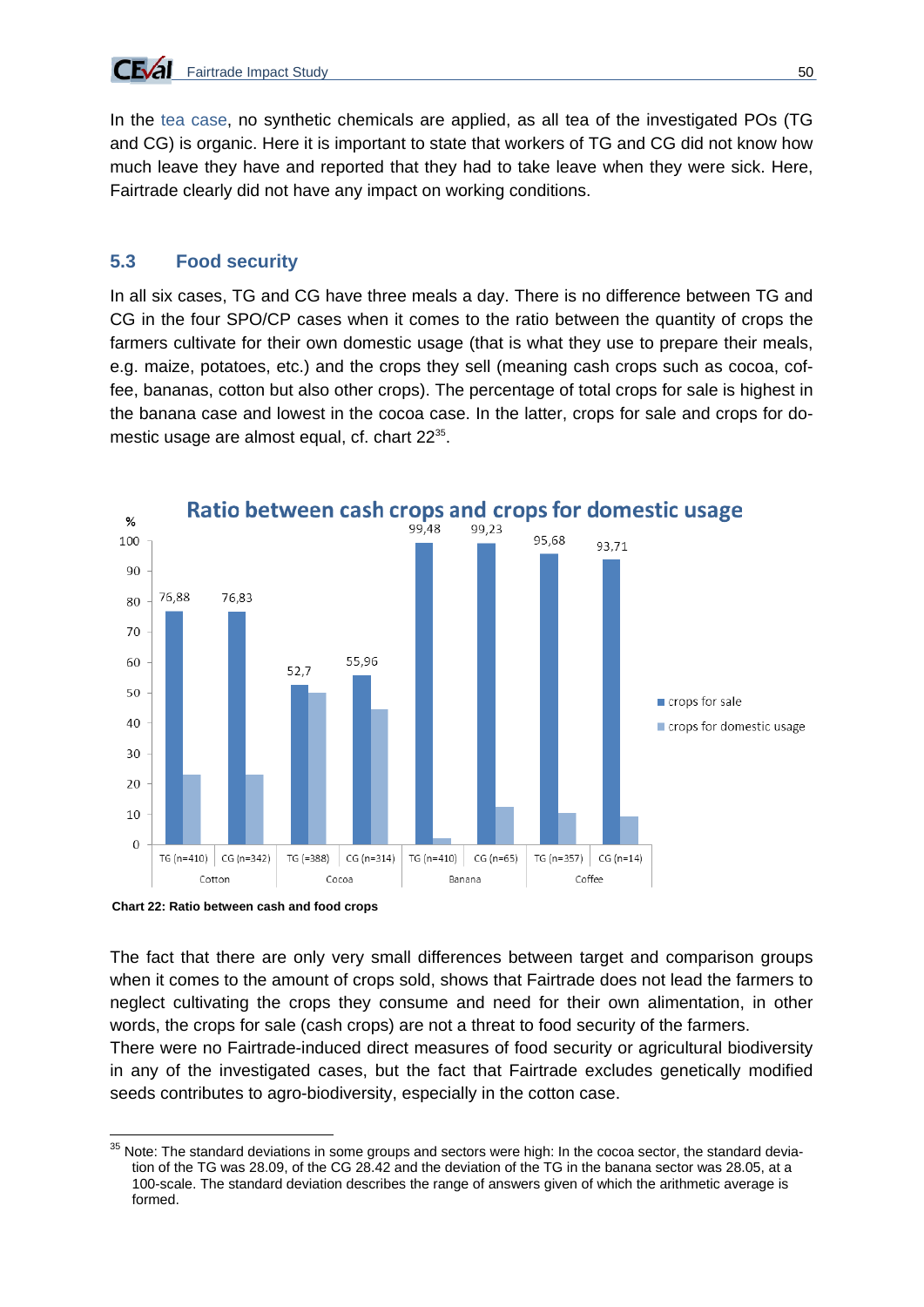

 $\checkmark$ 

In conclusion on the changes Fairtrade brought in the **socio-economic situation of farmers and workers**, it can be stated that Fairtrade had a (mostly indirect) positive impact on this area. Through **stable market prices**, Fairtrade provides security to farmers and allows for money saving. In the HL cases, **Fairtrade can only have an impact where management is disposed to change the existing company policies** and where this does not interfere with state law. The **will (commitment) of the management** to change things is crucial in order to achieve any impact. Wherever **communication between PO management and workers or members** is good, training programs can be put into practice according to needs, and the workers and farmers are more motivated to attend training programs. Good communication and a good relationship between PO management and farmers and workers also support the feeling of farmers and workers of belonging to a group in which they have a say. This especially applies to the SPO cases where farmers build the POs and accordingly should be aware of this fact.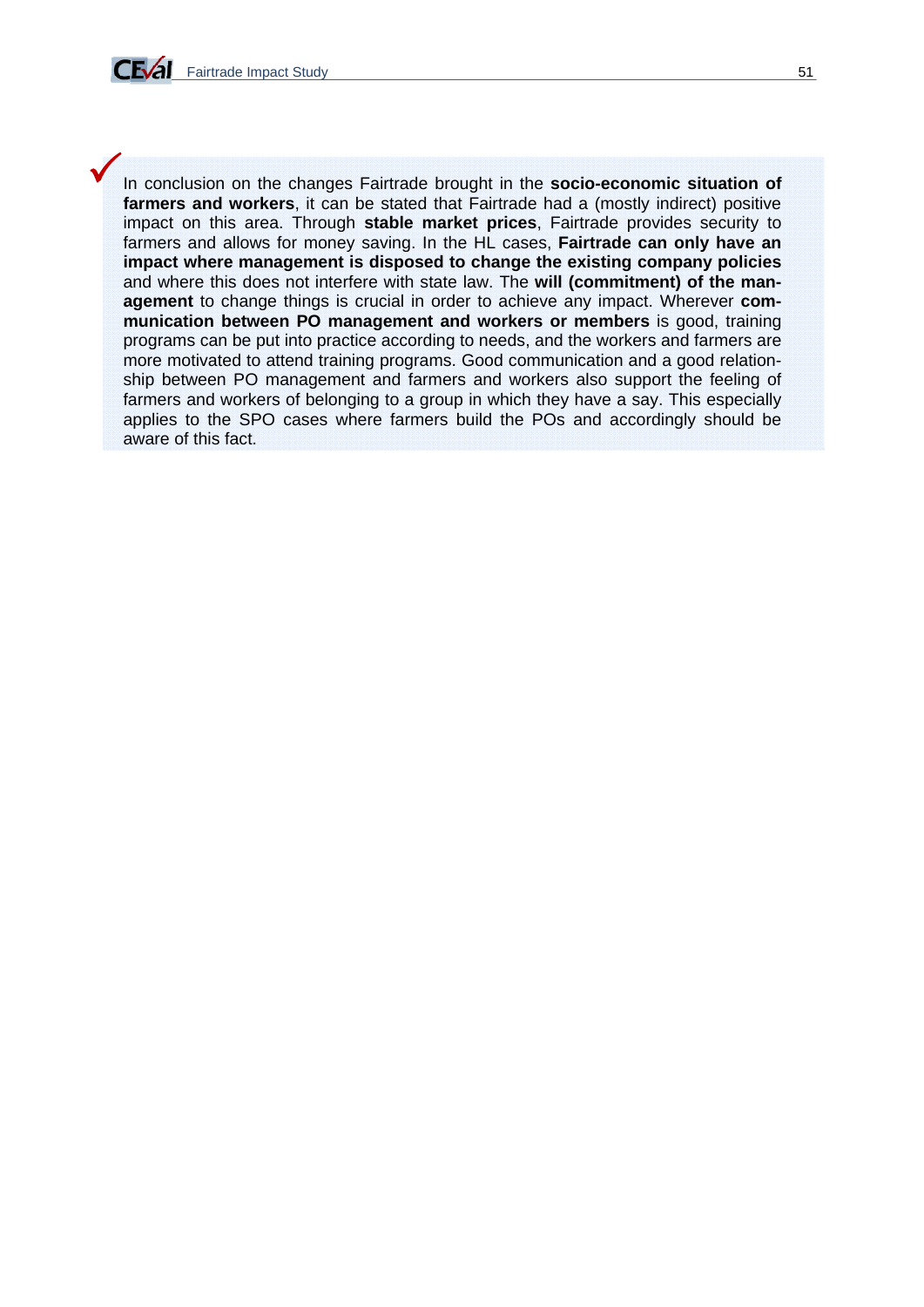## **6. Results: Changes in the organization of rural zones/work places**

The involvement of the rural community in development projects is crucial for sustainable development. Correspondingly, the organization of communities, the relation of workers with their employer and with other organizations and the organizational structure of farmers' organizations are of importance, since these determine the possibilities and circumstances of participation. Fairtrade standards target this organization with the goal to empower farmers and workers. As mentioned earlier, in the scope of this study, it was not possible to investigate in depth the important concept of empowerment through Fairtrade. But the study investigated how power relations on a community level changed. In the following, the Fairtrade impact on the organization of rural zones will be described<sup>36</sup>.

#### **6.1 Power relations**

Unique to the Fairtrade premium is the decision-making process about the premium spending, which allows the farmers and workers to participate actively in the development of their communities and leads to empowerment.

In order for this process to work, that is, in order to participate in this decision-making process, the producers need to know about their rights and they need to know the amount of the Fairtrade premium and the possible ways of how to spend the premium money. However, this was the case in only four cases: in the flower, coffee, banana, and cotton setups. In the other two cases, the researchers identified different obstacles to a democratic process of premium money spending, which will be described in the following.

In the flower case, management and workers interpreted the Fairtrade standards in a way that they assumed that premium money should primarily benefit the workers and the communities. Hence, the workers could invest only a small part of the premium in projects that benefitted only themselves (e.g. driving classes). Almost all workers lamented this in interviews and wished that they could spend the premium for themselves, because it was they who had produced this money. Here it is important to state that the workers are mostly migrants who do not identify with their communities but rather with their tribes. On the other hand, it needs to be emphasized that premium money was spent in the most efficient way in the flower case. Indeed, it did benefit whole communities and of the six investigated cases, only in the flower case did the Joint Body work efficiently together with the staff of local institutions such as health posts and schools. This way it was possible to effectively invest the premium money benefitting the whole community and to spend it as well on projects that meet the needs of the community, promoting rural development. In comparison: In the banana case, money was also invested in community projects but the decision process did not integrate any staff from local institutions. The missing integration of this staff led to projects that were not approved by these individuals, thus leading to a lack of a sense of ownership. Furthermore, the missing dialogue evoked negative attitudes towards the banana cooperatives. In the flower case, the joint planning of development projects and the very well orga-

<sup>1</sup>  $36$  The organization of plantation workplaces (Trade Union/Workers Committee defending the rights of the workers) were not assessed as this was not the subject of this study.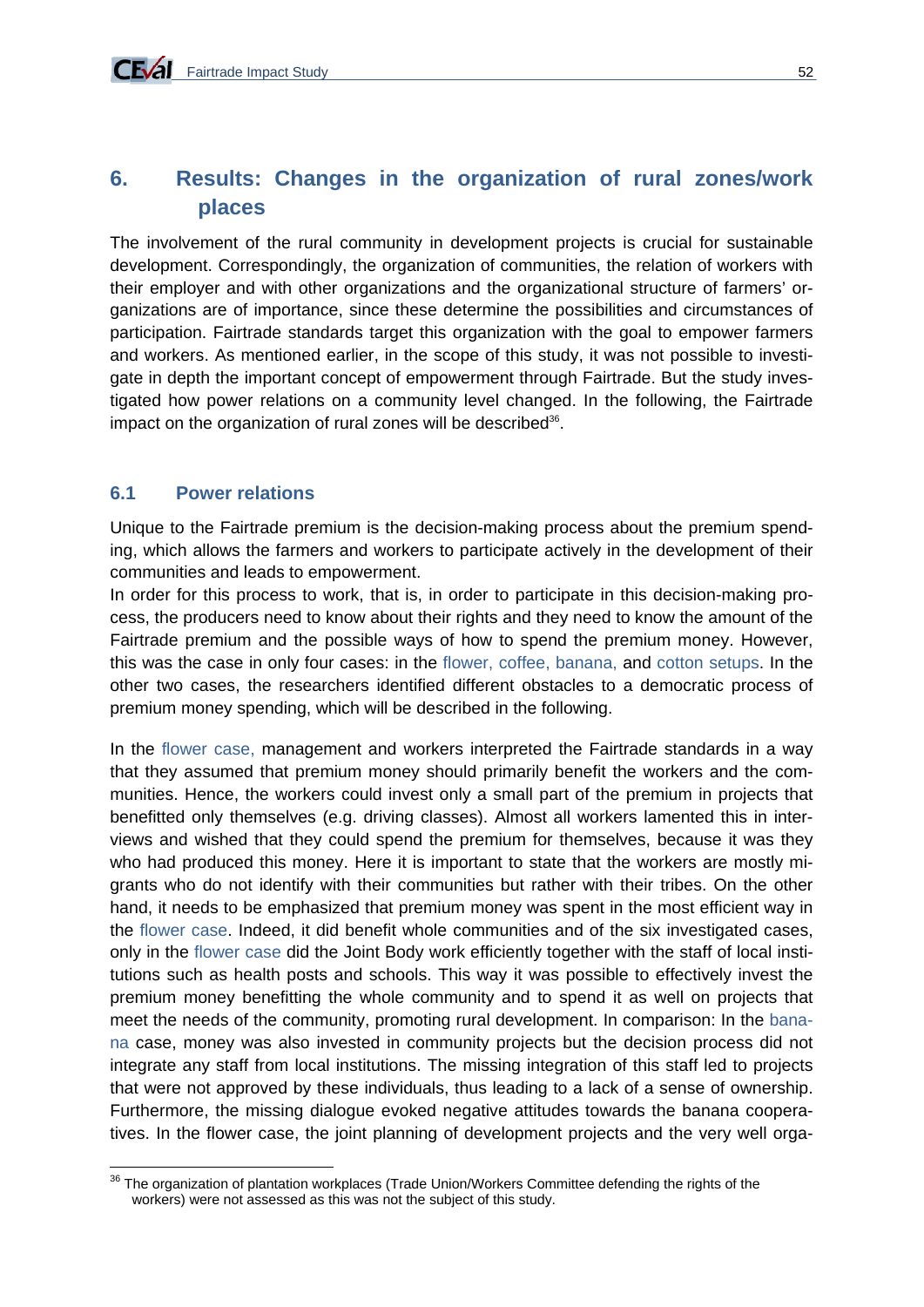nized Joint Body led to successful projects. To sum up, in the flower case, the interpretation of the correct use of the premium (assuming that Fairtrade premium money must benefit the whole community and not solely the workers of the farm) led to a way of premium money spending that laid an important foundation for rural development.

Empowerment of workers is strengthened by fair working contracts. In the flower case, workers on Fairtrade-certified farms do have these contracts, while on many other farms this is not the case, according to document analysis.

In the tea case, the JB of each garden plans together with the community on its premises how to spend the Fairtrade premium money. They collect ideas on how to invest the premium money and give these to the mother company's management in Calcutta. There, the final decision on premium money spending is taken by a JB composed of workers of all Fairtradecertified farms; each farm receives a part of the total Fairtrade premium money. On both investigated farms, neither JB members nor management was informed by the central JB about the amount of premium money their garden produces and how much they are able to spend (i.e. their share). The planning of the JB of the single gardens are always based on the sum they received the year before. This lack of knowledge and the fact that the final decision on how (where) to spend the money is taken by the central JB in Calcutta makes it impossible for the JB of the single farms to plan and implement development plans as projects put together in collaboration of workers and managers. The workers interviewed did not know of the composed central JB nor that they have a representative in a central Joint Body that meets in Calcutta. Therefore the workers do not believe that the managers of the single farms do not know the Fairtrade premium amount and they assume that the tea garden managers have a say in the final decision on the money spending.

In the cocoa case, only two of the 15 interviewed persons in the communities (farmers, teachers, and community leaders) knew exactly how Fairtrade works and that the community should benefit from premium money. Every interviewee knew about personal incentives for farmers like cutlasses and fertilizers for some farmers (financed with premium money) but when asked about the premium money, the answers received were rather vague. Some (especially the purchasing clerks) knew well how Fairtrade premium money is supposed to reach the communities: Fairtrade premium money is managed by a special trust fund set up by the TG PO. This trust fund sends a list with possible development projects to the villages where the according village committee can choose which projects the community might need and then write a letter of proposal to the fund. The trust fund then decides which projects in which communities will be realized. As was shown in chapter 4.2, the level of education of the cocoa farmers in Ghana is rather low. This makes writing letters of proposals that will be accepted by the trust fund a difficult task for the farmers. When it comes to the decision over the spending of premium money and the control of this spending, the huge size of the TG PO is an obstacle to transparency and participation, which in the case of this PO resulted in the fact that the farmers knew very little or nothing about Fairtrade and their role in it. None of the interviewees had ever been involved in premium money spending, neither were they consulted on how to spend the premium money, nor were they participating in proposal letter writing. The cocoa farmers' low awareness of how Fairtrade works results in a low participation rate when it comes to premium money spending. When asked for community projects, all interviewed persons described that the TG PO "gave us this", but not even the farmers who are members of the TG PO were aware that it is not the PO giving gifts to the communities, but the sale of their cocoa into the Fairtrade market that generates the premium money for the development of their communities. None of the five TG PO members interviewed (farm-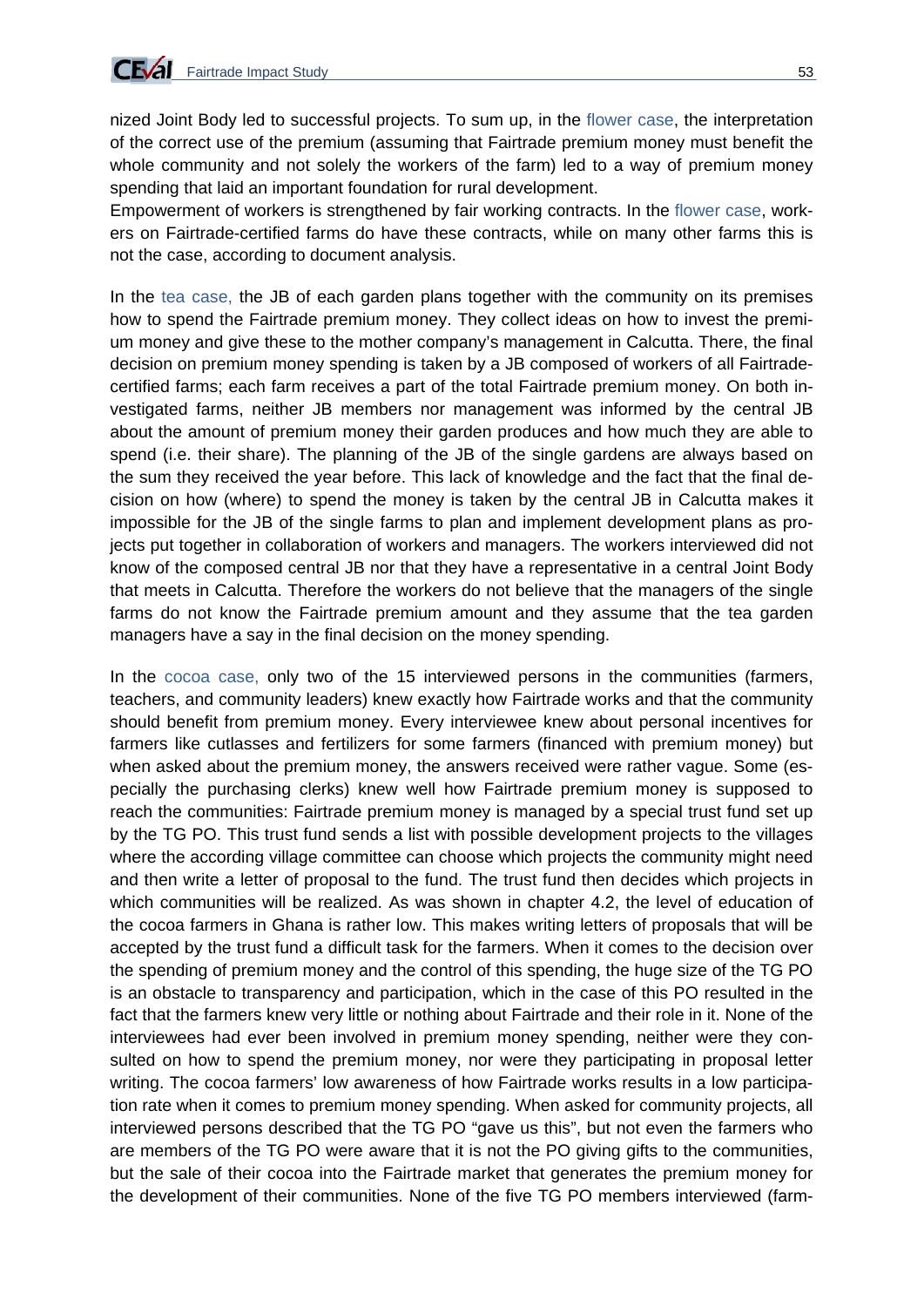

ers who did not have a special position in the PO) had ever been involved in discussions on how to spend the Fairtrade premium money.

As described above, in four cases the participatory process on the decision about premium spending works well. These are the flower, coffee, cotton, and banana setups. In these cases, the members of Fairtrade-certified POs meet village by village, and the president of the villages imparts the village decisions at meetings at the headquarters of the POs. Village presidents are elected by the farmers. In the cotton case, the best performing farmer was elected village president, which brought important changes, observed during the field visit: In one comparison village, it was not possible to interview a farmer the research team had approached, because farmers of a higher caste (Darbars) forbade him to talk in the group, only the farmers of the higher caste were allowed to speak to the research team, while the other farmers had to wait at a distance. In the TG, the researchers observed the contrary: One village committee president was a farmer of a lower caste (Harijan), but in spite of his caste, he was the elected representative of the other farmers (including higher castes), and he was their spokesman. He said he was elected because he was the best farmer (when he said this, around 10 other farmers were present). This shows that the election process, based on farming skills, can bring very important changes in the social structure of the communities. Data analysis showed that in the cotton case, 81.7 % of the TG farmers participated regularly at least in local institution, while only 12.3 % of the CG farmers did so. Fairtrade clearly had a positive impact on participation in the cotton case, as chart 23 shows:





The research team observed that the relationship between the POs and their FLO contact partners (liaison officers, networks, etc.) is not always trustful, as several examples of miscommunication show. In the coffee and banana cases (Peru), management of different cooperatives reported to the research team that the Peruvian state deducts parts of the Fairtrade premium (thousands of USD) as tax. The POs accordingly receive

less money as premium than planned and

cannot invest it in projects. The interviewed persons who reported this problem stated that it was difficult to talk with FLO about this problem, as they would not feel comfortable reporting this problem to FLO.

Especially in the banana and in the coffee cases, PO management and farmers were highly concerned about rumors they heard about the Fairtrade certification of plantations. They reported that as soon as plantations were Fairtrade-certified, the cooperatives would get into serious trouble to survive. These rumors derive from the fact that Fair Trade USA separated from the Fairtrade system and now calls its certification scheme "Fair Trade for All". This US certification scheme plans to certify coffee plantations, while Fairtrade does not plan to work with coffee plantations. Although it is not the responsibility of FLO to inform about "Fair Trade for All"'s certification strategy, FLO should be aware that farmers might not know about the difference between Fairtrade and "Fair Trade for All" and accordingly, FLO should explain the separation and the possibly different certification strategies. This includes that FLO should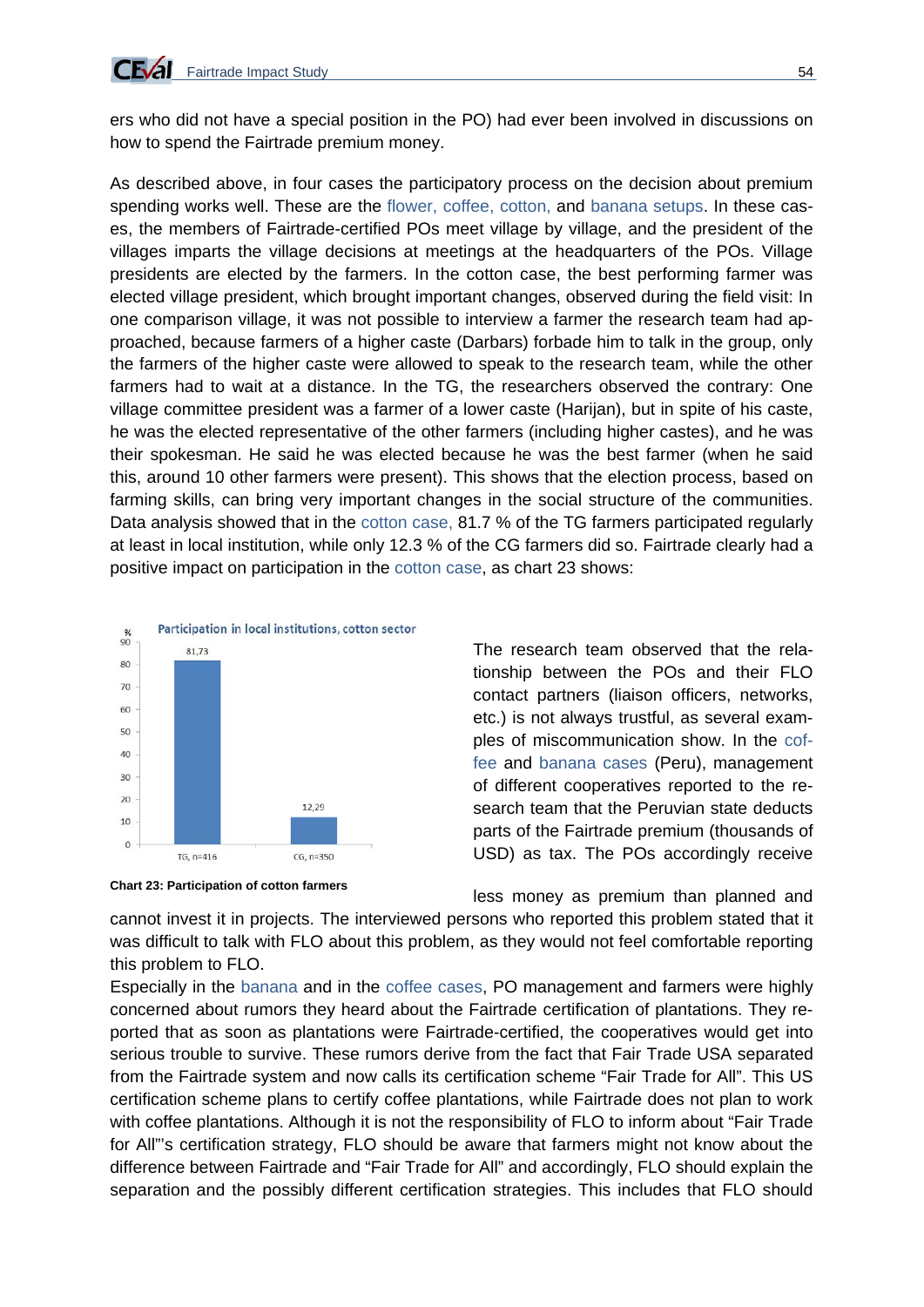

explain detailed that "Fair Trade For All" is another certification, independent from Fairtrade and that this independent certification might have another certification strategy than FLO. FLO should emphasize that it does not plan to certify coffee plantations.

In the banana case, the cooperatives (farmers and managers) of the CG reported that FLO would demand that every single cooperative is Fairtrade-certified (which costs € 525 application fee plus between  $\epsilon$  1430 – 3060 certification fee, depending on the size of the association), instead of selling their bananas on the Fairtrade market through the second grade organization which is Fairtrade-certified. The Fairtrade liaison officer explained that the cooperatives themselves wanted to get Fairtrade-certified, that it was not FLO which demanded these certifications. These different depictions suggest that the communication between the POs and FLO can be optimized.

In the coffee case, international market conditions with changing prices due to the stock exchange led to serious financial trouble for coffee cooperatives in times of high coffee prices. The Fairtrade premium helps cooperatives to cope with the situation, by using the premium money to pay the higher coffee prices to their members. The premium money then cannot be invested into social projects for the communities. The PO management did not speak about this with the researchers, and according to a coffee expert from this same region, the POs are reluctant to talk with FLO about this problem. Furthermore, as described in the coffee case, it was not possible to get access to important data. This missing communication on this topic can be interpreted as lack of trust between the cooperatives and FLO.

The described examples show that although Fairtrade is very important for the POs investigated, the communication between FLO and the POs is not always sufficient and open. It is highly recommended to show the POs that they can openly communicate any troubles they are in.

Summarizing, Fairtrade had a considerable impact on power relations in the investigated regions. The most important change Fairtrade brought about for farmers and workers is the opportunity to plan and design development projects for their communities. This planning and implementation of projects does not only give the farmers and workers the opportunity to participate in their communities' development but through this, it gives them new responsibilities and makes them feel ownership for the implemented projects. This can only work in those cases in which all (or at least most) farmers and workers know well how Fairtrade works, because only then is it possible for them to participate in decision-making and only then is it possible that decisions can be taken democratically. Therefore training programs on Fairtrade awareness should be strengthened and it should be assured that the persons assuming a role in the decision-making process on the Fairtrade premium investment (such as treasurers, community presidents, SPO board members, or JB members) receive the respective training to fulfil their roles well.

However, the relation within members of POs and between POs and FLO is not always based on trust and confidence which leads to difficult situations for the POs due to insufficient communication and misunderstanding.

### **6.2 Development of services**

In all six cases, Fairtrade premium was invested in measures which are accessible for all community members and which improved the living conditions of the community members. In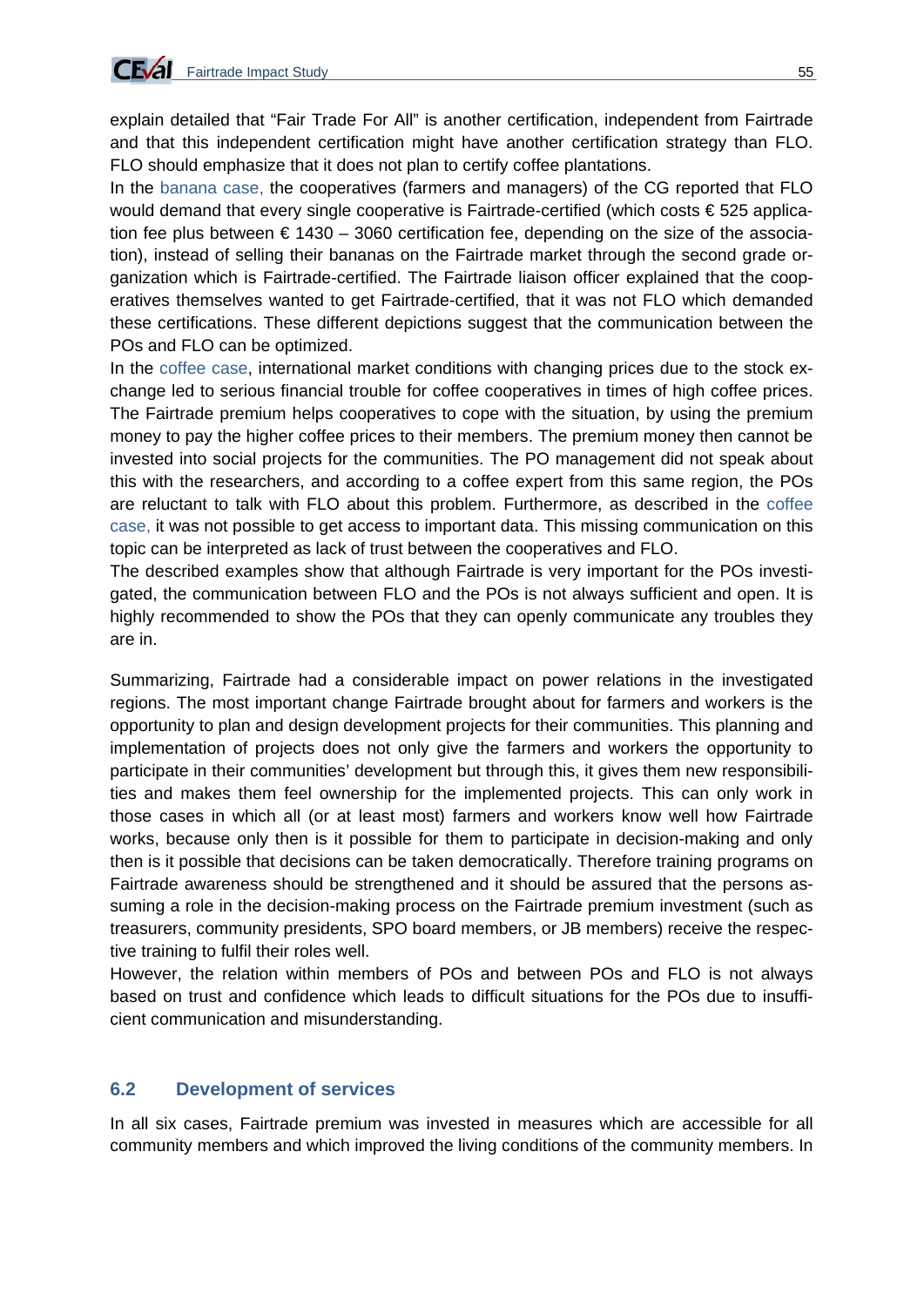

1

the following, these measures are described and the impact Fairtrade achieved with these measures will be highlighted<sup>37</sup>.

The PO of the TG in the flower case, received around 280,000 USD of Fairtrade premium money in 2010. The largest part of this amount was spent on schools and on the health sector: In recent years, immunization and free mosquito nets benefitted all community members in the visited TG village. The JB of the TG PO further installed water kiosks in the TG village and built huts for security personnel.

At the PO of CG, workers were especially happy about the premium going to the dispensary, where a TV and DVD set was installed together with a generator in the waiting area. Although this might not be boosting a community's development, people (among them the chief of the area) were appreciating this set very much.

In one village of CG, the non-Fairtrade-certified flower farm also supported the community. The farm installed a water and an electricity system for the community. Furthermore, a borehole for the dispensary was drilled and toilets for the school were constructed. Although this flower farm implements similar projects to the ones the JBs of the Fairtrade-certified farms put together, an important difference consists in the way how the projects are planned and implemented: While the Fairtrade-certified flower farms (via the JBs) integrate the staff of local institutions, the non-certified farm implemented projects by themselves. This way, projects do not always serve the village. E.g. the water system at the school does not work and thus, the toilets constructed by the non-certified farm cannot be used. Another example is the borehole drilled for the school and the dispensary which only serves the dispensary, although it was also meant for the school. However, the chief of this CG village appreciated the engagement of the non-certified farm very much because the village is surrounded by farms of flowers, coffee, and pineapple. Only the CG flower farm supports the village. Interestingly enough, there is a large pineapple plantation situated near this CG village, owned by a huge international fruit company. This company, according to information available on the internet, has an annual revenue of several billion US Dollars but does not support the village, not even when asked to by the chief. Workers of this company live on the plantation.

The fact that only the (non-Fairtrade-certified) flower farm helps the village might be a sign that Fairtrade serves as a role model in the flower sector of this region, as was stated in one interview with management staff at the CG PO. In this interview, it was explained that more and more farms may adhere to (some of) the criteria of the Fairtrade standards because otherwise they would not find a wholesaler. According to this person, the only thing that kept some farms from getting Fairtrade-certified are the high costs related to the certification, i.e. the direct certification costs plus the costs related to the implementation of the certification (e.g. permanent employment of workers, health protection for sprayers, etc.). However, the research team could not find systematic proof that Fairtrade serves as a role model for noncertified flower farms. Due to recent attention of the media on the situation of workers at flower farms, it is surely the case that international supermarkets demand higher standards in terms of working conditions on the farms. Fairtrade-certified farms, as some of the first ones adhering to high standards, surely serve as models in this regard.

In the tea case, different private initiatives (mostly from tea buyers but also from the mother company of the studied farms itself) initiated development projects or financed helpful items for the tea garden workers (like gas cylinders and stoves), benefitting all gardens equally (no

 $37$  It is important to note that each Fairtrade-certified PO of every investigated sector puts together more projects than are described in this report. In this report, only those projects are described which the research team observed during the field visit. The team did not observe all ongoing projects.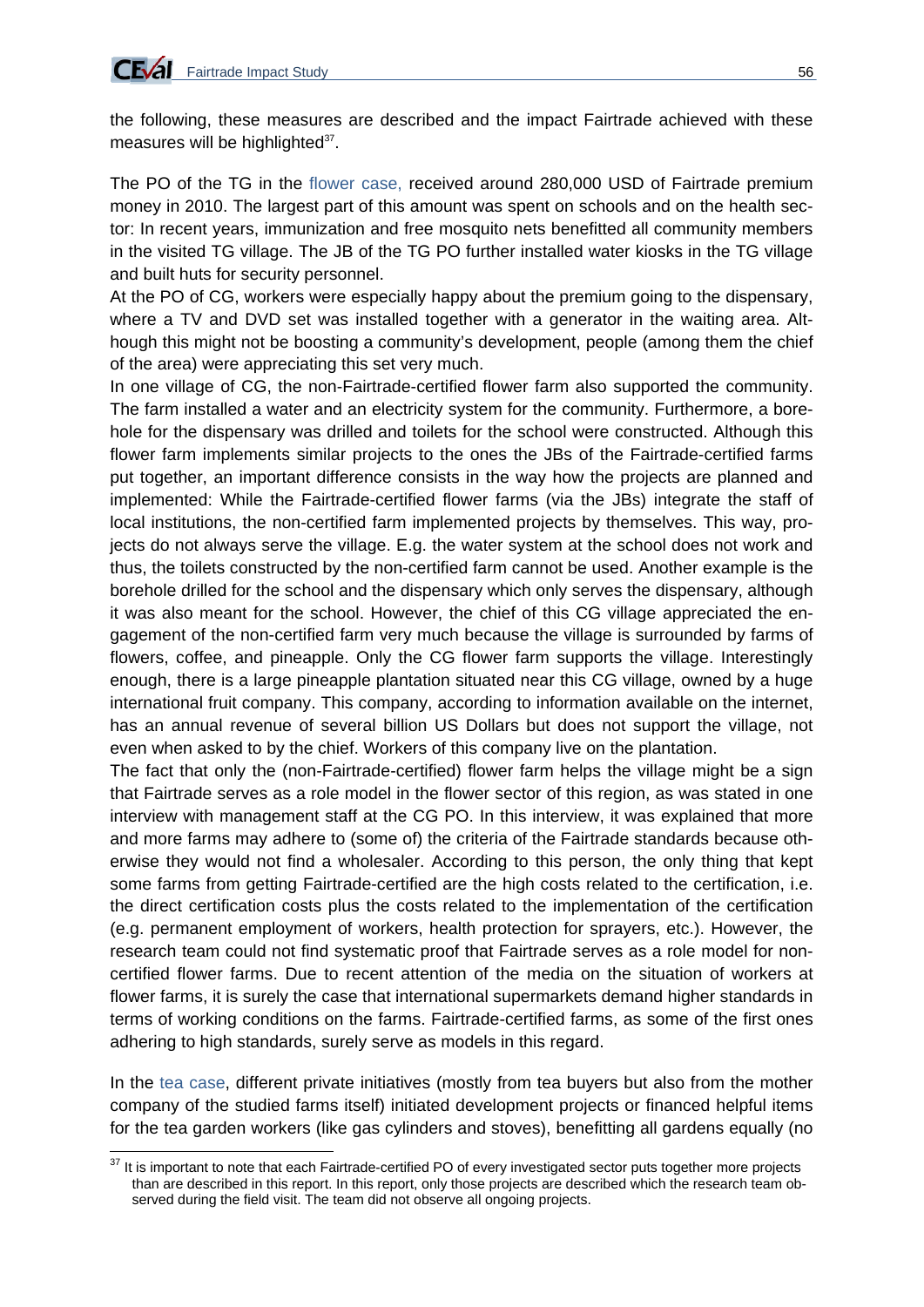

1

difference between TG and CG). All households on both tea farms have an electricity connection and a water tank. However, in interviews with workers of both farms, it was stated very often and vehemently that the water supply was not sufficient.

At the TG PO, the Fairtrade premium was used to hand out gas cylinders to the workers. These gas cylinders were stated as a major improvement of their living conditions by various women in a group discussion. The gas cylinders allowed them to spend much more time with their families than they used to have; now their husbands don't need to get up before sunrise to get firewood and the women can cook faster. Equally, pressure cookers bought with Fairtrade premium money are an improvement in terms of time saving at the TG PO. Workers also stated that they received good blankets, thanks to Fairtrade premium money. At the TG PO, they also bought a sewing machine for each village, which saves the villagers money. There were also 500 chairs bought for the village with the Fairtrade premium money, which now allow for better village meetings. The TG PO bought 68 cows for their workers. The milk of these cows is sold cheaper to the villagers than the milk in the shops. The dung the cows produce is sold to the tea farm, and this way the workers have an extra income. The same happens at the CG PO, although here the cow project so far has been financed with the mother company's money but it is planned to finance the project with Fairtrade premium money in the future. The workers at the TG PO so far have 15 cows. In almost every interview with workers at the TG PO, this project was mentioned, the workers were happy about the milk and also proud to produce dung for the tea garden. Around 50 families benefit from the milk and the dung of the 15 cows. Furthermore, the project has generated 12 new jobs for people who purchase the cows, take care of them, milk them, clean their stable, sell the milk, sell the dung, and take care of book-keeping<sup>38</sup>. Since the TG PO farm bought four times as many cows, the number of people benefitting accordingly is higher for the TG PO. Workers of the TG benefit from Fairtrade premium money by receiving the items stated

above which save them a lot of time and help the workers in their daily lives, improving their living conditions and also saving them money. Workers on the CG farm so far only benefit from the cow project. Hence, Fairtrade improved the living conditions of the workers at the TG farm by providing them with new and better quality items. But these items did not promote rural development. Furthermore, there are private companies (customers of the mother company of both the TG and CG farm) that also support the workers, financing the distribution of gas cylinders and stoves. The mother company wants to ensure that living conditions are equal among the tea gardens it owns, regardless of the support the single gardens receive (through Fairtrade or through any other initiative). This is why the company tries to compensate the different gardens: Whenever there is some project/support for the workers in any of the 13 tea gardens (like the ones mentioned before, e.g. the purchase of gas cylinders), the management of the mother company would fund initiatives to help in the other tea gardens (whichever of the thirteen tea garden seems to be most in need of help). This is done because the workers should not be disadvantaged because of the different marketing strategies, with Fairtrade being one of them. There is one case in which Fairtrade premium money supports the management in this pursuit: The central Joint Body adopted the idea of the mother company's management to provide liquid petroleum gas (LPG) cookers for 3500 workers. Fairtrade funds are used to finance 25 % of this project (~79,000 USD), while the mother company's management took a subsidized loan to finance the other 75 % (327,999 USD). Accordingly, Fairtrade does not bring any advantage to some gardens which the other gardens would not get, but as the example described above shows, Fairtrade helps to make

 $38$  Since the cows benefit the tea workers (who need the milk, and the dung is used for the tea gardens), the cows are not considered a business that interferes with tea production and hence they are permitted in Darjeeling.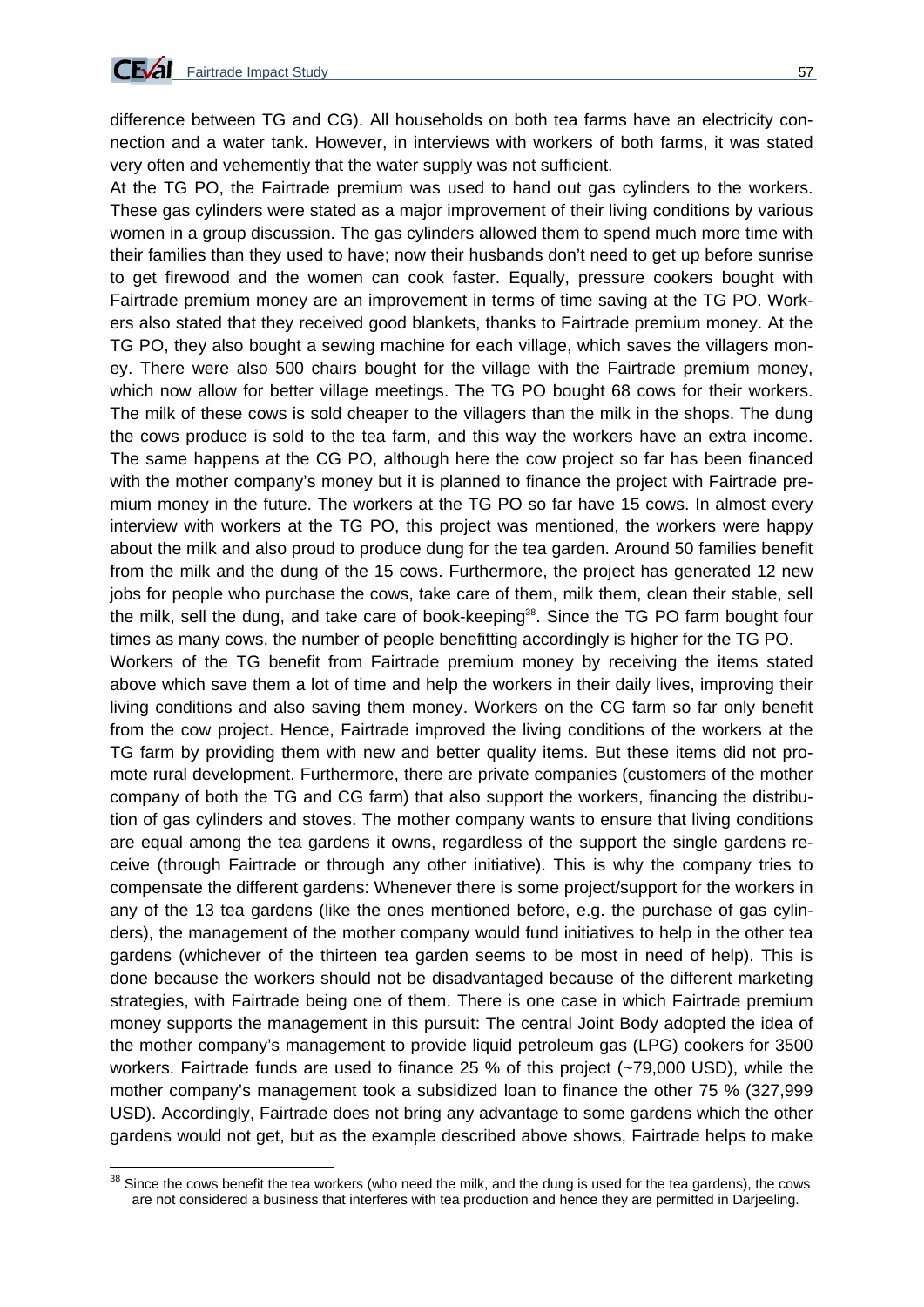

large projects for all gardens possible and boosts investments in the living conditions of workers. If the Fairtrade sales were higher and accordingly more premium money was available to be spent, the compensation (garden-wise) would surely not be possible. In how far a higher Fairtrade premium amount would affect the company's own contribution cannot be predicted.

Summing up the HL cases, Fairtrade premium money brings very positive changes regarding development. Especially where POs work with local institutions, premium money can be used successfully for development projects, and workers of Fairtrade-certified POs directly help to improve living conditions in their communities.

In the coffee case, the largest part of the Fairtrade premium money is invested in infrastructure. The TG PO constructed 280 km of (feeder) roads and even has its own machines for constructing roads. As described in chapters 2.1 and 2.2, investments in infrastructure benefit not only the competitiveness of the farmers but also the whole community as the health situation and the education sector also profit from good streets.

Another huge investment made with premium money is the instalment of coffee processing plants. These plants save the coffee farmers who live near the plants the trip to town to dry and process their coffee beans. These trips to town normally last several days, depending on the weather (as sunshine is needed to dry the coffee beans), and the farmers need to pay for accommodation. The processing plants financed with Fairtrade premium money allow the farmers to no longer take these trips and accordingly save them time and money. The farmers can invest the saved time and money in their families to the benefit of the community.

In two of the communities of one of the CG POs, an NGO was also installing a processing plant. The NGO wants the cooperative to become Fairtrade-certified and already tries to adopt Fairtrade strategies, as for example through training the farmers. The installation of a processing plant for farmers (so far unique to the TG PO) might be adopted by Fairtrade as well, as Fairtrade clearly serves as a role model for cooperatives in the coffee sector even before they are certified (as stated in chapter 3, most cooperatives in the coffee sector are formed in order to benefit from Fairtrade).

In the banana case, a large part of the Fairtrade premium is invested in infrastructure, as in the coffee case. One of the TG POs, for example, constructed six km of roads, together with the sub-regional ministry of agriculture. Another TG PO invests an average of 10 % of the Fairtrade premium money in roads and bridges. Again, the investments in infrastructure benefit the whole community. One interviewed banana farmer reported that the improved streets lead to a greater exchange with other communities since it was easier to travel to other villages; this is especially true during the rainy seasons when it used to be (before the building of roads) almost impossible to travel.

There was a considerable difference between TG and CG regarding the roads in the communities. In the TG communities, the streets were mostly asphalted while in the CG communities, they were not. Fairtrade had a positive impact on this difference in infrastructure.

In one TG PO, a mass wedding was put into place, supported with Fairtrade premium money, as 35 couples were married on one day in 2011. This same PO also offers alphabetization classes for all interested persons in the communities; this program is now in its third year.

In one of the CG communities, a leading international fruit company via its foundation (for more details on this foundation, cf. chapter 7.1) constructed a park for families. This park converted the main meeting point of the village and now even serves official meetings. Inter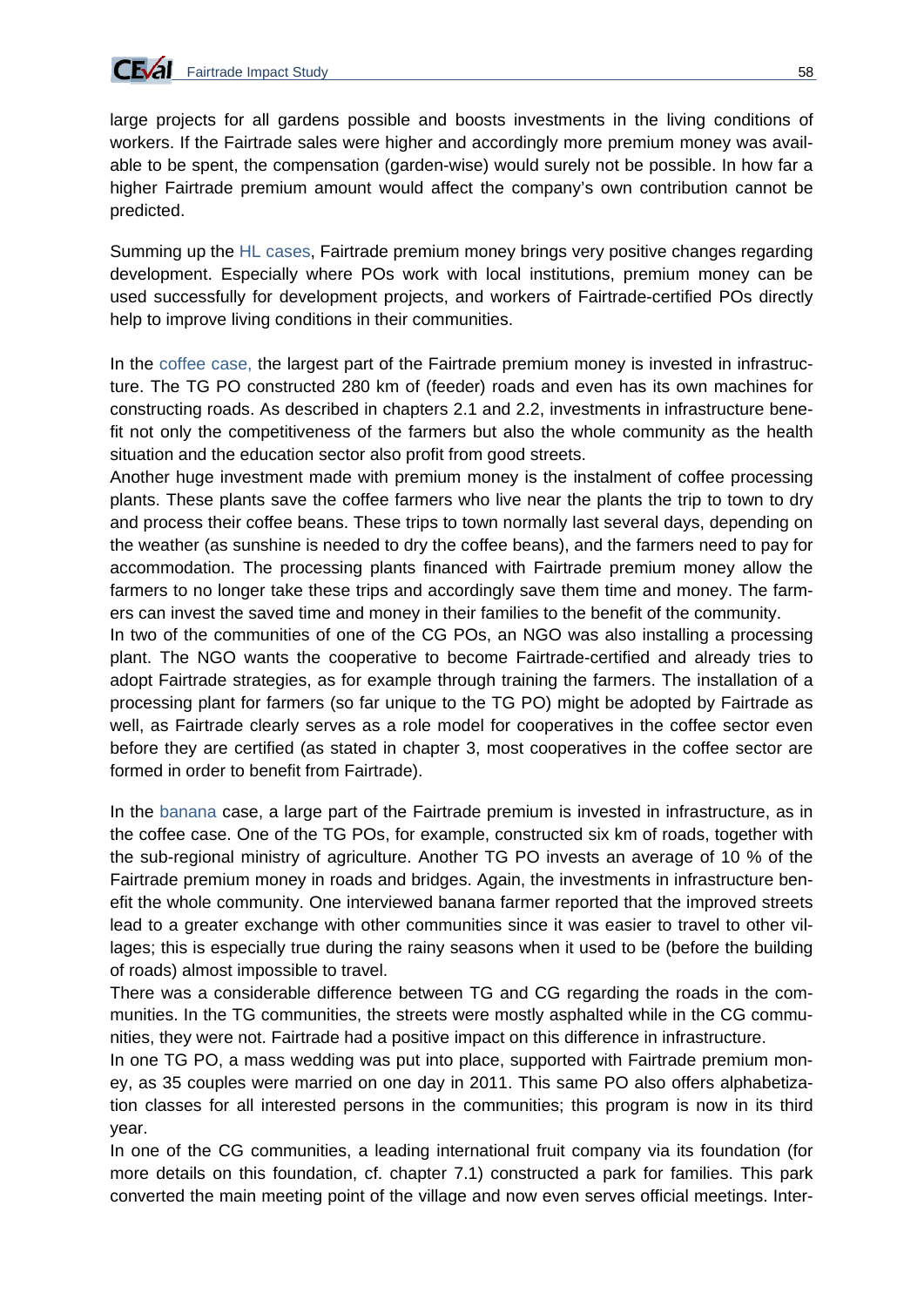viewed farmers of the CG expressed gratefulness and reported that the park leads to regular meetings of the villagers on Sunday afternoons. The same foundation also installed a medical service which serves all banana farmers who sell to its mother company, but it does not serve the whole community. As will be described in chapter 7.1, the concerned fruit company most probably imitated Fairtrade's investment in community projects, which is why the results suggest that Fairtrade even had an indirect impact on the CG.

The opportunity of participating actively in the decision-making and designing of development projects is unique to Fairtrade. The farmers interviewed mostly (around 70 % of them, TG) were aware of the fact that it was the sale of their cultivation products into the Fairtrade market that generates the premium money for the development of their communities. They were proud of what they had achieved and had great plans for the future. The farmers of the CG knew about the projects realized by the TG and already knew very well how they wanted to invest the premium money. They were planning on integrating their children in the cooperatives (by offering them traineeships for example) and on collaborating with NGOs, especially in the water sector. Fairtrade accordingly had an important impact on the banana farmers, offering them the unique opportunity to not only think about how they could improve the living conditions in their communities but also by giving them the opportunity to put their plans into practice. However, not all interviewed banana farmers of the TG were aware of how Fairtrade works, around 30 % of them lamented that they did not know much about Fairtrade and that they were not involved in decision-making processes.

In the cocoa case, members of of the TG PO in one village received training from the PO (sponsored with Fairtrade premium money) on how to produce cocoa soap. This provided an extra income source for a certain time but unfortunately had to be given up because it was not profitable in the long run. In the same village, there is also a corn mill, constructed with Fairtrade premium money which provides an extra income source especially for the female villagers and was highly appreciated and a good example of how Fairtrade premium money can make a positive impact on communities' development. In another village there were a corn mill and a borehole constructed with Fairtrade premium money but both the corn mill and the borehole were no longer in working order, and it was unclear whether they would be repaired. In again another village, there was a working corn mill, financed with Fairtrade premium money. The Junior High School in the second village mentioned received support from a European chocolate trader and manufacturer. This company financed the construction of a school building, sponsored jerseys, footballs, books, and computers.

In the visited communities of the cocoa case, the Fairtrade impact is minimal in regard to the development of services. This is also due to the fact that the farmers are not aware of the premium money and of their role in the premium spending process. Therefore, it is very important to teach the cocoa farmers the idea of Fairtrade in order to motivate them to become involved in development projects. This way, there is also a higher chance that they feel responsible for the maintenance of projects established with Fairtrade premium money.

In one village in the cotton case, boreholes were constructed with the Fairtrade premium money as well as an underground water tank for water storage for the animals. In another village of the TG, Fairtrade premium money was used to construct a fence around the village temple in order to keep animals out. Now the inhabitants of this village have a place where they can meet. They also constructed a watering place for the cows in the village. Before they constructed this watering place, only the first cows that arrived at the well could drink enough. Now there is enough water for every cow, which means that the cows produce more milk. Since it is typically the women in the villages, who care for the cows, this construction is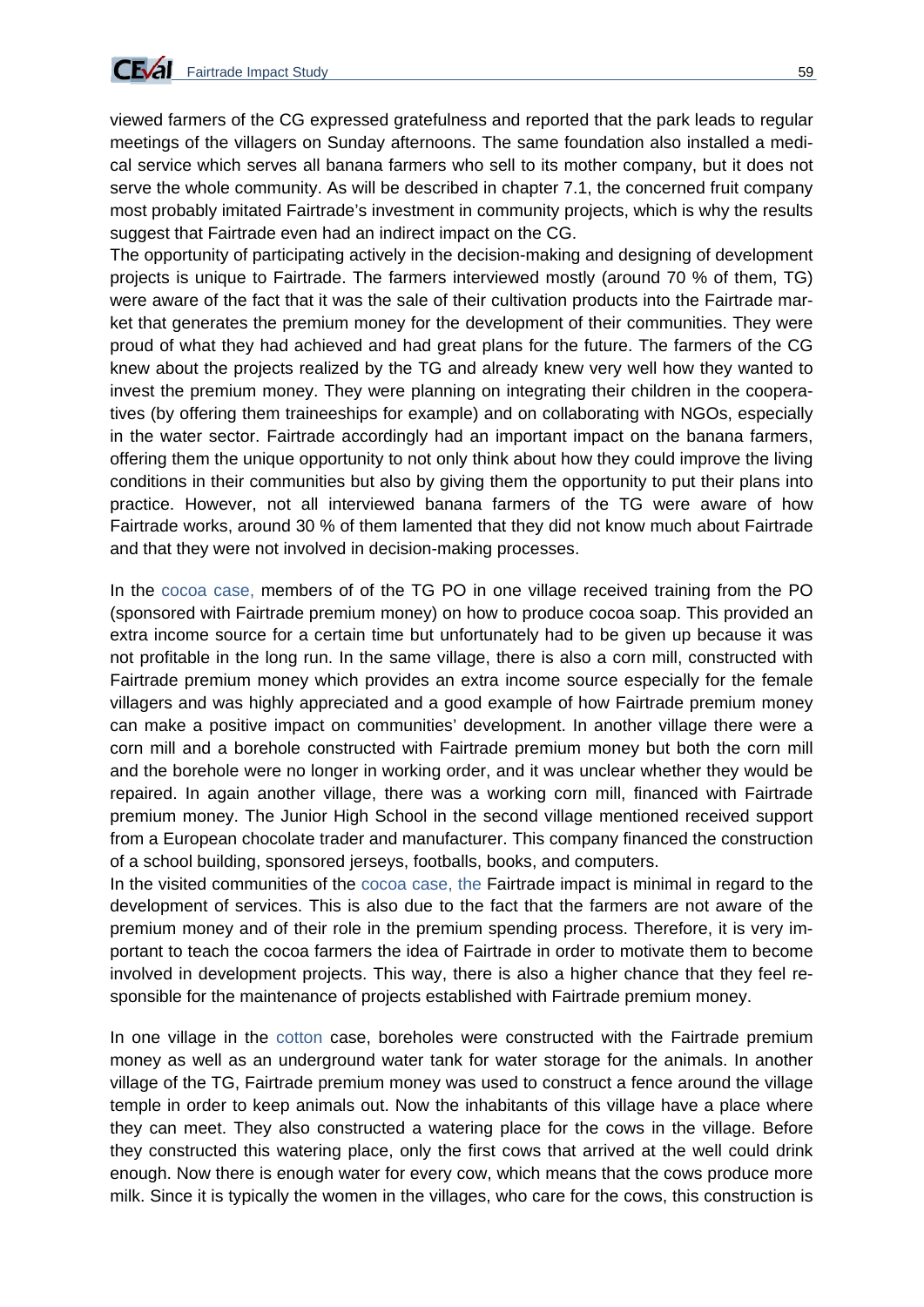

 $\checkmark$ 

also of help to the women. In again another village of the TG, the farmers used Fairtrade premium money to construct a bath for the ritual washing after the cremation of the dead. Right now, farmers from all villages are planning together with the PO of the TG to construct a processing unit, which would allow them to travel less far to use a processing unit and thus save money. The processing unit they use now is around 30 km away and belongs to a private company. In the comparison villages, the farmers did not implement any development projects. In those villages with the earlier mentioned NGO presence, the farmers were supported with drip-irrigation systems and with women's self-help groups. But there were no projects accessible to the whole community. The community projects described above show that Fairtrade, through the opportunity of participation it provides to the farmers, indirectly brought about a positive change to community and farmer relations – a place for meetings was constructed, the ritual bath can now be built and used by the whole community, and farmers of different villages work together on a processing unit. The improved and newly established communication and relations between farmers are an important step to more empowerment.

In conclusion on the changes Fairtrade brought to the organization of rural zones/working places, it can be stated that Fairtrade achieved a considerable positive impact in this area in most cases. The opportunity to participate actively in their communities' development offers many farmers and workers a unique step to more empowerment. This opportunity, however, is only given when POs inform their members or their workers adequately about the Fairtrade system and workers as well as farmers do not only understand their role in this system but are also capacitated to assume their responsibility (by participating in decision-making processes).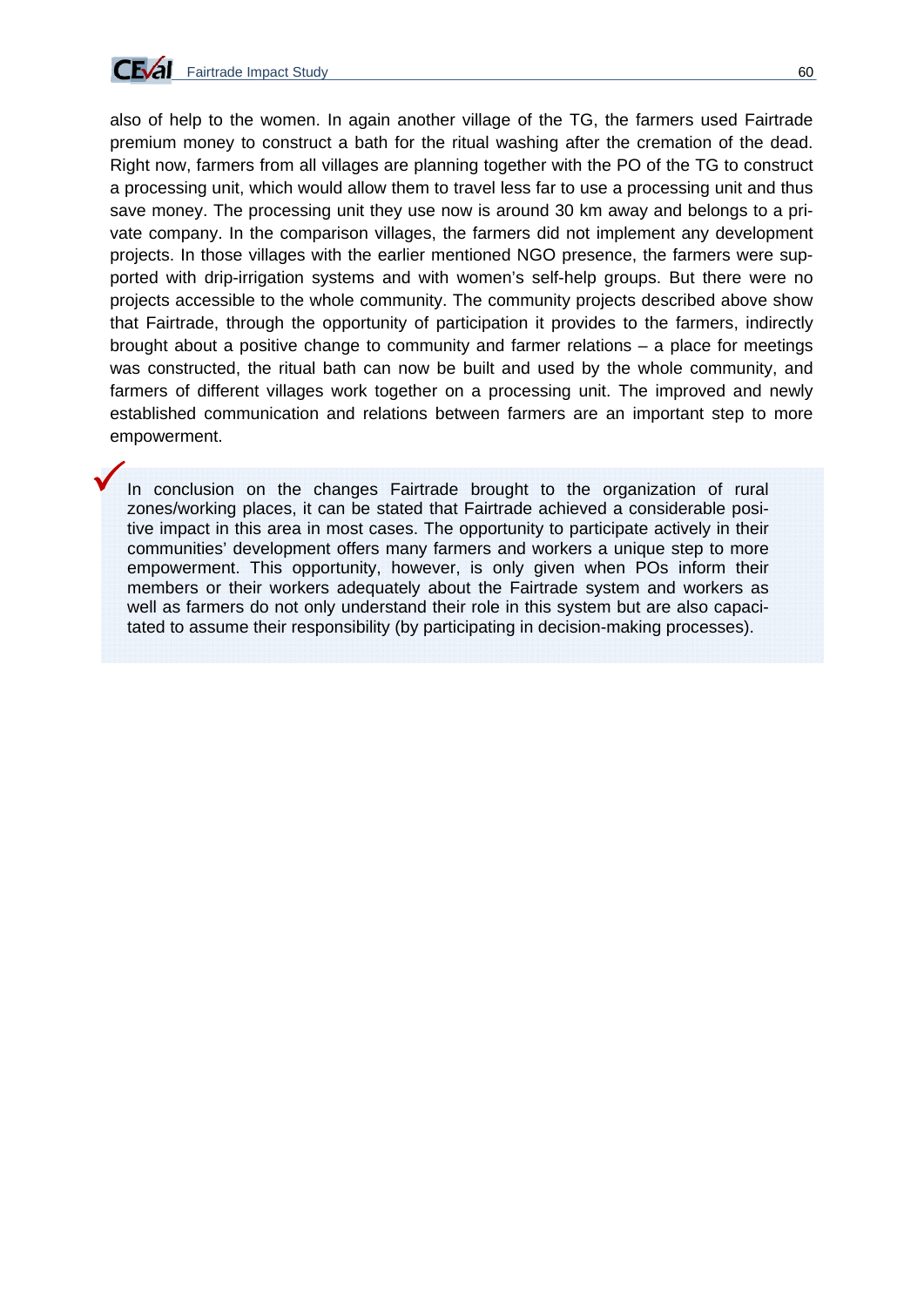### **7. Results: Changes in local and national development**

Fairtrade is a trading partnership that provokes not only changes at individual level but also at the community and organizational level. Fairtrade often is a door opener for new trading conditions such as new partnerships, easier access to markets, and production knowledge. This promotes higher production and sales and can possibly benefit people beyond the company. Furthermore, Fairtrade aims at converting agriculture into a more attractive business. The impact Fairtrade had in this regard is described in the following chapter.

### **7.1 Support for the development of the region**

In the scope of this study, it was not possible to investigate whether the Fairtrade certification in the HL cases has any influence on the way in which the Fairtrade-certified companies' profits are used to support workers. In the tea case, Fairtrade did not change the management's spending of profits for the workers; The mother company of the TG and CG farm does still (as it did before the certification) spend some of its profit on the tea gardens' workers, often supporting projects from other institutions financially. It is not possible to describe the impact of Fairtrade on the flower and the cotton cases in this regard. Additional research should try to determine whether the Fairtrade certification leads to more or less financial engagement from the Fairtrade-certified companies, or whether the certification does not affect the companies' social engagement at all. Equally, research suggests that Fairtrade-certified POs often work together with NGOs or public initiatives and that the Fairtrade certification supports these cooperations. Since this study focused on assessing the impact of Fairtrade on rural development at the community level, this issue was not examined in depth. Based on information gathered, no systematic proof was found of this assumption.

As was pointed out in chapter 3, in the coffee and in the banana cases, cooperatives are sometimes formed solely for the reason to benefit from the Fairtrade certification. This means that farmers who formerly managed their sales individually join together to sell their products collectively. Fairtrade-certified cooperatives do not only affect the organization itself and its sales, but they also have implications on agricultural methods, marketing, and other areas. Farmers of Fairtrade-certified cooperatives meet on a regular basis, they interchange information with each other and learn from each other and from experts. Often the cooperatives use premium money to support their members in the conversion to organic farming. The decision-making process on how to spend the Fairtrade premium allows the farmers to plan on community development and to participate in it. They feel ownership for the measures financed with their premium and are proud of the changes they bring to their communities. Female farmers and female family members often have their own committees, and the single farmers assume different roles in the cooperatives, teaching them skills valuable in their daily life (such as financial management, communication skills, leadership skills). These changes do not only affect the farmers, they affect the whole community.

In the banana case, the described development would not have happened without Fairtrade, because it was only due to Fairtrade that the cooperatives were formed. This also applies to the investigated region in the coffee case. Here, the CG cooperatives were supported by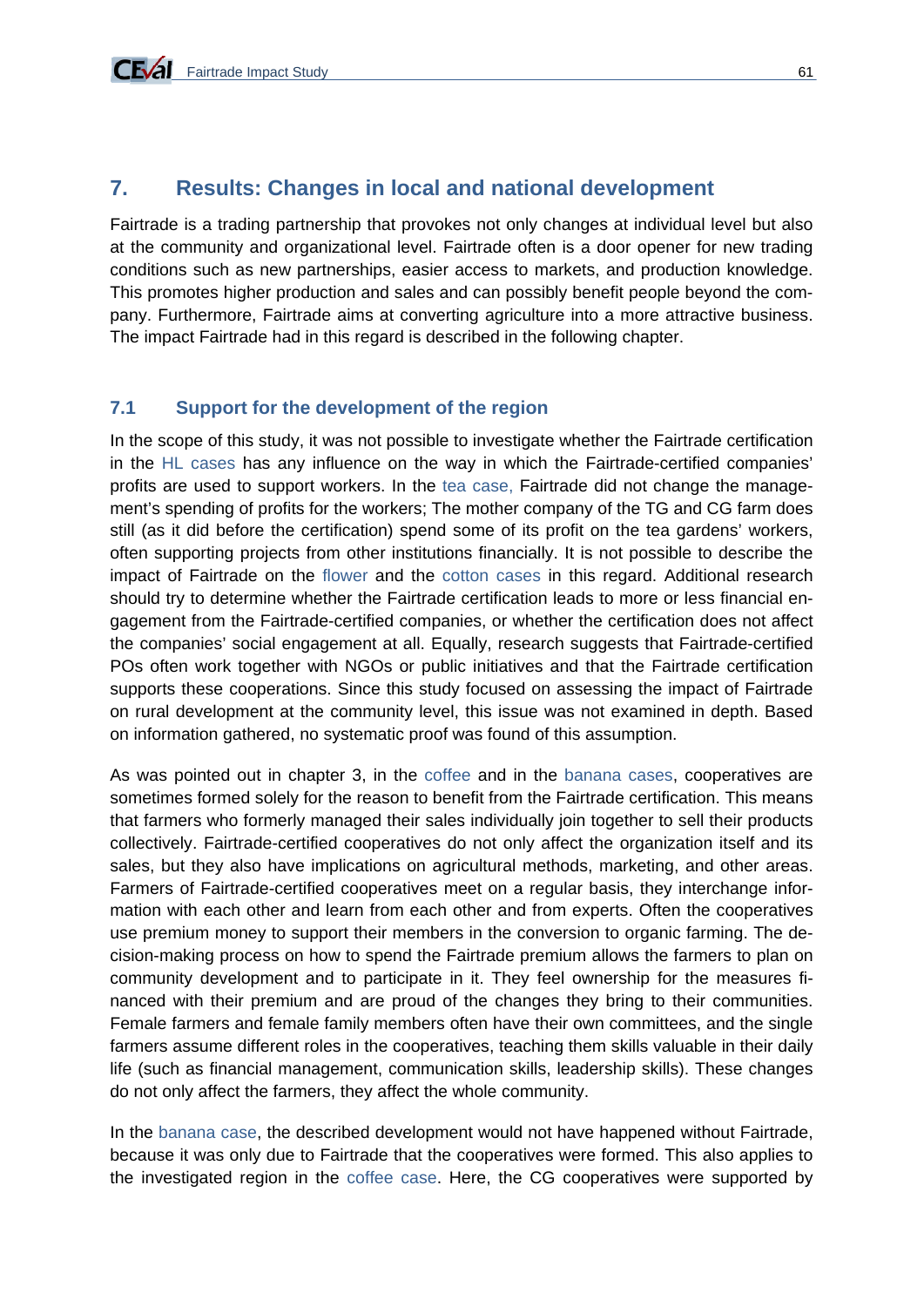

<u>.</u>

had a huge impact. In both the banana and the coffee case, other buyers (outside the Fairtrade system) have to adapt to this changing environment. They are very much aware of the attractiveness of selling to Fairtrade. This is why other buyers have to introduce attractive measures for the farmers as well, often spending money on social projects. A very striking example was found in the banana case, where one of the world's largest trader & producers of fruits and vegetables introduced a system with the same financial incentive for the farmers as the Fairtrade incentive: For each box of bananas sold, 1 USD goes to a fund. In the case of Fairtrade, this fund is the Fairtrade premium. In the case of this company, for each box of bananas sold to the US market, 1 USD goes to a foundation created by the company. This foundation invests the money in social projects, the decision on how the foundation spends the money is taken internally by the fund, without the involvement of the farmers, and thus Fairtrade premium money remains the only fund that allows the farmers to participate in community development. This company-initiated foundation was only created in 2008, after the introduction of Fairtrade into the Peruvian banana sector, and it seems like it was founded as an answer to Fairtrade, as several Fairtrade and banana sector experts reported. However, the described findings must be interpreted with caution because the interviewed staff of the concerned company did not confirm the assumption that the foundation was formed to compete with Fairtrade. However, as the same foundation had already been active in Ecuador since 2001, it is surprising that the expansion to Peru coincides with the start of Fairtrade.

Despite the described positive changes in rural areas, the coffee case is the only one of the investigated cases, in which school children expressed the wish to become coffee farmers like their parents. In all other cases, the children interviewed wanted to work in some other profession than farming or working on a plantation<sup>39</sup>. In the banana case, the average farmer was 49 years old and had 0.7 hectares of land; these data explain an important trend in the banana case. The average age shows that young people hardly work as banana farmers while the average size of land is a key factor of this situation: Young people cannot acquire land to work as banana farmers. This was confirmed by the three interviewed young (male) workers (around 30 years old), who stated that they would like to work as banana farmers but that there was no land available for them, which is why they plan to take over their parents' farms one day. In conclusion, it can be noted that there are two factors posing obstacles to the professional (voluntary<sup>40</sup>) engagement of new generations in farming: one being the lack of attractiveness of farming and the second one being the lack of available land. The attractiveness of farming is, among other factors, determined by the development of rural zones; only when investments in education, health, and infrastructure are made, small scale farming can be profitable. Fairtrade already supports investments in these areas with the Fairtrade premium, but naturally the regional (politically defined) circumstances are crucial for the successful development of a region. A detailed and differentiated (by sector and country) analysis of the positive and negative factors that determine the attractiveness of farming should be performed in order to develop strategies that help to maintain and improve the

 $39$  Because of school holidays, it was not possible to interview school children in the tea sector. There is no data

on the plans for the future of pupils in the tea sector.<br><sup>40</sup> Farmers often have no other choice than taking over their parents' land and work as farmers wherefore they may not voluntarily work as farmers but do so out of need.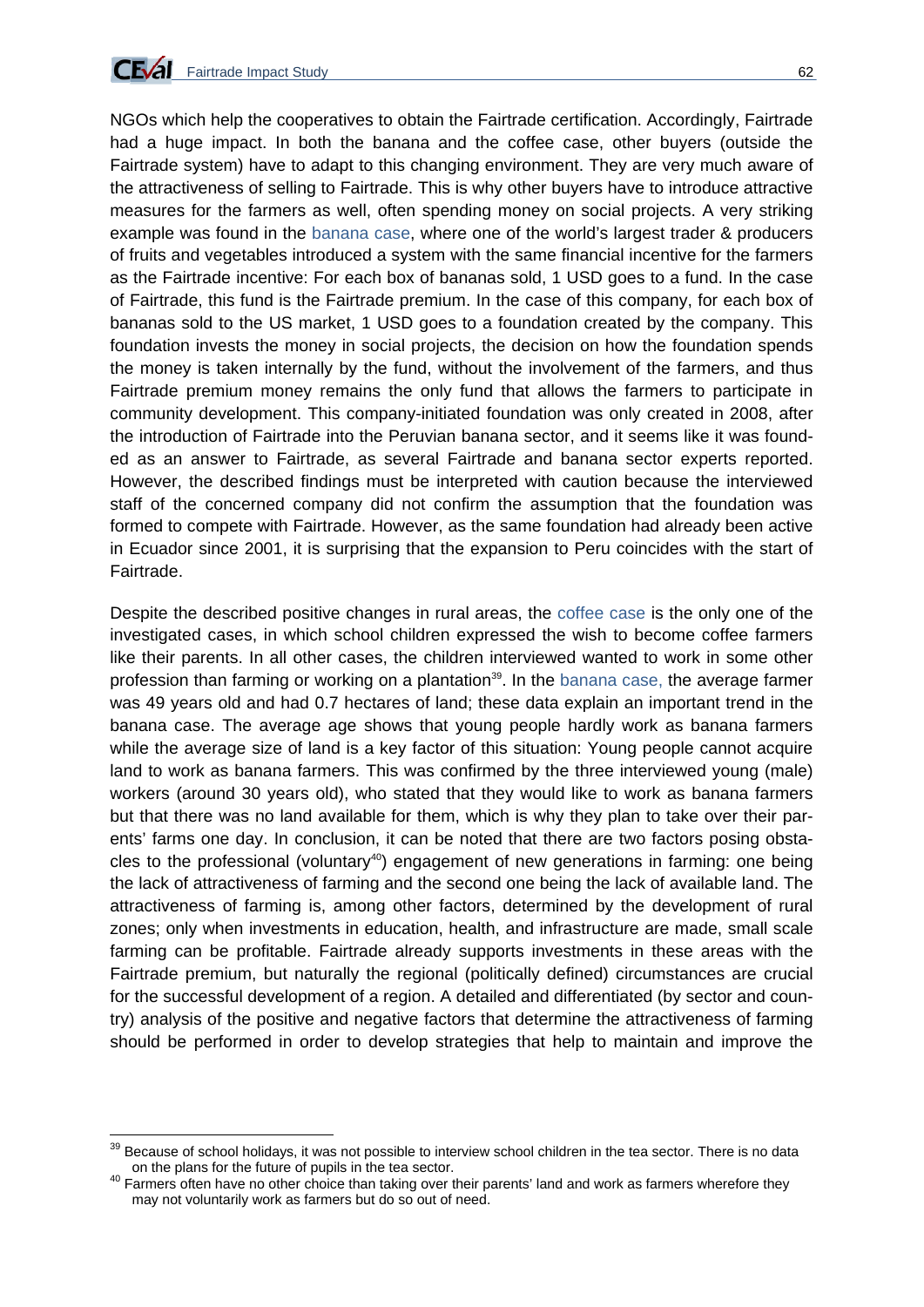$\checkmark$ 

Fairtrade system. In such an analysis, the important discussion on the future role of the small scale farmer (in contrast to large commercial farms) for development should be integrated<sup>41</sup>.

Fairtrade in the SPO cases does not only impact on farmers but also on the workers employed by the cooperative and its members. In the coffee and even more so in the cocoa cases, some land owners (farmers) do hardly ever tend to their farms. Some of them live far away from their land (mostly in nearby cities) and have workers (caretakers) tending to their fields. This means that the people working on the farms have to attend the training programs on Fairtrade in order to cultivate the landlord's land according to the standards. However, when it comes to the decision-making process over the premium money spending, these same persons (the caretakers) who cultivate the land according to Fairtrade standards and who live in the rural communities cannot participate in the decision-making process over the Fairtrade premium, but the land owners who rarely ever get in touch with Fairtrade and do not even live in the rural communities are allowed to participate. This contradicts Fairtrade's objective of empowerment and the according Fairtrade rules should be revised. The involvement of workers in the farming process varies in the different sectors $42$  and regions, and a possible revision of the rules defining the workers' role in the Fairtrade process should integrate the workers themselves along with their perspective and their needs into the Fairtrade system.

Before the presence of Fairtrade, workers in the banana case who cleaned and packed the bananas for international buyers, worked for subcontractors and only had monthly contracts. The cooperatives (which were formed because of Fairtrade) took over the packing stations from the subcontractors and employ their own workers. The majority (~90 %) of these workers now have permanent contracts, benefitting from all statutory rights linked to these contracts like health insurance, 15 days of leave, paid sick leave, and security for planning. Fairtrade brought an important positive change to the workers in the banana case.

In conclusion on the changes Fairtrade brought to **local and national development**, it can be stated that Fairtrade's impact in this area was considerable in the SPO cases. Through the formation of cooperatives in some sectors, Fairtrade changed the power structure in the respective regions, with farmers being less dependent on buyers. Wherever **POs are well organized and of significant size**, the farmers profit more directly from the changing structures.

<sup>1</sup> <sup>41</sup> Cf. for example: Wiggins, Steve (2009): Can the smallholder model deliver poverty reduction and food security

for a rapidly growing population in Africa?<br><sup>42</sup> Workers in some sectors are migrant workers (and hence difficult to integrate into the decision process) while in other sectors workers might cultivate the same part of land for generations. These workers should be integrated into the Fairtrade system.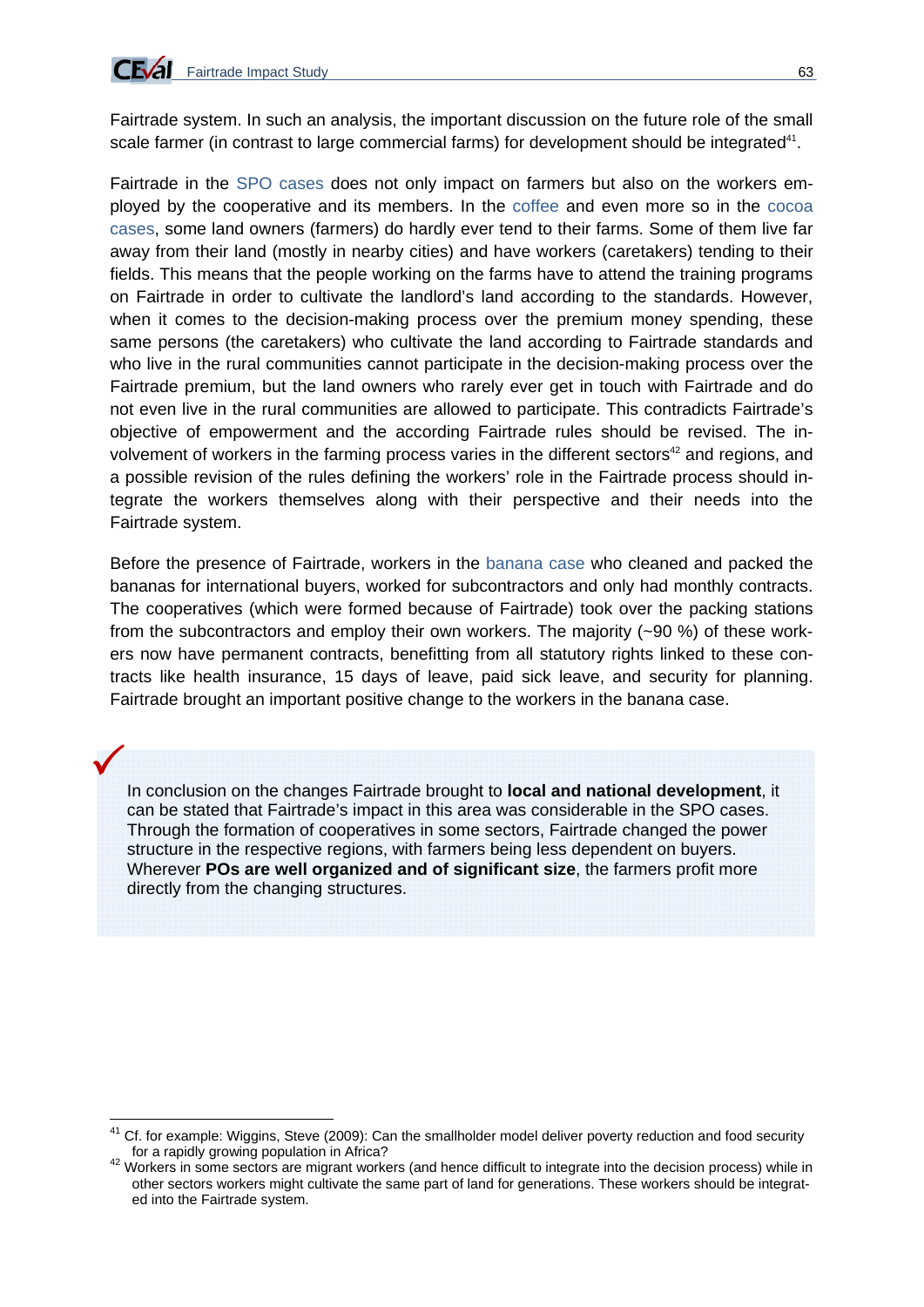# **8. Results: Changes in the management of natural resources**

An intact environment is crucial for successful and sustainable agriculture. Small scale farmers can only live from their production if their environment is not damaged, and an intact environment is a prerequisite for productivity in SPO, CP, and in HL cases. Environmental care and protection are therefore important for the Fairtrade system and form an important pillar of the Fairtrade standards. In the following chapter, the impact of Fairtrade on environmental aspects in the investigated cases is described.

The TG PO of the flower case adheres to MPS (Milieu Programma Sierteelt<sup>43</sup>) standards: those and national legislation according to the environmental protection officer of the TG PO, have more specific requirements than Fairtrade in terms of good agricultural production, ultimately reducing the negative impact (of plant protection and fertilization) on the environment. However, the management of the TG PO stated that Fairtrade was positively pushing them towards biologically better methods, always a step ahead of the farm management<sup>44</sup>. At the CG PO, Fairtrade certification definitely had impact. According to the CG PO's environmental protection officer, before Fairtrade certification, green waste was not used at all, and agrochemical waste was buried. Since the farm has been Fairtrade-certified, there is no waste burning at all at the CG PO, and the farm also started to use micro-organisms for soil protection, a measure due to Fairtrade-induced Integrated Pest Management (IPM). Green waste on both farms (TG and CG) is composted. Plastic waste on the CG PO is sold to a recycler, while at the TG PO, they dispose it through a licensed<sup>45</sup> company; agrochemical (plastic) waste<sup>46</sup> on both farms is given to a licensed incinerator. On both Fairtrade-certified farms spraying only takes place away from water sources, according to the standards and the respective officers for environmental protection. Flower farms need a lot of water which is why water management is a crucial point for them. The TG PO uses water from the nearby river and from boreholes. The CG PO harvests rain water and uses also water from the neighboring river. At the TG PO, it was explained that using water from the river would not be a problem since using river water was only possible with a government permit, which was only given when it was made sure that this usage of water will not pose any risks for the population. In how far the government actually controls the proper water usage could not be investigated for this study. Used water on both farms is treated and released back into the environment, according to the officers. The National Environment Management Authority (NEMA) of Kenya audits farms once a year on the Kenyan standards for environmental protection $47$ . Since concrete drainage systems were built on both farms, there is no problem with soil erosion on the farms. Because it was not possible to talk with members of the management of the non-Fairtrade-certified flower farm in one of the CG villages or of another non-Fairtrade-certified farm, there is no comparable data available. However, many flower farms adhere to MPS, which sets standards for each company individually; accordingly, it is not possible to describe them in the frame of this overall impact study. In chapter 2.3, it was already described that

<sup>&</sup>lt;sup>43</sup> MPS is a Dutch certification program with its focus on Corporate Social Responsibility.

<sup>&</sup>lt;sup>44</sup> This statement was made in an interview with a third person who provided the research team with the transcript.<br><sup>45</sup> Licensed through the National Environment Management Authority (NEMA) of Kenya.<br><sup>46</sup> Empty plastic bins which contained traces of agrochemicals.<br><sup>47</sup> In the frame of the research trip, it was not possible to f

whether they are comparable to Fairtrade audits.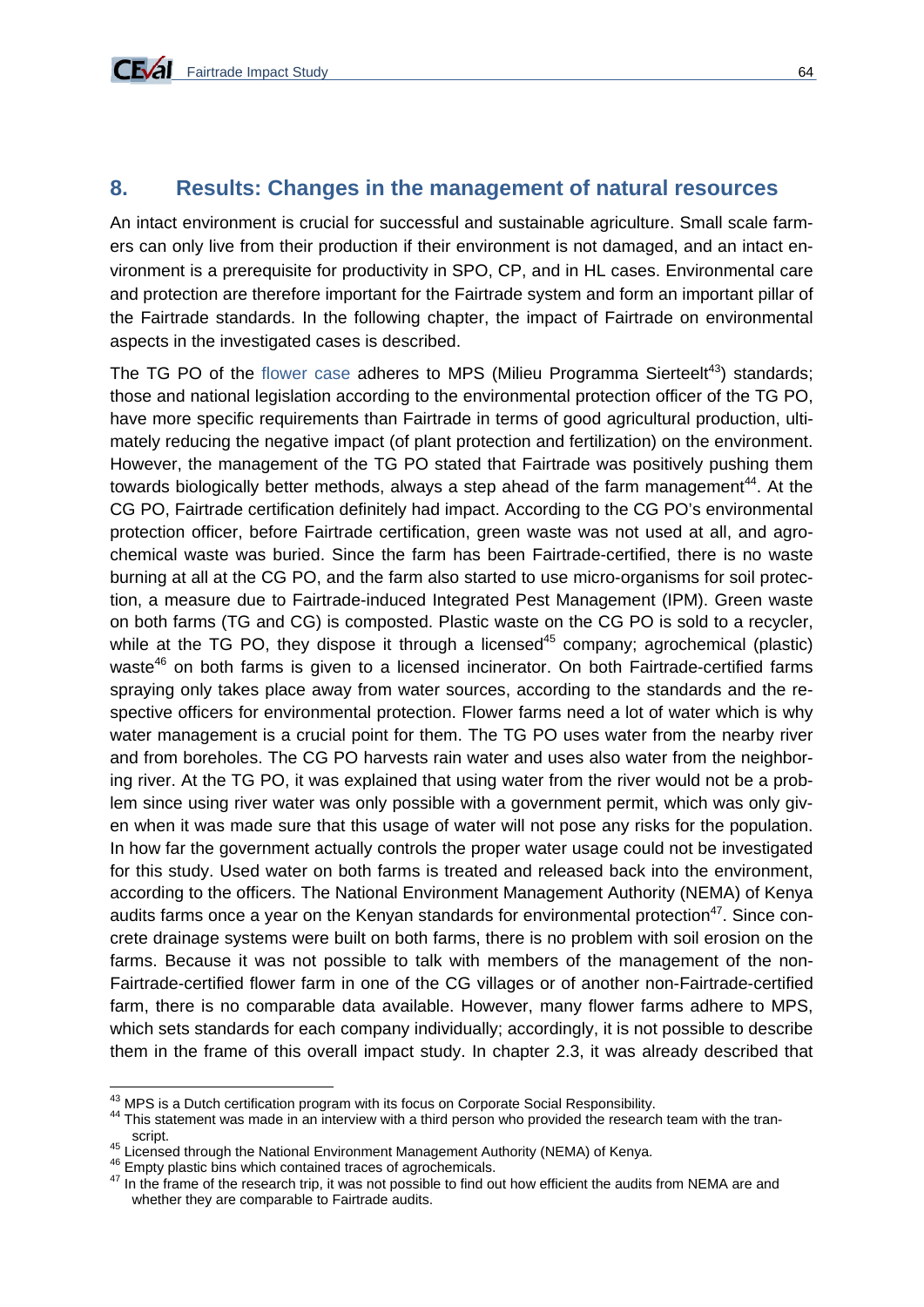the Kenyan state laws are not always respected by the farms. This surely also applies to environmental aspects, as experts on Kenyan structures explained. Fairtrade-certified farms, due to the regular inspection, do adhere to state laws and stricter (Fairtrade) standards.

Both POs of the tea case (TG and CG) adhere to strict environmental standards and there are no major differences between the two gardens. In order to comply with RFA they are constructing soak pits at their workers' houses, which they started in late December 2011 and they should have finished in March 2012. All over the TG tea garden and in the villages pertaining to the garden, there are containers for glass, plastic, and other waste. These were installed in 2010, also due to RFA. To prevent soil erosion, special grasses and trees are planted on both farms. Furthermore, they do revetment, both measures were started before any certification was given to the farms. At both farms, they raise awareness for the protection of wildlife by putting up signs that remind everyone on the importance of trees and animals. The office building at the TG PO as well as the director's bungalow are provided with electricity from a hydropower plant, which was already installed 16 years earlier. The farms use compost and buy parts of it from their workers who purchased cows from the cow project financed by the Fairtrade premium. As mentioned before, with Fairtrade premium money, gas cylinders were purchased for the workers, who now don't have to cut fire wood anymore. According to the officer for Environmental Protection at the CG PO, the gardens met all Fairtrade standards in relation to environmental protection before the farm was Fairtradecertified. The CG farm was organic-certified in 2004 as all tea gardens of the mother company of both the TG and the CG were. On both farms (TG and CG), rain water is used for tea cultivation and personal needs. In drought seasons, water shortage may occur on the farms. In two group discussions, it was stated that the communities suffered from water shortage, which was seen as one of the two major problems of the communities pertaining to both the TG and the CG farm. During dry seasons the water source (a water reservoir) would dry up and there was not enough water for everyone. The water source is an average 10-minutes walk away from the workers' houses. Especially in the TG quantitative data confirms qualitative data, as shown in chart 24, which illustrates that a majority (65,7%, n=319) of the interviewed workers of the TG rated water and sanitation as the most important development area.



**Chart 24: Priority of development areas, tea sector**

Since are naturally tea gardens situated on hills, they completely depend on rain water since it will not be possible to find ground water.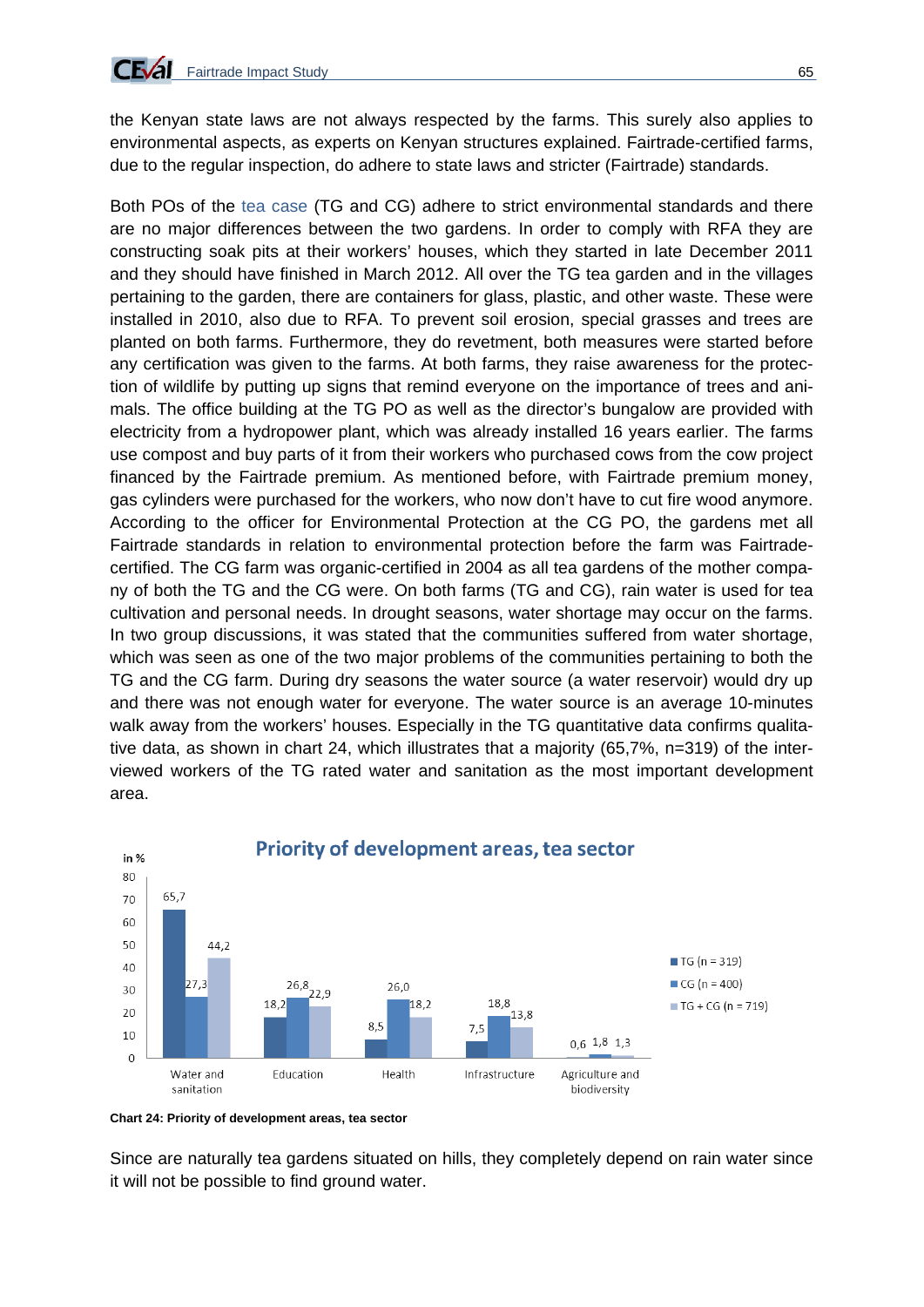

<u>.</u>

At the CG farm, two types of waste pits have been constructed - one for organic and one for recycling waste. Up to now, these pits are made of bamboo but they will be replaced with more durable material. The recycling waste is picked up by waste-pickers from the surrounding cities, which have turned recycling into a trade. On both farms, biocides permitted for organic production are only used when necessary so it is not possible to state the exact amount of biocides used per year as this amount changes whenever pests occur. However, management keeps very detailed records of which biocides are used and of how to prepare it. At the CG farm, there are signs that call for attention regarding the importance of the environment and wildlife every few hundred meters. Workers in interviews continuously mentioned the importance of the environment and were very proud that they themselves now produce compost and dung through the cow project. Equally, the management of the CG farm keeps records of every measure regarding environmental protection and of the biodiversity on their farms - for example, they have a booklet where workers and managers document wildlife sighting (whenever someone sees a wild animal, the person notes when and where it was and which kind of animal) and a booklet that documents the herbal plants to be found at the farm; the booklet contains dried herbs as examples. Both booklets are theoretically accessible by everybody. Besides that, on both farms, trees are planted continuously, while this planting is very well documented, as required by RFA. On one occasion, the tree planting was a social event, when a whole community was involved.

All of the mother company's tea gardens work with the World Wildlife Fund (WWF). The collaboration is funded by a Germany-based online tea business and client of of the mother company. The WWF initiative already started in 1993<sup>48</sup> and, according to the responsible person at WWF, the environment at all tea gardens has changed considerably over the last five years. When the gardens were not organic, there were hardly any animals. Over the last years, since the implementation of organic production (in 2004), animals and above all birds, returned to the gardens. This was confirmed by two managers. The awareness among workers concerning the protection and the management of the environment has risen, according to the WWF employee, but is still low and according to the WWF employer remains the largest concern in terms of the environment of the tea gardens.

In conclusion, it can be noted for the HL cases, that Fairtrade's impact varies concerning environmental protection. In the flower case, Fairtrade brought many positive new measures for environmental protection and thus had an impact. In the tea case, both POs (TG and CG) undertake many measures to protect the environment. However, Fairtrade's direct impact on environmental protection is rather small in the tea case while the conversion to organic production had a considerable and later on RFA a visible impact. The change Fairtrade brought about at both tea farms in terms of environmental protection was implemented with Fairtrade premium money: The cow project and the distribution of gas cylinders do not only help the workers but are also measures for the protection of the environment, as workers no longer have to cut as many trees for fire wood.

In the coffee case, all producers of the TG PO receive training programs on the diversification of production, as demanded by the certifications UTZ and RFA. RFA also demands that the producers receive training programs that capacitate them to identify the ecosystem in which they grow their coffee and accordingly learn to treat their land adequately. Due to

<sup>&</sup>lt;sup>48</sup> The main objectives of the WWF initiative are 1) Environmental restoration of Darjeeling Hills by improving the habitats. 2) Generating income and employment through reforestation and alternative livelihood programmes. 3) Environmental education and awareness for community and students. 4) Species conservation in collaboration with the forest department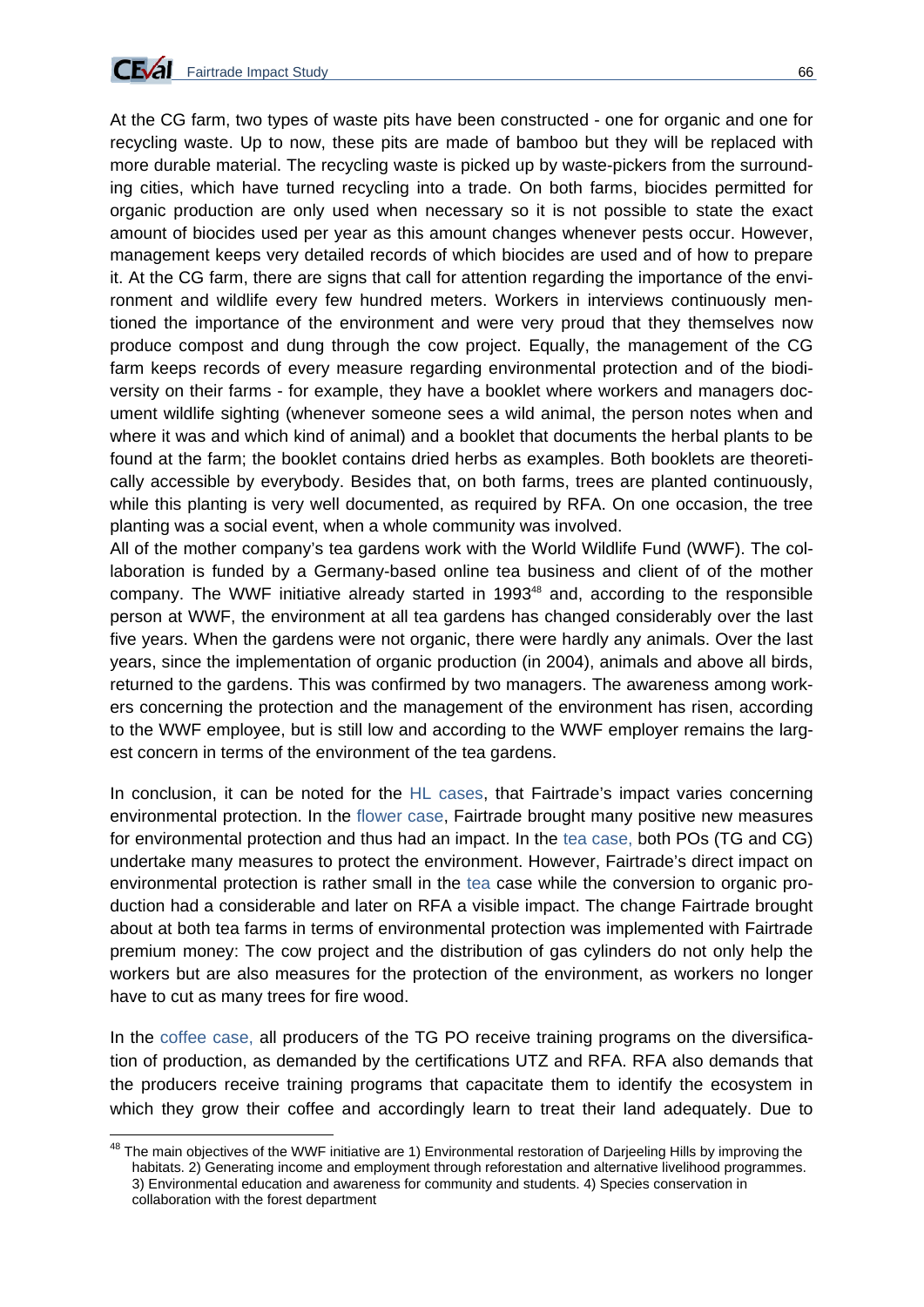Fairtrade, recycling was introduced in the TG PO. The farmers of the CG had heard of organic farming and wanted to achieve an organic certification. The reasons for this differed: Some farmers (~50 %) stated that they wanted to learn how to treat their land better and how to improve the environment in which they live, while others (~50 %) said that they heard that organic-certified coffee would pay more. The different certifications introduced measures of environmental protection in the TG and with this, the certifications support the development of an environmental awareness among the farmers. This environmental awareness could be noted in interviews in which interviewed farmers of the TG reported that the knowledge about environmental aspects was something very precious and useful for them. Fairtrade among with the other certifications had an impact on environmental aspects in the coffee case, but RFA and UTZ brought about a larger change (e.g. awareness training programs on diversification) than Fairtrade regarding environmental aspects.

The banana case was investigated in Peru in a very dry, desert-like region which means that the banana plants need to be watered from a nearby river. It is very important to water banana plants sufficiently, around every 20 – 30 days. If the plant does not get enough water, it dies off and falls down. The shortage of water was stated by different people as the major problem – by farmers, by one person responsible for environmental protection, by school teachers and health personnel. Around 1,500 persons of the 2,074 inhabitants of one TG village receive water only once a week, via a truck that fills the houses' water tanks. In the school of this village, pupils must bring two buckets of water to school from their homes for their everyday needs because the school does not have its own water source. In a CG village, the situation concerning access to clean water was even worse. Here, farmers would stress the problem they have with the quality and with the quantity of water. The week before the field trip took place, a massive poisoning affected the village, due to the low water quality. In the TG, all POs already implemented projects to improve the water situation, and Fairtrade did have an impact in this regard. The POs should further be supported to collaborate with local NGOs and their water engineering experts.

Fairtrade introduced the idea of using the waste of the banana plants as compost, and the cooperatives organize the recycling of the plastic used in banana cultivation. The TG POs also provide training programs on environmental issues as do all POs that are organiccertified. Some POs of the TG work with schools in sensitization programs for children, in which pupils learn about environmental protection. Accordingly, Fairtrade brought about important changes in terms of environmental protection to the banana case.

Cocoa production is mainly implemented by clearing forest vegetation to cultivate cocoa in a three level structure: The top story protects the cocoa trees from wind and sunlight, the cocoa trees cover the soil, and decomposed leaves improve soil fertility. Especially young cocoa trees need the top story's shade, and so more and more, cocoa production expands into virgin forests while at the same time former cocoa growing areas are abandoned because of low soil fertility, bush fires, diseases, and pests. This happens because many farmers do not know how to cultivate their land in a way that protects its fertility, which insects are important for the cocoa trees, and why spraying with agro-chemicals should be reduced to a minimum. This lack of knowledge not only puts the cocoa production of the farmers at risk but also the environment. This is why the TG PO is engaged in training farmers on the correct production methods and how to conserve the environment.

The TG PO farmers are supposed to plant trees around rivers and should only spray with the help of a spraying guide. Actually, special sprayers from the Ghanaian government are sup-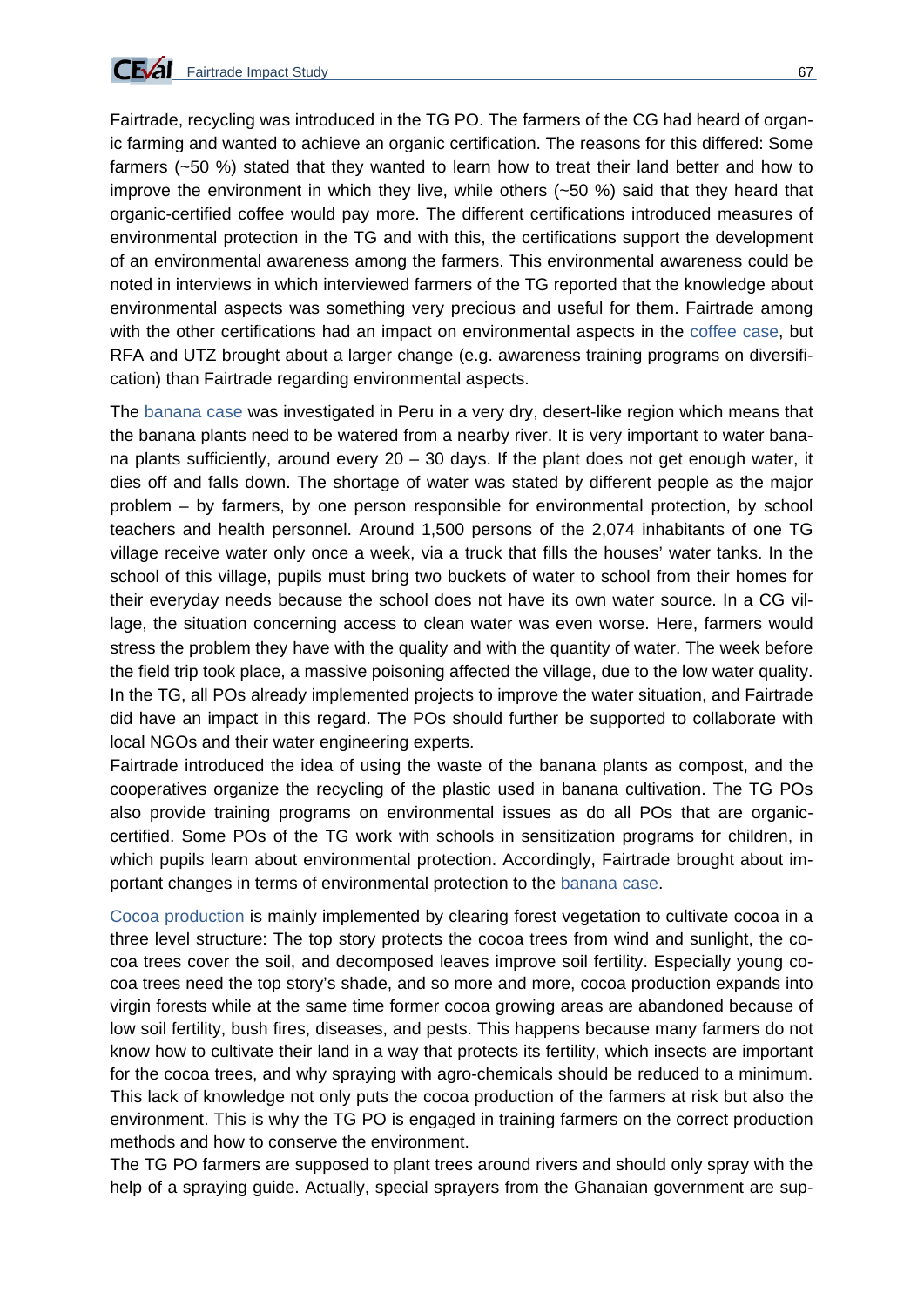

1

posed to come to the farms and spray but in reality this system does not work very well, so farmers have to take care of this task themselves. The TG PO's endeavors regarding environmental protection are very important. The low awareness of how agro-chemicals affect the cocoa trees, and of how to cultivate cocoa in a sustainable manner is a risk for the farmers' livelihoods and causes low production levels. Thus, the training programs the PO offers (alone or in collaboration with other agencies/NGOs) are a possible solution of the severe problems mentioned above. The importance of this topic was identified by various organizations: the World Cocoa Foundation, development agencies, NGOs, private companies and other certification schemes are engaged in Farmer Field Schools. Accordingly, these training programs are not unique in Fairtrade-certified producer organizations. The TG PO conducts various initiatives with regard to the farmers' training programs, most of them as publicprivate partnerships (e.g. a European chocolate manufacturer and the Ghanaian Cocobod train farmers on environmentally friendly practices). But as long as the farmers have difficulties in understanding the details, training programs most probably will not be sustainable.

The Environmental Protection Officer at the TG PO stated that the PO's farmers are cultivating their land according to the recommendations of the Cocoa Research Institute of Ghana (CRIG). According to the officer, one automatically complies with Fairtrade standards when following these recommendations. Consequently, changes in terms of environmental protection cannot be traced back to Fairtrade. This officer also explained that cocoa farmers dispose of chemical containers by burying them in the ground of the farm, and that only through Fairtrade did the farmers learn about composting, which is what they do with cocoa waste. Composting is also addressed in FFS, and accordingly, all farmers who attend the schools know about it and may apply this knowledge.

The land in the region of the visited cotton farmers in India is very arid, and water scarcity is a significant problem in the region. There are several initiatives to improve this situation, the largest one being from the earlier mentioned large NGO that supports farmers in implementing drip-irrigation systems. These systems are also supported from the TG PO, together with a foundation of a private-sector company.

In none of the villages visited, there is a working sanitation system. The aforementioned NGO's main focus is water, school, and medical staff; it reported that lack of water (resulting in lack of hygiene) was a major problem, but surprisingly only 5.3  $%$  (n=750) of all interviewed farmers found water and sanitation to be the most important development area.

Differences between the villages regarding the environment were due to the way of farming. While all farmers of the TG grow organic cotton, some farmers of the comparison group grow BT cotton, genetically modified cotton, also abbreviated as  $GMO<sup>49</sup>$ . GMO cotton is widely spread in India, according to staff of the mentioned NGO around 96 % of the farmers in their working area grow GMO cotton. In the region analysed in this study this is different; here, only 40 % of non-organic farmers in the working area of this NGO grow GMO cotton.

Organic cultivation needs to be introduced to the farmers and in the case of the TG PO, it was the company interested in buying and selling organic cotton, and accordingly TO PO staff approached the farmers and asked them whether they wanted to convert. Farmers can hardly convert to organic farming without support because they need to learn how to cultivate organic cotton and they need to be supplied with seeds. Organic cotton farming is only profitable for small scale producers (maximum 3 hectares of land). At larger scales, it would be too much work to implement or farmers would need to hire workers which they cannot afford.

 $^{49}$  BT cotton has genes from Bacillus thuringiensis (BT), which is a bacterium that can control pests. BT cotton is highly controversial; however, in the scope of this study, it was not possible to elaborate on this topic.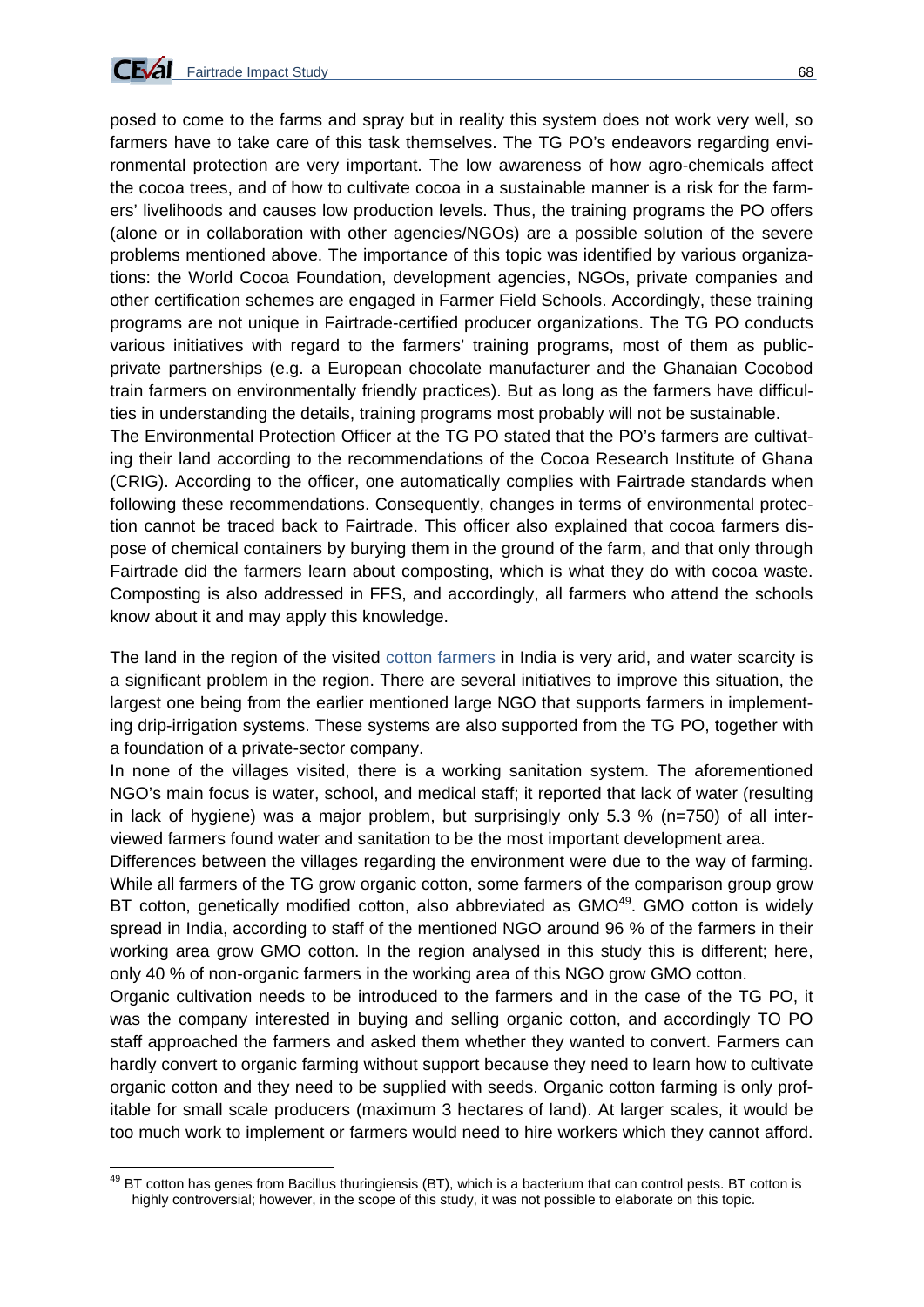Another important requirement for organic farming is livestock – only the farmers who own cows and other animals can produce all the fertilizer necessary for organic farming without having to purchase the ingredients. Since the largest dairy production of all Asia is situated in Gujarat, most of the farmers in Gujarat do own cows.

Naturally, the farmers who produce organic cotton pay more attention to the environment. While the farmers of conventional cotton burn plastic and bury other waste in their fields, the farmers of organic cotton do not produce any such waste (at least not on their fields). They produce their own fertilizer using natural materials. They also use cow dung and compost to dung their fields, they don't use any plastic. The TG PO translated the Fairtrade Prohibited Materials List into Gujarati (the local language), they perform two audits in each season (six times a year) and control whether the farmers producing for them adhere to the organic and Fairtrade standards.

Through the premium, Fairtrade had some small impact on environmental matters in the cotton case because the farmers in one village invested the premium in water infrastructure. Fairtrade's most important impact on environmental matters is the further promotion of organic farming and the conversion of some farmers from GMO cotton to organic cotton. The conversion is an important change since organic farming and its positive impact on the land benefits the whole community by creating a healthier environment and through keeping available non-BT seeds. All farmers who cultivate organic cotton (whether producing for Fairtrade or for any other buyer) have to adhere to strict standards, which are controlled by the TG PO on a regular basis. In the scope of this study, it was not possible to investigate the seriousness of the control system of non-Fairtrade organic cotton farmers, but as per the International Federation of Organic Agriculture Movements (IFOAM)'s standards<sup>50</sup>, in all organic farming, there is an internal control system which is controlled externally once a year. Compared to these controls, the TG PO ensures the compliance with standards with far stricter methods.

Especially in the tea and in the banana cases, the research team met highly motivated personnel responsible for environmental protection. This personnel promotes further measures and very successfully anchored the topic of environmental protection in the general management of the PO.

As today's conventional agriculture in many cases demands high chemical inputs in order to stay competitive, it is important that the chemicals used on the crops do not negatively affect the health of the workers and farmers. In order to avoid negative health implications for workers, farmers, their families, and other people living in the area, special measures of precaution are important.

In the organic coffee and in the banana cases, there are also no chemicals applied and farmers only need boots for their work, securing them from snake bites.

In the cocoa case, training programs on the correct use of fertilizers and chemicals are crucial for the farmers' health. But only wearing protective gear allows the prevention of health risks. This protective gear, consisting of boots, overalls, gloves, and goggles is rather expensive for cocoa farmers and only of value when used and maintained in the right fashion. Only some farmers (both TG and CG) own protective gear, because of its price. The Ghanaian government is supposed to send sprayers to the cocoa farms, but this system does not really

<sup>1</sup>  $50$  IFOAM is the international umbrella organization of the organic movement with over 750 members, among them the German organic certifier Naturland and the Swiss Bio Suisse.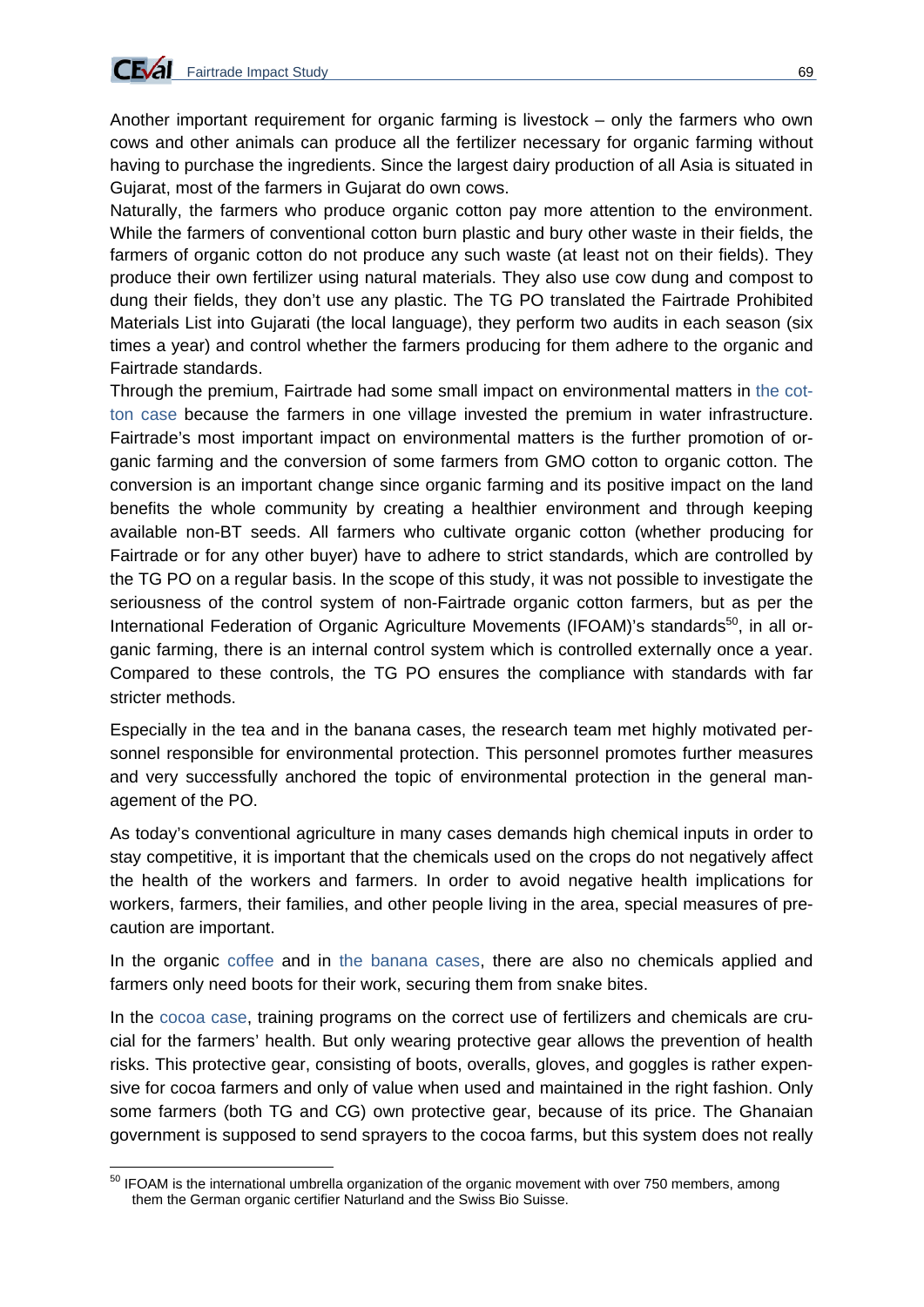$\checkmark$ 

work, which is why farmers are often forced to take on this task themselves, which poses risks to them (TG and CG). A Fairtrade impact on the security situation of cocoa farmers regarding the health risks their work poses could not be assessed.

In the cotton case, all of the TG PO's farmers produce organic cotton; in some comparison villages, the farmers cultivate conventional cotton, for which a high amount of chemicals is applied. The interviewed farmers of these villages reported that they did not wear any protective clothing thus exposing themselves to risk, especially during spraying time. Through organic farming, the cotton farmers are not exposed to chemicals and work in a healthier environment, according to the farmers interviewed. Furthermore, local NGO staff told the research team that in the last 2-3 years, the chemical fertilizer needed by the conventional farmers for their cotton was not always available in time. This is a considerable problem since conventional hybrid cotton needs a lot of fertilizer, and the non-availability leads to lower production. Farmers who conduct organic farming produce their own fertilizer. The farmers of the TG PO receive regular training programs, but those farmers benefitting from the mentioned NGO's presence do so, too. Accordingly, Fairtrade brought a change in working conditions only for those farmers who did not receive any support from the mentioned NGO. The TG PO should support the farmers in getting access to government schemes as these schemes help the farmers in improving their cultivation, thus possibly increasing their productivity and accordingly their financial situation.

In conclusion on the changes Fairtrade brought about in the management of natural resources, it can be stated that Fairtrade has important standards that bring positive changes to the environmental protection in some sectors. In other sectors, these standards are already adhered to, due to other certifications or due to the POs' policies. A very important role of Fairtrade is the support of conversion to organic production. In any case, Fairtrade's **regular and independent controls of the adherence to the standards** help to protect the environment.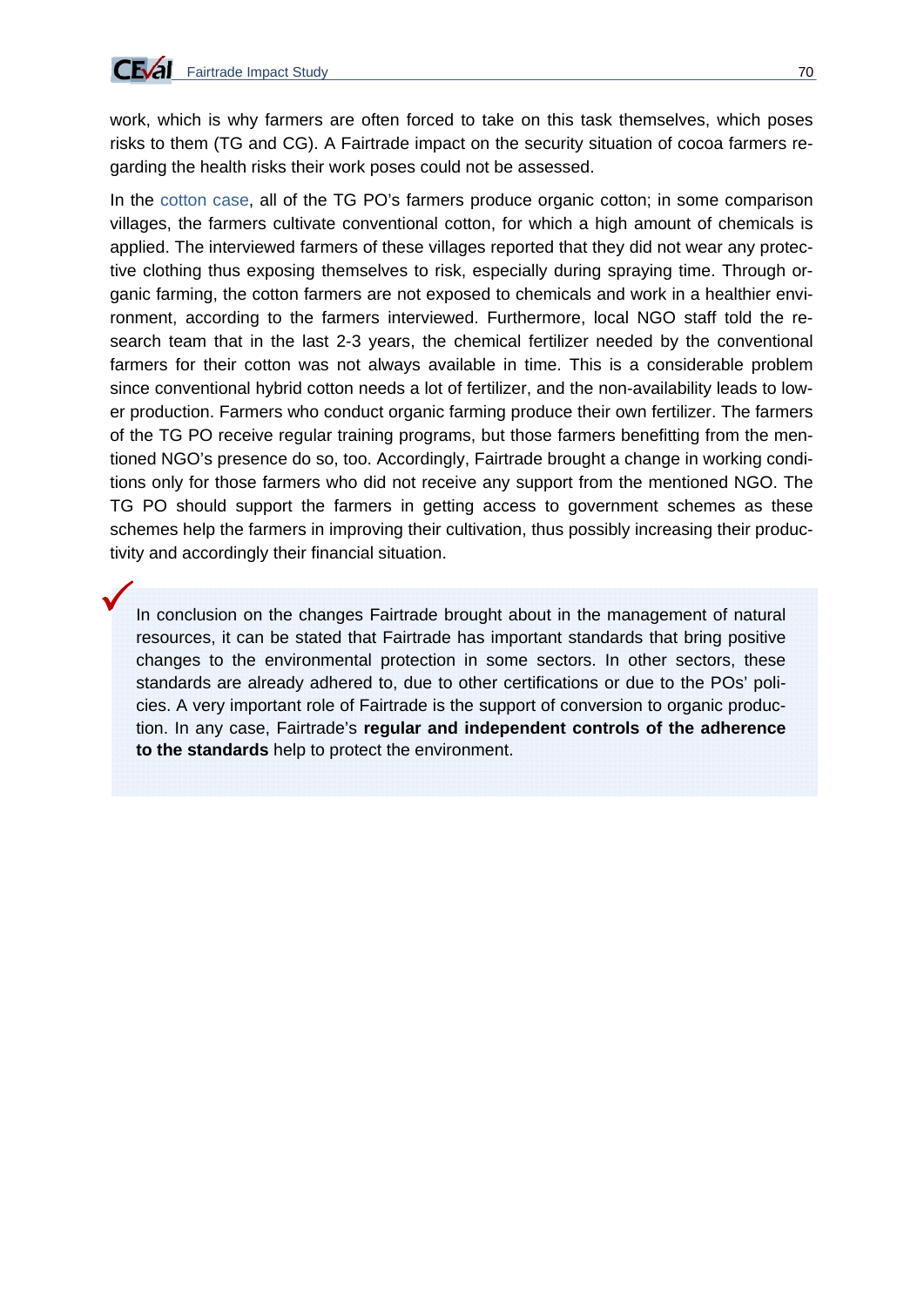# **9. Summary of Results and Recommendations**

## **Summary**

## **Changes in social structures**

- 1) Fairtrade premium money is often invested in projects that benefit the whole community, e.g. in improvement of the education and health situation in communities. In many cases, positive changes were achieved (see also point 15 below).
- 2) In the cotton and cocoa sectors that were researched, participants reported that they need their children to support them in the fields, sometimes during school periods. While the cocoa sector indicates that awareness training on child labour had some positive impact on issues of well-being, in the cotton sector, there were relatively few measures to raise awareness concerning child labour issues.
- 3) The formation of gender committees brought positive changes to women, especially in the coffee and banana cases. Gender committees are important institutions to secure women's rights wherever the committees are working well.
- 4) In the tea case, there are no gender or women committees although sexual harassment is common on tea gardens according to experts on the Indian tea sector. Female workers lack even basic infrastructure for their needs, such as toilets in the tea gardens.
- 5) In the SPO cases, participation in decision-making processes on Fairtrade premium money spending is restricted to members of the cooperatives. Since women are often culturally excluded from this kind of organization, they cannot participate in the decision-making process.
- 6) The firm definition of gender roles also affects the attitude of farmers towards girls' education, a finding that applies to all SPO and CP cases studied here. As the farmers are afraid that their daughters might become involved with men at secondary school and become pregnant, they are afraid to send girls to secondary school.

## **Changes in the socio-economic situation of farmers/workers and their households**

- 7) In the HL cases, through its regular controls, Fairtrade ensures the compliance with standards and national laws. In the flower case for example, working conditions on Fairtrade-certified farms are considerably better than those at most other flower farms.
- 8) In the SPO cases, access to improved health insurance is often only available for farmers in cooperatives and for farmers who hold a land title. Since Fairtrade sup-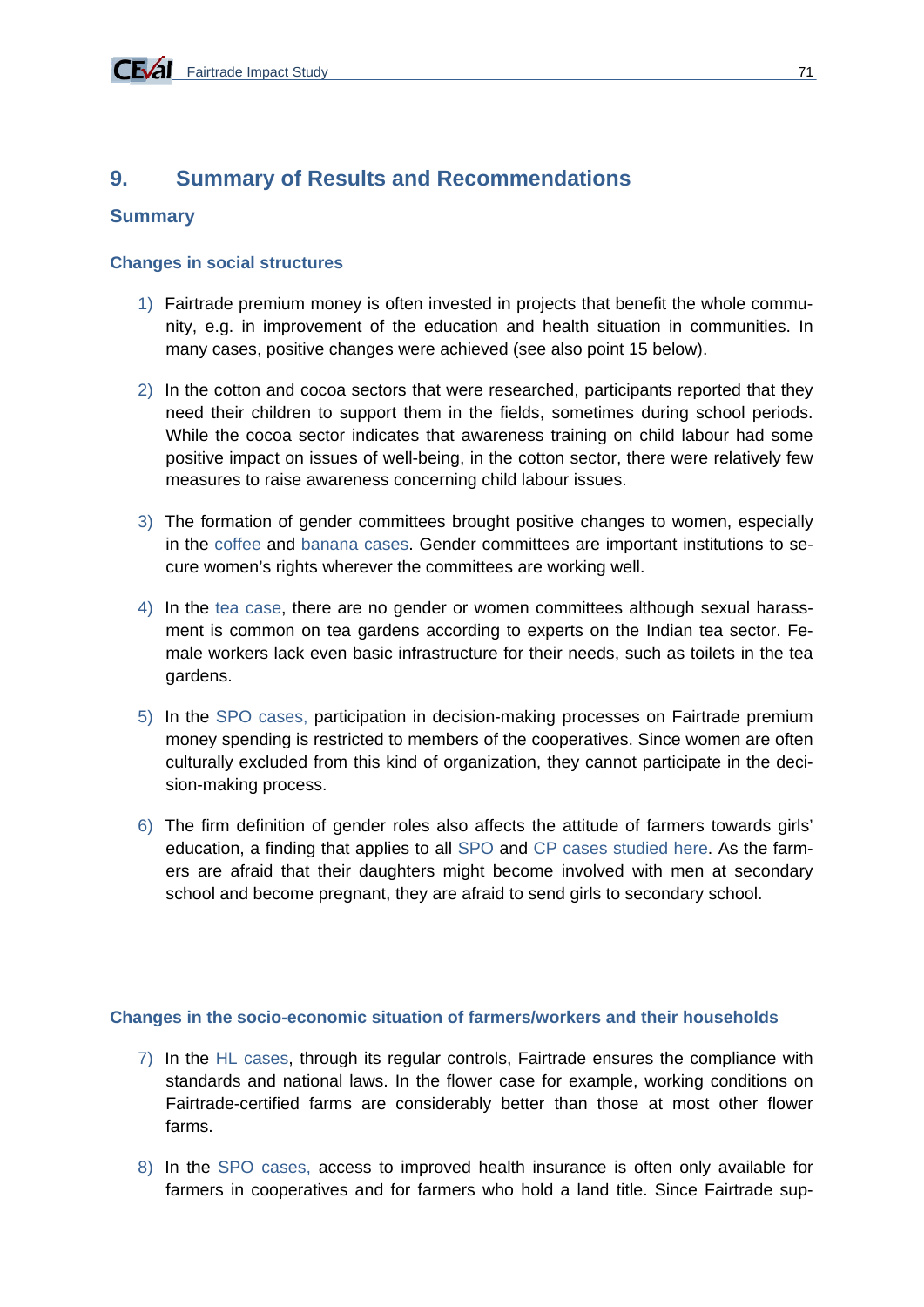ports the organization of farmers in cooperatives and in some sectors is the reason for the founding of cooperatives (as is the case in the banana sector in the investigated region), Fairtrade indirectly helps the farmers to get better access to improved health insurance.

- 9) In the SPO cases, no difference was detected between TG and CG when it comes to the ratio between crops for sale and crops for one's own domestic usage. This shows that Fairtrade does not lead the farmers to neglect cultivating the crops they consume and the need for their own alimentation.
- 10) In all six investigated cases, the farmers and workers of the TG receive more training programs than the CG. Accordingly, Fairtrade had a positive impact regarding the possibility of learning new things and further education. Fairtrade therefore constructed a basis for empowerment and participation amongst farmers and workers.
- 11) Fairtrade cannot force farmers to attend training programs and in the cotton and in the banana cases, some members of Fairtrade-certified POs do not attend training programs which keeps them from improving their productivity and benefitting from better farming techniques.
- 12) The success and impact of training programs depends on the education level of the farmers and workers. The low reading and writing skills of some farmers and workers (especially in the cocoa case) is challenging for successful training programs and the implementation of developed agricultural techniques.

## **Changes in the organization of rural zones/work places**

- 13) The results suggest that Fairtrade (especially its standards) acts as a role model for other organizations which adopt part of the Fairtrade standards' requirements. This applies especially to the flower, coffee, and banana cases where non-Fairtradecertified farms and cooperatives adopted some of Fairtrade's standards.
- 14) Fairtrade had considerable impact on power relations in the investigated communities. The most important change Fairtrade brought about for farmers and workers is the opportunity to plan and design development projects for their communities. This planning and implementation of projects does not only give the farmers and workers the opportunity to participate in their communities' development but through this, it provides them with new responsibilities and makes them feel a sense of ownership of the implemented projects. The opportunity of participating actively in the decisionmaking and designing of development projects is unique to Fairtrade. The farmers and workers interviewed mostly were aware of the fact that it was they who earned the premium money and that the implemented development projects were to their credit. Fairtrade accordingly had an important impact on the workers and farmers, offering them the unique opportunity to not only think about how they could improve the living conditions in their communities but also by giving them the opportunity to put their plans into practice.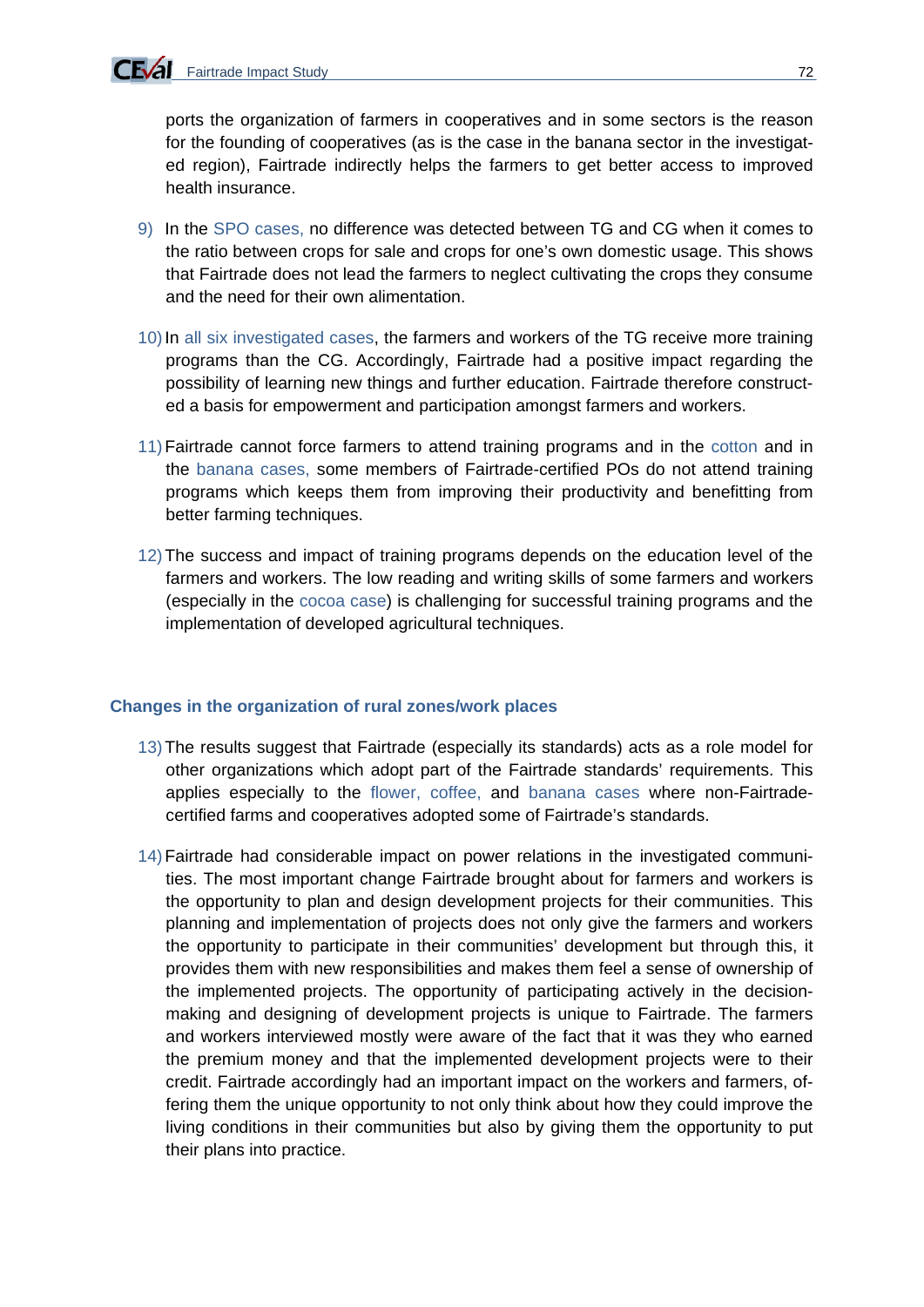

- 15) Organization of plantation workplaces (Trade Union/Workers Committee defending the rights of the workers) were not assessed as this was not the subject of this study.
- 16) Some workers and farmers did not know how Fairtrade works. Consequently, these farmers and workers cannot participate in the decision-making process on Fairtrade premium money spending. In one case of an exceptionally large PO (cocoa), some farmers did not even know that they are part of a Fairtrade-certified PO.
- 17) The close collaboration between JB and the staff from local institutions in the flower lead to a successful and sustainable implementation of development projects; the local community feels a sense of ownership, too, which results in the proper maintenance of implemented projects. In other cases, the cooperation between POs and local institutions does not always work well, due to discontinuous communication and lack of information among the staff of local institutions.
- 18) The relation between some POs and FLO is not always trustful, and communication is sometimes not sufficiently open. Some POs are not willing to tell FLO staff about the troublesome situation they are in (due to external factors) and FLO accordingly cannot react to these problems.

#### **Changes in local and national development**

- 19) In the SPO cases, Fairtrade-certified POs contributed to local development when roads were constructed with Fairtrade premium money, a responsibility that the Peruvian state should have assumed.
- 20) The interpretation of premium money use in the flower case (assuming that premium money must benefit the whole community), led to the integration of the staff of local institutions in the premium money spending and this resulted in impressive positive changes in several communities through Fairtrade.
- 21) The restricted participation concerning the decision-making process on the Fairtrade premium in the SPO cases (only farm owners can become members) excludes workers and caretakers of fields from participation, although these persons often are more in touch with Fairtrade than the landowners living in a town.

#### **Changes in the management of natural resources**

- 22) The Fairtrade impact on environmental aspects varied considerably between the cases, depending on the attitude of the POs' management and on other certifications. RFA (in tea) and RFA and UTZ (in coffee) had a more specific impact than Fairtrade on environmental topics like the identification of ecosystems and diversification of production.
- 23) Fairtrade brought about positive environmental innovations (like conversion to organic production or composting) in all cases and thus had an impact. Fairtrade also had an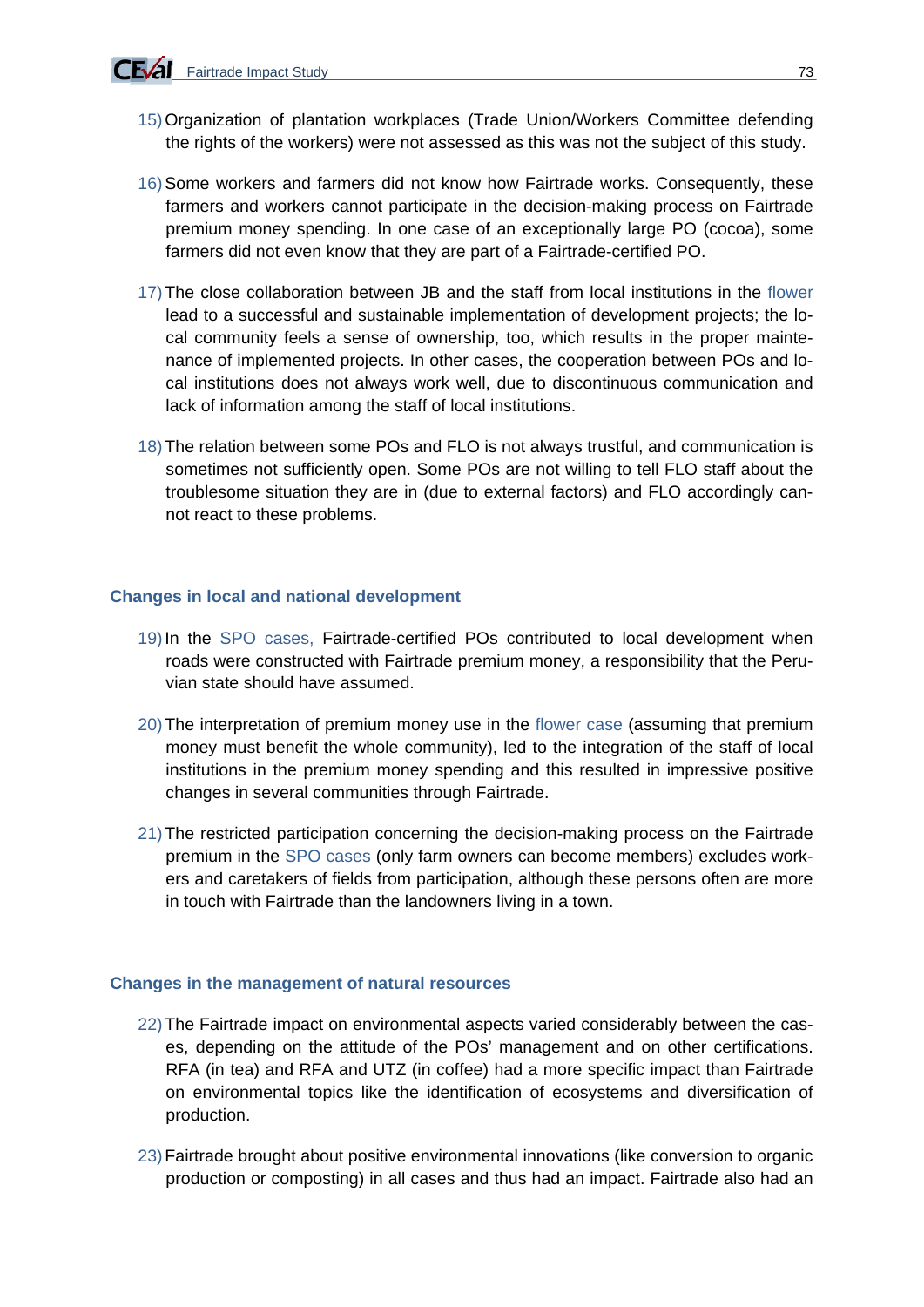

impact on environmental matters in those cases where state laws theoretically exceed Fairtrade standards because Fairtrade controls adherence to standards regularly while state institutions don't always do so.

# **Recommendations**

Addressed to FLO International e.V.

- Referring to point 2 above: Fairtrade should provide its child labour and child protection training directly to cocoa and cotton producers at the field and farm levels and draw on best practices from other Fairtrade producers taking proactive approaches to address these issues, such as the child labour programme of the TG PO in the cocoa case. Quality education and child-inclusive, gender-specific awareness building is needed. The training and awareness on the worst forms of child labour must include Fairtrade specifics on child protection and must be accompanied by appropriate policies and procedures at the PO level to ensure children extricated from these forms are ensured prolonged safety and not replaced with new children.
- Referring to point 2 above: Fairtrade should also enable advocacy opportunities and support producers in their call to align school holidays during harvest season (as for example in Honduras) so children helping their families are not taken from school.
- Referring to points 3 and 4 above: A gender strategy should be developed together with NGOs specialized in this topic. Within this strategy, gender or women committees should be established in all sectors. Gender committee members should receive respective training.
- Referring to point 5 above: In order to ensure that women in the SPO cases can participate in the PO on equal terms with men, a strategy should be worked out that integrates the wives of member farmers and single producing female farmers into the decision-making process at all levels, including on the Fairtrade premium use.
- Referring to point 6 above: In cooperation with NGOs specialized in this topic, the POs should be supported in developing a strategy that tackles the fear of parents to send their daughters to school, targeting the source of this fear (early teenage pregnancies). This would help giving girls the same opportunities that boys have.
- Referring to points 5 & 6 above: Gender issues are culture-specific and mostly sensitive matters; furthermore, gender equity must not only address women but also male workers and farmers. Therefore, corresponding collaboration possibilities with local NGOs (which do culture-sensitive work on this topic and which are able to create gender strategies for the POs) should be identified.
- Referring to point 13 above: In order to increase the number of farmers attending training programs, certificates to participants of training programs should be issued to make it more attractive for farmers to attend training sessions, as suggested by a banana farmer.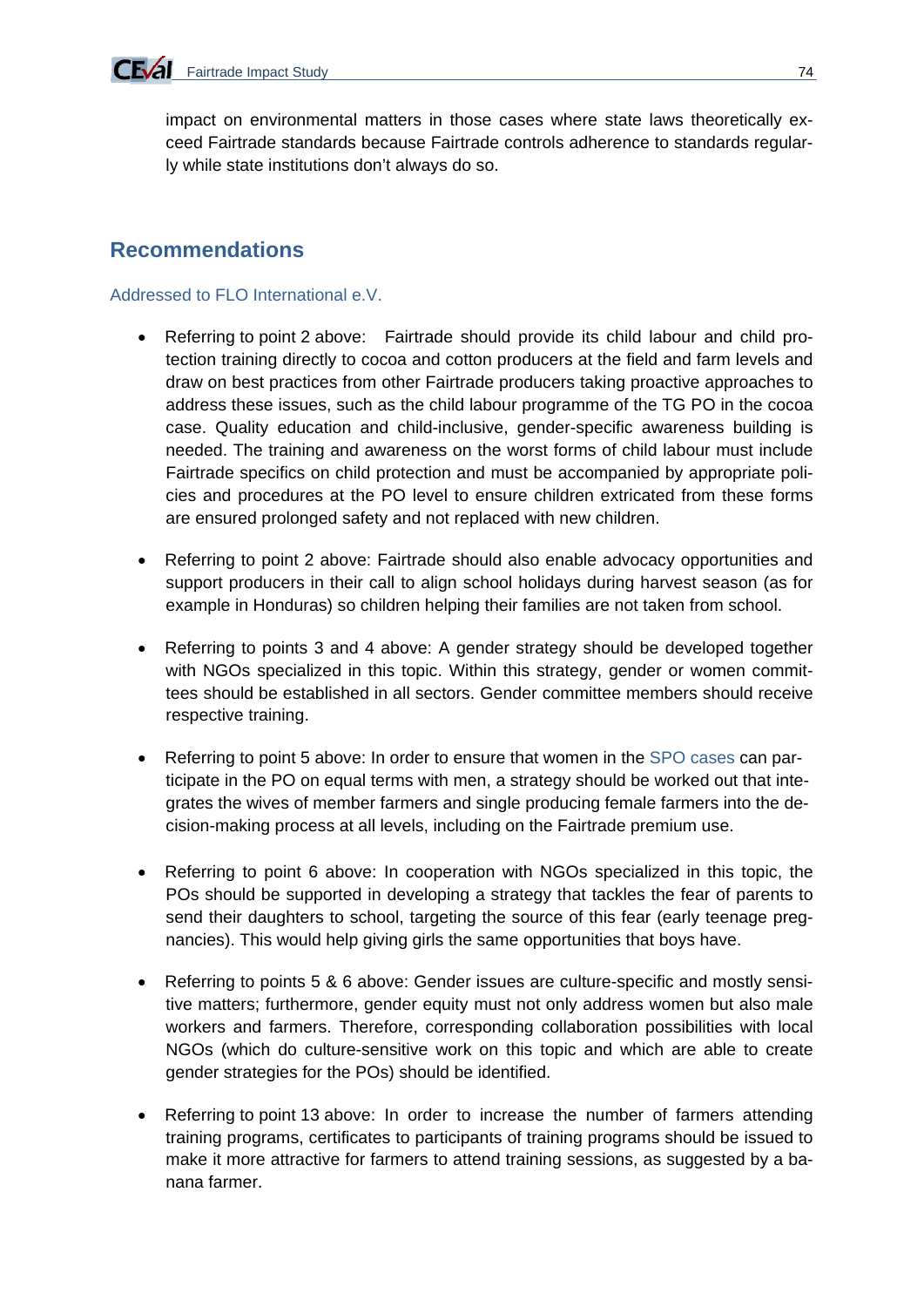

- Referring to point 12 above: Reading and writing classes should be given to farmers and workers, if possible combined with other training programs, in order to increase the effectiveness of training programs. This especially applies to the cocoa case.
- Referring to points 16 above: In order to make participation in Fairtrade-related matters possible for all farmers and workers, POs should ensure that all members assume their role in the decision-making process on the Fairtrade premium investment. Office bearers such as treasurers, community presidents, or JB members should receive specific training to fulfil their responsibilities well. Fairtrade liaison officers should be integrated into these training programs because Fairtrade liaison officers have a deeper and different understanding of Fairtrade than the PO staff. It is very important to teach the farmers the idea of Fairtrade in order to motivate them to get involved in development projects.
- Referring to point 17 above: The experiences in the flower case concerning premium money spending, especially the involvement of staff from local institutions, should be used in other sectors. This way, Fairtrade premium-financed projects will find it easier to target the most urgent development needs of communities and a sense of ownership among the community members can be established, which is an important foundation for sustainability. Accordingly, Fairtrade's impact on rural development could be increased by following the example of the TG PO in the flower case.
- Referring to point 17 above: The professional management of the Fairtrade premium money and all issues concerning Fairtrade in the flower case is a best practice example. The exchange of SPOs and JBs with the JB of the TG PO should be supported.
- Referring to point 18 above: An open communication between POs and FLO is crucial for the successful solution of problems and the avoidance of difficulties. FLO and especially liaison officers should show clearly their openness for the POs' troubles, and POs should put their trust in FLO in supporting them.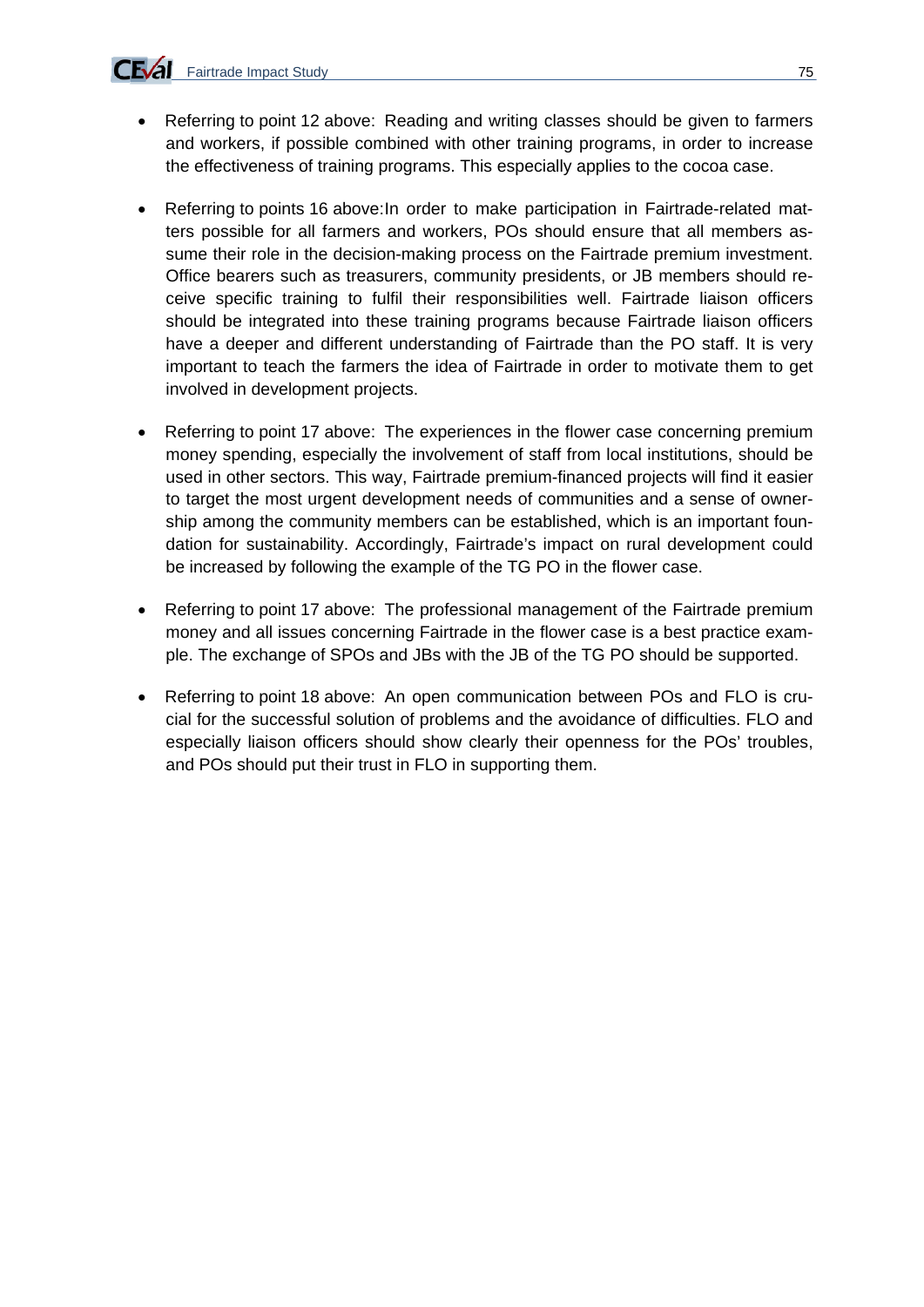# **10. Conclusion**

Fairtrade can bring important positive changes to rural areas. As described in this report, Fairtrade can improve the lives of farmers and workers. Major achievements of Fairtrade are for example huge infrastructure projects in the coffee and the banana cases, which brought about positive changes for all community members and promoted rural development. Another very important achievement of Fairtrade are the unlimited contracts workers at flower farms and banana cooperatives are given, workers who formerly worked as day labourers. These unlimited contracts give important rights and security to the workers and allow them to plan their future. This way, investments in education and housing are more probable, and the demand for additional services will increase. Thus, the improved situation of workers also promotes rural development. These examples show that Fairtrade not always has direct impacts, but it has a considerable indirect impact on rural development because it lays the essential foundation for successful and sustainable rural development.

This impact logic is also shown in the LogFrame (cf. chapter 3) in appendix 0.7. Here, expected impacts (called purpose in the LogFrame) in the social, economic, and ecologic sectors of Fairtrade are listed and the necessary activities and outputs to achieve these impacts are defined. Following this logic, it can be stated that Fairtrade implements the right activities and has achieved the necessary outputs in order to provoke the expected impacts in the assessed cases. For example, in the economic area of rural development this means that Fairtrade successfully protects the producers from international markets' fluctuations and (often) enables them to invest in business (agriculture or others) and education. However, the expected impact on rural development beyond the POs, that is community-wide impacts (sustainable poverty reduction through sustainable farm livelihoods) could not be proven. Accordingly, the hypotheses which served as orientation to the research (cf. chapter 2) could often be proven whenever they referred to the output level of the LogFrame (which describes the foundation for rural development) and in some cases when they referred to the purpose level (which describes direct impact on rural development). Drawing on those hypotheses and the impact chain which were stated as exemplary in chapter 2, the study showed that Fairtrade mostly impacts on the second arrow, i.e. on the basis for rural development. Accordingly, farmers control larger parts of the production chain, thanks to Fairtrade. They also employ workers and secure better working conditions for them. But since the number of Fairtrade farmers and workers employed by them in a community is rather small, Fairtrade does not have any impact at a higher level in the cases investigated, that is, Fairtrade in these cases does not raise the development level of whole communities.

When farmers benefit from Fairtrade, they control larger parts of the production chain and employ workers on the production site.

When workers are employed by Fairtrade farmers, they have better working conditions and a higher living standard.

When workers have a higher living standard, they will invest more in their children's education.

**Graph 2: Impact chain** 

Although Fairtrade does not always impact directly on rural development, but rather indirectly, it brings about very important changes to farmers and workers. The way in which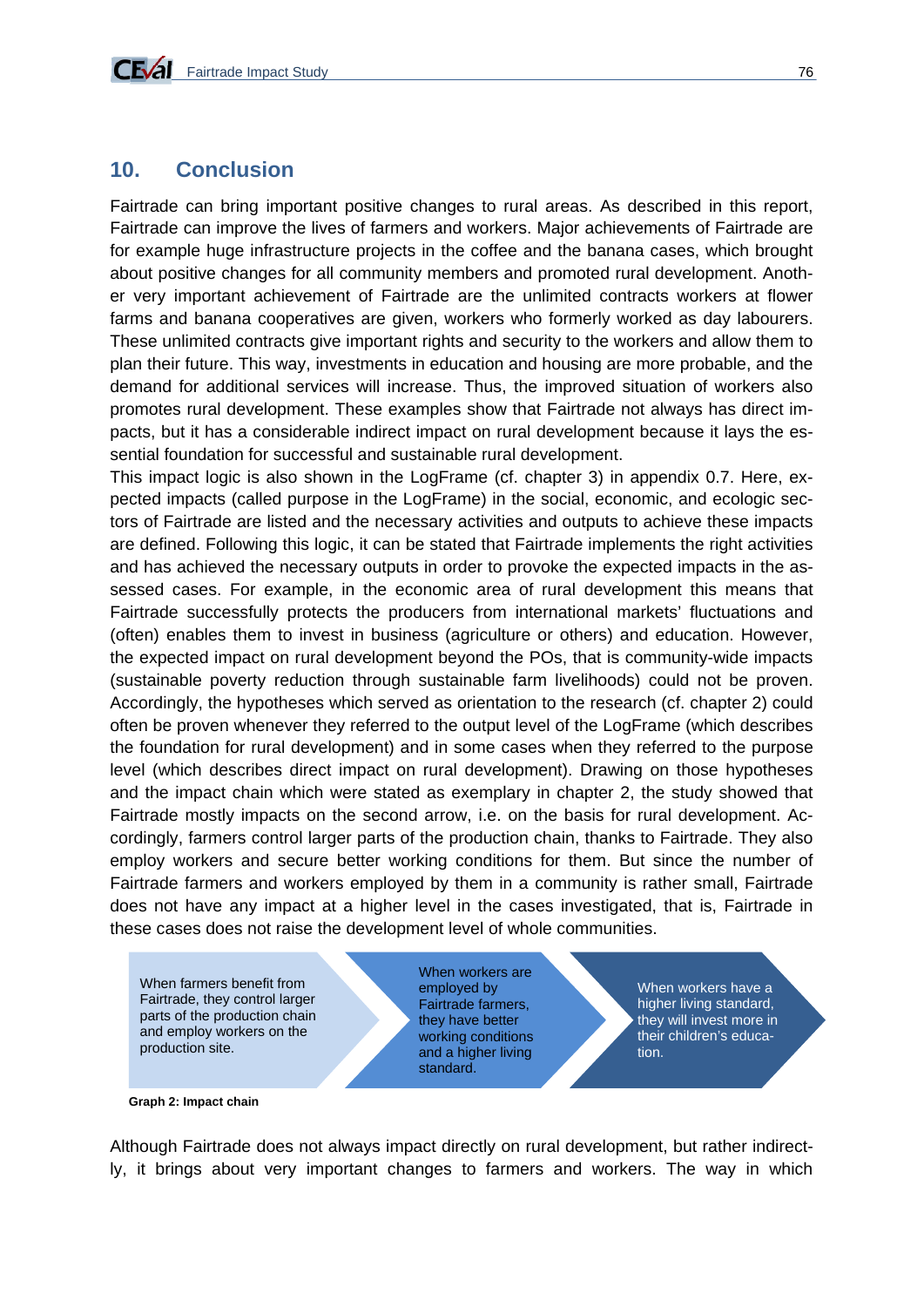

Fairtrade achieves these changes is described graphically in graph 3 and explained in the following.

Fairtrade provokes positive change through various measures. One measure is the **Fairtrade standards.** The adherence to these **standards** improves working conditions, gives security to farmers and workers, and protects the environment. Another important Fairtrade measure, which impacts on rural communities, is the **Fairtrade premium.** 

The **Fairtrade premium** offers farmers and workers the important opportunity of participation in community development. Farmers and workers assume new responsibilities, acquire new skills and get involved in areas other than farming. The investments made with **Fairtrade premium** money often improve living conditions in rural communities and the active participation of POs in development projects makes them an attractive partner for private and public institutions which invest in rural development. Last but not least, farmers and workers can apply their experiences and skills in their private activities.

Further measures through which Fairtrade provokes positive change are the support Fairtrade offers to the POs and the Fairtrade minimum price, but these measures were not investigated in depth in the scope of this study.

All of the listed measures are always given whenever a PO is Fairtrade-certified and accordingly, Fairtrade can bring about positive changes in each sector. However, the structure of the PO and external circumstances are two important factors that determine the success of the Fairtrade strategy. As crucial for the success of Fairtrade, **four prerequisites at the PO level** were identified:

- 1) the level of information among farmers/workers and representatives of local institutions about the way Fairtrade works,
- 2) the quality of the organizational structure of POs and its geographical extension,
- 3) the motivation of the involved people,
- 4) the share of sales into Fairtrade market.

**Prerequisite 1** (level of information among farmers/workers and community members about the way Fairtrade works) means that farmers or workers are aware of the fact that their cooperative or farm is Fairtrade-certified and that they are acquainted with the Fairtrade structures of their PO. They know their role in the Fairtrade system and accordingly can participate and assume their responsibility. Prerequisite 1 also refers to the knowledge of community members about Fairtrade. When doctors, nurses, and school teachers know about Fairtrade, they have the chance to approach the PO or individual workers or farmers and get their attention for certain development needs.

**Prerequisite 2** (the quality of the organizational structure of POs) refers to the way a PO works, in how far hierarchies and working positions allow for good communication and information flow between the different levels (management, workers, farmers, administration) and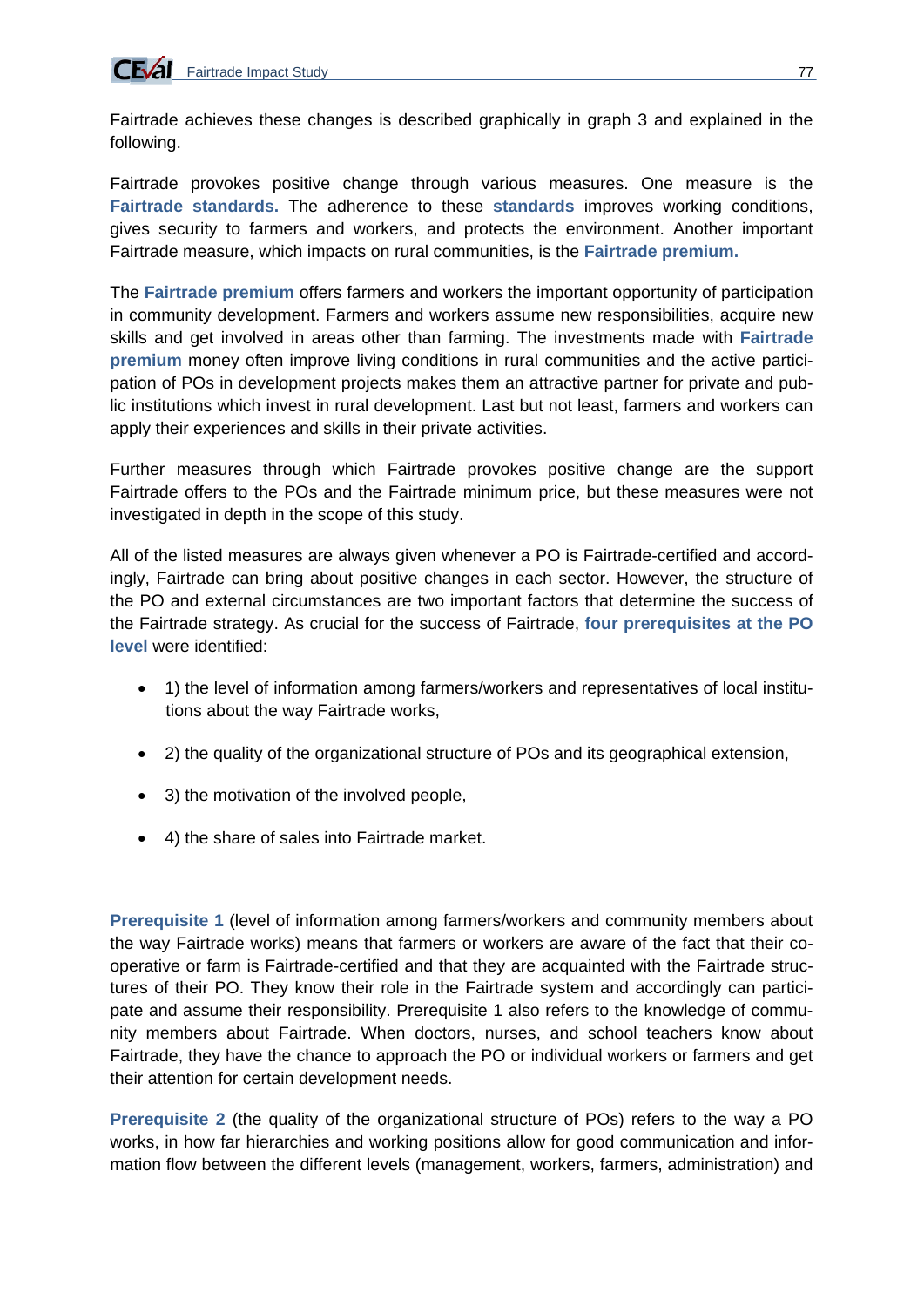in how far workers or farmers can comprehend the way Fairtrade works in the  $PO<sup>51</sup>$ . The size of a PO plays an important role in this regard, as it defines how complex communication matters are.

**Prerequisite 3** (the motivation of the involved people) refers to the motive of Fairtrade certification of the board and management and on their reasons to work with Fairtrade. It also refers to the motivation with which the involved people assume their role in the Fairtrade system, e.g. the Joint Body members, the board members, or the village presidents<sup>52</sup>.

**Prerequisite 4** (share of sales into Fairtrade market) refers to the importance of having the necessary financial means to implement development projects with the Fairtrade premium and letting PO members and community members benefit from Fairtrade premium.

The four identified crucial points influence each other and show that the PO is the key for successful rural development through Fairtrade.

Whenever the manifestation of the four crucial points of POs is high (that is a high level of information among farmers/workers and community members about the way Fairtrade works, high quality of the organizational structure of POs, high motivation of the involved people, and Fairtrade sales that allow for the implementation of a meaningful number and quality of development projects), the POs offer the advantages mentioned above to workers, and POs are more likely to exchange information with local and international, private and public institutions and thus can increase their area of impact.

It is important to consider that POs do not form in order to promote rural development, but they form out of economic interest. The Fairtrade certification for many POs is more than just a marketing instrument, but the PO's impact on rural development is (understandably) not as important to the PO as it is for FLO. This means that FLO with its profound knowledge of rural development needs to support the POs in this regard.

External factors, such as international market conditions for the single products, environmental changes and political circumstances also play an important role when it comes to the Fairtrade impact. These factors cannot be influenced but POs should be supported by FLO in handling these external challenges wherever possible.

The following graph illustrates the Fairtrade impact, the lighter the colors of the different steps the less influence does Fairtrade have. The graph is a simplified illustration of the way Fairtrade works and does not cover all aspects, neither could this study investigate all important Fairtrade measures, but concentrated primarily on Fairtrade standards and the premium.

<sup>1</sup> <sup>51</sup> Two examples of the study at hand describe this prerequisite: The TG PO in the cocoa sector was very large, so that communication was very difficult. The associates did not know that they have premium money and they did not know what the management does with this money. In the tea sector, hierarchies were very strong, and workers and management did not communicate openly, the division of premium money on all tea gardens made the decision-making process on the premium money even more complex. The workers did not know about the central Joint Body and could not control premium money use.

about the central Joint Body and control premium money use. The high motivation of management and workers/ to benefit the community and the PO from Fairtrade lead to a good collaboration between management, workers, and the community for effective use of premium money.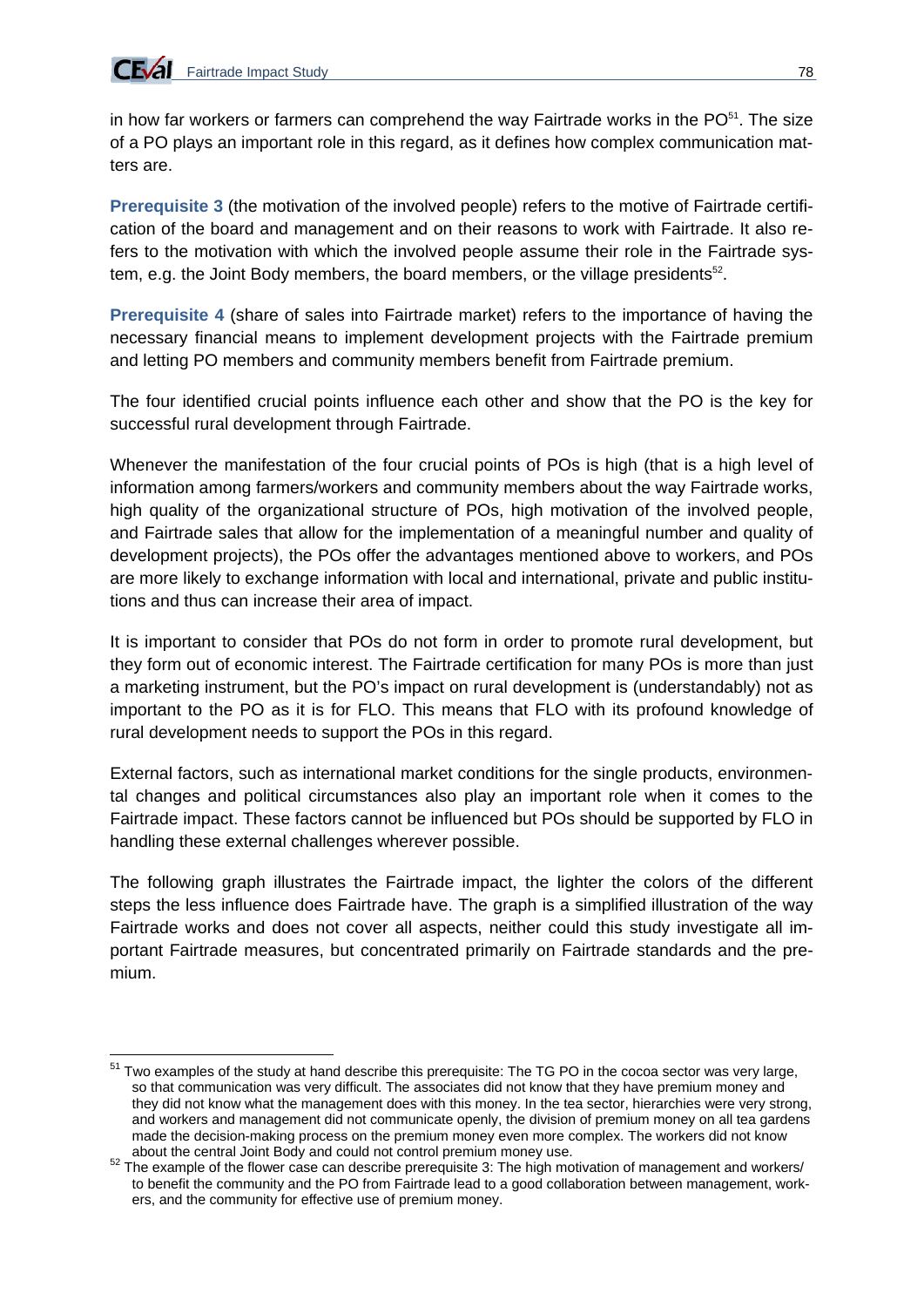**local institutions (schools, health posts etc..)**

Determined by:

- $\bullet$  Quality of organizational structures
- O Level of knowledge on Fairtrade
- O Degree of motivation concerning Fairtrade

#### **NGOs/private initiatives** Determined by:

- $\bullet$ Quality of organizational structures
- $\bullet$ Level of knowledge on Fairtrade
- $\bullet$  Degree of motivation concerning Fairtrade

# **communities/inhabitants**

Determined by:

- Quality of organizational structures
- Level of knowledge on Fairtrade
- $\bullet$  Degree of motivation concerning Fairtrade

# **Local support by FLO**

#### Determined by:

**Fairtrade**

**standards**

- $\bullet$  Quality of organizational structures
- 0 Level of knowledge on Fairtrade

**PO**

- $\bullet$  Degree of motivation concerning Fairtrade
- $\bullet$ • Share of sales in Fairtrade market

Fairtrade Premium Fairtrade Premium

Fairtrade Minimum Price

Fairtrade Minimum Price

Support for market access Support for market access

Fairtrade certified POs…

support their members by offering them further training programs, which widen their experience and knowledge.

offer the opportunity to farmers and workers to participate actively in the development of their communities by deciding on how to invest the Fairtrade premium.

allow for easier cooperation with private or public initiatives (e.g. with the regional government or with NGOs).

give security to farmers and workers by offering <sup>a</sup> reliable market for farmers' products and offering stable working conditions for workers.

RuralFoundation development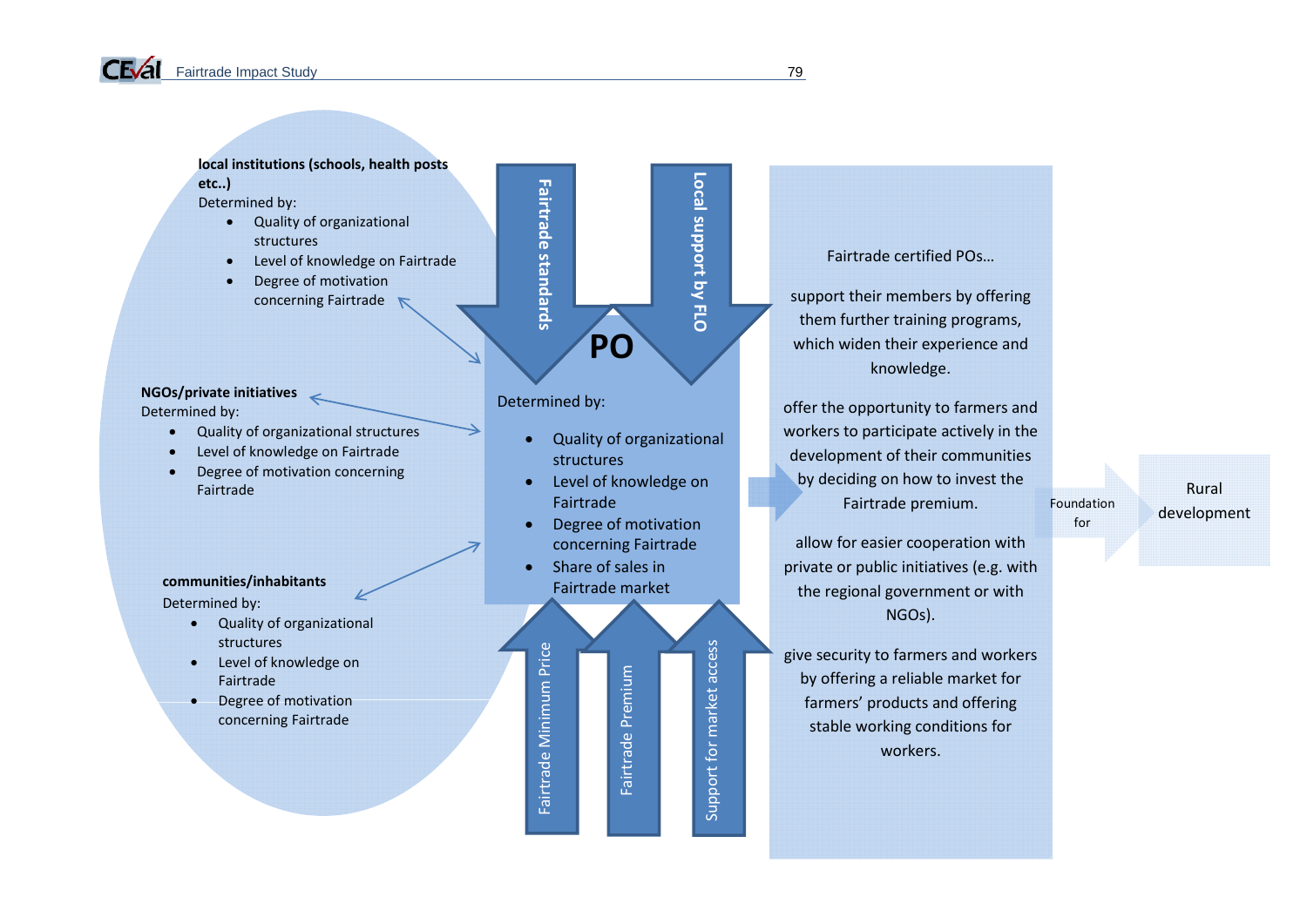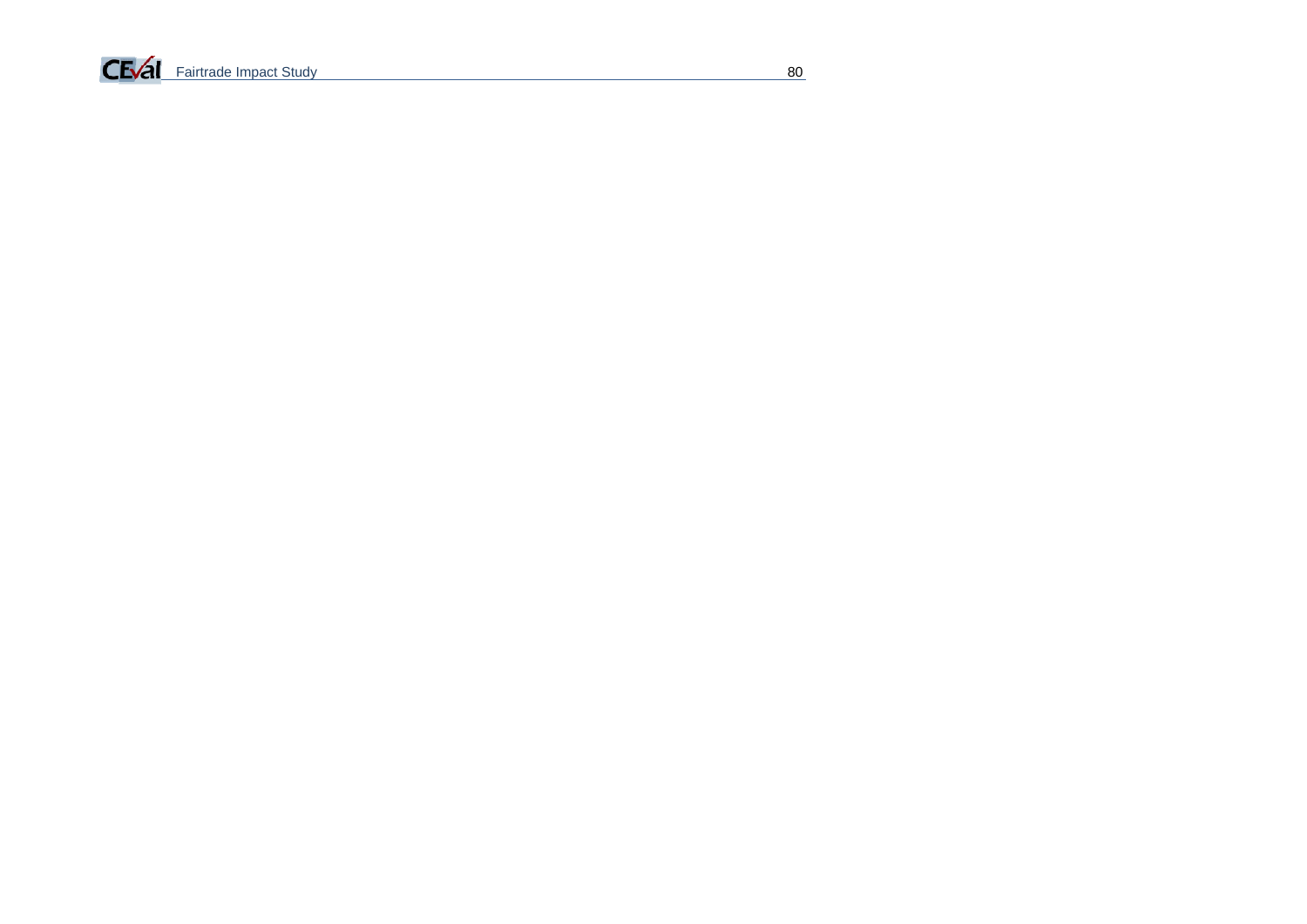# **11. Methodical conclusions**

Measuring impact is always a very complex and ambitious task; the more so when this impact measurement is to be done in six different cases across six product categories within three different organizational types and on three continents, focusing on an area as vast as rural development. The study at hand was the first to take on this challenge in regard to Fairtrade and accordingly, the study not only investigated Fairtrade's impact on rural development but the study also investigated how to handle such an investigation– how the impact of Fairtrade on rural development can be investigated. In the following, methodological lessons learnt will be explained and recommendations for future studies will be derived.

## **1. The investigated subject of this impact evaluation was very complex.**

In this impact study, the Fairtrade impact was not only investigated in six different product sectors and three different PO forms, but also in five different dimensions (areas of impact) and at three different levels (individual, community, and organizational level). An impact assessment, just as every other kind of assessment, must be based on data analysis. Assessing any impact in six product categories, five dimensions, and three levels accordingly requires the collection of a huge amount of data and its thorough analysis. In order to guide this analysis, the study was based on the CEval approach which understands organizations as motors of impact. Each of these organizations has its own environment which must be considered when analyzing data (cf. chapter 3 and appendix 0.6) in order to attribute impact. This means that PO-, country-, and region-specific information must be included in the impact assessment.

**Recommendation:** When implementing another Fairtrade impact study, research should focus on certain aspects of rural development in which Fairtrade impact is to be expected. That is, the areas of impact and accordingly the investigated indicators should be narrowed. Time and financial resources should be adjusted adequately.

## **2. The identification of Comparison Groups was very challenging and not always methodologically satisfying.**

The identified TG POs in many cases represented very well performing Fairtrade-certified POs but given the different development stages, sizes and contexts of certified POs it is hardly possible to define or to identify "representative" POs. This made it very hard to find comparable POs for the CG. As explained in chapter 2, impact assessments must always be based on comparisons which means that the identification of a similar pair of TG and CG is crucial in order to attribute impact directly to Fairtrade. If such a control or comparison group cannot be identified, only recall questions can be asked, a method that does not allow for clear impact attribution.

**Recommendation:** When implementing another Fairtrade impact study, researchers and principals should jointly identify TG and CG POs. Local consultants and Fairtrade liaison officers can also be of considerable help in the TG and CG POs identification process. Furthermore, the time frame should be adapted accordingly, as the selection of CGs is timeconsuming.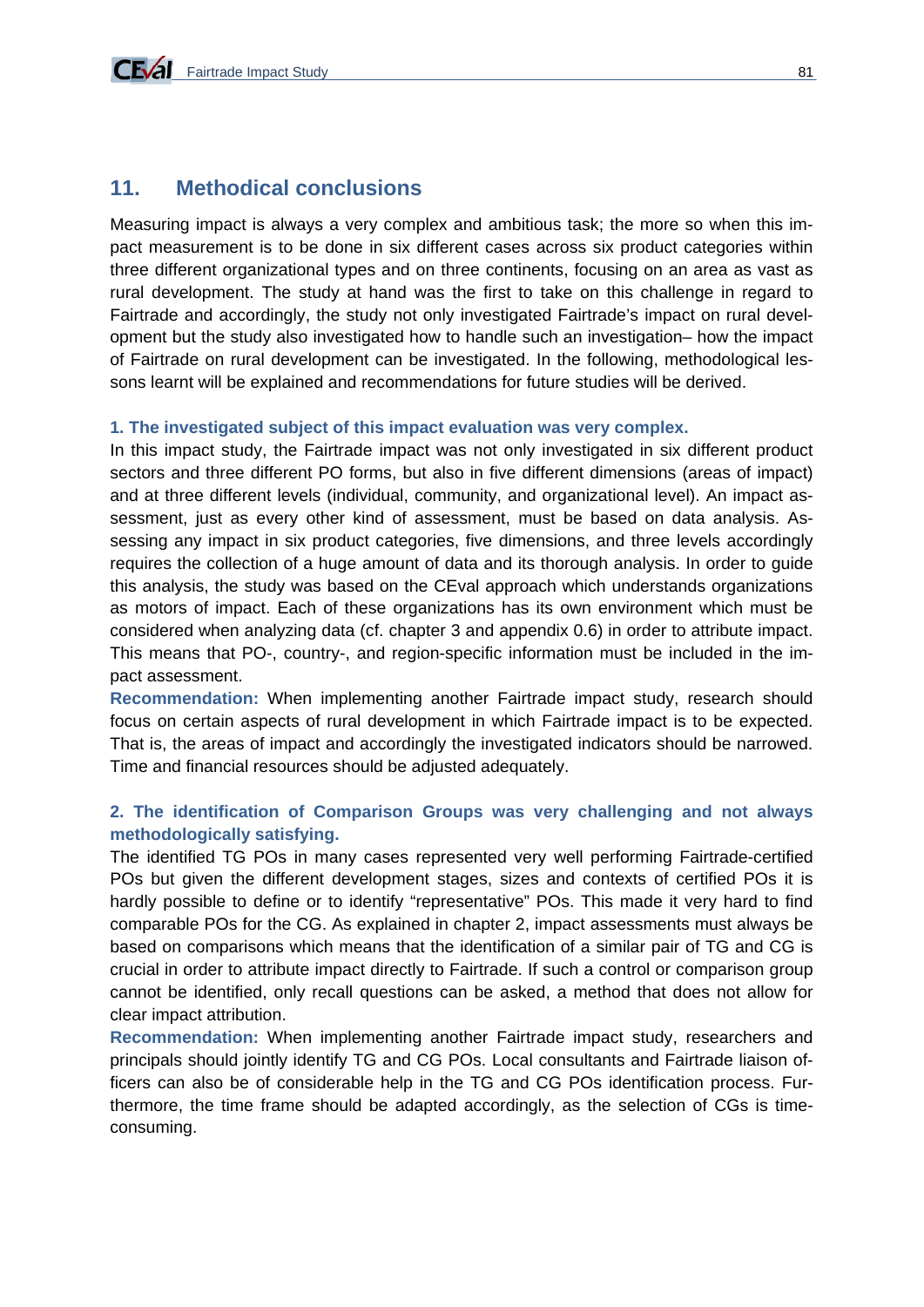

## **3. Selection Criteria only applied to POs, not to communities.**

As described above, a logic comparison is crucial for impact attribution. It is important to identify two similar POs because the presence of a PO (which often means further support from NGOs, etc.) is a very important variable for rural development that cannot be neglected in an impact study. But the characteristics of the communities are equally important and therefore, it is very important to also identify similar communities in order to be able to investigate the changes Fairtrade brought to rural communities. However, the selection criteria for the identification of TG and CG only concentrated on the POs.

**Recommendation:** When implementing another Fairtrade impact study, further selection criteria for the identification of TG and CG communities should be set. Again, the integration of local people (consultants or Fairtrade liaison officers) would be of great help.

### **4. Cross-sectoral comprehensive comparisons were often not possible**

The comparisons crucial for impact studies are only possible when the different objects of comparison are similar to each other. In the study at hand, data and results from the different cases from different sectors and continents could not always be compared, as contextual factors which determine the results differed considerably. This means that it was not always possible to draw conclusions on the general impact of Fairtrade (beyond a special case). For example, the environmental state regulations and their controls differ considerably between the countries and even between the sectors: While commercial cut flower production needs huge amounts of chemicals and their production in the investigated case is regulated by a plantation management, cotton is cultivated organically by small producers in the investigated region. Accordingly, indicators from these two sectors could not be set in relation to each other. Because of this complexity, this report often could only describe the changes Fairtrade brought about in special cases but could not transfer the impact of Fairtrade to all six cases (describe impact at an aggregated level). This would require research on a much larger scale.

**Recommendation:** When implementing another Fairtrade impact study, a focus should be either on comparable areas of impact or on similar cases or similar countries. As there are already quite a number of case studies, a possible approach could be focusing on a possible area of impact (e.g. worker empowerment) and investigate the impact in this area among various cases.

The study at hand brought important results regarding the impact of Fairtrade on rural development. The ambitious comprehensiveness and study design were challenging, however dealt with properly, they showed that a future study should  $\checkmark$ 

- focus on areas of possible impact, adjust time and financial resources
- focus on comparable sectors and countries,
- identify very thoroughly the target and comparison groups by
	- o integrating researchers, liaison officers and local consultants in this identification
	- o by adopting selection criteria for the communities as well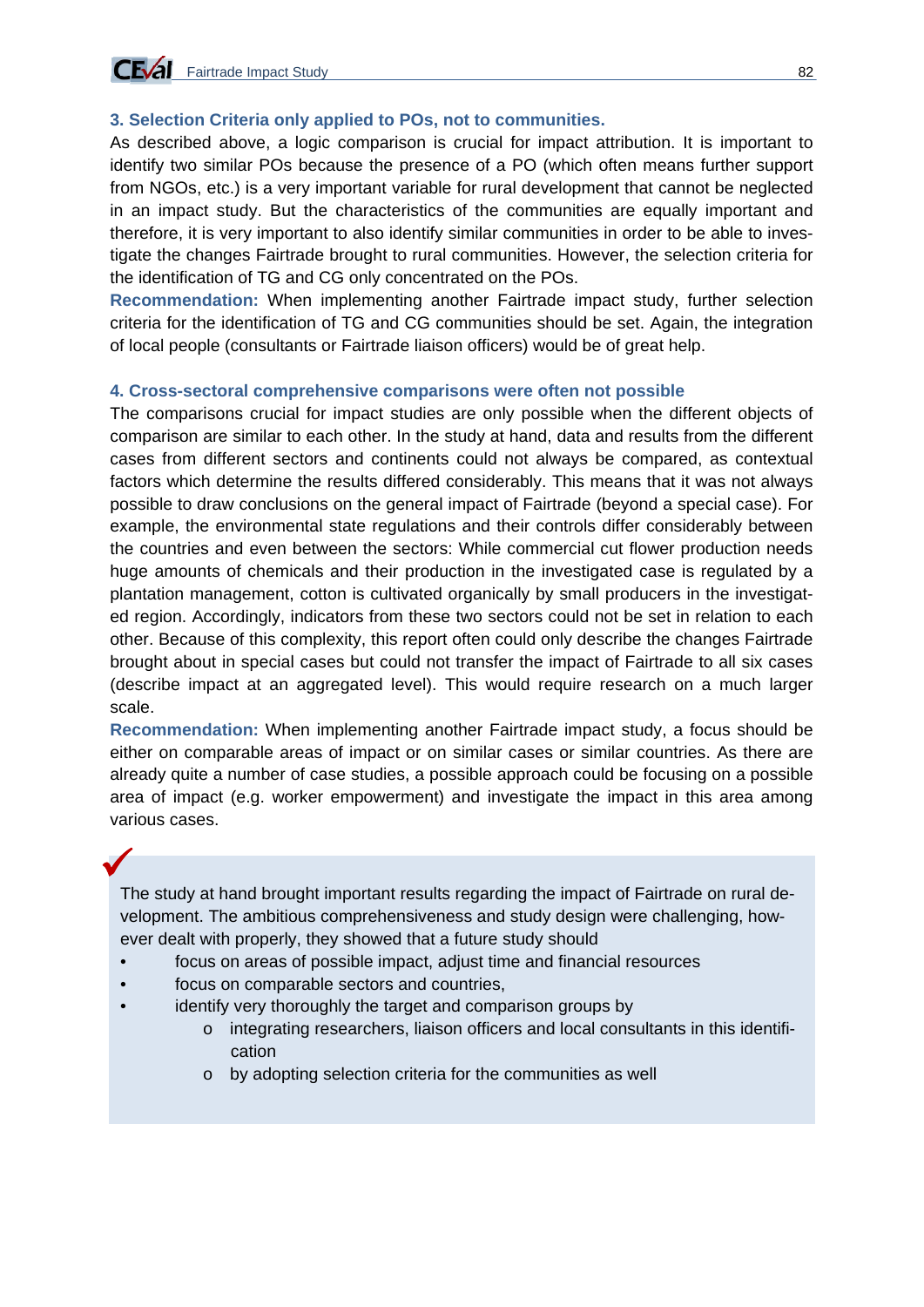# **Addendum: Comments from several producer organizations which have participated in the Fairtrade Impact Study**

 Page 62, 1st paragraph, lines 5-10: *"A very striking example was found in the banana case, where one of the world's largest trader & producers of fruits and vegetables introduced a system with the same financial incentive for the farmers as the Fairtrade*  incentive: For each box of bananas sold, 1 USD goes to a fund. In the case of *Fairtrade, this fund is the Fairtrade premium. In the case of this company, for each box of bananas sold to the US market, 1 USD goes to a foundation created by the company."* 

The report does not mention that the Fairtrade premium is paid regardless of whether one sells to a single customer or to a several, while to receive the extra dollar of the foundation one needs to sell all or almost all to the leading international fruit company under a long-term commercial relationship. According to one TG PO Fairtrade "works on empowering producers and the foundation works on the monopoly of the leading international fruit company".

- Page 9, Banana Case, 1st paragraph, lines 21-22: *"Each of the investigated POs of the TG receives support from NGOs".*  According to one TG PO, NGOs do not work with them. In recent years this specific PO has received little support from the NGOs. The PO thinks the report is giving relevance to the NGOs that they do not really have.
- Page 27, Cotton Case, 1st paragraph, lines 1-5: *"In the cotton case, an average of around 28 % (estimated by the interviewed teachers) of the pupils in the TG villages<sup>53</sup> are absent from school during harvest season and miss classes. In the comparison group village under investigation, this number amounts to 60 %, but this high percentage is also due to the fact that labour in the CG is costlier than in the TG (because of its location)."*

According to the TG PO, the assumption is based on assessment for the entire village and not exclusively for farmers covered under the Fairtrade system. Since the TG PO is covering around 10–20% of population in each village, such assumptions based on a general trend may not hold true for the impact of Fairtrade on education.

Furthermore, the TG PO wishes to express that as Fairtrade farmers they are well informed about the importance of education and the need to curb child labor, and that they believe that an exclusive study to assess the impact of Fairtrade on education will be needed.

 Page 22, Cotton Case, 1st paragraph, line 1-4: *"Cotton farmers (TG) in the investigated region did not invest Fairtrade premium money in health services, neither did the investigated PO cooperate with health posts. Accordingly, Fairtrade did not have any impact on the health situation of the cotton farmers in the investigated region (Gujarat, India)."*

According to the TG PO, most of health services in their region are accessible and available for free, hence fair-trade premium projects have deliberately avoided duplicity in the health sector.

<sup>1</sup>  $53$  This number refers to all pupils and does not differentiate between Fairtrade farmers' children and other children.